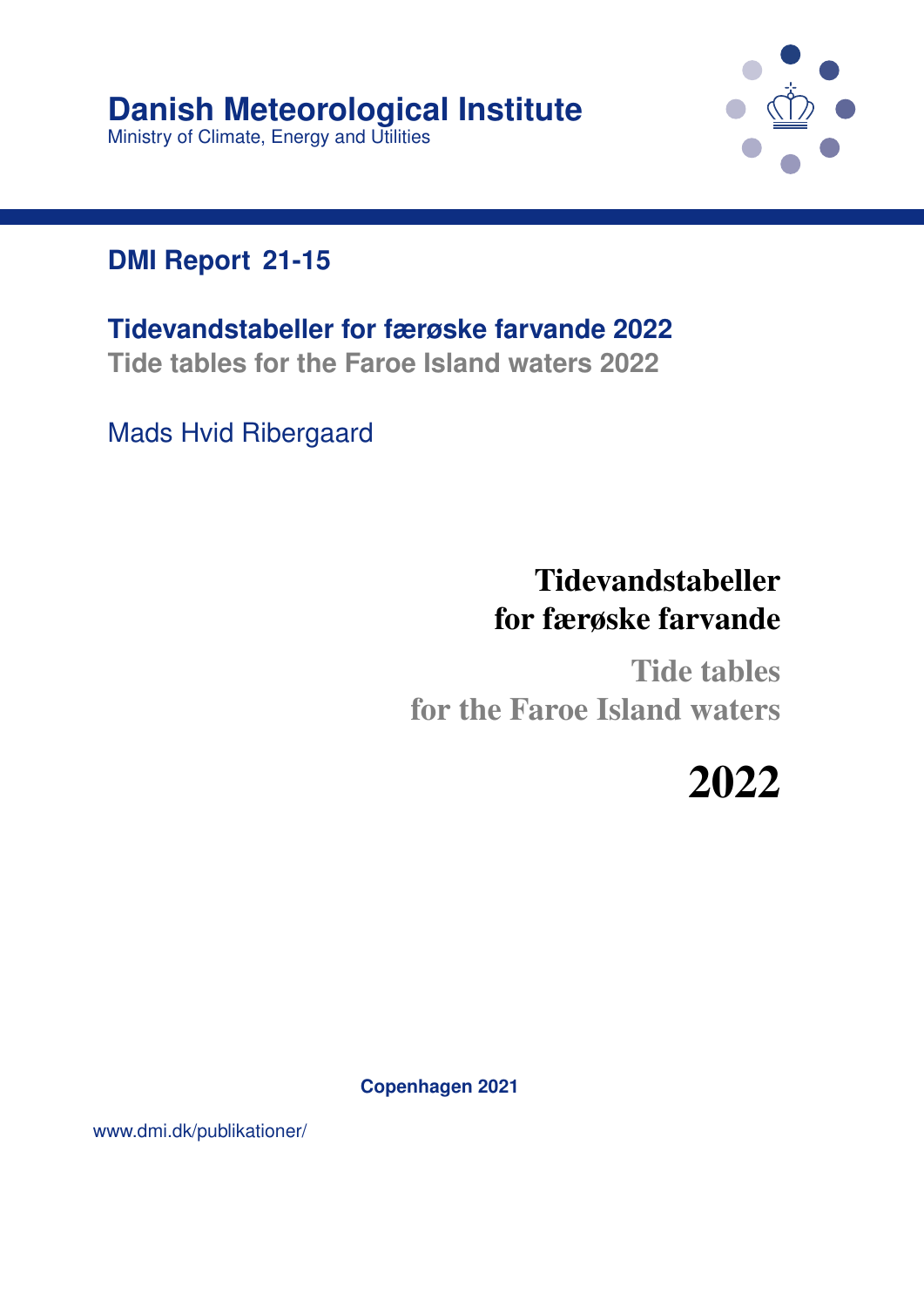

#### **Colophone**

Serial title: DMI Report 21-15

Title: Tidevandstabeller for færøske farvande 2022 Tide tables for the Faroe Island waters 2022

Subtitle: update: more stations + re-calculation using updated criterium for selection of constituent

Authors: Mads Hvid Ribergaard

Other Contributors:

Responsible Institution: Danish Meteorological Institute

Language: Dansk / English

Keywords: tide tables, tides, sea level, Faroe Island waters

Url: www.dmi.dk/publikationer/

ISSN: 2445-9127 (online)

ISBN:

Version: 1.1

Website: www.dmi.dk

Copyright: Danish Meteorological Institute

www.dmi.dk/publikationer/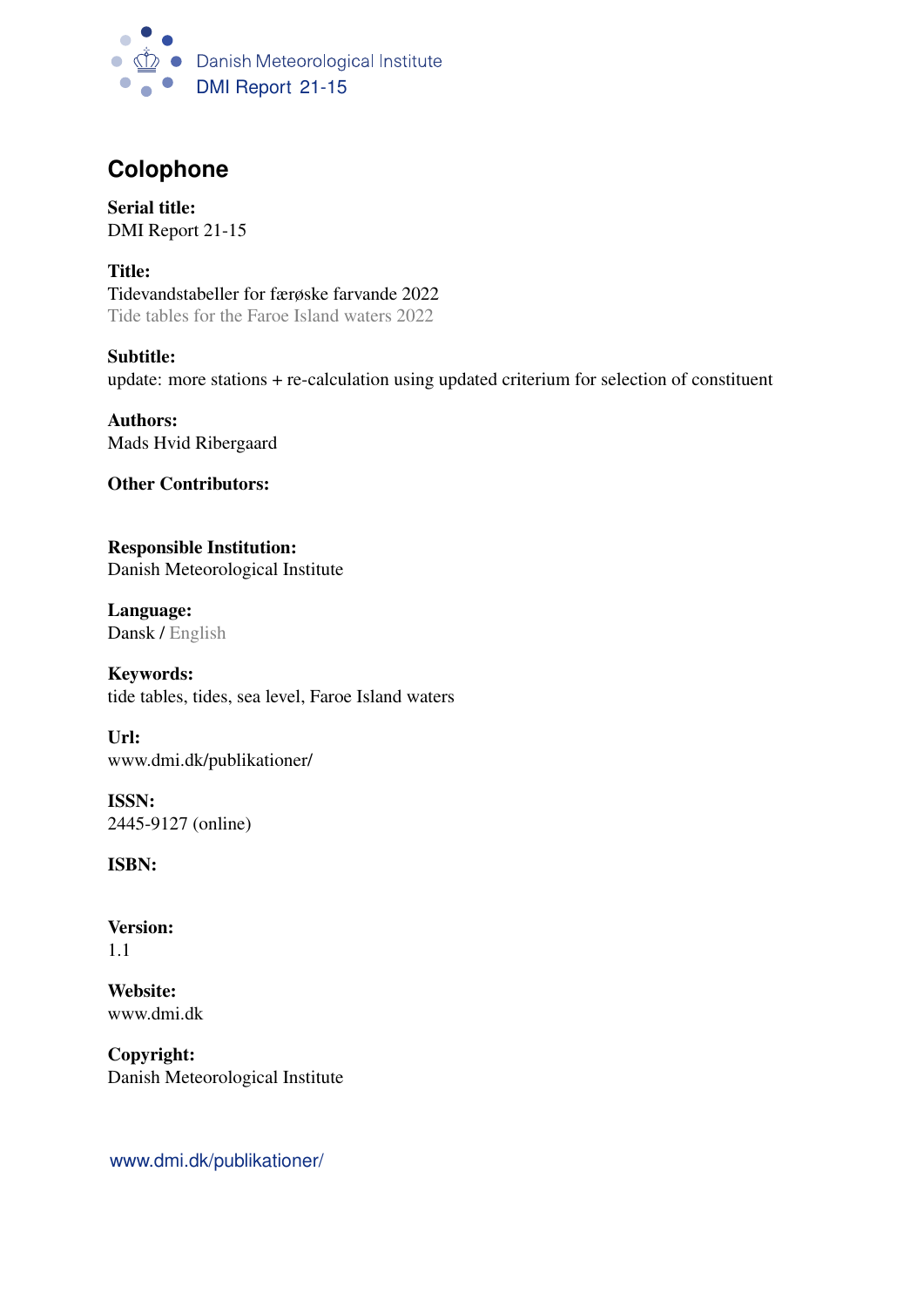

#### Tidevandstabeller for færøske farvande

Tide tables for the Faroe Island waters

# 2022



Danmarks Meteorologiske Institut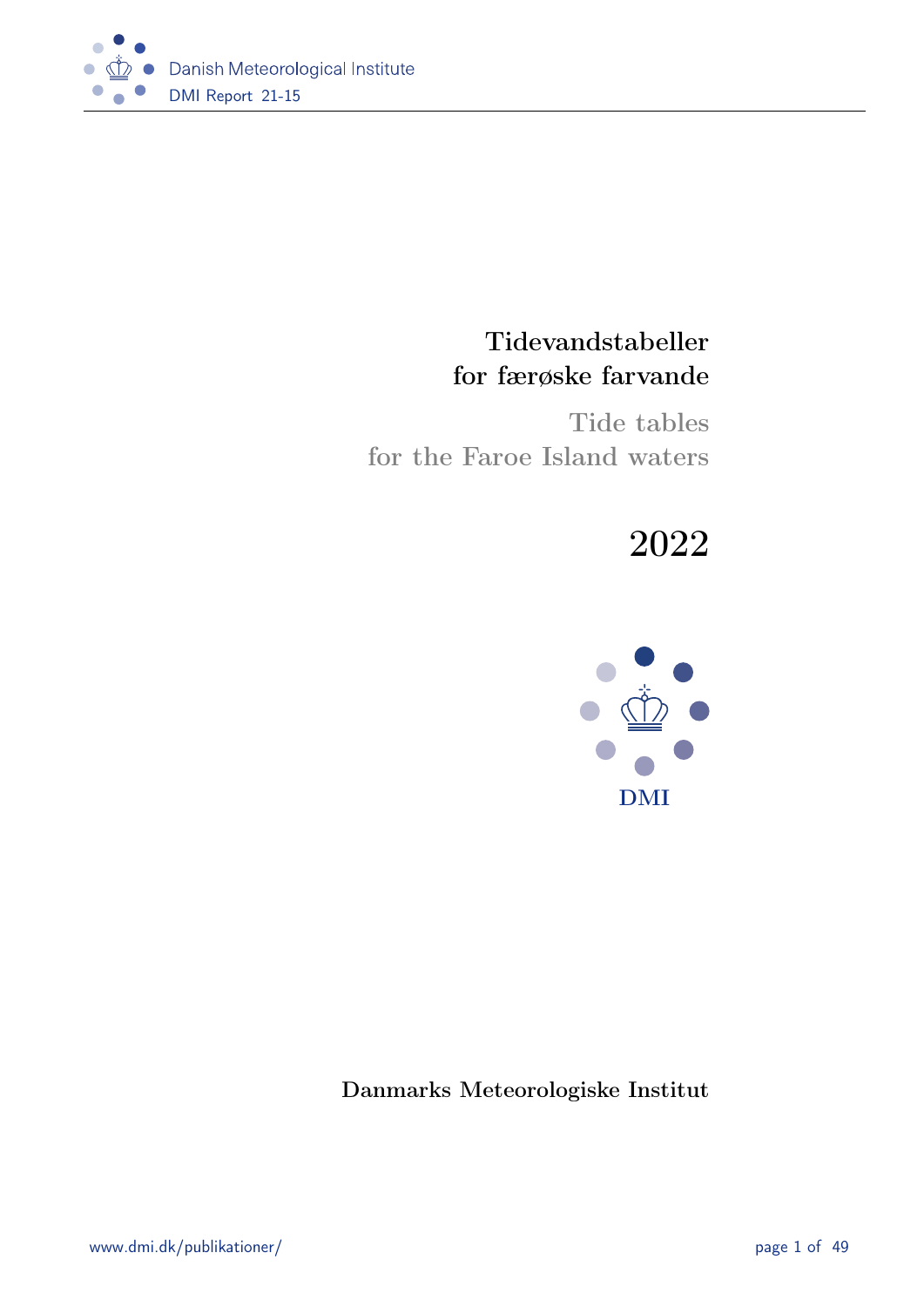



#### Forklaringer til tabeller

Explanation of tables 3

#### Oversigtsfigur

Station map  $5$ 

#### Tidevandstabeller

Tide tables  $\qquad \qquad \textbf{6}$ 

| Færøerne<br>6 |
|---------------|
|               |
|               |
|               |
|               |
|               |
|               |
|               |
|               |
|               |
|               |
|               |

Danmarks Meteorologiske Instituts publikationer er beskyttet i henhold til lovgivningen, hvorfor reproduktion er forbudt uden skriftlig tilladelse.

Publications edited by the Danish Meteorological Institute (DMI) are protected by law. Reproduction is therefore prohibited without prior written permission by the DMI.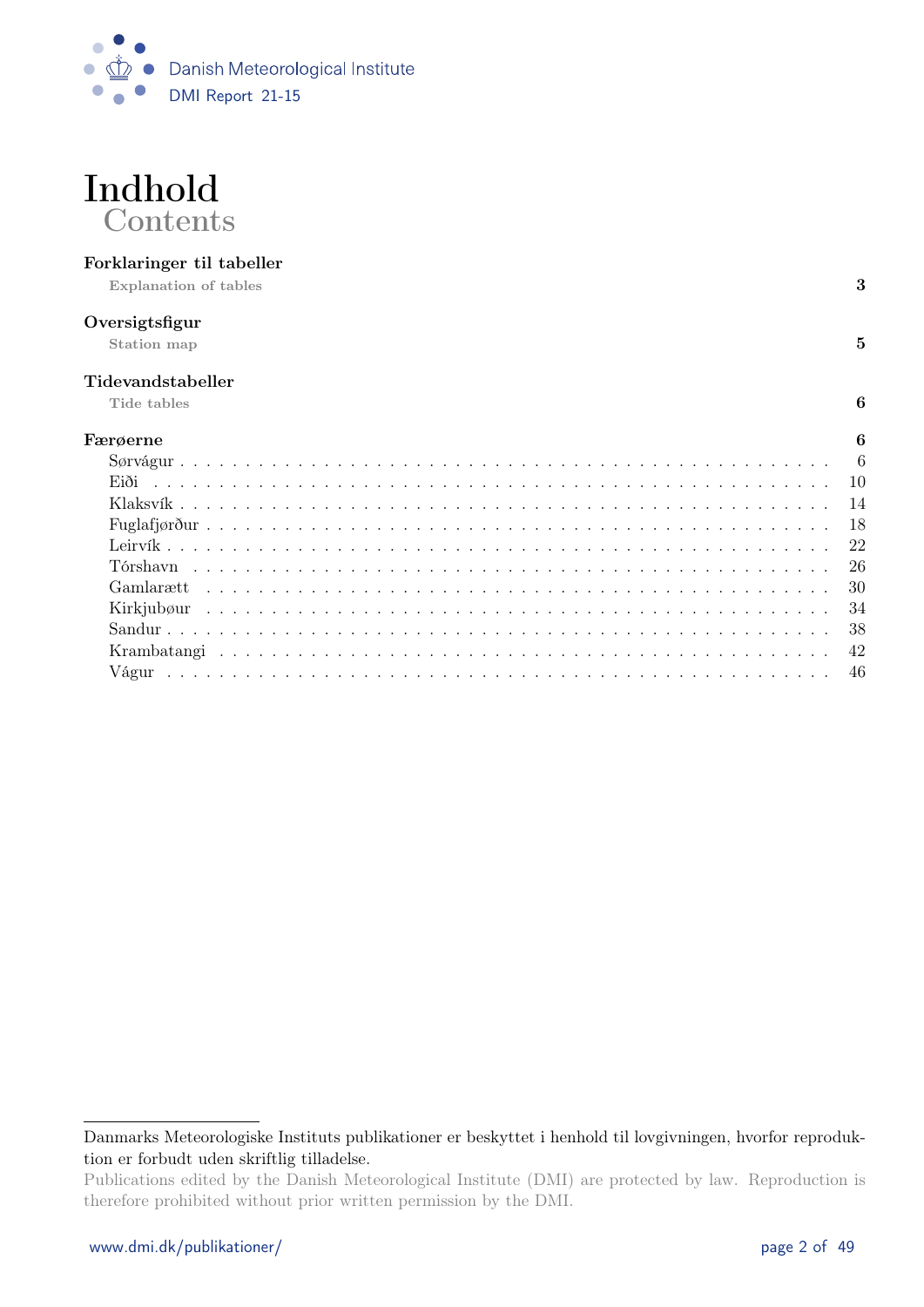

# Forklaringer til tabeller

"Tidevandstabeller for færøske farvande 2022" er udarbejdet af Danmarks Meteorologiske Institut (DMI) med brug af harmoniske tidevandskonstituenter beregnet af DMI og/eller Farvandsvæsenet.

Tidevandstabellerne viser tidspunkter for høj- og lavvande samt de tilhørende tidevandshøjder, for havnene anført i indholdsfortegnelsen på side 2. Tidspunkter og højder er beregnet ved hjælp af harmoniske konstituenter. Konstituenterne er beregnet udfra lange kvalitetssikrede vandstandstidsserier. Rækkefølgen af tabellerne er geografisk sorteret med uret rundt om Færøerne.

Tidspunkterne for høj- og lavvande er angivet i færøsk normaltid, som er UTC (Coordinated Uni**versal Time**). Når sommertid gælder, skal de angivne tidspunkter øges med 1 time (UTC + 1 time). Tidevandshøjderne er angivet i meter i forhold til kortnul, som er laveste astronomiske tidevand (LAT). Tidevandshøjderne skal således lægges til dybden i søkortet for at give dybderne ved høj- og lavvande.

Ønskes tidevandshøjderne angivet i forhold til middelvandstand, adderes den negative LAT-værdi. Herved bliver højvande generelt positive og lavvande tilsvarende negative. Den lokale LAT-værdi er angivet som en negativ konstant i toppen af hver tidevandstabel.

LAT er beregnet som den laveste tidevandsprediktion beregnet over perioden 1997-2016 (begge år inklusive). Høj- og lavvande er bestemt som lokale ekstrema, hvor forskellen mellem høj- og lavvande har minimum samme størrelse, som amplityden af solens primære halvdaglige konstituent S2. For meget komplekst tidevand kan det betyde, at tidevandets primære periode skifter fra halvdagligt til dagligt omkring nip-tide, hvor udsvinget af tidevandet er mindst.

Det understreges, at tabellerne kun beskriver de vandstandsændringer, som skyldes solens og månens tiltrækningskraft (astronomisk tidevand). De betydelige, og ofte dominerende ændringer, i vandstanden, som skyldes meteorologiske og oceanografiske forhold (vind, barometerstand, strøm o.l.), indgår således ikke i tabellernes opgivne vandstand.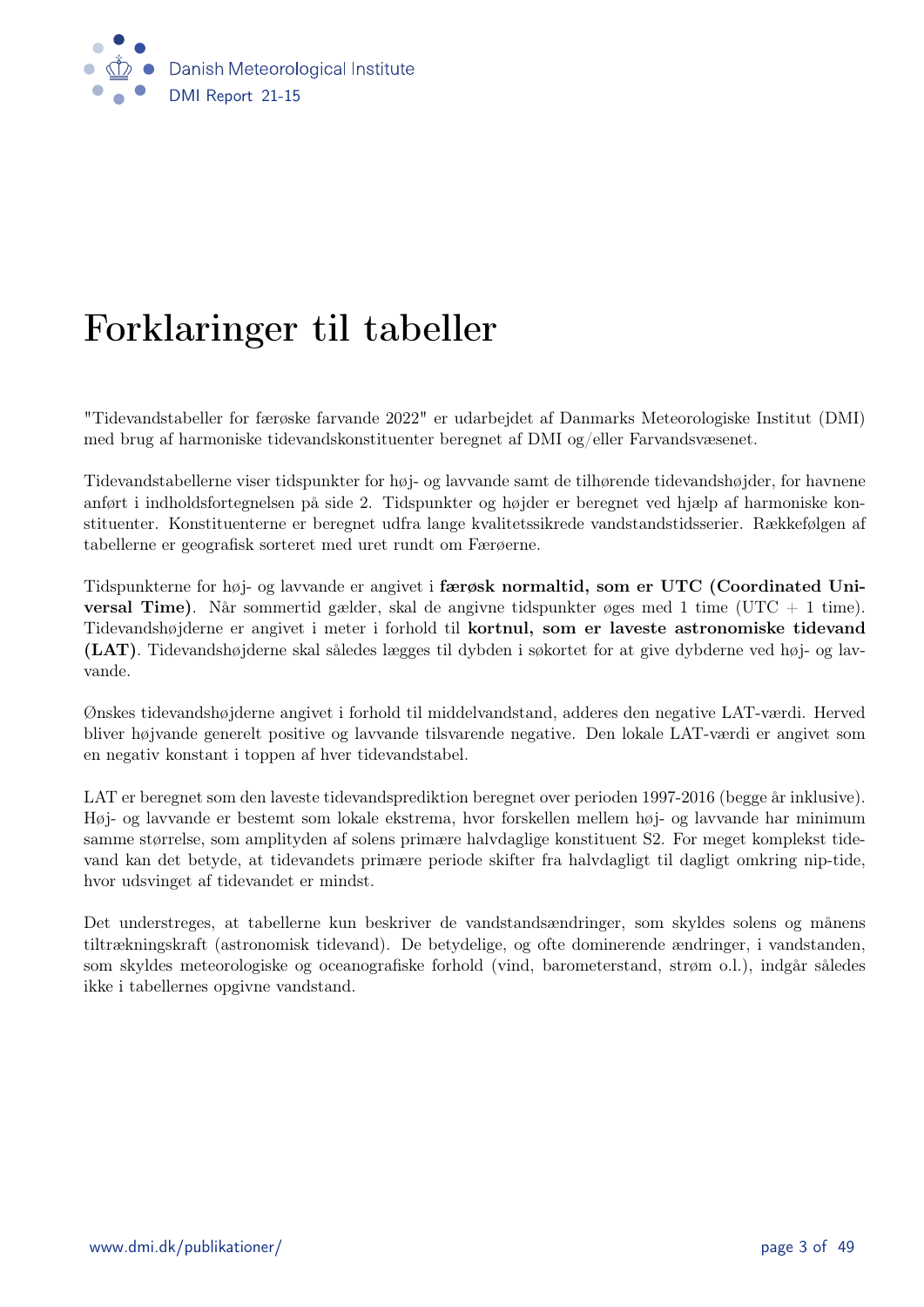

# Explanation of tables

"Tide tables for the Faroe Island waters 2022" is prepared by the Danish Meteorological Institute (DMI) using harmonic tidal constituents calculated by DMI and/or the Danish Maritime Safety Administration.

The tide tables list the times for high and low water and the corresponding high and low tidal water heights, for the ports listed in the table of content on page 2. The times and heights are calculated using harmonic constituents. The constituents are calculated using long time quality checked time series of water level. The order of the tide tables are geographical sorted clockwise around the Faroe Island.

The times for high and low water are given in Faroe standard time, which is UTC (Coordinated Uni**versal Time**). When summer time applies, one hour should be added ( $UTC + 1$  hours). Tidal heights are in meters relative to chart datum which is lowest astronomical tide (LAT). Tidal heights should be added to the depth shown in the chart to obtain the water depths at high and low tide.

Tidal height refeered to mean water level is obtained by adding the negative LAT value. Hereby high tidal water is generally positive and low tidal water is correspondingly negative. The local LAT value is given as a negative constant at the top of each tide table.

LAT is calculated as the lowest tide water prediction calculated over the time period 1997-2016 (both years included). High and low water is given as local extrema, where the range between high and low water is at least the same size as the amplitude of the primary solar semidiurnal tidal constituent S2. For very complex tides, the primary period can change from semidiurnal to diurnal tides around neap tide, corresponding to the lowest tidal range.

Notice that the tables reflect only the changes in water level caused by the gravitational forces from the sun and the moon (astronomic tide). The considerable, and often dominating, changes in water level caused by meteorological and oceanographic conditions (wind, barometric pressure, currents, etc.) are not included in the tables of the actural water levels.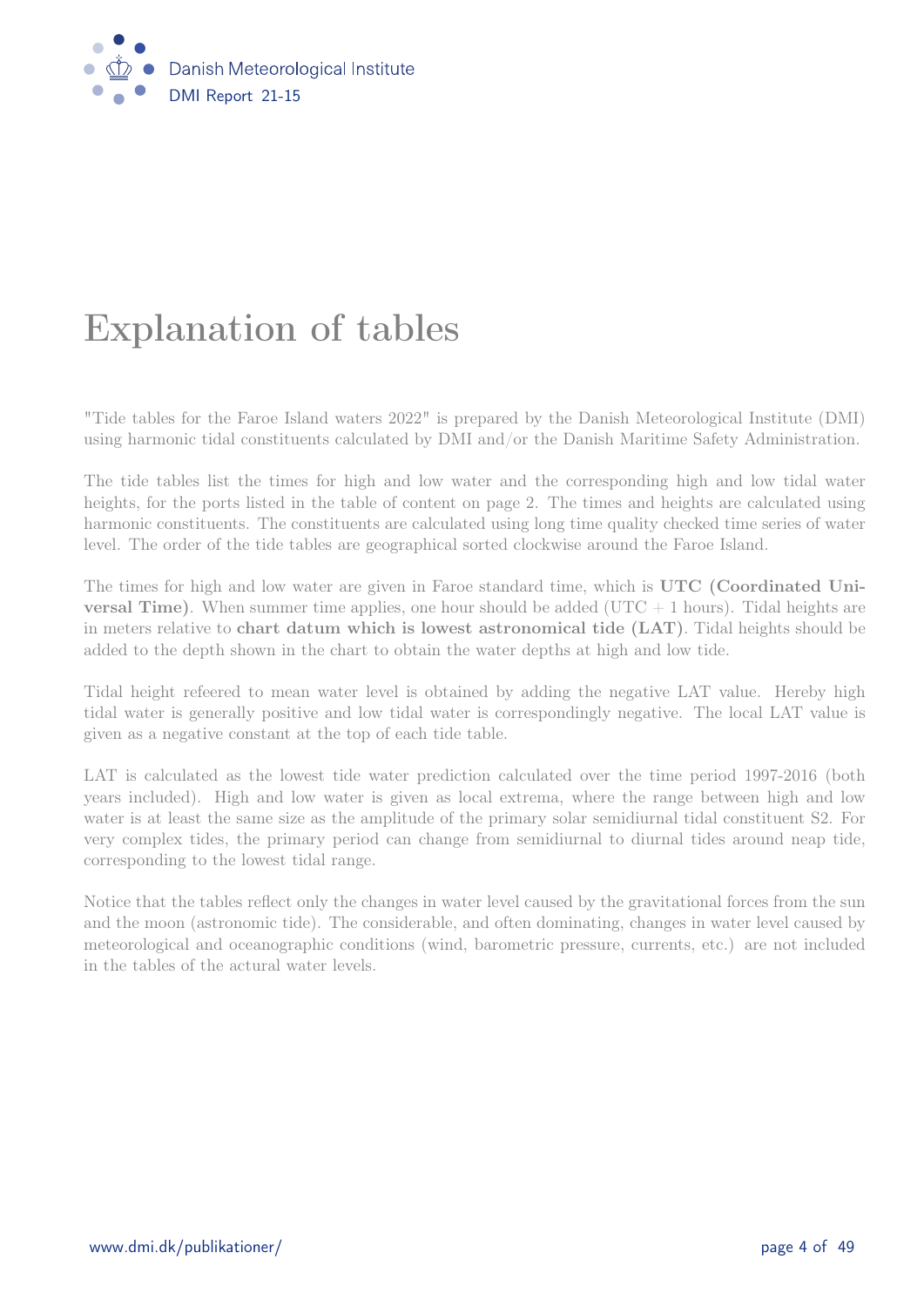

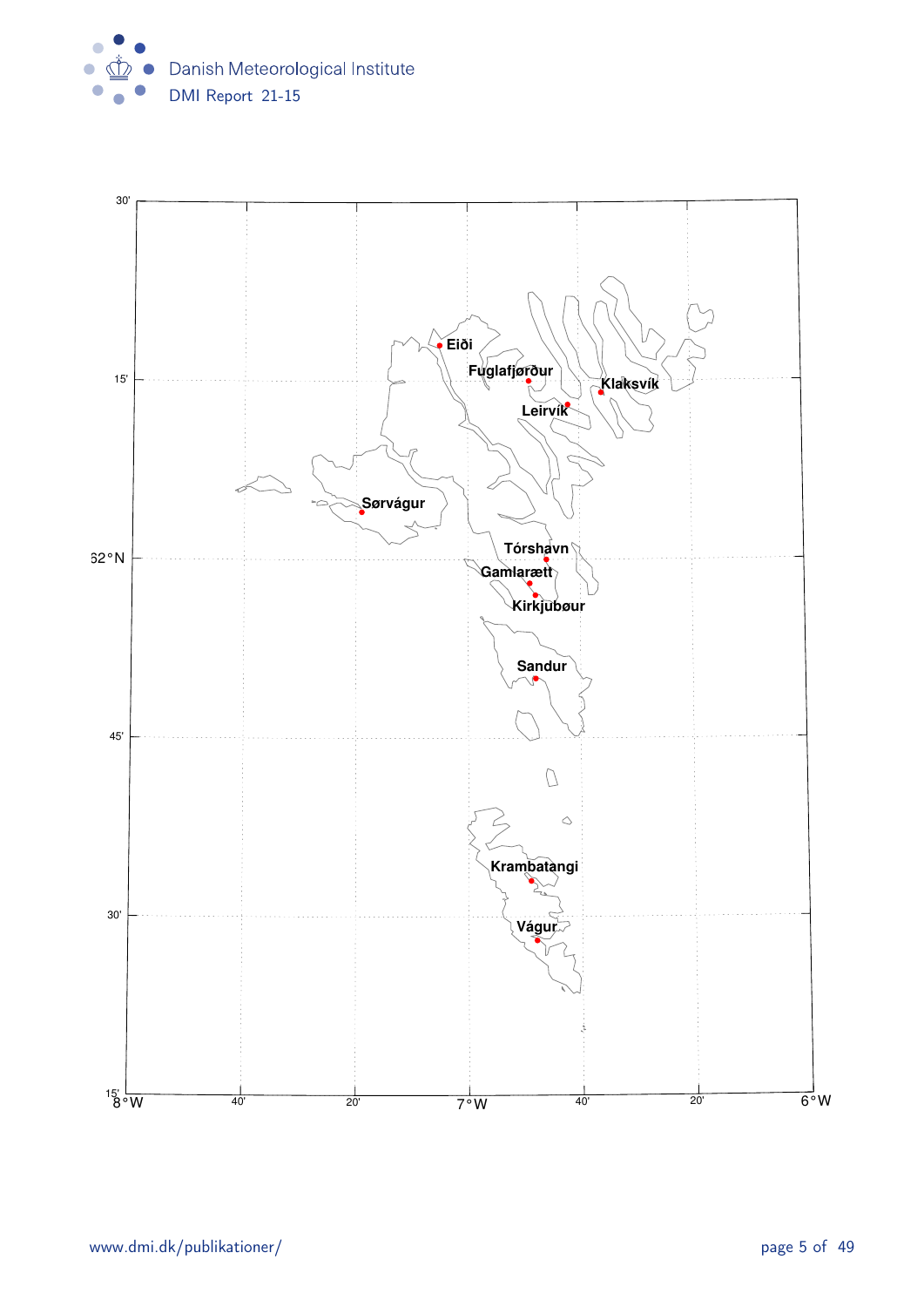

#### Sørvágur



|    |                                                  | Januar                       |    |                                                      |                              |    |                                                         | <b>Februar</b>               |    |                                                  |                              |    |                                                 |                              | Marts   |                                                  |                              |
|----|--------------------------------------------------|------------------------------|----|------------------------------------------------------|------------------------------|----|---------------------------------------------------------|------------------------------|----|--------------------------------------------------|------------------------------|----|-------------------------------------------------|------------------------------|---------|--------------------------------------------------|------------------------------|
|    | Tid                                              | [m]                          |    | Tid                                                  | [m]                          |    | Tid                                                     | [m]                          |    | Tid                                              | [m]                          |    | Tid                                             | [m]                          |         | Tid                                              | [m]                          |
|    | 06:01<br>12:16<br>Lø 18:23                       | 2.23<br>0.48<br>2.17         | 16 | 00:21<br>06:41<br>Sø 12:58<br>18:59                  | 0.68<br>2.07<br>0.67<br>1.89 |    | 101:16<br>07:27<br>Ti 13:52<br>$\bullet$ 19:58          | 0.42<br>2.45<br>0.24<br>2.18 |    | 16 $01:17$<br>07:32<br>On 13:50<br>$\circ$ 19:51 | 0.55<br>2.27<br>0.43<br>2.06 |    | 100:22<br>06:32<br>Ti 12:58<br>19:05            | 0.55<br>2.33<br>0.32<br>2.12 | 16      | 00:19<br>06:33<br>On 12:50<br>18:54              | 0.65<br>2.17<br>0.47<br>2.05 |
|    | 2 00:36<br>06:48<br>Sø 13:08<br>19:15            | 0.36<br>2.35<br>0.36<br>2.21 |    | 17 00:58<br>07:16<br>Ma 13:35<br>$\circ$ 19:34       | 0.62<br>2.15<br>0.59<br>1.93 |    | 2 01:58<br>08:10<br>On 14:36<br>20:41                   | 0.38<br>2.53<br>0.19<br>2.17 |    | 17 01:49<br>08:03<br>To 14:23<br>20:23           | 0.47<br>2.35<br>0.35<br>2.13 |    | 2 01:04 0.45<br>07:13<br>On 13:38<br>19:43 2.19 | 2.46<br>0.22                 |         | 17 00:52 0.52<br>07:04<br>To 13:22<br>19:24      | 2.30<br>0.34<br>2.17         |
|    | 01:23<br>07:35<br>Ma 13:58<br>20:04              | 0.34<br>2.44<br>0.27<br>2.20 |    | 18 01:32<br>07:49<br>Ti 14:10<br>20:09               | 0.58<br>2.22<br>0.52<br>1.97 |    | 02:39 0.38<br>08:52 2.54<br>To 15:18 0.20<br>21:22 2.13 |                              |    | 18 02:23<br>08:35<br>Fr 14:56<br>20:56           | 0.42<br>2.40<br>0.30<br>2.16 | 3  | 01:42 0.37<br>07:53<br>To 14:16 0.18<br>20:20   | 2.53<br>-2.22                |         | 18 01:25<br>07:36<br>Fr 13:54<br>$\circ$ 19:56   | 0.41<br>2.40<br>0.25<br>2.26 |
|    | 402:09<br>08:21<br>Ti 14:47<br>20:53             | 0.36<br>2.49<br>0.24<br>2.15 |    | 19 02:06 0.54<br>08:22<br>On 14:45<br>20:43          | 2.26<br>0.47<br>1.99         |    | 4 03:19 0.41<br>09:34<br>Fr 16:00<br>22:03              | 2.50<br>0.28<br>2.07         |    | 19 02:57<br>09:08<br>$Lg$ 15:31<br>21:31         | 0.40<br>2.41<br>0.30<br>2.17 |    | 4 02:19 0.34<br>08:31<br>Fr 14:52<br>20:55      | 2.54<br>0.20<br>2.21         | 19      | 01:59<br>08:08<br>Lø 14:27<br>20:29              | 0.34<br>2.46<br>0.19<br>2.31 |
|    | $5^{02:53}$<br>09:07<br>On 15:36<br>21:42        | 0.41<br>2.48<br>0.26<br>2.07 |    | $20^{02:40}$<br>08:55<br>To 15:21<br>21:18           | 0.53<br>2.29<br>0.45<br>2.00 |    | 504:00<br>10:16 2.39<br>$L\varnothing$ 16:41<br>22:43   | 0.49<br>0.40<br>1.98         | 20 | 03:32<br>09:44<br>Sø 16:08<br>22:09              | 0.42<br>2.37<br>0.33<br>2.14 |    | 5 02:56<br>09:08<br>Lø 15:27<br>21:30           | 0.35<br>2.48<br>0.27<br>2.16 | 20      | 02:34<br>08:43<br>Sø 15:02<br>21:05              | 0.30<br>2.47<br>0.20<br>2.31 |
|    | 03:38<br>09:54<br>To 16:26<br>22:30              | 0.50<br>2.43<br>0.34<br>1.96 |    | 21 03:15<br>09:30<br>Fr 15:57<br>21:55               | 0.53<br>2.29<br>0.45<br>1.99 | 6  | 04:41<br>10:59<br>Sø 17:23<br>23:25                     | 0.59<br>2.24<br>0.54<br>1.88 | 21 | 04:11<br>10:24<br>Ma 16:48<br>22:51              | 0.49<br>2.29<br>0.41<br>2.07 |    | 03:32<br>09:45<br>Sø 16:02<br>22:04             | 0.41<br>2.37<br>0.39<br>2.09 | 21      | 03:11<br>09:21<br>Ma 15:40<br>21:43              | 0.32<br>2.42<br>0.26<br>2.27 |
|    | 7 04:24<br>10:43<br>Fr 17:17<br>23:21            | 0.60<br>2.33<br>0.45<br>1.86 |    | 22 03:52<br>10:07<br>$Lg$ 16:36<br>22:35             | 0.57<br>2.26<br>0.48<br>1.97 |    | 7 05:26<br>11:43<br>Ma 18:07 0.69                       | 0.72<br>2.06                 |    | 22 04:54<br>11:07<br>Ti 17:33<br>23:39           | 0.59<br>2.17<br>0.53<br>1.98 |    | 7 04:09 0.52<br>10:22<br>Ma 16:36<br>22:40      | 2.21<br>0.53<br>2.00         | 22      | 03:51<br>10:01<br>Ti 16:20<br>22:26              | 0.40<br>2.31<br>0.38<br>2.18 |
|    | 8 05:14 0.71<br>11:34<br>Lø 18:10 0.58           | 2.20                         | 23 | 04:31<br>10:48<br>Sø 17:19<br>23:20                  | 0.63<br>2.20<br>0.52<br>1.92 |    | 00:11<br>06:19<br>Ti 12:32<br>D 18:57                   | 1.79<br>0.86<br>1.88<br>0.83 | €  | 23 05:46<br>11:58<br>On 18:28                    | 0.72<br>2.01<br>0.66         |    | 8 04:48<br>11:00<br>Ti 17:12<br>23:18           | 0.65<br>2.03<br>0.68<br>1.89 | 23      | 04:36<br>10:47<br>On 17:05<br>23:14              | 0.52<br>2.15<br>0.54<br>2.06 |
|    | <b>9</b> 00:15<br>06:09<br>Sø 12:29<br>$D$ 19:07 | 1.76<br>0.82<br>2.05<br>0.70 |    | 24 05:17 0.71<br>11:33<br>Ma 18:08 0.58              | 2.11                         | 9  | 01:08<br>07:25<br>On 13:32<br>19:59                     | 1.70<br>0.98<br>1.72<br>0.93 |    | 24 00:37<br>06:55<br>To 13:03<br>19:38           | 1.88<br>0.84<br>1.85<br>0.78 |    | 9 05:32<br>11:41<br>On 17:52 0.83               | 0.81<br>1.84                 |         | 24 05:31<br>11:41<br>To 18:00 0.72               | 0.67<br>1.95                 |
|    | 10 01:16<br>07:14<br>Ma 13:30<br>20:08           | 1.70<br>0.92<br>1.91<br>0.78 |    | $25\frac{00:11}{20}$<br>06:12<br>Ti 12:26<br>《 19:05 | 1.87<br>0.80<br>2.01<br>0.65 |    | 10 02:27<br>08:48<br>To 14:57<br>21:16                  | 1.66<br>1.03<br>1.62<br>0.96 |    | $25$ 01:53<br>08:24<br>Fr 14:34<br>21:06         | 1.81<br>0.89<br>1.75<br>0.83 |    | 10 00:04<br>06:30<br>To 12:32<br>D 18:45 0.97   | 1.77<br>0.95<br>1.66         | 25<br>ℂ | 00:13<br>06:45<br>Fr 12:52<br>19:15              | 1.93<br>0.80<br>1.76<br>0.88 |
| 11 | 02:24<br>08:26<br>Ti 14:38<br>21:09              | 1.68<br>0.97<br>1.81<br>0.83 | 26 | 01:13<br>07:22<br>On 13:30<br>20:12 0.69             | 1.83<br>0.87<br>1.92         |    | 11 03:54<br>10:14<br>Fr 16:23<br>22:30 0.93             | 1.70<br>1.01<br>1.62         |    | 26 03:30<br>10:00<br>$Lo$ 16:19<br>22:31         | 1.84<br>0.83<br>1.77<br>0.78 | 11 | 01:08<br>07:58<br>Fr 13:56<br>20:13             | 1.67<br>1.05<br>1.54<br>1.05 | 26      | 01:33<br>08:21<br>$L\varnothing$ 14:40<br>20:56  | 1.83<br>0.86<br>1.66<br>0.94 |
| 12 | 03:32<br>09:37<br>On 15:46<br>22:07              | 1.71<br>0.97<br>1.76<br>0.83 |    | 27 02:27<br>08:43<br>To 14:49<br>21:26               | 1.82<br>0.89<br>1.86<br>0.69 |    | 04:59 1.79<br>11:20<br>Lø 17:24<br>23:25                | 0.91<br>1.69<br>0.85         | 27 | 04:49<br>11:16<br>Sø 17:30<br>23:33              | 1.98<br>0.66<br>1.89<br>0.67 |    | 12 03:06<br>09:43<br>Lø 15:59<br>21:58          | 1.65<br>1.04<br>1.54<br>1.03 | 27      | 03:18<br>10:01<br>Sø 16:24<br>22:23              | 1.86<br>0.77<br>1.73<br>0.86 |
| 13 | 04:32<br>10:40<br>To 16:46<br>22:58              | 1.78<br>0.92<br>1.75<br>0.79 |    | 28 03:48<br>10:04<br>Fr 16:14<br>22:37               | 1.89<br>0.82<br>1.88<br>0.64 | 13 | 05:47<br>12:07<br>Sø 18:09                              | 1.92<br>0.79<br>1.78         | 28 | 05:45<br>12:12 0.48<br>Ma 18:22 2.02             | 2.16                         |    | 13 04:30<br>10:57<br>Sø 17:05<br>23:01          | 1.74<br>0.92<br>1.64<br>0.92 | 28      | 04:36<br>11:11<br>Ma 17:25<br>23:21              | 2.00<br>0.61<br>1.87<br>0.73 |
|    | 14 05:21<br>11:34<br>Fr 17:37<br>23:42           | 1.88<br>0.85<br>1.79<br>0.74 | 29 | 04:57<br>11:14<br>Lø 17:26<br>23:38                  | 2.02<br>0.68<br>1.97<br>0.57 |    | 14 00:07 0.75<br>06:26<br>Ma 12:45<br>18:46             | 2.04<br>0.66<br>1.88         |    |                                                  |                              |    | 14 05:21<br>11:43<br>Ma 17:48<br>23:44          | 1.88<br>0.77<br>1.78<br>0.79 | 29      | 05:30<br>12:00<br>Ti 18:09 2.00                  | 2.17<br>0.45                 |
| 15 | 06:03<br>12:19<br>Lø 18:20 1.84                  | 1.97<br>0.76                 |    | 30 05:53<br>12:14<br>Sø 18:23 2.06                   | 2.17<br>0.51                 |    | 15 00:43 0.65<br>07:00<br>Ti 13:18 0.53<br>19:19 1.98   | 2.16                         |    |                                                  |                              |    | 15 06:00<br>12:18<br>Ti 18:23 1.92              | 2.03<br>0.62                 |         | 30 00:05 0.59<br>06:14<br>On 12:40 0.33<br>18:46 | 2.31<br>2.11                 |
|    |                                                  |                              |    | 00:30<br>06:42<br>Ma 13:05 0.35<br>19:13 2.14        | 0.48<br>2.33                 |    |                                                         |                              |    |                                                  |                              |    |                                                 |                              | 31      | 00:44<br>06:53<br>To 13:15<br>19:20 2.19         | 0.48<br>2.41<br>0.26         |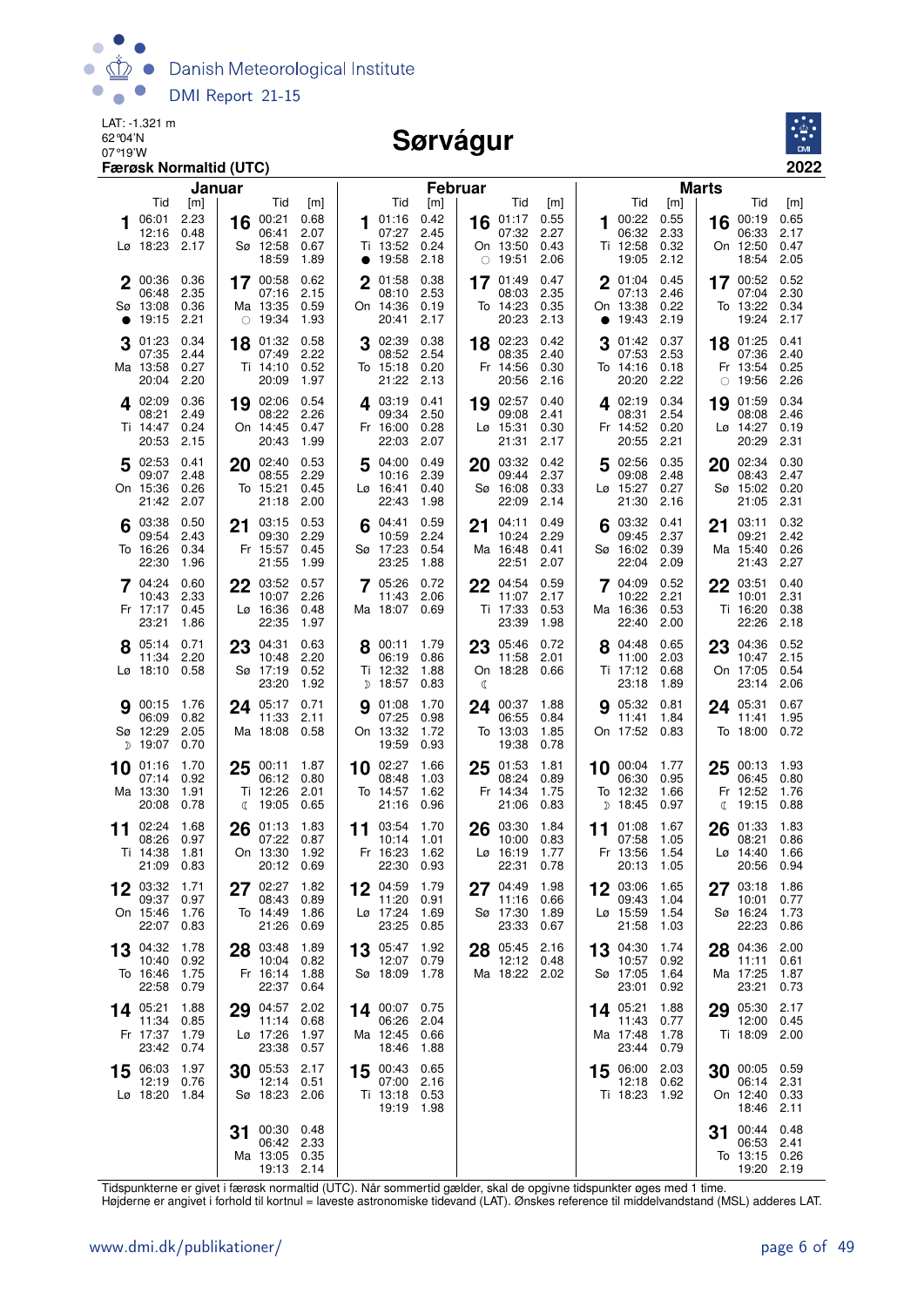

#### Sørvágur



| April                                                                                                                                  |                                                                   |                                                            | Maj                                 |                                                       |                                     |    |                                                               |                                     | Juni      |                                                    |                                     |
|----------------------------------------------------------------------------------------------------------------------------------------|-------------------------------------------------------------------|------------------------------------------------------------|-------------------------------------|-------------------------------------------------------|-------------------------------------|----|---------------------------------------------------------------|-------------------------------------|-----------|----------------------------------------------------|-------------------------------------|
| Tid<br>[m]<br>01:20<br>0.40<br>00:56<br>16<br>07:29<br>2.45<br>07:04<br>0.24<br>Lø 13:22<br>Fr 13:48<br>2.23<br>$\circ$ 19:27<br>19:53 | Tid<br>[m]<br>0.40<br>2.39<br>0.20<br>2.33                        | Tid<br>01:30<br>07:37<br>Sø 13:48<br>19:55                 | [m]<br>0.45<br>2.27<br>0.37<br>2.22 | Tid<br>16 01:09<br>07:15<br>Ma 13:32<br>$\circ$ 19:39 | [m]<br>0.36<br>2.37<br>0.21<br>2.39 | 1  | Tid<br>02:23<br>08:22<br>On 14:24<br>20:38                    | [m]<br>0.58<br>1.98<br>0.57<br>2.15 | 16        | Tid<br>02:30<br>08:36<br>To 14:44<br>20:55         | [m]<br>0.32<br>2.18<br>0.40<br>2.40 |
| 0.35<br>2 01:55<br>$17^{01:33}$<br>2.44<br>08:05<br>07:40<br>Lø 14:20<br>0.26<br>Sø 13:58<br>20:24<br>2.24<br>20:02                    | 0.31<br>2.45<br>0.16<br>2.39                                      | $2^{02:05}$<br>08:11<br>Ma 14:19<br>20:27                  | 0.45<br>2.21<br>0.42<br>2.21        | 17 01:52<br>07:58<br>Ti 14:13<br>20:21                | 0.31<br>2.36<br>0.24<br>2.40        |    | 2 03:01<br>08:58<br>To 14:57<br>21:13                         | 0.61<br>1.92<br>0.62<br>2.11        |           | 17 03:22<br>09:28<br>Fr 15:31<br>21:45             | 0.33<br>2.09<br>0.50<br>2.36        |
| 0.36<br>02:30<br>18 02:11<br>2.38<br>08:18<br>08:39<br>Sø 14:52<br>0.32<br>Ma 14:36<br>20:56<br>2.22<br>20:40                          | 0.27<br>2.45<br>0.18<br>2.39                                      | $3^{02:40}$<br>08:44<br>Ti 14:49<br>20:59 2.17             | 0.48<br>2.12<br>0.49                | 18 02:38<br>08:44<br>On 14:56<br>21:05                | 0.30<br>2.28<br>0.33<br>2.37        |    | 03:40<br>09:36<br>Fr 15:32<br>21:51                           | 0.66<br>1.84<br>0.69<br>2.06        |           | 18 04:17<br>10:22<br>$Lg$ 16:20<br>22:38           | 0.38<br>1.97<br>0.61<br>2.29        |
| 19 02:52<br>403:04<br>0.41<br>09:13<br>2.27<br>08:59<br>Ma 15:23<br>0.42<br>Ti 15:15<br>21:21<br>21:28<br>2.16                         | 0.29<br>2.38<br>0.27<br>2.34                                      | 403:16<br>09:18<br>On 15:21<br>21:33                       | 0.56<br>2.02<br>0.58<br>2.10        | 19 03:27<br>09:34<br>To 15:42<br>21:54                | 0.35<br>2.15<br>0.47<br>2.29        |    | $4^{04:23}$<br>10:17<br>$L\sigma$ 16:09<br>22:32              | 0.72<br>1.76<br>0.77<br>2.00        |           | 19 05:14<br>11:20<br>Sø 17:14<br>23:35             | 0.47<br>1.85<br>0.73<br>2.20        |
| 0.51<br>5 03:40<br>03:36<br>20<br>2.13<br>09:47<br>09:44<br>0.54<br>Ti 15:54<br>On 15:58<br>22:02<br>2.07<br>22:06                     | 0.36<br>2.25<br>0.41<br>2.24                                      | 03:54<br>5<br>09:55<br>To 15:53<br>22:09                   | 0.65<br>1.89<br>0.69<br>2.01        | 04:22<br>20<br>10:29<br>Fr 16:32<br>22:48             | 0.45<br>1.99<br>0.63<br>2.19        | 5  | 05:10<br>11:03<br>Sø 16:51<br>23:18                           | 0.78<br>1.69<br>0.85<br>1.93        | 20        | 06:17<br>12:23<br>Ma 18:16                         | 0.57<br>1.74<br>0.83                |
| 0.63<br>$6^{04:17}$<br>04:26<br>21<br>10:23<br>1.97<br>10:34<br>On 16:27<br>0.68<br>To 16:45<br>22:58<br>22:38<br>1.96                 | 0.48<br>2.07<br>0.59<br>2.12                                      | 04:38<br>10:36<br>Fr 16:29<br>22:51                        | 0.76<br>1.76<br>0.81<br>1.91        | 05:25<br>21<br>11:32<br>Lø 17:31<br>23:51             | 0.55<br>1.83<br>0.79<br>2.09        | 6  | 06:04<br>11:56<br>Ma 17:44                                    | 0.82<br>1.64<br>0.93                | 21<br>C   | 00:37<br>07:24<br>Ti 13:32<br>19:26                | 2.09<br>0.66<br>1.68<br>0.90        |
| 7 04:58<br>0.78<br>05:27<br>22<br>11:02<br>1.80<br>11:34<br>To 17:02<br>0.82<br>Fr 17:43<br>23:20<br>1.84<br>23:59                     | 0.62<br>1.87<br>0.78<br>1.99                                      | 7 05:30<br>11:24<br>Lø 17:13<br>23:43                      | 0.86<br>1.64<br>0.93<br>1.82        | 06:37<br>22<br>12:47<br>Sø 18:44<br>₫                 | 0.65<br>1.70<br>0.91                |    | 700:12<br>07:04<br>Ti 12:59<br>$D$ 18:53                      | 1.88<br>0.84<br>1.62<br>0.97        | 22        | 01:45<br>08:32<br>On 14:44<br>20:38                | 2.00<br>0.71<br>1.68<br>0.92        |
| 0.92<br>23 06:44<br>8 05:53<br>12:53<br>11:51<br>1.64<br>Fr 17:48<br>0.96<br>C                                                         | 0.74<br>1.70<br>Lø 19:02 0.93                                     | 8 06:38<br>12:28<br>Sø 18:18                               | 0.94<br>1.55<br>1.02                | 23 01:05<br>07:59<br>Ma 14:17<br>20:08                | 2.01<br>0.69<br>1.66<br>0.95        |    | 8 01:14<br>08:08<br>On 14:12<br>20:11                         | 1.85<br>0.81<br>1.66<br>0.97        |           | 23 02:54<br>09:33<br>To 15:47<br>21:44             | 1.93<br>0.74<br>1.72<br>0.91        |
| <b>9</b> 00:15<br>1.73<br>01:22<br>24<br>07:14<br>1.02<br>08:18<br>1.52<br>Sø 14:42<br>Lø 13:04<br>$D$ 19:04<br>1.07<br>20:40          | - 1.91<br>0.77<br>1.64<br>0.97                                    | 00:52 1.75<br>9<br>08:00<br>Ma 14:03<br>D 19:55            | 0.94<br>1.54<br>1.06                | 24 02:26<br>09:18<br>Ti 15:34<br>21:24                | 1.98<br>0.67<br>1.70<br>0.91        | 9  | 02:24<br>09:09<br>To 15:22<br>21:21                           | 1.86<br>0.73<br>1.75<br>0.90        |           | 24 03:56<br>10:25<br>Fr 16:39<br>22:41             | 1.89<br>0.74<br>1.79<br>0.87        |
| 02:58<br>10 01:52<br>1.66<br>25<br>09:49<br>08:58<br>1.01<br>Sø 15:17<br>1.51<br>Ma 16:09<br>21:06<br>1.08<br>22:00                    | 1.92<br>0.70<br>1.72<br>0.89                                      | 10 02:26<br>09:14<br>Ti 15:32<br>21:20                     | 1.76<br>0.87<br>1.62<br>0.99        | 25 03:37<br>10:18<br>On 16:30<br>22:23                | 2.00<br>0.63<br>1.79<br>0.83        |    | 10 03:31<br>10:03<br>Fr 16:18<br>22:19                        | 1.92<br>0.63<br>1.88<br>0.80        | 25        | 04:50<br>11:09<br>Lø 17:24<br>23:31                | 1.87<br>0.73<br>1.87<br>0.82        |
| 03:43<br>1.72<br>04:12<br>26<br>11<br>0.90<br>10:52<br>10:15<br>Ma 16:29<br>1.63<br>Ti 17:04<br>22:20<br>22:56<br>0.97                 | 2.02<br>0.58<br>1.84<br>0.77                                      | 03:40<br>11<br>10:09<br>On 16:25<br>22:17                  | 1.84<br>0.74<br>1.76<br>0.87        | 04:34<br>26<br>11:04<br>To 17:14<br>23:12             | 2.04<br>0.59<br>1.89<br>0.75        | 11 | 04:28<br>10:53<br>Lø 17:07<br>23:12 0.67                      | 2.01<br>0.52<br>2.02                | 26        | 05:37<br>11:49<br>Sø 18:04                         | 1.87<br>0.71<br>1.95                |
| 1.86<br>04:40<br>12<br>11:03<br>0.75<br>Ti 17:14<br>1.78<br>On 17:45<br>23:07<br>23:41<br>0.83                                         | 05:05 2.13<br>11:37<br>0.48<br>1.96<br>0.65                       | 12<br>04:31<br>10:53<br>To 17:06<br>23:03                  | 1.96<br>0.60<br>1.92<br>0.73        | 27 05:20<br>11:42<br>Fr 17:51<br>23:54                | 2.07<br>0.56<br>1.98<br>0.67        |    | 12 05:19 2.11<br>11:40 0.42<br>Sø 17:52 2.15                  |                                     | 27        | 00:16 0.76<br>06:18<br>Ma 12:25<br>18:41           | 1.88<br>0.67<br>2.02                |
| 05:21<br>2.00<br>28 05:49<br>13<br>0.59<br>11:40<br>On 17:49<br>1.94<br>0.67<br>23:45                                                  | 2.22<br>12:14 0.41<br>To 18:20 2.07                               | 13 05:13 2.10<br>11:33<br>Fr 17:44 2.08<br>23:45 0.58      | 0.45                                | 28 06:00<br>12:16<br>Lø 18:26 2.06                    | 2.08<br>0.53                        |    | 13 00:02 0.55<br>06:08 2.19<br>Ma 12:27 0.35<br>18:37 2.27    |                                     | 28        | 00:56<br>06:57<br>Ti 13:00 0.65<br>19:17           | 0.71<br>1.89<br>2.08                |
| 14 05:56 2.15<br>06:27<br>12:14 0.44<br>To 18:21 2.09<br>18:53                                                                         | 29 00:20 0.55<br>2.28<br>Fr 12:46 0.37<br>2.15                    | 14 05:53 2.22<br>12:12 0.33<br>Lø 18:21 2.22               |                                     | 29 00:32<br>06:37<br>Sø 12:48<br>18:59                | 0.62<br>2.08<br>0.52<br>2.12        |    | 14 00:51 0.44<br>06:57 2.24<br>Ti 13:12 0.32<br>$\circ$ 19:22 | 2.35                                | $\bullet$ | 29 01:34<br>07:34<br>On 13:34<br>19:52             | 0.67<br>1.90<br>0.63<br>2.12        |
| 15 00:21 0.53<br>30<br>2.29<br>06:30<br>Fr 12:47 0.30<br>18:53 2.23                                                                    | 00:56 0.48<br>07:03 2.29<br>Lø 13:18 0.36<br>$\bullet$ 19:24 2.20 | 15 00:27 0.46<br>06:33 2.32<br>Sø 12:52 0.24<br>18:59 2.33 |                                     | 30 01:09<br>07:13<br>Ma 13:20<br>• $19:32$            | 0.59<br>2.06<br>0.52<br>2.15        |    | 15 01:40 0.36<br>07:46 2.23<br>On 13:58 0.34<br>20:08 2.39    |                                     | 30        | 02:12 0.64<br>08:10<br>To 14:08 0.62<br>20:26 2.14 | 1.90                                |
|                                                                                                                                        |                                                                   |                                                            |                                     | 01:46<br>31<br>07:47<br>Ti 13:52 0.53<br>20:04 2.16   | 0.57<br>2.03                        |    |                                                               |                                     |           |                                                    |                                     |

Tidspunkterne er givet i færøsk normaltid (UTC). Når sommertid gælder, skal de opgivne tidspunkter øges med 1 time.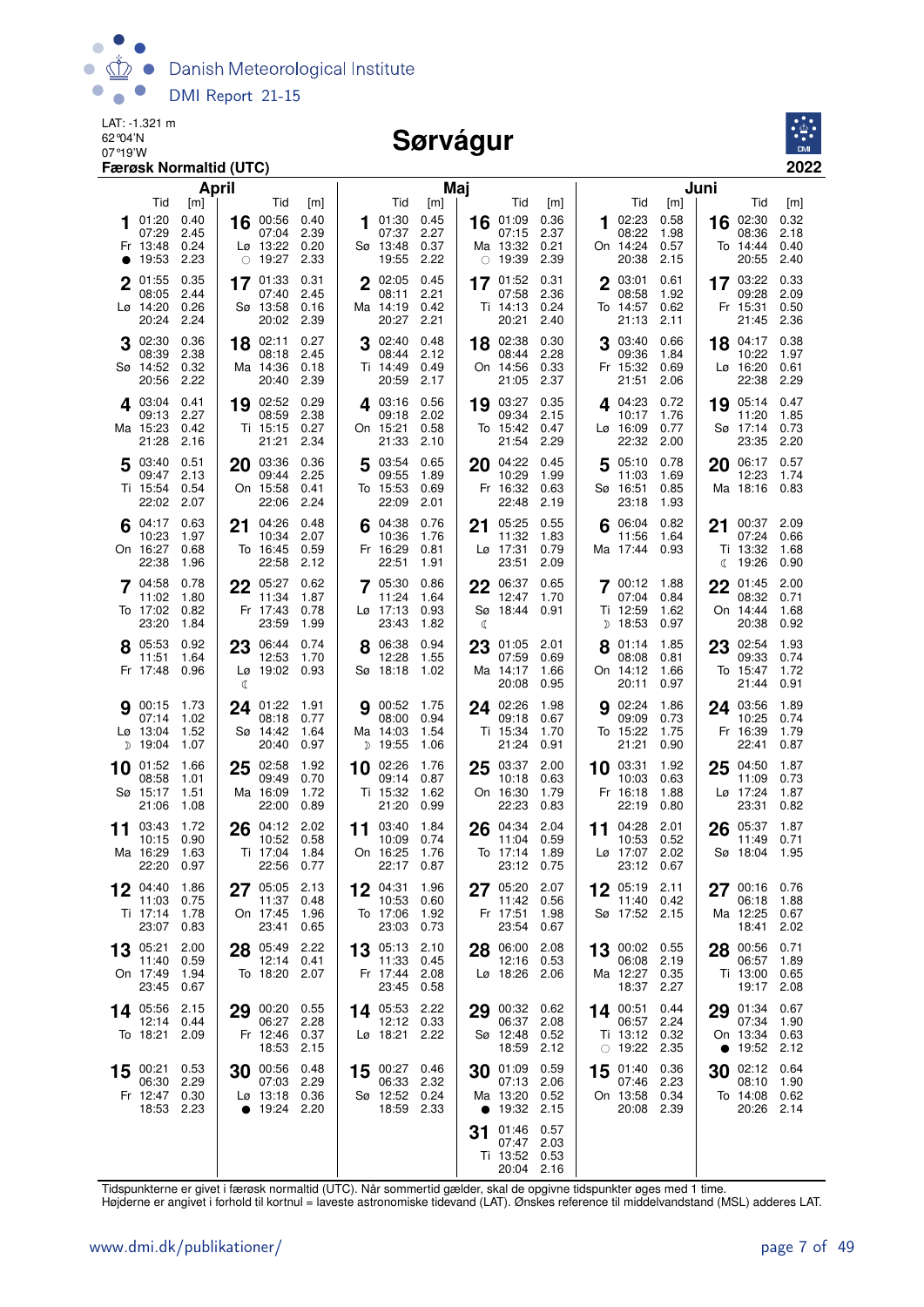

#### Sørvágur



| Juli                                      |                                                   | <b>August</b>                           |                                               |                                      | <b>September</b>                     |
|-------------------------------------------|---------------------------------------------------|-----------------------------------------|-----------------------------------------------|--------------------------------------|--------------------------------------|
| Tid                                       | Tid                                               | Tid                                     | <b>Tid</b>                                    | Tid                                  | Tid                                  |
| [m]                                       | [m]                                               | [m]                                     | [m]                                           | $[m]$                                | [m]                                  |
| 02:49<br>0.62<br>1<br>1.88<br>08:45       | 16 03:13 0.27<br>09:19<br>2.09                    | 0.52<br>103:39<br>09:35<br>1.96         | 16 04:18<br>0.38<br>2.01<br>10:19             | 04:18<br>0.48<br>1<br>10:20<br>2.05  | 16 04:50<br>0.71<br>1.90<br>10:55    |
| Fr 14:42                                  | Lø 15:17                                          | Ma 15:33                                | 0.54                                          | To 16:22                             | 0.79                                 |
| 0.63                                      | 0.47                                              | 0.58                                    | Ti 16:20                                      | 0.60                                 | Fr 17:12                             |
| 2.14                                      | 21:33                                             | 2.21                                    | 22:37                                         | 22:36                                | 23:22                                |
| 21:00                                     | 2.45                                              | 21:49                                   | 2.27                                          | 2.12                                 | 1.82                                 |
| 2 03:26                                   | 17 04:02                                          | 0.54                                    | 0.53                                          | 04:58                                | 17 05:28                             |
| 0.62                                      | 0.31                                              | $2^{04:14}$                             | 17 04:59                                      | 0.58                                 | 0.87                                 |
| 09:21                                     | 10:06                                             | 1.95                                    | 11:00                                         | 11:03                                | 11:39                                |
| 1.86                                      | 2.01                                              | 10:10                                   | 1.91                                          | 1.97                                 | 1.77                                 |
| Lø 15:17<br>0.65<br>21:36<br>2.13         | Sø 16:02<br>0.54<br>22:20<br>2.38                 | Ti 16:08<br>0.62<br>22:24<br>2.16       | On 17:03<br>0.67<br>23:21<br>2.09             | 0.72<br>Fr 17:07<br>23:22<br>1.98    | Lø 18:10 0.95<br>ℭ                   |
| 0.64<br>$3^{04:04}$                       | 0.41                                              | 0.58<br>3 04:51                         | 0.69<br>18 05:42                              | $3^{05:45}$<br>0.71                  | 00:12 1.63                           |
| 09:59<br>1.83                             | 18 04:51<br>10:54<br>1.92                         | 10:50<br>1.91                           | 11:43<br>1.81                                 | 11:54<br>1.87                        | 18<br>06:16<br>1.01                  |
| Sø 15:52                                  | Ma 16:49                                          | On 16:47                                | To 17:53                                      | Lø 18:06                             | Sø 12:39                             |
| 0.69                                      | 0.63                                              | 0.69                                    | 0.81                                          | 0.84                                 | 1.66                                 |
| 22:13<br>2.10                             | 2.27<br>23:10                                     | 2.09<br>23:04                           |                                               | D                                    | 19:37<br>1.06                        |
| 0.66                                      | 19 05:42 0.53                                     | 4 05:33                                 | 19 00:08                                      | 400:19                               | 19 01:36                             |
| 404:44                                    |                                                   | 0.63                                    | 1.89                                          | 1.83                                 | 1.49                                 |
| 10:39                                     | 11:44                                             | 11:34                                   | 06:29                                         | 06:47                                | 07:43                                |
| 1.80                                      | 1.82                                              | 1.87                                    | 0.85                                          | 0.84                                 | 1.11                                 |
| Ma 16:31                                  | Ti 17:41                                          | To 17:32                                | Fr 12:34                                      | Sø 13:00                             | Ma 14:40                             |
| 0.74                                      | 0.74                                              | 0.78                                    | 1.71                                          | 1.77                                 | 1.61                                 |
| 22:53<br>2.05                             |                                                   | 23:49<br>2.00                           | 18:55<br>0.95<br>€                            | 19:31<br>0.94                        | 21:31<br>1.06                        |
| 5 $05:27$<br>0.70                         | 20 00:02 2.12                                     | 5 06:23<br>0.70                         | 20<br>01:05<br>1.71                           | 5<br>01:37<br>1.70                   | 20 03:47<br>1.49                     |
| 11:23                                     | 06:36                                             | 12:27                                   | 07:28                                         | 08:14                                | 09:45                                |
| 1.77                                      | 0.67                                              | 1.81                                    | 0.97                                          | 0.92                                 | 1.10                                 |
| Ti 17:14<br>0.81<br>23:36<br>2.00         | On 12:38<br>1.73<br>18:39<br>0.85<br>$\mathbb{C}$ | Fr 18:30 0.87<br>D                      | $L\varnothing$ 13:46<br>1.63<br>1.05<br>20:17 | Ma 14:33<br>1.75<br>21:14<br>0.92    | Ti 16:14<br>1.69<br>22:49<br>0.95    |
|                                           |                                                   |                                         |                                               |                                      |                                      |
| 0.73<br>06:15<br>12:13<br>1.74            | 1.96<br>00:58<br>21<br>07:34<br>0.79              | 00:44 1.89<br>07:23<br>0.77             | 02:27<br>1.58<br>21<br>08:48<br>1.04          | 03:35<br>1.68<br>09:53<br>0.90       | 1.59<br>04:55<br>21<br>10:50<br>0.99 |
| On 18:07                                  | To 13:41                                          | Lø 13:32                                | Sø 15:27                                      | Ti 16:13                             | On 17:08                             |
| 0.87                                      | 1.67                                              | 1.76                                    | 1.63                                          | 1.85                                 | 1.82                                 |
|                                           | 19:47                                             | 19:47                                   | 21:55                                         | 22:43                                | 23:33                                |
|                                           | 0.94                                              | 0.93                                    | 1.05                                          | 0.77                                 | 0.82                                 |
| 7 00:26                                   | 22 02:02                                          | 7 01:55                                 | 1.55                                          | 7 05:02                              | 22 05:37                             |
| 1.94                                      | 1.82                                              | 1.80                                    | 22 04:07                                      | 1.79                                 | 1.72                                 |
| 07:10                                     | 08:36                                             | 08:37                                   | 1.02                                          | 0.79                                 | 11:32                                |
| 0.74                                      | 0.87                                              | 0.81                                    | 10:16                                         | 11:05                                | 0.87                                 |
| 1.73                                      | Fr 14:53                                          | Sø 14:53                                | Ma 16:43                                      | 2.03                                 | To 17:46                             |
| To 13:11                                  | 1.66                                              | 1.77                                    | 1.71                                          | On 17:17                             | 1.95                                 |
| ກ 19:12                                   | 21:01                                             | 21:16                                   | 23:11                                         | 0.58                                 |                                      |
| 0.91                                      | 0.99                                              | 0.92                                    | 0.97                                          | 23:44                                |                                      |
| 01:25                                     | 23 03:14                                          | 03:25                                   | 23 05:14                                      | 05:57                                | 00:06 0.68                           |
| 1.90                                      | 1.72                                              | 1.77                                    | 1.62                                          | 1.94                                 | 23                                   |
| 0.73                                      | 09:40                                             | 09:58                                   | 11:15                                         | 11:57                                | 1.85                                 |
| 08:12                                     | 0.91                                              | 0.78                                    | 0.94                                          | 0.65                                 | 06:10                                |
| Fr 14:19                                  | Lø 16:04                                          | Ma 16:19                                | Ti 17:35                                      | To 18:06                             | 0.74                                 |
| 1.75                                      | 1.69                                              | 1.86                                    | 1.83                                          | 2.22                                 | Fr 12:06                             |
| 20:27<br>0.92                             | 22:15<br>0.98                                     | 22:39<br>0.81                           |                                               |                                      | 18:19<br>2.08                        |
| 1.88<br>902:34<br>09:16<br>0.70           | 24 04:24<br>1.69<br>10:40<br>0.89                 | 1.84<br><b>g</b> 04:53<br>11:09<br>0.70 | 24 00:00<br>0.86<br>1.71<br>05:59             | <b>9</b> 00:32 0.40<br>2.07<br>06:41 | 0.55<br>24 00:35<br>1.98<br>06:39    |
| Lø 15:31                                  | Sø 17:02                                          | Ti 17:25                                | On 11:58                                      | Fr 12:40                             | Lø 12:37                             |
| 1.82                                      | 1.77                                              | 2.01                                    | 0.84                                          | 0.52                                 | 0.61                                 |
| 21:40                                     | 23:19                                             | 23:45                                   | 18:15                                         | 2.38                                 | 18:49                                |
| 0.87                                      | 0.93                                              | 0.65                                    | 1.95                                          | 18:49                                | 2.19                                 |
| 1.90<br>03:48<br>10                       | 05:22<br>1.70<br>25                               | 1.95<br>$10^{-05:57}$                   | 0.74<br>00:35<br>25                           | $10$ 01:13<br>0.27                   | 0.44<br>01:04<br>25                  |
| 10:19                                     | 11:30                                             | 12:05                                   | 06:35                                         | 07:20                                | 07:07                                |
| 0.64                                      | 0.85                                              | 0.60                                    | 1.81                                          | 2.16                                 | 2.09                                 |
| 1.93                                      | Ma 17:50                                          | 2.19                                    | To 12:32                                      | $Lg$ 13:19                           | 0.51                                 |
| Sø 16:37                                  | 1.87                                              | On 18:17                                | 0.74                                          | 0.42                                 | Sø 13:08                             |
| 22:47<br>0.77                             |                                                   |                                         | 18:48<br>2.06                                 | 2.48<br>19:29<br>$\bigcirc$          | 19:18<br>2.28<br>$\bullet$           |
| 1.97<br>04:56<br>11                       | 0.85                                              | 00:40<br>0.47                           | 26 01:06<br>0.63                              | 01:52<br>0.21<br>11                  | 0.35<br>26<br>01:34                  |
| 0.57<br>11:18                             | 06:09<br>1.75                                     | 11<br>06:49<br>2.06                     | 07:07<br>1.91                                 | 07:57<br>2.20                        | 07:36<br>2.18                        |
| Ma 17:33                                  | Ti 12:11                                          | To 12:53                                | Fr 13:04                                      | Sø 13:57                             | Ma 13:39                             |
| 2.06                                      | 0.79                                              | 0.51                                    | 0.64                                          | 0.36                                 | 0.43                                 |
| 23:48 0.63                                | 18:30<br>1.96                                     | 19:04 2.34                              | 19:19<br>2.16                                 | 2.51<br>20:08                        | 19:48 2.34                           |
| 05:56<br>2.05<br>12:11<br>0.49            | 00:49<br>0.77<br>27<br>06:49<br>1.80              | $12^{01:28}$<br>0.32<br>07:35<br>2.13   | 0.53<br>01:36<br>27<br>07:37<br>1.99          | 02:29<br>0.21<br>08:32<br>2.21       | 02:05<br>0.30<br>27<br>08:06<br>2.24 |
| Ti 18:24                                  | On 12:48                                          | Fr 13:36                                | Lø 13:35                                      | Ma 14:34                             | Ti 14:12                             |
| 2.20                                      | 0.72                                              | 0.43                                    | 0.56                                          | 0.36                                 | 0.39                                 |
|                                           | 19:06<br>2.05                                     | $\circ$ 19:47 2.46                      | 19:48<br>2.24<br>$\bullet$                    | 20:46<br>2.47                        | 20:20<br>2.35                        |
| 0.49<br>13 00:43                          | 28 01:25<br>0.68                                  | 02:13<br>0.24<br>13                     | 02:06<br>0.45<br>28                           | 13 03:05<br>0.28                     | 28 02:38<br>0.30                     |
| 06:50                                     | 07:24                                             | 08:18                                   | 08:05                                         | 09:07                                | 2.25                                 |
| 2.11                                      | 1.86                                              | 2.16                                    | 2.05                                          | 2.17                                 | 08:39                                |
| On 13:01<br>0.44<br>2.32<br>$\circ$ 19:12 | To 13:22<br>0.66<br>19:40<br>2.12<br>$\bullet$    | Lø 14:18<br>0.40<br>2.51<br>20:30       | 0.50<br>Sø 14:06<br>2.29<br>20:18             | Ti 15:11<br>0.40<br>21:24<br>2.36    | 0.39<br>On 14:47<br>2.32<br>20:55    |
| 01:35                                     | 01:59                                             | 14 02:55                                | 02:37                                         | 14 03:40                             | 03:12                                |
| 0.37                                      | 0.61                                              | 0.22                                    | 0.40                                          | 0.40                                 | 0.34                                 |
| 14<br>07:42<br>2.15                       | 29<br>07:57<br>1.91                               | 08:59<br>2.14                           | 29<br>08:35<br>2.10                           | 09:42<br>2.10                        | 29<br>2.23<br>09:15                  |
| To 13:48                                  | Fr 13:55                                          | Sø 14:58                                | Ma 14:37                                      | 0.50                                 | 0.44                                 |
| 0.42                                      | 0.61                                              | 0.40                                    | 0.46                                          | On 15:49                             | To 15:24                             |
| 19:59                                     | 20:12                                             | 2.50                                    | 20:48                                         | 22:02                                | 21:33                                |
| 2.41                                      | 2.18                                              | 21:12                                   | 2.31                                          | 2.21                                 | 2.23                                 |
| 15 02:24<br>0.29<br>08:31<br>2.14         | 30 02:32<br>0.55<br>08:29<br>1.94                 | 03:37<br>0.27<br>15<br>09:39<br>2.09    | 03:09<br>0.39<br>30<br>09:07<br>2.12          | 04:15<br>0.55<br>15<br>10:18<br>2.01 | 03:49<br>0.44<br>30<br>09:55<br>2.16 |
| Fr 14:33                                  | Lø 14:27                                          | Ma 15:38                                | Ti 15:09                                      | To 16:28                             | Fr 16:05                             |
| 0.42                                      | 0.58                                              | 0.45                                    | 0.47                                          | 0.63                                 | 0.54                                 |
| 20:46                                     | 20:43                                             | 21:55                                   | 21:21                                         | 22:41                                | 22:15                                |
| 2.46                                      | 2.21                                              | 2.41                                    | 2.29                                          | 2.02                                 | 2.09                                 |
|                                           | 03:05<br>0.52<br>31                               |                                         | 03:42<br>0.42<br>31                           |                                      |                                      |
|                                           | 09:01<br>1.96                                     |                                         | 09:42<br>2.10                                 |                                      |                                      |
|                                           | Sø 14:59 0.57<br>21:15 2.22                       |                                         | On 15:44<br>0.51<br>21:57<br>2.22             |                                      |                                      |

Tidspunkterne er givet i færøsk normaltid (UTC). Når sommertid gælder, skal de opgivne tidspunkter øges med 1 time.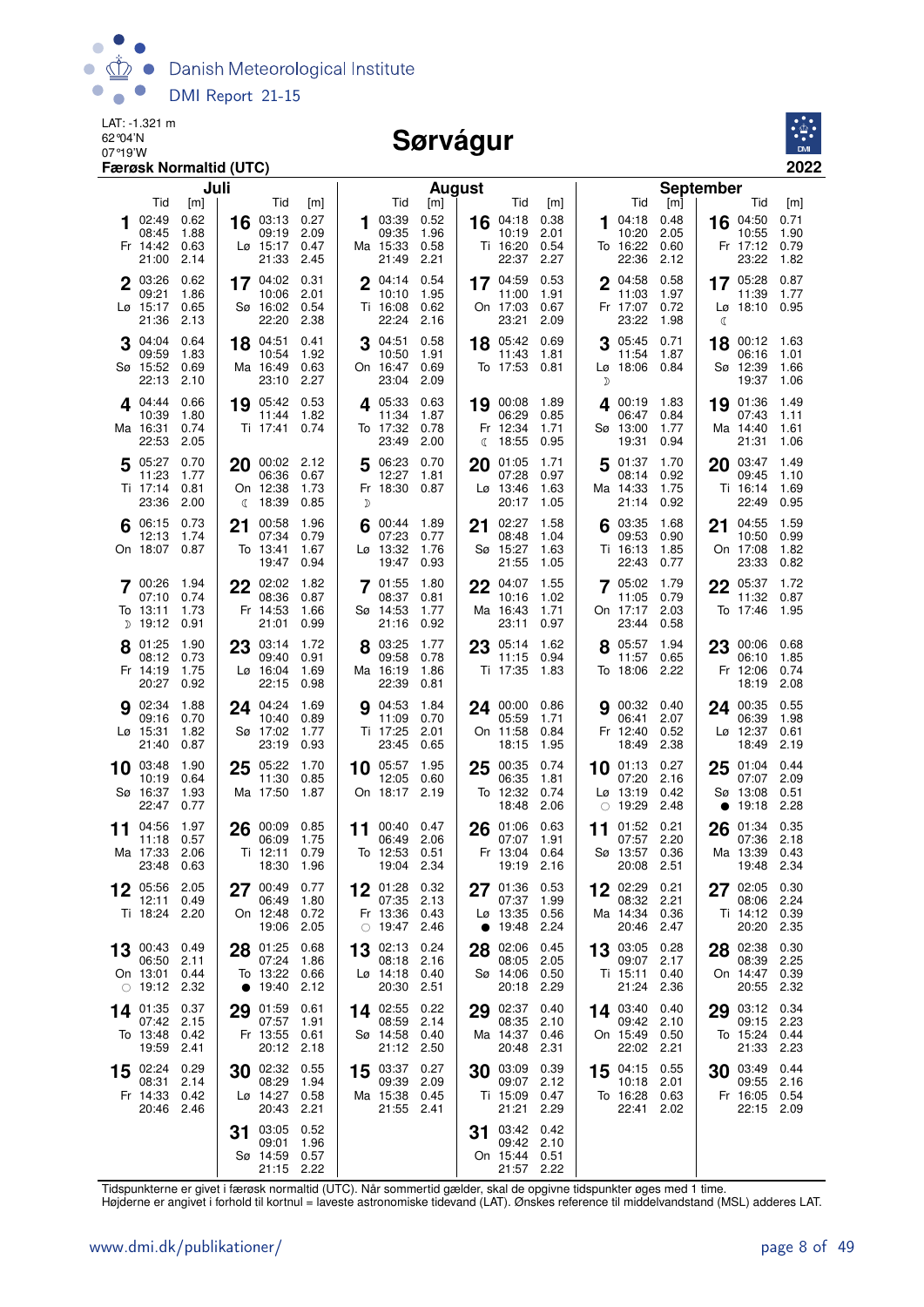

#### Sørvágur



|    |                                                       | <b>Færøsk Normaltid (UTC)</b>       |                |                                                            |                                     |             |                                                       |                                     |    |                                                              |                                     |    |                                                       |                                     |                                                          | 2022                                        |
|----|-------------------------------------------------------|-------------------------------------|----------------|------------------------------------------------------------|-------------------------------------|-------------|-------------------------------------------------------|-------------------------------------|----|--------------------------------------------------------------|-------------------------------------|----|-------------------------------------------------------|-------------------------------------|----------------------------------------------------------|---------------------------------------------|
|    |                                                       |                                     | <b>Oktober</b> |                                                            |                                     |             |                                                       | <b>November</b>                     |    |                                                              |                                     |    |                                                       |                                     | <b>December</b>                                          |                                             |
| 1  | Tid<br>04:30<br>10:39<br>Lø 16:55<br>23:05            | [m]<br>0.58<br>2.05<br>0.68<br>1.92 | 16             | Tid<br>04:40<br>11:00<br>Sø 17:39<br>23:36                 | [m]<br>0.85<br>1.85<br>0.92<br>1.60 | 1           | Tid<br>00:13<br>06:17<br>Ti 12:38<br>D 19:36          | [m]<br>1.70<br>0.93<br>1.92<br>0.77 |    | Tid<br>16 $00:17$<br>05:56<br>On 12:33<br>(19:43)            | [m]<br>1.54<br>1.04<br>1.77<br>0.92 | 1  | Tid<br>01:34<br>07:25<br>To 13:42<br>20:36            | [m]<br>1.68<br>0.94<br>2.01<br>0.64 | Tid<br>16 00:39<br>06:28<br>Fr 12:49<br>19:43<br>C       | [m]<br>1.63<br>0.98<br>1.86<br>0.80         |
|    | 2 05:19<br>11:33<br>Sø 18:02 0.81                     | 0.75<br>1.93                        | ℂ              | 17 05:23<br>11:55<br>Ma 19:00                              | 0.99<br>1.73<br>1.01                | $\mathbf 2$ | 01:56<br>07:54<br>On 14:11<br>21:09                   | 1.62<br>1.00<br>1.90<br>0.71        |    | 17 01:50<br>07:31<br>To 14:02<br>20:56                       | 1.52<br>1.09<br>1.75<br>0.87        |    | 2 02:57<br>08:46<br>Fr 14:58<br>21:43                 | 1.71<br>0.93<br>2.01<br>0.61        | 17 01:48<br>07:43<br>Lø 13:55<br>20:43                   | 1.65<br>1.00<br>1.83<br>0.76                |
|    | 00:09<br>06:26<br>Ma 12:44<br>D 19:35                 | 1.74<br>0.91<br>1.82<br>0.89        | 18             | 00:53<br>06:37<br>Ti 13:30<br>20:45                        | - 1.48<br>1.11<br>1.66<br>1.01      |             | 03:35<br>09:24<br>To 15:34<br>22:18                   | 1.69<br>0.95<br>1.98<br>0.60        | 18 | 03:16<br>08:59<br>Fr 15:18<br>21:51                          | 1.60<br>1.04<br>1.80<br>0.77        |    | 04:00<br>09:52<br>Lø 16:02 2.03<br>22:35              | 1.79<br>0.86<br>0.57                | 02:59<br>18<br>08:56<br>Sø 15:03<br>21:39                | 1.72<br>0.96<br>1.85<br>0.69                |
|    | 4 01:46<br>08:06<br>Ti 14:27<br>21:20                 | 1.62<br>1.00<br>1.80<br>0.83        |                | 19 03:06<br>08:49<br>On 15:24<br>22:03                     | 1.48<br>1.13<br>1.70<br>0.91        |             | 4 04:36<br>10:27<br>Fr 16:34<br>23:08                 | 1.82<br>0.83<br>2.09<br>0.49        |    | 19 04:09<br>09:59<br>$L\varnothing$ 16:11<br>22:34           | 1.73<br>0.93<br>1.90<br>0.65        |    | $4^{04:49}$<br>10:47 0.77<br>Sø 16:54 2.05<br>23:18   | 1.89<br>0.54                        | 03:58<br>19<br>09:59<br>Ma 16:04<br>22:30                | 1.83<br>0.87<br>1.92<br>0.59                |
|    | 5 03:50<br>09:47<br>On 16:01<br>22:39                 | 1.66<br>0.95<br>1.91<br>0.67        | 20             | 04:17<br>10:05<br>To 16:24<br>22:49                        | 1.59<br>1.03<br>1.81<br>0.78        | 5           | 05:20<br>11:15<br>Lø 17:22<br>23:48                   | 1.94<br>0.70<br>2.19<br>0.41        |    | 20 04:50<br>10:45<br>Sø 16:54<br>23:13                       | 1.87<br>0.81<br>2.01<br>0.52        | 5  | 05:30<br>11:34<br>Ma 17:39<br>23:55                   | 1.99<br>0.69<br>2.07<br>0.52        | 20 04:48<br>10:53<br>Ti 16:58<br>23:18                   | - 1.97<br>0.76<br>2.00<br>0.50              |
|    | 04:58<br>10:52<br>To 17:00<br>23:32                   | 1.81<br>0.81<br>2.08<br>0.50        | 21             | 05:01<br>10:52<br>Fr 17:05<br>23:24                        | 1.74<br>0.89<br>1.94<br>0.65        |             | 05:57<br>11:56<br>Sø 18:03                            | 2.06<br>0.59<br>2.25                | 21 | 05:27<br>11:27<br>Ma 17:34<br>23:51                          | 2.02<br>0.67<br>2.11<br>0.41        | 6  | 06:08<br>12:16<br>Ti 18:20                            | 2.08<br>0.62<br>2.06                | 05:34<br>21<br>11:44<br>On 17:48                         | 2.10<br>0.62<br>2.09                        |
|    | 7 05:44<br>11:39<br>Fr 17:47 2.24                     | 1.95<br>0.67                        |                | 22 05:34<br>11:29<br>$L\varnothing$ 17:40<br>23:56         | 1.88<br>0.75<br>2.07<br>0.51        |             | $7^{00:23}$<br>06:31<br>Ma 12:35<br>18:41             | 0.37<br>2.15<br>0.50<br>2.27        |    | $22^{06:02}$<br>12:08<br>Ti 18:13 2.20                       | 2.16<br>0.55                        |    | 7 00:30 0.51<br>06:43<br>On 12:56<br>18:58            | 2.15<br>0.58<br>2.04                | $22^{00:05}$ 0.42<br>06:18<br>To 12:33<br>18:37          | 2.23<br>0.50<br>2.16                        |
|    | 8 00:13 0.36<br>06:22<br>Lø 12:20<br>18:28            | 2.08<br>0.54<br>2.36                | 23             | 06:05 2.03<br>12:03<br>Sø 18:12 2.18                       | 0.62                                |             | 00:56 0.36<br>07:04<br>Ti 13:12<br>$\circ$ 19:17 2.24 | 2.21<br>0.46                        | 23 | 00:29<br>06:39<br>On 12:49<br>• 18:53                        | 0.33<br>2.27<br>0.44<br>2.26        |    | 01:04 0.51<br>07:18<br>To 13:34<br>$\circ$ 19:35 2.01 | 2.19<br>0.55                        | 23 00:51 0.36<br>07:02<br>Fr 13:22<br>19:26<br>$\bullet$ | - 2.34<br>0.38<br>2.19                      |
|    | 90:50<br>06:57<br>Sø 12:57<br>$\circ$ 19:06           | 0.28<br>2.17<br>0.43<br>2.42        |                | 24 00:28 0.39<br>06:35<br>Ma 12:37<br>18:44                | 2.15<br>0.50<br>2.27                | 9           | 01:28<br>07:36<br>On 13:48<br>19:52                   | 0.38<br>2.24<br>0.45<br>2.18        | 24 | 01:08<br>07:17<br>To 13:31<br>19:35                          | 0.28<br>2.35<br>0.37<br>2.27        | g  | 01:37<br>07:52<br>Fr 14:13<br>20:11                   | 0.53<br>2.21<br>0.55<br>1.97        | 24 01:36 0.35<br>07:47<br>Lø 14:10<br>20:15              | 2.42<br>0.30<br>2.18                        |
| 10 | 01:25<br>07:30<br>Ma 13:34<br>19:42 2.42              | 0.25<br>2.23<br>0.38                | 25             | 01:00<br>07:06<br>Ti 13:12<br>$\bullet$ 19:18 2.33         | 0.30<br>2.26<br>0.41                |             | 10 02:00<br>08:09<br>To 14:25<br>20:28                | 0.43<br>2.24<br>0.48<br>2.09        | 25 | 01:49<br>07:57<br>Fr 14:16<br>20:20                          | 0.29<br>2.39<br>0.34<br>2.23        | 10 | 02:11<br>08:27<br>Lø 14:51<br>20:49                   | 0.56<br>2.20<br>0.57<br>1.91        | 02:21<br>25<br>08:33<br>Sø 15:00<br>21:05                | 0.37<br>2.45<br>0.27<br>2.13                |
| 11 | 01:58<br>08:03 2.25<br>Ti 14:09 0.37<br>20:18 2.36    | 0.27                                |                | $26^{01:34}$<br>07:39<br>On 13:49 0.36<br>19:54 2.34       | 0.26<br>2.33                        |             | 11 $02:31$<br>08:42<br>Fr 15:03 0.55<br>21:04 1.98    | 0.50<br>2.20                        |    | 26 02:31<br>08:41<br>Lø 15:04 0.36<br>21:08 2.13             | 0.35<br>2.38                        |    | 11 $02:45$<br>09:03<br>Sø 15:31 0.61<br>21:27 1.85    | 0.61<br>2.17                        | 26 03:07<br>09:21<br>Ma 15:51 0.29                       | 0.44<br>2.45<br>21:57 2.05                  |
|    | 02:31<br>08:35 2.23<br>On 14:45 0.41<br>20:53 2.24    | 0.34                                |                | 27 02:10 0.26<br>08:15 2.35<br>To 14:28 0.36<br>20:33 2.29 |                                     |             | 12 03:03 0.59<br>09:17 2.13<br>Lø 15:43 0.64<br>21:41 | 1.86                                |    | 27 03:15<br>09:28<br>Sø 15:57 0.42<br>22:01                  | 0.46<br>2.33<br>2.00                |    | 12 03:19<br>09:40<br>Ma 16:13 0.66<br>22:08           | 0.67<br>2.12<br>1.78                | 27 03:54<br>22:51                                        | 0.53<br>10:11 2.40<br>Ti 16:45 0.35<br>1.95 |
|    | 13 03:03 0.44<br>09:08 2.17<br>To 15:22 0.50<br>21:29 | 2.10                                |                | 28 02:47 0.32<br>08:54 2.32<br>Fr 15:10 0.41<br>21:16 2.18 |                                     |             | 13 03:36<br>09:55<br>Sø 16:27 0.74<br>22:23           | 0.70<br>2.04<br>1.74                |    | 28 04:03<br>10:19<br>Ma 16:55<br>23:01                       | 0.60<br>2.25<br>0.50<br>1.86        |    | 13 03:56<br>10:20<br>Ti 16:57 0.72<br>22:52           | 0.75<br>2.05<br>1.71                | 28 04:45 0.64<br>On 17:42 0.44<br>23:48                  | 11:04 2.31<br>1.84                          |
|    | 14 03:34 0.56<br>09:42 2.09<br>Fr 16:01<br>22:06      | 0.63<br>1.93                        |                | 29 03:27 0.44<br>09:37 2.24<br>Lø 15:58<br>22:04           | 0.50<br>2.03                        |             | 14 04:12<br>10:37 1.94<br>Ma 17:19 0.84<br>23:13      | 0.82<br>1.62                        |    | 29 04:58<br>11:17 2.16<br>Ti 18:02 0.58                      | 0.74                                |    | 14 $04:37$<br>11:03<br>On 17:47<br>23:41              | 0.84<br>1.98<br>0.77<br>1.66        | 29 05:42 0.75<br>To 18:44 0.55                           | 12:01 2.20                                  |
|    | 15 04:06 0.71<br>10:18<br>Lø 16:44 0.77<br>22:46 1.76 | 1.98                                |                | 30 04:12<br>10:26 2.13<br>Sø 16:55 0.62<br>23:01           | 0.60<br>1.86                        |             | 15 04:55 0.94<br>11:27 1.84<br>Ti 18:25 0.91          |                                     |    | 30 00:10 1.74<br>06:05 0.87<br>On 12:25 2.07<br>D 19:18 0.63 |                                     |    | 15 05:26 0.92<br>11:52<br>To 18:43 0.80               | 1.91                                | $30^{00:52}$ 1.76                                        | 06:48 0.84<br>Fr 13:05 2.08<br>D 19:50 0.64 |
|    |                                                       |                                     | 31             | 05:05<br>11:24 2.02<br>Ma 18:07 0.73                       | 0.78                                |             |                                                       |                                     |    |                                                              |                                     |    |                                                       |                                     | 02:03<br>31<br>Lø 14:14 1.97                             | 1.73<br>08:00 0.89<br>20:55 0.69            |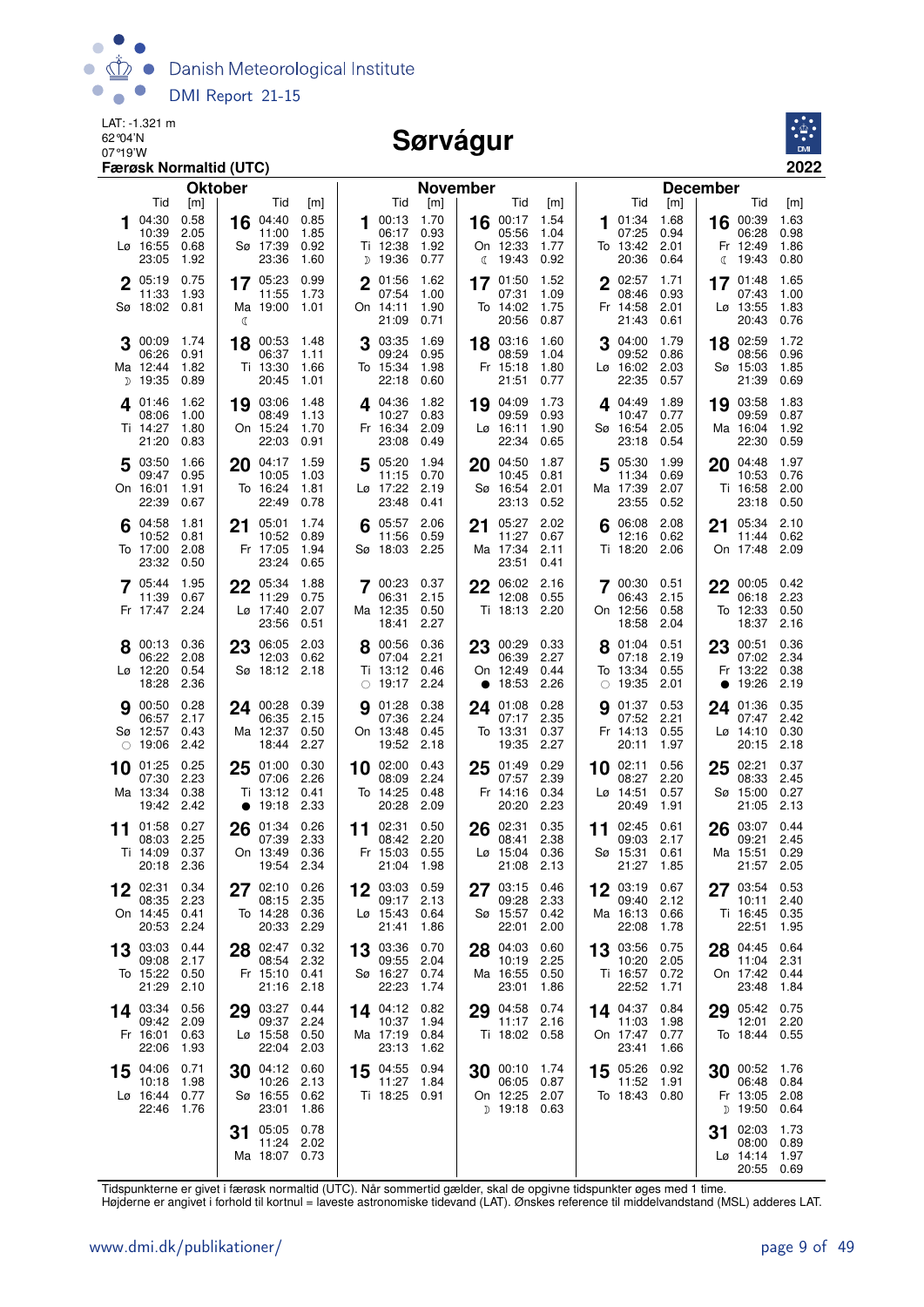Danish Meteorological Institute  $\bullet$  $\bullet$ DMI Report 21-15

LAT: -1.225 m 62°18'N

07°05'W **Eiði**



|    |                         | Januar       |    |                   |              |    |                                    | <b>Februar</b> |    |                           |              |           |                         |              | <b>Marts</b> |                           |              |
|----|-------------------------|--------------|----|-------------------|--------------|----|------------------------------------|----------------|----|---------------------------|--------------|-----------|-------------------------|--------------|--------------|---------------------------|--------------|
|    | Tid<br>01:16            | [m]<br>0.35  | 16 | Tid<br>01:49      | [m]<br>0.65  | 1. | Tid<br>02:44                       | [m]<br>0.43    | 16 | Tid<br>02:42              | [m]<br>0.56  |           | Tid<br><b>1</b> 01:47   | [m]<br>0.55  |              | Tid<br>$16$ 01:44         | [m]<br>0.66  |
|    | 07:19                   | 1.93         |    | 07:58             | 1.84         |    | 08:42                              | 2.13           |    | 08:49                     | 2.01         |           | 07:45                   | 2.04         |              | 07:47                     | 1.94         |
|    | Lø 13:44<br>19:41       | 0.48<br>1.97 |    | Sø 14:26<br>20:16 | 0.65<br>1.69 |    | Ti 15:22<br>• 21:26                | 0.20<br>1.90   |    | On 15:17<br>$\circ$ 21:11 | 0.42<br>1.79 |           | Ti 14:25<br>20:31       | 0.27<br>1.86 |              | On 14:15<br>20:13         | 0.44<br>1.79 |
|    | 2 02:07                 | 0.33         |    | 17 02:25          | 0.61         |    | 2 03:27                            | 0.42           |    | $17^{03:15}$              | 0.50         |           | 2 02:31                 | 0.48         |              | 17 $02:17$                | 0.55         |
|    | 08:07<br>Sø 14:37       | 2.03<br>0.35 |    | 08:34<br>Ma 15:03 | 1.91<br>0.57 |    | 09:27<br>On 16:07                  | 2.21<br>0.15   |    | 09:21<br>To 15:51         | 2.07<br>0.35 |           | 08:29<br>On 15:08       | 2.14<br>0.18 |              | 08:20<br>To 14:48         | 2.03<br>0.33 |
| ●  | 20:37                   | 1.98         |    | $\circ$ 20:54     | 1.71         |    | 22:12                              | 1.87           |    | 21:44                     | 1.82         | $\bullet$ | 21:13                   | 1.88         |              | 20:45                     | 1.86         |
|    | 02:54<br>08:53          | 0.34<br>2.11 |    | 18 03:00<br>09:09 | 0.57<br>1.97 |    | 04:08<br>10:11                     | 0.43<br>2.24   |    | 18 03:48<br>09:53         | 0.46<br>2.12 | 3         | 03:10<br>09:11          | 0.42<br>2.21 |              | 18 02:50<br>08:52         | 0.46<br>2.11 |
|    | Ma 15:29<br>21:32       | 0.25<br>1.95 |    | Ti 15:39<br>21:29 | 0.51<br>1.73 |    | To 16:52<br>22:55                  | 0.17<br>1.82   |    | Fr 16:25<br>22:17         | 0.31<br>1.84 |           | To 15:47 0.15<br>21:50  | 1.88         |              | Fr 15:21<br>$\circ$ 21:16 | 0.25<br>1.91 |
|    | 403:40                  | 0.39         |    | 19 03:34          | 0.55         |    | $4^{04:48}$                        | 0.46           | 19 | 04:23                     | 0.45         |           | $4^{03:48}$             | 0.40         | 19           | 03:24                     | 0.40         |
|    | 09:39                   | 2.16         |    | 09:43             | 2.02         |    | 10:54                              | 2.22           |    | 10:26                     | 2.13         |           | 09:50                   | 2.22         |              | 09:25                     | 2.16         |
|    | Ti 16:19<br>22:25       | 0.20<br>1.89 |    | On 16:14<br>22:05 | 0.46<br>1.73 |    | Fr 17:35<br>23:35                  | 0.24<br>1.75   |    | Lø 17:02<br>22:51         | 0.31<br>1.84 |           | Fr 16:26<br>22:24       | 0.19<br>1.85 |              | Lø 15:56<br>21:49         | 0.21<br>1.94 |
| 5  | 04:25                   | 0.45         | 20 | 04:08             | 0.54         |    | 5 05:28                            | 0.52           | 20 | 04:59                     | 0.47         | 5         | 04:24 0.41              |              | 20           | 04:00                     | 0.37         |
|    | 10:26<br>On 17:10       | 2.18<br>0.21 |    | 10:16<br>To 16:51 | 2.04<br>0.44 |    | 11:37<br>$L\varnothing$ 18:19 0.36 | 2.15           |    | 11:01<br>Sø 17:41         | 2.11<br>0.34 |           | 10:28<br>Lø 17:03       | 2.19<br>0.28 |              | 10:00<br>Sø 16:33         | 2.17<br>0.23 |
|    | 23:17                   | 1.80         |    | 22:40             | 1.73         |    |                                    |                |    | 23:29                     | 1.82         |           | 22:56                   | 1.82         |              | 22:24                     | 1.94         |
|    | 05:09<br>11:14          | 0.53<br>2.17 |    | 21 04:43<br>10:51 | 0.55<br>2.05 |    | 00:14 1.68<br>06:09                | 0.61           | 21 | 05:38<br>11:40            | 0.52<br>2.06 | 6         | 05:00<br>11:05          | 0.46<br>2.10 | 21           | 04:37<br>10:37            | 0.39<br>2.14 |
|    | To 18:02                | 0.27         |    | Fr 17:30<br>23:18 | 0.43<br>1.72 |    | Sø 12:19<br>19:04                  | 2.03<br>0.50   |    | Ma 18:24                  | 0.41         |           | Sø 17:39<br>23:29       | 0.40<br>1.77 |              | Ma 17:12<br>23:02         | 0.29<br>1.91 |
|    | 7 00:08                 | 1.70         |    | 22 05:20          | 0.59         |    | 7 00:54                            | 1.62           |    | $22^{00:11}$              | 1.77         |           | $7^{05:37}$             | 0.54         |              | 22 05:18                  | 0.44         |
|    | 05:55                   | 0.62         |    | 11:27             | 2.03         |    | 06:54                              | 0.71           |    | 06:23                     | 0.60         |           | 11:43                   | 1.98         |              | 11:19                     | 2.05         |
|    | Fr 12:03<br>18:55       | 2.11<br>0.36 |    | Lø 18:11<br>23:58 | 0.45<br>1.70 |    | Ma 13:05<br>19:51                  | 1.89<br>0.63   |    | Ti 12:24<br>19:13         | 1.97<br>0.50 |           | Ma 18:16 0.54           |              |              | Ti 17:55<br>23:43         | 0.41<br>1.85 |
|    | 8 00:59                 | 1.61         |    | 23 06:01          | 0.64         |    | 8 01:40                            | 1.55           |    | 23 00:59                  | 1.71         |           | 8 00:03                 | 1.71         |              | 23 06:05                  | 0.53         |
|    | 06:43<br>Lø 12:55       | 0.71<br>2.02 |    | 12:06<br>Sø 18:57 | 2.00<br>0.48 |    | 07:44<br>Ti 13:57                  | 0.81<br>1.75   |    | 07:16<br>On 13:16         | 0.70<br>1.85 |           | 06:16<br>Ti 12:22       | 0.65<br>1.84 |              | 12:05<br>On 18:44         | 1.93<br>0.55 |
|    | 19:49                   | 0.48         |    |                   |              |    | $D$ 20:42                          | 0.75           | ℂ  | 20:11                     | 0.61         |           | 18:56                   | 0.68         |              |                           |              |
|    | <b>9</b> 01:53<br>07:35 | 1.54<br>0.80 |    | 24 00:43<br>06:48 | 1.67<br>0.70 | 9  | 02:39<br>08:45                     | 1.51<br>0.90   | 24 | 01:59<br>08:23            | 1.64<br>0.78 |           | <b>9</b> 00:43<br>07:01 | 1.64<br>0.77 |              | 24 00:31<br>07:01         | 1.77<br>0.64 |
|    | Sø 13:50<br>$D$ 20:46   | 1.91<br>0.58 |    | Ma 12:50<br>19:48 | 1.94<br>0.51 |    | On 15:03<br>21:40                  | 1.62<br>0.83   |    | To 14:27<br>21:19         | 1.73<br>0.70 |           | On 13:06<br>19:41       | 1.68<br>0.81 |              | To 13:04<br>19:43         | 1.77<br>0.71 |
|    | 10 02:51                | 1.50         | 25 | 01:35             | 1.64         |    | 10 03:55                           | 1.50           | 25 | 03:18                     | 1.61         |           | $10^{01:33}$            | 1.56         | 25           | 01:32                     | 1.68         |
|    | 08:35                   | 0.87         |    | 07:43<br>Ti 13:43 | 0.77         |    | 10:01                              | 0.95           |    | 09:48                     | 0.81         |           | 07:58<br>To 14:07       | 0.88         |              | 08:15                     | 0.73         |
|    | Ma 14:53<br>21:44       | 1.80<br>0.66 |    | <b>€ 20:46</b>    | 1.87<br>0.55 |    | To 16:26<br>22:46                  | 1.55<br>0.87   |    | Fr 16:05<br>22:37         | 1.66<br>0.74 |           | <sub>D</sub> 20:37      | 1.54<br>0.92 | C            | Fr 14:28<br>20:56         | 1.62<br>0.83 |
| 11 | 03:55                   | 1.49         | 26 | 02:38             | 1.61         | 11 | 05:10                              | 1.55           | 26 | 04:48                     | 1.65         | 11        | 02:48                   | 1.51         | 26           | 02:57                     | 1.63         |
|    | 09:42<br>Ti 16:01       | 0.91<br>1.71 |    | 08:49<br>On 14:49 | 0.82<br>1.81 |    | 11:28<br>Fr 17:39                  | 0.93<br>1.54   |    | 11:20<br>Lø 17:38         | 0.74<br>1.68 |           | 09:16<br>Fr 15:44       | 0.95<br>1.46 |              | 09:48<br>Lø 16:22         | 0.75<br>1.57 |
|    | 22:41                   | 0.71         |    | 21:50             | 0.58         |    | 23:53                              | 0.85           |    | 23:53                     | 0.71         |           | 21:52 0.97              |              |              | 22:24                     | 0.88         |
| 12 | 04:57<br>10:53          | 1.53<br>0.91 |    | 27 03:52<br>10:05 | 1.62<br>0.83 |    | 06:10<br>12:40                     | 1.63<br>0.85   | 27 | 06:00<br>12:37            | 1.77<br>0.59 |           | 12 04:25<br>10:55       | 1.52<br>0.94 | 27           | 04:35<br>11:22            | 1.68<br>0.66 |
|    | On 17:07<br>23:36       | 1.66<br>0.73 |    | To 16:09<br>22:57 | 1.77<br>0.58 |    | Lø 18:36                           | 1.57           |    | Sø 18:48                  | 1.74         |           | Lø 17:15<br>23:17       | 1.46<br>0.95 |              | Sø 17:49<br>23:45         | 1.62<br>0.83 |
| 13 | 05:52                   | 1.60         |    | 28 05:07          | 1.68         | 13 | 00:48                              | 0.79           | 28 | 00:57                     | 0.64         | 13        | 05:38                   | 1.60         | 28           | 05:49                     | 1.79         |
|    | 12:02                   | 0.87         |    | 11:24             | 0.76         |    | 06:58                              | 1.73           |    | 06:57                     | 1.91         |           | 12:15                   | 0.84         |              | 12:33                     | 0.51         |
|    | To 18:04                | 1.65         |    | Fr 17:31          | 1.78         |    | Sø 13:30<br>19:22                  | 0.74<br>1.63   |    | Ma 13:36<br>19:44         | 0.41<br>1.81 |           | Sø 18:17                | 1.53         |              | Ma 18:51                  | 1.70         |
|    | 14 00:26                | 0.71         |    | 29 00:04          | 0.55         |    | 14 01:31                           | 0.72           |    |                           |              |           | 14 00:22                | 0.87         | 29           | 00:45                     | 0.72         |
|    | 06:39<br>Fr 12:59       | 1.68<br>0.81 |    | 06:12<br>Lø 12:37 | 1.78<br>0.63 |    | 07:39<br>Ma 14:09                  | 1.83<br>0.62   |    |                           |              |           | 06:30<br>Ma 13:04 0.71  | 1.71         |              | 06:44<br>Ti 13:25         | 1.92<br>0.36 |
|    | 18:53                   | 1.65         |    | 18:41             | 1.83         |    | 20:02                              | 1.68           |    |                           |              |           | 19:02                   | 1.61         |              | 19:39                     | 1.77         |
| 15 | 01:09<br>07:20          | 0.68<br>1.76 | 30 | 01:04<br>07:07    | 0.51<br>1.90 |    | 15 02:08<br>08:15                  | 0.64<br>1.93   |    |                           |              |           | 15 01:07<br>07:11       | 0.77<br>1.83 | 30           | 01:33<br>07:30            | 0.61<br>2.04 |
|    | Lø 13:46<br>19:36       | 0.73<br>1.67 |    | Sø 13:39<br>19:42 | 0.46<br>1.87 |    | Ti 14:44<br>20:38                  | 0.51<br>1.74   |    |                           |              |           | Ti 13:41 0.57<br>19:39  | 1.70         |              | On 14:08<br>20:17         | 0.26<br>1.82 |
|    |                         |              |    | 01:57             | 0.46         |    |                                    |                |    |                           |              |           |                         |              |              | 02:13                     | 0.52         |
|    |                         |              | 31 | 07:56             | 2.03         |    |                                    |                |    |                           |              |           |                         |              | 31           | 08:11                     | 2.11         |
|    |                         |              |    | Ma 14:33<br>20:36 | 0.31<br>1.90 |    |                                    |                |    |                           |              |           |                         |              |              | To 14:46<br>20:50         | 0.21<br>1.86 |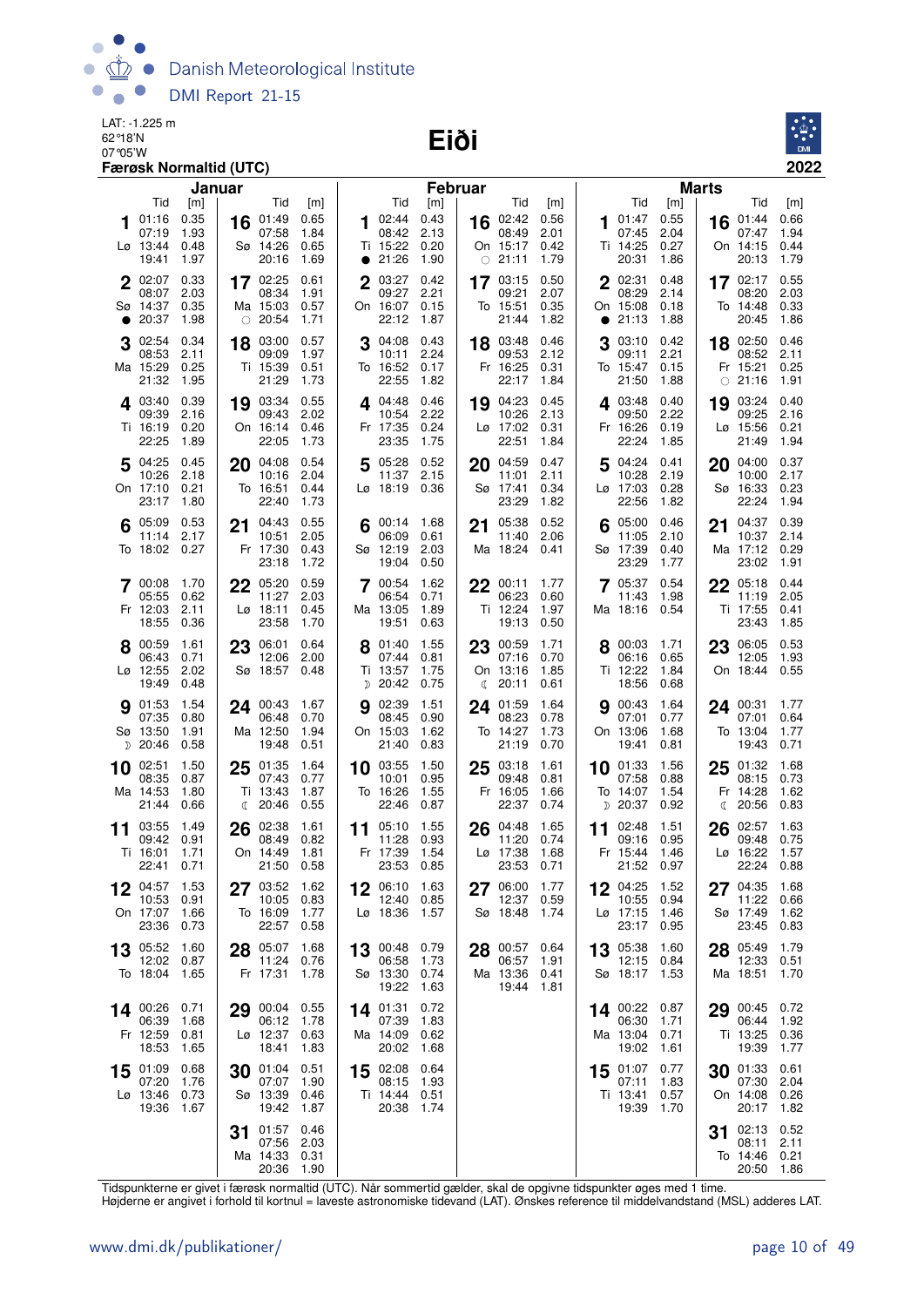Danish Meteorological Institute  $\bullet$ DMI Report 21-15

LAT: -1.225 m 62 °18'N<br>07 °05'W **Eiði** 



|           |                               | Færøsk Normaltid (UTC) |    |                                       |              |    |                                    |              |           |                           |              |    |                             |              |           |                        | 2022           |
|-----------|-------------------------------|------------------------|----|---------------------------------------|--------------|----|------------------------------------|--------------|-----------|---------------------------|--------------|----|-----------------------------|--------------|-----------|------------------------|----------------|
|           |                               | April                  |    |                                       |              |    |                                    |              | Maj       |                           |              |    |                             |              | Juni      |                        |                |
| 1         | Tid<br>02:50                  | [m]<br>0.45            | 16 | Tid<br>02:23                          | [m]<br>0.46  | 1  | Tid<br>03:02                       | [m]<br>0.47  |           | Tid<br>16 $02:37$         | [m]<br>0.40  |    | Tid<br>03:54                | [m]<br>0.57  | 16        | Tid<br>04:01           | [m]<br>0.29    |
|           | 08:49                         | 2.15                   |    | 08:19                                 | 2.11         |    | 08:59                              | 1.99         |           | 08:33                     | 2.10         |    | 09:45                       | 1.74         |           | 10:05                  | 1.93           |
| $\bullet$ | Fr 15:21<br>21:20             | 0.22<br>1.88           |    | $L\varnothing$ 14:51<br>$\circ$ 20:47 | 0.20<br>1.97 |    | Sø 15:23<br>21:18                  | 0.38<br>1.90 |           | Ma 15:03<br>$\circ$ 20:58 | 0.22<br>2.02 |    | On 15:57<br>21:59           | 0.60<br>1.90 |           | To 16:16<br>22:12      | 0.44<br>2.09   |
|           | 03:24                         | 0.41                   |    | 17 02:59                              | 0.38         |    | 2 03:35                            | 0.48         |           | 17 03:20                  | 0.34         |    | 2 04:31                     | 0.59         |           | 17 04:54 0.28          |                |
|           | 09:25<br>Lø 15:55             | 2.14<br>0.27           |    | 08:57<br>Sø 15:28                     | 2.15<br>0.18 |    | 09:32<br>Ma 15:53                  | 1.94<br>0.45 |           | 09:19<br>Ti 15:45         | 2.08<br>0.27 |    | 10:21<br>To 16:29           | 1.69<br>0.66 |           | 11:02<br>Fr 17:03      | 1.84<br>0.55   |
|           | 21:49                         | 1.89                   |    | 21:22                                 | 2.00         |    | 21:47                              | 1.91         |           | 21:39                     | 2.04         |    | 22:34                       | 1.88         |           | 23:01 2.08             |                |
|           | 03:59<br>09:59                | 0.42<br>2.08           |    | 18 03:38<br>09:36                     | 0.34<br>2.15 |    | $3^{04:10}$<br>10:05               | 0.51<br>1.86 |           | 18 04:07<br>10:08         | 0.33<br>2.01 |    | 3 05:11<br>11:00            | 0.63<br>1.62 |           | 18 05:50<br>12:01      | 0.31<br>1.73   |
|           | Sø 16:27<br>22:19             | 0.35<br>1.88           |    | Ma 16:07<br>21:59                     | 0.22<br>2.01 |    | Ti 16:24<br>22:19                  | 0.53<br>1.89 |           | On 16:29<br>22:23         | 0.38<br>2.02 |    | Fr 17:03<br>23:12           | 0.73<br>1.84 |           | Lø 17:52 0.66<br>23:54 | 2.04           |
|           | 4.04:33                       | 0.46                   |    | 19 04:19                              | 0.35         |    | 4.04:45                            | 0.57         |           | 19 04:57                  | 0.35         |    | <b>4</b> 05:56              | 0.68         | 19        | 06:50 0.38             |                |
|           | 10:33<br>Ma 16:59             | 2.00<br>0.46           |    | 10:19<br>Ti 16:48                     | 2.09<br>0.31 |    | 10:40<br>On 16:55                  | 1.77<br>0.63 |           | 11:02<br>To 17:16         | 1.90<br>0.52 |    | 11:43<br>Lø 17:42           | 1.56<br>0.80 |           | 13:03<br>Sø 18:45      | 1.62<br>0.77   |
|           | 22:49                         | 1.85                   |    | 22:39                                 | 1.97         |    | 22:54                              | 1.84         |           | 23:10                     | 1.98         |    | 23:54                       | 1.80         |           |                        |                |
|           | 5 05:08<br>11:08              | 0.53<br>1.88           |    | 20 05:04<br>11:05                     | 0.40<br>1.99 |    | 5 05:24<br>11:18                   | 0.64<br>1.67 | 20        | 05:54<br>12:02            | 0.41<br>1.75 |    | 5 06:45 0.72<br>12:32       | 1.50         |           | 20 00:52<br>07:53      | 1.98<br>0.46   |
|           | Ti 17:32                      | 0.59                   |    | On 17:32                              | 0.46         |    | To 17:28                           | 0.74         |           | Fr 18:07 0.68             |              |    | Sø 18:26 0.87               |              |           | Ma 14:11               | 1.53           |
|           | 23:23<br>05:45                | 1.79<br>0.63           |    | 23:23<br>05:56                        | 1.91<br>0.48 |    | 23:32<br>06:10                     | 1.78<br>0.73 |           | 00:04                     | 1.92         |    | 00:40                       | 1.75         |           | 19:44<br>01:58         | 0.85<br>1.90   |
| 6         | 11:45                         | 1.75                   | 21 | 11:59                                 | 1.83         |    | 12:02                              | 1.56         | 21        | 06:59                     | 0.48         |    | 07:41                       | 0.74         | 21        | 09:00                  | 0.53           |
|           | On 18:06<br>23:59             | 0.72<br>1.72           |    | To 18:22 0.63                         |              |    | Fr 18:06                           | 0.84         |           | $L\sigma$ 13:14<br>19:06  | 1.62<br>0.82 |    | Ma 13:29<br>19:22           | 1.46<br>0.93 | ℂ         | Ti 15:22<br>20:51      | 1.49<br>0.90   |
|           | 7 06:29                       | 0.75                   |    | 22 00:13                              | 1.83         |    | 7 00:16 1.71                       |              | 22        | 01:07                     | 1.86         |    | 7 01:36                     | 1.71         |           | 22 03:10               | 1.83           |
|           | 12:28<br>To 18:46             | 1.61<br>0.84           |    | 06:59<br>Fr 13:07                     | 0.58<br>1.67 |    | 07:05<br>Lø 12:57                  | 0.80<br>1.46 |           | 08:14<br>Sø 14:42         | 0.54<br>1.52 |    | 08:42<br>Ti 14:38           | 0.73<br>1.46 |           | 10:05<br>On 16:29      | 0.58<br>1.49   |
|           |                               |                        |    | 19:23                                 | 0.80         |    | 18:56                              | 0.94         | €         | 20:16                     | 0.92         |    | $D$ 20:29                   | 0.96         |           | 22:03                  | 0.91           |
|           | $8^{00:47}$<br>07:26          | 1.63<br>0.85           | 23 | 01:17<br>08:18                        | 1.75<br>0.65 |    | 01:13<br>08:14                     | 1.64<br>0.84 | 23        | 02:26<br>09:33            | 1.81<br>0.56 |    | 8 02:39<br>09:42            | 1.70<br>0.69 | 23        | 04:22<br>11:05         | - 1.78<br>0.62 |
|           | Fr 13:26<br>19:39             | 1.48<br>0.95           | ℂ  | Lø 14:44<br>20:38                     | 1.55<br>0.92 |    | Sø 14:15<br>20:04                  | 1.41<br>1.01 |           | Ma 16:09<br>21:34         | 1.51<br>0.95 |    | On 15:48<br>21:41           | 1.50<br>0.95 |           | To 17:27<br>23:13      | 1.53<br>0.88   |
|           | <b>9</b> 01:52                | 1.56                   | 24 | 02:44                                 | 1.71         |    | <b>9</b> 02:29                     | 1.60         |           | 24 03:49                  | 1.81         |    | <b>9</b> 03:46              | 1.72         |           | 24 05:26               | - 1.75         |
|           | 08:43<br>$L\varnothing$ 15:00 | 0.92<br>1.40           |    | 09:49<br>Sø 16:29                     | 0.65<br>1.53 |    | 09:30<br>Ma 15:47                  | 0.83<br>1.42 |           | 10:46<br>Ti 17:19         | 0.53<br>1.54 |    | 10:40<br>To 16:50           | 0.62<br>1.58 |           | 11:58<br>Fr 18:14      | 0.64<br>1.60   |
|           | $D$ 20:55                     | 1.02                   |    | 22:06                                 | 0.95         |    | D 21:27                            | 1.02         |           | 22:50                     | 0.91         |    | 22:47                       | 0.89         |           |                        |                |
| 10        | 03:30<br>10:16                | 1.54<br>0.90           | 25 | 04:18<br>11:12                        | 1.75<br>0.57 | 10 | 03:51<br>10:38                     | 1.63<br>0.75 | 25        | 05:00<br>11:46            | 1.83<br>0.50 | 10 | 04:47<br>11:34              | 1.77<br>0.53 | 25        | 00:15<br>06:19         | 0.83<br>1.73   |
|           | Sø 16:42<br>22:28             | 1.42<br>1.02           |    | Ma 17:46<br>23:25                     | 1.59<br>0.89 |    | Ti 16:57<br>22:43                  | 1.49<br>0.96 |           | On 18:11<br>23:53         | 1.60<br>0.83 |    | Fr 17:43<br>23:47           | 1.67<br>0.79 |           | Lø 12:44<br>18:53      | 0.64<br>1.67   |
| 11        | 04:54                         | 1.60                   |    | $26^{05:29}$                          | 1.83         |    | 11 04:54                           | 1.70         | 26        | 05:58                     | 1.86         | 11 | 05:43                       | 1.85         |           | $26$ 01:07             | 0.76           |
|           | 11:33<br>Ma 17:46 1.51        | 0.80                   |    | 12:15<br>Ti 18:40 1.66                | 0.46         |    | 11:33<br>On 17:47 1.60             | 0.64         |           | 12:34<br>To 18:51 1.67    | 0.48         |    | 12:24 0.43<br>Lø 18:29 1.78 |              |           | 07:05<br>Sø 13:24 0.64 | 1.71           |
|           | 23:41 0.93                    |                        |    |                                       |              |    | 23:42 0.86                         |              |           |                           |              |    |                             |              |           | 19:29                  | - 1.74         |
|           | 12 05:50<br>12:23             | 1.70<br>0.67           |    | 27 00:24 0.78<br>06:24                | 1.92         |    | 12 05:43<br>12:19                  | 1.80<br>0.51 |           | $27^{00.44}$<br>06:45     | 0.74<br>1.87 |    | $12^{00:41}$<br>06:35       | 0.68<br>1.92 |           | 27 01:52<br>07:45      | 0.71<br>1.70   |
|           | Ti 18:31                      | 1.61                   |    | On 13:03                              | 0.38         |    | To 18:28                           | 1.71         |           | Fr 13:15                  | 0.47         |    | Sø 13:12 0.36               |              |           | Ma 14:00               | 0.63           |
|           |                               |                        |    | 19:20                                 | 1.73         |    |                                    |              |           | 19:24                     | 1.73         |    | 19:13                       | 1.87         |           | 20:03                  | 1.81           |
|           | 13 00:30<br>06:33             | 0.82<br>1.82           |    | 28 01:11<br>07:10                     | 0.67<br>1.98 |    | 13 00:30 0.74<br>06:26             | 1.90         |           | 28 01:27<br>07:26         | 0.66<br>1.87 |    | 13 01:31<br>07:26           | 0.55<br>1.98 |           | 28 02:31<br>08:22      | 0.66<br>1.69   |
|           | On 13:03<br>19:08             | 0.53<br>1.72           |    | To 13:44<br>19:53                     | 0.33<br>1.78 |    | Fr 13:01<br>19:05                  | 0.38<br>1.82 |           | Lø 13:50<br>19:54         | 0.47<br>1.79 |    | Ma 13:58<br>19:57           | 0.31<br>1.96 |           | Ti 14:34 0.62<br>20:37 | 1.86           |
|           | 14 01:10                      | 0.69                   |    | 29 01:51                              | 0.57         |    | 14 01:13                           | 0.61         |           | 29 02:07                  | 0.61         |    | 14 02:21                    | 0.43         |           | 29 03:08               | 0.62           |
|           | 07:09<br>To 13:39             | 1.93<br>0.39           |    | 07:49<br>Fr 14:19                     | 2.02<br>0.32 |    | 07:07 1.99<br>$L\varnothing$ 13:41 | 0.28         |           | 08:02<br>Sø 14:23         | 1.85<br>0.49 |    | 08:18 2.00<br>Ti 14:44 0.32 |              |           | 08:57<br>On 15:06      | 1.69<br>0.62   |
|           | 19:41                         | 1.82                   |    | 20:22                                 | 1.83         |    | 19:42                              | 1.91         |           | 20:23                     | 1.85         |    | $\circ$ 20:41               | 2.02         | $\bullet$ | 21:11                  | 1.90           |
|           | $15^{01:47}$<br>07:44         | 0.56<br>2.03           |    | 30 02:27<br>08:25                     | 0.51<br>2.02 |    | 15 01:55<br>07:49                  | 0.50<br>2.06 |           | 30 02:43<br>08:37         | 0.57<br>1.83 |    | 15 03:10<br>09:11           | 0.34<br>1.99 |           | $30^{03:44}$<br>09:33  | 0.59<br>1.68   |
|           | Fr 14:14 0.28<br>20:14 1.91   |                        |    | Lø 14:52 0.34<br>$\bullet$ 20:49      | 1.87         |    | Sø 14:22<br>20:19                  | 0.22<br>1.98 | $\bullet$ | Ma 14:54<br>20:53         | 0.51<br>1.89 |    | On 15:30<br>21:25           | 0.36<br>2.07 |           | To 15:39 0.63<br>21:45 | 1.92           |
|           |                               |                        |    |                                       |              |    |                                    |              | 31        | 03:18                     | 0.56         |    |                             |              |           |                        |                |
|           |                               |                        |    |                                       |              |    |                                    |              |           | 09:10<br>Ti 15:25 0.55    | 1.79         |    |                             |              |           |                        |                |
|           |                               |                        |    |                                       |              |    |                                    |              |           | 21:25 1.90                |              |    |                             |              |           |                        |                |

Tidspunkterne er givet i færøsk normaltid (UTC). Når sommertid gælder, skal de opgivne tidspunkter øges med 1 time.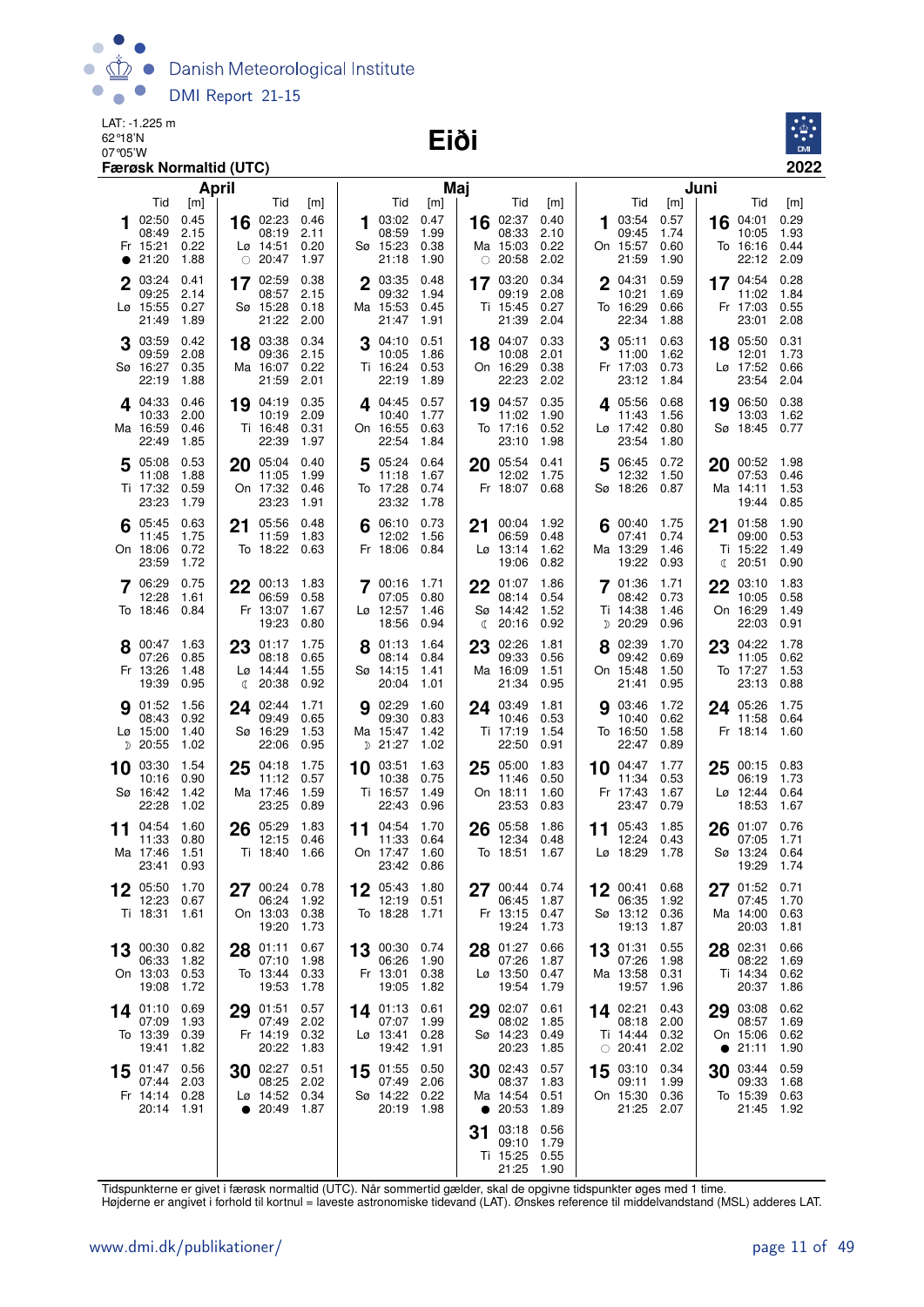Danish Meteorological Institute  $\bullet$  $\bullet$ DMI Report 21-15

LAT: -1.225 m 62°18'N

#### 07°05'W **Eiði**



|    |                                                   | Juli                         |              |                                               |                              |    |                                                       | <b>August</b>                |              |                                               |                              |    |                                                              | <b>September</b>             |                 |                                                    |                              |
|----|---------------------------------------------------|------------------------------|--------------|-----------------------------------------------|------------------------------|----|-------------------------------------------------------|------------------------------|--------------|-----------------------------------------------|------------------------------|----|--------------------------------------------------------------|------------------------------|-----------------|----------------------------------------------------|------------------------------|
|    | Tid<br>04:20<br>10:09<br>Fr 16:12                 | [m]<br>0.57<br>1.66<br>0.65  | 16           | Tid<br>04:46<br>10:55                         | [m]<br>0.19<br>1.83<br>0.52  | 1  | Tid<br>05:10<br>10:57<br>Ma 17:01                     | [m]<br>0.47<br>1.71          |              | Tid<br>16 05:55<br>11:51                      | [m]<br>0.32<br>1.72<br>0.57  | 1  | Tid<br>05:52<br>11:37<br>To 17:52                            | [m]<br>0.46<br>1.78          |                 | Tid<br>16 00:02<br>06:32<br>Fr 12:18               | [m]<br>1.82<br>0.69          |
|    | 22:19                                             | 1.93                         |              | Lø 16:48<br>22:49                             | 2.17                         |    | 23:05                                                 | 0.61<br>1.98                 |              | Ti 17:48<br>23:56                             | 2.05                         |    | 23:49                                                        | 0.61<br>1.92                 |                 | 18:44                                              | 1.68<br>0.73                 |
|    | 2 04:58<br>10:45<br>$L\varnothing$ 16:46<br>22:55 | 0.57<br>1.64<br>0.68<br>1.92 |              | 17 05:36<br>11:44<br>Sø 17:32<br>23:38        | 0.22<br>1.75<br>0.59<br>2.13 |    | 2005:47<br>11:32<br>Ti 17:36<br>23:39                 | 0.49<br>1.70<br>0.65<br>1.95 |              | 17 06:38<br>12:28<br>On 18:31                 | 0.47<br>1.65<br>0.66         |    | 2 06:35<br>12:19<br>Fr 18:39                                 | 0.55<br>1.72<br>0.70         | ℂ               | 17 00:45<br>07:14<br>$L\varnothing$ 13:03<br>19:40 | 1.66<br>0.84<br>1.60<br>0.86 |
|    | 05:37<br>11:23<br>Sø 17:22<br>23:31               | 0.58<br>1.61<br>0.72<br>1.90 |              | 18 06:27<br>12:32<br>Ma 18:18 0.67            | 0.31<br>1.65                 | 3  | 06:27<br>12:10<br>On 18:16                            | 0.53<br>1.67<br>0.70         | 18           | 00:41<br>07:24<br>To 13:09<br>19:20           | 1.90<br>0.63<br>1.58<br>0.77 | D  | 3 00:35<br>07:26<br>$L\varnothing$ 13:10<br>19:39            | 1.81<br>0.66<br>1.65<br>0.79 | 18              | 01:43<br>08:06<br>Sø 14:09<br>20:59                | 1.50<br>0.96<br>1.52<br>0.94 |
|    | 406:19<br>12:03<br>Ma 18:01                       | 0.61<br>1.58<br>0.77         |              | 19 00:28<br>07:20<br>Ti 13:22<br>19:08        | 2.05<br>0.44<br>1.57<br>0.75 |    | 1.90 17 1.90<br>07:12<br>To 12:54<br>19:03            | 0.58<br>1.64<br>0.77         | $\mathbb{C}$ | 19 01:30<br>08:13<br>Fr 14:00<br>20:19        | 1.74<br>0.78<br>1.51<br>0.88 | 4  | 01:36<br>08:31<br>Sø 14:19<br>21:00                          | 1.68<br>0.77<br>1.58<br>0.85 |                 | 19 03:26<br>09:22<br>Ma 15:54<br>22:47             | 1.39<br>1.04<br>1.50<br>0.94 |
|    | 5 00:09<br>07:04<br>Ti 12:47<br>18:47             | 1.86<br>0.63<br>1.56<br>0.82 | $\mathbb{C}$ | 20 01:21<br>08:15<br>On 14:15<br>20:04        | 1.93<br>0.57<br>1.50<br>0.84 |    | 5 01:02<br>08:04<br>Fr 13:47<br><sub>D</sub> 20:02    | 1.83<br>0.63<br>1.59<br>0.84 | 20           | 02:35<br>09:11<br>$Lo$ 15:15<br>21:38         | 1.58<br>0.90<br>1.48<br>0.95 | 5  | 03:09<br>09:51<br>Ma 15:54<br>22:39                          | 1.58<br>0.84<br>1.58<br>0.81 | 20              | 05:10<br>11:03<br>Ti 17:19                         | 1.40<br>1.04<br>1.57         |
|    | 00:53<br>07:55<br>On 13:39<br>19:40               | 1.82<br>0.64<br>1.54<br>0.87 | 21           | 02:21<br>09:13<br>To 15:18<br>21:09           | 1.80<br>0.68<br>1.47<br>0.90 |    | 01:59<br>09:06<br>$Lg$ 14:56<br>21:17                 | 1.74<br>0.68<br>1.56<br>0.88 | 21           | 04:09<br>10:23<br>Sø 16:46<br>23:19           | 1.48<br>0.96<br>1.50<br>0.95 |    | 05:04<br>11:17<br>Ti 17:23                                   | 1.58<br>0.84<br>1.67         | 21              | 00:11<br>06:15<br>On 12:16<br>18:16                | 0.85<br>1.47<br>0.96<br>1.67 |
|    | 7 01:43<br>08:50<br>To 14:39<br>D 20:44           | 1.78<br>0.65<br>1.54<br>0.90 |              | 22 03:33<br>10:14<br>Fr 16:28<br>22:26        | 1.68<br>0.77<br>1.48<br>0.93 |    | 7 03:18<br>10:16<br>Sø 16:19<br>22:43                 | 1.67<br>0.71<br>1.58<br>0.85 |              | 22 05:35<br>11:43<br>Ma 17:56                 | 1.46<br>0.95<br>1.57         |    | 7 00:06<br>06:25<br>On 12:29<br>18:27                        | 0.67<br>1.66<br>0.76<br>1.81 | 22              | 00:58<br>06:59<br>To 13:00<br>18:58                | 0.73<br>1.56<br>0.85<br>1.77 |
|    | 02:43<br>09:50<br>Fr 15:48<br>21:56               | 1.74<br>0.63<br>1.56<br>0.90 |              | 23 04:49<br>11:15<br>Lø 17:32<br>23:46        | 1.61<br>0.81<br>1.54<br>0.91 |    | 8 04:53<br>11:29<br>Ma 17:37                          | 1.67<br>0.70<br>1.67         | 23           | 00:40<br>06:36<br>Ti 12:44<br>18:48           | 0.87<br>1.50<br>0.89<br>1.67 |    | 01:10<br>07:24<br>To 13:24<br>19:18                          | 0.48<br>1.76<br>0.65<br>1.96 | 23              | 01:33<br>07:34<br>Fr 13:34<br>19:34                | 0.60<br>1.65<br>0.74<br>1.87 |
|    | <b>9</b> 03:54<br>10:52<br>Lø 16:57<br>23:08      | 1.74<br>0.59<br>1.62<br>0.84 |              | 24 05:56<br>12:13<br>Sø 18:25                 | 1.58<br>0.81<br>1.61         |    | <b>9</b> 00:06 0.74<br>06:14<br>Ti 12:37<br>18:38     | 1.72<br>0.64<br>1.79         |              | 24 01:29<br>07:21<br>On 13:28<br>19:29        | 0.76<br>1.56<br>0.81<br>1.77 |    | <b>9</b> 02:00<br>08:12<br>Fr 14:09<br>20:04                 | 0.30<br>1.83<br>0.55<br>2.09 |                 | 24 02:03<br>08:04<br>$L\varnothing$ 14:06<br>20:06 | 0.49<br>1.73<br>0.64<br>1.96 |
| 10 | 05:08<br>11:52<br>Sø 17:59                        | 1.77<br>0.54<br>1.71         | 25           | 00:53<br>06:49<br>Ma 13:02<br>19:09           | 0.84<br>1.58<br>0.79<br>1.70 |    | 10 01:14<br>07:20<br>On 13:34<br>19:30                | 0.56<br>1.79<br>0.57<br>1.93 | 25           | 02:06<br>07:59<br>To 14:03<br>20:04           | 0.65<br>1.63<br>0.73<br>1.86 |    | $10$ 02:44<br>08:54<br>$L\varnothing$ 14:50<br>$\circ$ 20:46 | 0.18<br>1.87<br>0.47<br>2.17 | 25<br>$\bullet$ | 02:33<br>08:33<br>Sø 14:36<br>20:36                | 0.39<br>1.81<br>0.55<br>2.02 |
| 11 | 00:16<br>06:15<br>Ma 12:49<br>18:52               | 0.73<br>1.82<br>0.49<br>1.82 |              | $26^{01:43}$<br>07:33<br>Ti 13:43<br>19:48    | 0.76<br>1.60<br>0.74<br>1.78 | 11 | 02:10<br>08:16<br>To 14:23<br>20:18 2.06              | 0.38<br>1.85<br>0.51         | 26           | 02:37<br>08:31<br>Fr 14:34<br>20:37           | 0.55<br>1.69<br>0.65<br>1.94 | 11 | 03:25<br>09:31<br>Sø 15:28<br>21:27                          | 0.13<br>1.89<br>0.42<br>2.21 | 26              | 03:04<br>09:00<br>Ma 15:08<br>21:07 2.07           | 0.32<br>1.87<br>0.48         |
|    | 01:18<br>07:17<br>Ti 13:43<br>19:41               | 0.59<br>1.88<br>0.45<br>1.93 |              | 02:23<br>08:12<br>On 14:19 0.70<br>20:24      | 0.68<br>1.63<br>1.85         |    | 02:59<br>09:07<br>Fr 15:07 0.46<br>$\circ$ 21:03 2.16 | 0.23<br>1.89                 | 27           | 03:06<br>09:01<br>Lø 15:03<br>$\bullet$ 21:07 | 0.47<br>1.74<br>0.58<br>2.00 |    | 04:03<br>10:05<br>Ma 16:05<br>22:07                          | 0.15<br>1.88<br>0.41<br>2.19 |                 | 03:36<br>09:29<br>Ti 15:40<br>21:38                | 0.28<br>1.91<br>0.44<br>2.08 |
|    | 13 02:14<br>08:14<br>On 14:32<br>$\circ$ 20:28    | 0.43<br>1.91<br>0.43<br>2.03 |              | 28 02:58<br>08:48<br>To 14:52 0.65<br>• 20:58 | 0.61<br>1.66<br>1.91         | 13 | 03:44<br>09:53<br>Lø 15:48<br>21:47                   | 0.15<br>1.88<br>0.44<br>2.22 | 28           | 03:36<br>09:30<br>Sø 15:34<br>21:37           | 0.40<br>1.78<br>0.53<br>2.04 |    | 13 04:41<br>10:37<br>Ti 16:42 0.44<br>22:45                  | 0.24<br>1.85<br>2.11         |                 | 28 04:09<br>10:01<br>On 16:15<br>22:12             | 0.29<br>1.93<br>0.44<br>2.05 |
|    | 14 03:06<br>09:10<br>To 15:19<br>21:15            | 0.30<br>1.92<br>0.43<br>2.11 | 29           | 03:31<br>09:21<br>Fr 15:24<br>21:30           | 0.55<br>1.69<br>0.62<br>1.96 |    | 14 04:29<br>10:35<br>Sø 16:28<br>22:31                | 0.13<br>1.85<br>0.45<br>2.22 | 29           | 04:07<br>09:59<br>Ma 16:05<br>22:06           | 0.37<br>1.81<br>0.50<br>2.06 |    | 14 05:18<br>11:08<br>On 17:19<br>23:23                       | 0.37<br>1.81<br>0.51<br>1.98 | 29              | 04:45<br>10:34<br>To 16:53<br>22:49                | 0.34<br>1.91<br>0.47<br>1.99 |
|    | 15 03:56<br>10:03<br>Fr 16:04 0.46<br>22:02 2.16  | 0.22<br>1.89                 |              | 30 04:03<br>09:53<br>Lø 15:55<br>22:02        | 0.50<br>1.70<br>0.60<br>1.99 |    | 15 05:12 0.20<br>11:14<br>Ma 17:08<br>23:14 2.16      | 1.79<br>0.50                 |              | 30 04:40<br>10:29<br>Ti 16:38<br>22:37        | 0.36<br>1.82<br>0.51<br>2.04 |    | 15 05:54<br>11:41<br>To 17:59                                | 0.53<br>1.75<br>0.61         | 30              | 05:24<br>11:12<br>Fr 17:36<br>23:32                | 0.44<br>1.87<br>0.54<br>1.88 |
|    |                                                   |                              | 31           | 04:36<br>10:25<br>Sø 16:27<br>22:33 2.00      | 0.47<br>1.71<br>0.59         |    |                                                       |                              | 31           | 05:14<br>11:01<br>On 17:13<br>23:11           | 0.39<br>1.82<br>0.54<br>2.00 |    |                                                              |                              |                 |                                                    |                              |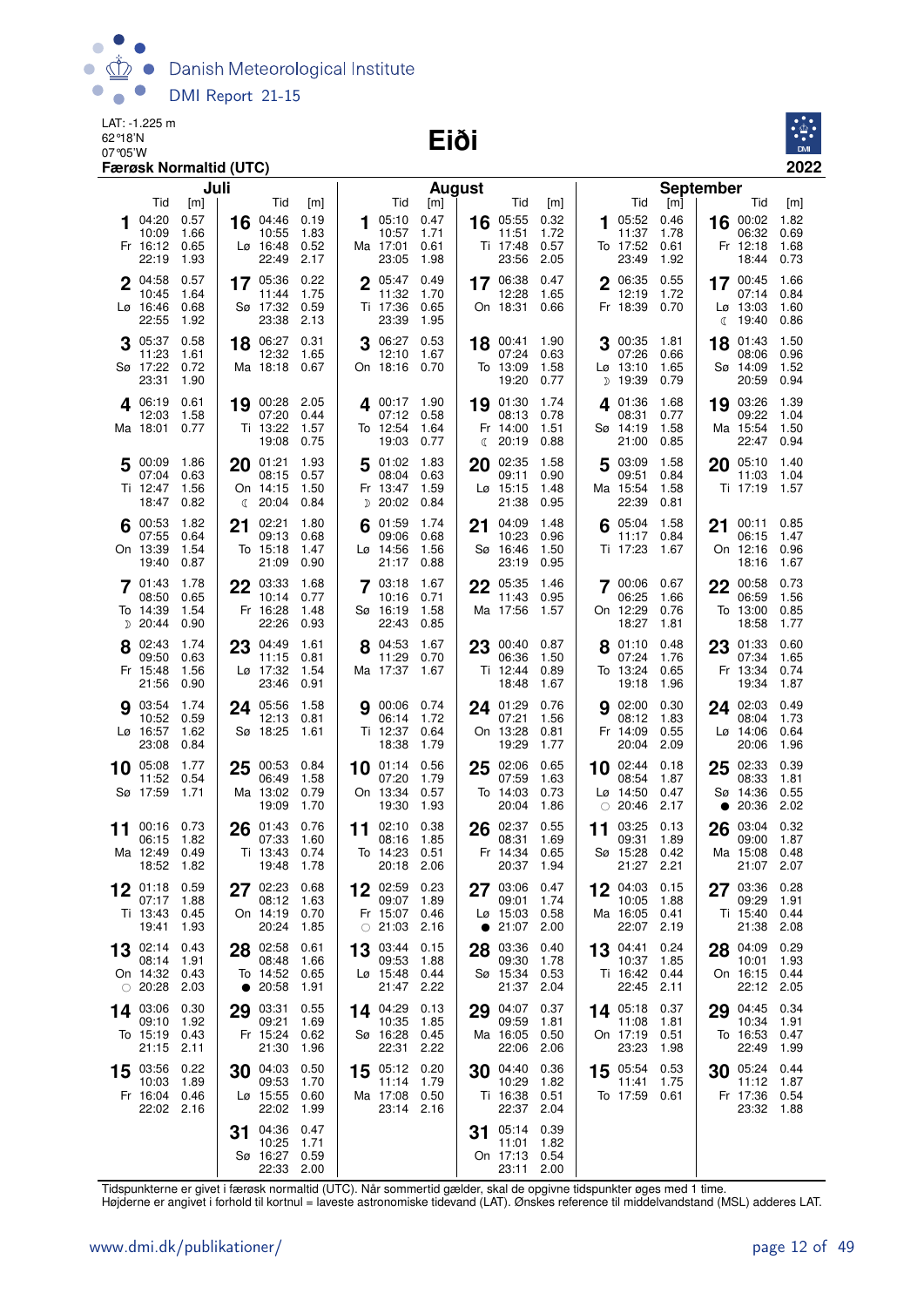Danish Meteorological Institute  $\bullet$  $\bigcap$  $\bullet$ DMI Report 21-15  $\bullet$ Ă

LAT: -1.225 m 62°18'N

#### 07°05'W **Eiði**



|             |                                                           | Færøsk Normaltid (UTC)                    |                |                                                           |                                     |             |                                                            |                                     |    |                                                  |                                     |    |                                                    |                                     |                                  |                                                    | 2022                                |
|-------------|-----------------------------------------------------------|-------------------------------------------|----------------|-----------------------------------------------------------|-------------------------------------|-------------|------------------------------------------------------------|-------------------------------------|----|--------------------------------------------------|-------------------------------------|----|----------------------------------------------------|-------------------------------------|----------------------------------|----------------------------------------------------|-------------------------------------|
|             |                                                           |                                           | <b>Oktober</b> |                                                           |                                     |             |                                                            | <b>November</b>                     |    |                                                  |                                     |    |                                                    |                                     | <b>December</b>                  |                                                    |                                     |
|             | Tid<br>06:08<br>11:55<br>Lø 18:28                         | $\lceil m \rceil$<br>0.57<br>1.80<br>0.64 | 16             | Tid<br>00:13<br>06:24<br>Sø 12:27<br>19:15                | [m]<br>1.59<br>0.85<br>1.68<br>0.82 | 1           | Tid<br>01:55<br>07:54<br>Ti 13:53<br>$D$ 21:06             | [m]<br>1.55<br>0.90<br>1.75<br>0.63 |    | Tid<br>16 01:57<br>07:40<br>On 14:04<br>(21:10)  | [m]<br>1.41<br>0.99<br>1.66<br>0.79 | 1  | Tid<br>03:19<br>08:48<br>To 15:00<br>22:03         | [m]<br>1.52<br>0.91<br>1.87<br>0.49 | 16<br>Fr 14:15<br>C              | Tid<br>02:14<br>08:01<br>21:17                     | [m]<br>1.47<br>0.93<br>1.74<br>0.67 |
| $\mathbf 2$ | 00:24<br>07:00<br>Sø 12:48<br>19:35                       | 1.74<br>0.72<br>1.71<br>0.73              |                | 17 01:09<br>07:12<br>Ma 13:26<br>$\binom{20:30}{ }$       | 1.46<br>0.97<br>1.60<br>0.89        | $\mathbf 2$ | 03:42<br>09:17<br>On 15:25<br>22:30                        | 1.51<br>0.96<br>1.75<br>0.57        | 17 | 03:23<br>08:57<br>To 15:21<br>22:16              | 1.41<br>1.03<br>1.65<br>0.74        |    | 04:35<br>10:03<br>Fr 16:15<br>23:07                | 1.54<br>0.91<br>1.87<br>0.47        | 17<br>Lø 15:17                   | 03:19<br>09:07<br>22:12 0.63                       | 1.49<br>0.94<br>1.73                |
|             | 01:36<br>08:08<br>Ma 14:00<br>$D$ 21:04                   | 1.59<br>0.86<br>1.64<br>0.77              | 18             | 02:41<br>08:25<br>Ti 14:57<br>22:02                       | 1.37<br>1.05<br>1.56<br>0.88        |             | 05:09<br>10:41<br>To 16:46<br>23:39                        | 1.55<br>0.94<br>1.81<br>0.47        | 18 | 04:35<br>10:13<br>Fr 16:28<br>23:11              | 1.46<br>1.00<br>1.69<br>0.65        |    | 05:34<br>11:12 0.85<br>Lø 17:19                    | 1.59<br>1.88                        | 18<br>Sø 16:19                   | 04:23<br>10:14<br>23:06                            | 1.55<br>0.92<br>1.75<br>0.57        |
|             | 4 03:32<br>09:35<br>Ti 15:41<br>22:42                     | 1.51<br>0.94<br>1.64<br>0.70              | 19             | 04:28<br>10:01<br>On 16:28<br>23:19                       | 1.38<br>1.07<br>1.59<br>0.80        | 4           | 06:10<br>11:49<br>Fr 17:48                                 | 1.63<br>0.84<br>1.90                | 19 | 05:28<br>11:16<br>Lø 17:21<br>23:57              | 1.56<br>0.92<br>1.76<br>0.55        |    | 400:01<br>06:22<br>Sø 12:12<br>18:14               | 0.46<br>1.66<br>0.77<br>1.88        | 19<br>Ma 17:17                   | 05:19 1.63<br>11:17 0.85<br>23:58                  | 1.79<br>0.49                        |
|             | 5 05:18<br>11:06<br>On 17:09<br>23:59                     | 1.56<br>0.92<br>1.73<br>0.55              | 20             | 05:36<br>11:23<br>To 17:29                                | 1.46<br>1.00<br>1.67                | 5           | 00:33<br>06:55<br>Lø 12:42<br>18:39                        | 0.38<br>1.71<br>0.73<br>1.97        | 20 | 06:11<br>12:07<br>Sø 18:06                       | 1.66<br>0.81<br>1.84                | 5  | 00:47<br>07:00<br>Ma 13:02<br>19:01                | 0.45<br>1.73<br>0.68<br>1.87        | 20                               | 06:08<br>12:15<br>Ti 18:12 1.85                    | 1.73<br>0.75                        |
| 6           | 06:27<br>12:15<br>To 18:11                                | 1.65<br>0.82<br>1.86                      | 21             | 00:10<br>06:21<br>Fr 12:15<br>18:15                       | 0.69<br>1.56<br>0.89<br>1.77        |             | 01:17<br>07:31<br>Sø 13:26<br>19:23                        | 0.32<br>1.78<br>0.62<br>2.01        | 21 | 00:39<br>06:48<br>Ma 12:52<br>18:47              | 0.45<br>1.76<br>0.70<br>1.91        | 6  | 01:28<br>07:35<br>Ti 13:47<br>19:43                | 0.46<br>1.80<br>0.62<br>1.85        | 21<br>On 13:09                   | 00:47<br>06:54<br>19:04                            | 0.42<br>1.83<br>0.63<br>1.91        |
|             | 7 00:56<br>07:17<br>Fr 13:07<br>19:01                     | 0.39<br>1.74<br>0.70<br>1.99              |                | $22^{00:48}$<br>06:57<br>$L\varnothing$ 12:55<br>18:53    | 0.57<br>1.67<br>0.77<br>1.86        |             | 01:56<br>08:03<br>Ma 14:07<br>20:03                        | 0.30<br>1.84<br>0.53<br>2.01        | 22 | 01:20<br>07:24<br>Ti 13:34<br>19:28              | 0.35<br>1.86<br>0.58<br>1.98        |    | 702:04<br>08:07<br>On 14:28<br>20:21               | 0.47<br>1.86<br>0.57<br>1.82        | $22^{01:34}$<br>To 14:00         | 07:38<br>19:56                                     | 0.37<br>1.93<br>0.50<br>1.95        |
|             | 8 01:42<br>07:57<br>Lø 13:50<br>19:45                     | 0.27<br>1.81<br>0.58<br>2.08              | 23             | 01:23<br>07:28<br>Sø 13:30<br>19:28                       | 0.45<br>1.77<br>0.66<br>1.95        |             | 8 02:31<br>08:33<br>Ti 14:44<br>$\circ$ 20:40              | 0.32<br>1.88<br>0.48<br>1.98        |    | 23 01:59<br>08:01<br>On 14:17<br>• 20:11         | 0.29<br>1.94<br>0.48<br>2.01        |    | 02:39<br>08:40<br>To 15:07<br>$\circ$ 20:57        | 0.50<br>1.91<br>0.54<br>1.78        | $23^{02:21}$<br>$\bullet$        | 08:21<br>Fr 14:50<br>20:48                         | 0.34<br>2.02<br>0.38<br>1.96        |
|             | <b>9</b> 02:22<br>08:31<br>Sø 14:29<br>$\circ$ 20:25      | 0.20<br>1.86<br>0.49<br>2.13              |                | 24 01:56<br>07:59<br>Ma 14:05<br>20:01                    | 0.35<br>1.85<br>0.55<br>2.02        | 9           | 03:04<br>09:02<br>On 15:21<br>21:16                        | 0.36<br>1.92<br>0.47<br>1.93        | 24 | 02:40<br>08:39<br>To 15:00<br>20:56              | 0.27<br>2.00<br>0.41<br>2.01        | g  | 03:12<br>09:14<br>Fr 15:46<br>21:34                | 0.53<br>1.95<br>0.54<br>1.74        | 24 03:07<br>$L\varnothing$ 15:40 | 09:06<br>21:42                                     | 0.35<br>2.09<br>0.29<br>1.94        |
| 10          | 02:59<br>09:02<br>Ma 15:06<br>21:04                       | 0.19<br>1.89<br>0.43<br>2.13              | 25             | 02:30<br>08:29<br>Ti 14:41<br>$\bullet$ 20:36             | 0.28<br>1.93<br>0.47<br>2.06        |             | $10^{03:37}$<br>09:33<br>To 15:58<br>21:51                 | 0.43<br>1.94<br>0.49<br>1.85        | 25 | 03:21<br>09:19<br>Fr 15:46<br>21:44              | 0.30<br>2.04<br>0.36<br>1.97        | 10 | 03:45<br>09:49<br>Lø 16:25<br>22:12                | 0.57<br>1.96<br>0.55<br>1.69        | 25<br>Sø 16:32                   | 03:53<br>09:52<br>22:37                            | 0.40<br>2.13<br>0.24<br>1.88        |
| 11          | 03:34<br>09:32<br>Ti 15:41 0.41<br>21:40 2.08             | 0.24<br>1.91                              | 26             | 03:06<br>09:02<br>On 15:18 0.41<br>21:13 2.06             | 0.25<br>1.97                        |             | 11 04:08<br>10:06<br>Fr 16:36 0.54<br>22:28 1.76           | 0.52<br>1.93                        |    | 26 04:04<br>10:01<br>Lø 16:36 0.35<br>22:36 1.89 | 0.37<br>2.05                        | 11 | 04:19<br>10:26<br>Sø 17:05 0.58<br>22:52 1.64      | 0.62<br>1.95                        | 26 04:39                         | 10:39<br>Ma 17:25 0.24<br>23:33 1.80               | 0.47<br>2.15                        |
|             | 04:08<br>10:01<br>On 16:17 0.44<br>22:16                  | 0.33<br>1.90<br>1.99                      |                | $27^{03:42}$<br>09:37 2.00<br>To 15:57 0.40<br>21:54 2.02 | 0.27                                |             | 12 04:41<br>10:41<br>Lø 17:17 0.61<br>23:07 1.66           | 0.61<br>1.90                        |    | 27 04:49<br>10:47<br>Sø 17:30 0.38<br>23:34      | 0.48<br>2.04<br>1.78                |    | 12 04:54<br>11:04<br>Ma 17:48 0.61<br>23:35        | 0.68<br>1.92<br>1.58                | 27 05:26 0.56                    | 11:29 2.14<br>Ti 18:21 0.27                        |                                     |
|             | $13^{04:41}$<br>10:32 1.88<br>To 16:54 0.51<br>22:52 1.87 | 0.44                                      |                | 28 04:21<br>10:14<br>Fr 16:41<br>22:38                    | 0.34<br>1.99<br>0.42<br>1.94        |             | $13^{05:14}$<br>11:20<br>Sø 18:03<br>23:52                 | 0.71<br>1.85<br>0.68<br>1.56        |    | 28 05:39<br>11:37<br>Ma 18:31                    | 0.61<br>2.00<br>0.42                |    | 13 05:31<br>11:45 1.88<br>Ti 18:35 0.65            | 0.75                                | 28 00:30 1.70                    | 06:16 0.66<br>On 12:23 2.10<br>19:19 0.34          |                                     |
|             | $14^{05:13}$<br>11:05<br>Fr 17:33<br>23:30                | 0.58<br>1.84<br>0.60<br>1.73              |                | 29 05:03<br>10:56<br>Lø 17:30<br>23:29                    | 0.46<br>1.95<br>0.48<br>1.82        |             | 14 05:52 0.82<br>12:04 1.78<br>Ma 18:57 0.75               |                                     |    | 29 00:39<br>06:33<br>Ti 12:35<br>19:38           | 1.66<br>0.75<br>1.95<br>0.47        |    | 14 00:22 1.53<br>06:13 0.82<br>On 12:30<br>19:26   | 1.83<br>0.68                        | 29 01:31                         | 07:11 0.75<br>To 13:22 2.02<br>20:21               | 1.61<br>0.43                        |
|             | 15 05:47 0.71<br>11:43 1.77<br>Lø 18:18 0.71              |                                           |                | 30 05:50<br>11:43<br>Sø 18:29                             | 0.61<br>1.88<br>0.56                |             | 15 00:46 1.46<br>06:38 0.92<br>Ti 12:57 1.71<br>20:01 0.79 |                                     |    | 30 01:56<br>07:36<br>On 13:43<br>$D$ 20:51       | 1.56<br>0.86<br>1.90<br>0.49        |    | $15$ 01:14<br>07:03 0.88<br>To 13:19<br>20:20 0.69 | - 1.49<br>1.78                      | <b>30</b> $02:35$ 1.55           | 08:11 0.82<br>Fr 14:27 1.94<br>D 21:24 0.50        |                                     |
|             |                                                           |                                           | 31             | 00:30<br>06:45 0.77<br>Ma 12:39<br>19:41 0.62             | 1.67<br>1.81                        |             |                                                            |                                     |    |                                                  |                                     |    |                                                    |                                     | 31                               | 03:41<br>09:19 0.86<br>Lø 15:37 1.85<br>22:26 0.57 | 1.52                                |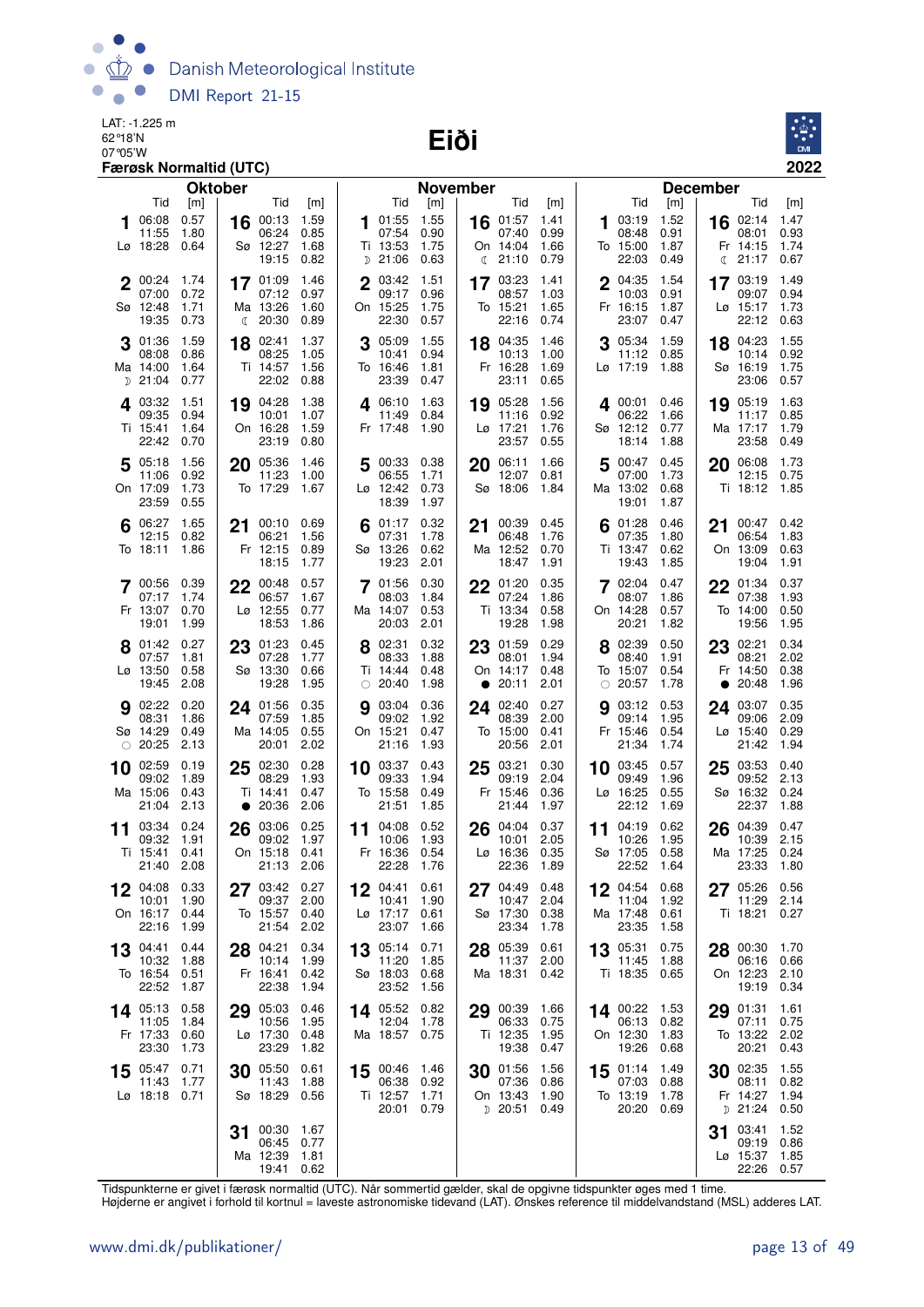

#### 06°36'W **Klaksvík**



| Januar                                                                                                                      |                                                                              |                                                        | <b>Februar</b>               |                                                   |                              |                                                    | <b>Marts</b>                 |                                                |                              |
|-----------------------------------------------------------------------------------------------------------------------------|------------------------------------------------------------------------------|--------------------------------------------------------|------------------------------|---------------------------------------------------|------------------------------|----------------------------------------------------|------------------------------|------------------------------------------------|------------------------------|
| Tid<br>[m]                                                                                                                  | Tid<br>[m]                                                                   | Tid                                                    | [m]                          | Tid                                               | [m]                          | Tid                                                | [m]                          | Tid                                            | [m]                          |
| 0.34<br>02:31<br>16<br>1<br>07:40<br>1.23<br>Lø 14:53<br>0.35<br>Sø 15:36<br>20:21<br>1.25                                  | 02:51<br>0.53<br>08:17<br>1.19<br>0.47<br>20:46<br>1.04                      | 03:57<br>1<br>08:56<br>Ti 16:44<br>$\bullet$ 22:29     | 0.43<br>1.39<br>0.09<br>1.18 | 03:31<br>16<br>09:11<br>On 16:38<br>$\circ$ 21:45 | 0.51<br>1.28<br>0.31<br>1.10 | 102:54<br>07:57<br>Ti 15:44<br>21:28               | 0.51<br>1.34<br>0.13<br>1.15 | 02:12<br>16<br>08:03<br>On 15:32<br>20:35      | 0.55<br>1.25<br>0.33<br>1.09 |
| 2 03:22<br>0.35<br>17 03:24<br>08:24<br>1.30<br>Sø 15:53<br>0.24<br>Ma 16:17<br>21:26<br>1.25<br>$\circ$ 21:28<br>$\bullet$ | 0.52<br>08:55<br>1.23<br>0.41<br>1.05                                        | 2 04:43<br>09:44<br>On 17:32<br>23:18                  | 0.43<br>1.43<br>0.05<br>1.16 | 17 04:08<br>09:47<br>To 17:14<br>22:22            | 0.48<br>1.32<br>0.27<br>1.12 | 2 03:44<br>08:43<br>On 16:31<br>22:14<br>$\bullet$ | 0.46<br>1.40<br>0.07<br>1.16 | 17 03:00<br>08:39<br>To 16:10<br>21:12         | 0.50<br>1.30<br>0.26<br>1.14 |
| 0.37<br>3<br>04:10<br>18<br>09:09<br>1.36<br>Ma 16:48<br>0.15<br>Ti 16:55<br>22:32<br>1.22                                  | 03:56<br>0.51<br>09:33<br>1.26<br>0.37<br>22:09<br>1.06                      | $3^{05:24}$<br>10:35<br>To 18:17<br>23:56              | 0.44<br>1.45<br>0.08<br>1.11 | 18 04:44<br>10:21<br>Fr 17:51<br>22:58            | 0.45<br>1.34<br>0.25<br>1.14 | 3<br>04:27<br>09:31<br>To 17:14<br>22:48           | 0.43<br>1.44<br>0.06<br>1.15 | 18 03:45<br>09:13<br>Fr 16:46<br>$\circ$ 21:47 | 0.45<br>1.34<br>0.22<br>1.18 |
| 19 04:26<br>4 04:56<br>0.41<br>09:55<br>1.40<br>Ti 17:41<br>On 17:33<br>0.10<br>23:31<br>1.18                               | 0.50<br>10:09<br>1.28<br>0.34<br>22:48<br>1.07                               | 4 06:02 0.45<br>11:26<br>Fr 19:01                      | 1.43<br>0.15                 | 19 05:18<br>10:55<br>Lø 18:27<br>23:32            | 0.44<br>1.35<br>0.26<br>1.14 | 405:06<br>10:21<br>Fr 17:53<br>23:13               | 0.40<br>1.44<br>0.11<br>1.14 | 04:26<br>19<br>09:49<br>Lø 17:23<br>22:22      | 0.41<br>1.37<br>0.20<br>1.21 |
| 5 05:39<br>0.46<br>20 04:55<br>10:45<br>1.41<br>On 18:33<br>0.10<br>To 18:11                                                | 0.50<br>1.29<br>10:44<br>0.33<br>23:26<br>1.07                               | 5 00:27 1.07<br>06:36<br>$L\varnothing$ 12:12<br>19:43 | 0.47<br>1.38<br>0.26         | 20 05:52<br>11:31<br>Sø 19:05 0.29                | 0.44<br>1.34                 | 5 05:40<br>11:07<br>Lø 18:31<br>23:37              | 0.40<br>1.40<br>0.20<br>1.12 | 05:04<br>20<br>10:29<br>Sø 18:00<br>22:57      | 0.38<br>1.37<br>0.22<br>1.21 |
| 00:23<br>21 05:25<br>1.11<br>06:20<br>0.51<br>To 11:37<br>1.39<br>Fr 18:50<br>19:24<br>0.15                                 | 0.50<br>11:18<br>1.29<br>0.33                                                | 00:55<br>07:05<br>Sø 12:55<br>20:24                    | 1.02<br>0.49<br>1.30<br>0.37 | 00:06<br>21<br>06:27<br>Ma 12:10<br>19:44         | 1.13<br>0.45<br>1.31<br>0.34 | 06:10<br>11:47<br>Sø 19:05                         | 0.41<br>1.34<br>0.31         | 05:42<br>21<br>11:13<br>Ma 18:38<br>23:34      | 0.36<br>1.35<br>0.27<br>1.19 |
| 1.04<br>701:10<br>$22^{00:03}$<br>0.55<br>06:59<br>Fr 12:29<br>1.36<br>Lø 11:52<br>0.23<br>20:16                            | 1.06<br>05:58<br>0.51<br>1.28<br>19:30<br>0.35                               | <b>7</b> 01:27<br>07:36<br>Ma 13:37<br>21:06           | 0.99<br>0.52<br>1.21<br>0.48 | 22 00:44<br>07:07<br>Ti 12:55<br>20:28            | 1.10<br>0.47<br>1.26<br>0.41 | 700:05<br>06:36<br>Ma 12:24<br>19:37               | 1.10<br>0.43<br>1.26<br>0.43 | 22 06:20<br>12:00<br>Ti 19:17                  | 0.37<br>1.30<br>0.35         |
| 8 01:52<br>0.97<br>23<br>07:35<br>0.58<br>Lø 13:22<br>1.29<br>Sø 12:30<br>21:09<br>0.33                                     | 00:40<br>1.05<br>06:35<br>0.53<br>1.27<br>20:13<br>0.38                      | 8 02:07<br>08:15<br>Ti 14:25<br>$D$ 21:51              | 0.96<br>0.56<br>1.11<br>0.56 | 01:28<br>23<br>07:55<br>On 13:48<br>\$21:23       | 1.06<br>0.51<br>1.18<br>0.49 | 00:37<br>07:05<br>Ti 13:02<br>20:07                | 1.07<br>0.47<br>1.17<br>0.53 | 00:13<br>23<br>07:03<br>On 12:51<br>19:59      | 1.16<br>0.40<br>1.22<br>0.45 |
| 0.92<br><b>9</b> 02:34<br>24 01:22<br>08:12<br>0.61<br>Sø 14:17<br>Ma 13:14<br>1.22<br>$D$ 22:03<br>0.42                    | 1.03<br>07:19<br>0.55<br>1.24<br>21:02<br>0.41                               | 03:00<br>9<br>09:05<br>On 15:29<br>22:43               | 0.95<br>0.59<br>1.03<br>0.62 | 02:23<br>24<br>08:58<br>To 15:09<br>22:34         | 1.03<br>0.54<br>1.10<br>0.55 | <b>9</b> 01:15<br>07:43<br>On 13:44<br>20:39       | 1.04<br>0.51<br>1.07<br>0.60 | 24 00:57<br>07:54<br>To 13:54<br>20:52         | 1.12<br>0.44<br>1.12<br>0.55 |
| 10 03:23<br>0.90<br>25<br>08:57<br>0.62<br>Ma 15:18<br>1.15<br>Ti 14:06<br>22:59<br>0.49<br>$\binom{21:59}{ }$              | 02:11<br>1.01<br>08:11<br>0.57<br>1.20<br>0.44                               | 10 04:15<br>10:11<br>To 16:52<br>23:39                 | 0.95<br>0.62<br>0.97<br>0.64 | 03:52<br>25<br>10:44<br>Fr 17:05<br>23:47         | 1.01<br>0.54<br>1.06<br>0.58 | 10 02:02<br>08:31<br>To 14:42<br>$D$ 21:24         | 1.01<br>0.56<br>0.98<br>0.66 | 25<br>01:51<br>09:11<br>Fr 15:38<br>22:05<br>ℂ | 1.08<br>0.48<br>1.03<br>0.63 |
| 04:21<br>0.91<br>26<br>11<br>09:52<br>0.63<br>Ti 16:26<br>1.08<br>On 15:16<br>23:55 0.53                                    | 03:14<br>1.00<br>0.59<br>09:14<br>1.15<br>23:06<br>0.46                      | 11 05:32<br>11:37<br>Fr 18:03 0.96                     | 0.99<br>0.62                 | 05:24<br>26<br>12:24<br>Lø 18:23                  | 1.06<br>0.48<br>1.07         | 03:16<br>11<br>09:39<br>Fr 16:13<br>22:30          | 0.98<br>0.61<br>0.92<br>0.69 | 03:21<br>26<br>10:59<br>$Lg$ 17:18<br>23:24    | 1.05<br>0.47<br>1.01<br>0.66 |
| 0.95<br>05:21<br>11:00 0.63<br>On 17:34<br>To 16:54<br>1.04                                                                 | 04:34 1.01<br>10:39<br>0.59<br>1.12                                          | 00:34<br>06:29<br>Lø 13:11<br>18:57 0.97               | 0.63<br>1.06<br>0.59         | 00:54<br>06:24<br>Sø 13:44<br>19:28               | 0.57<br>1.15<br>0.37<br>1.10 | 04:50<br>11:09<br>Lø 17:33<br>23:36                | 0.99<br>0.61<br>0.92<br>0.68 | 05:06<br>12:27<br>Sø 18:31                     | 1.10<br>0.40<br>1.02         |
| 0.55<br>28 00:11<br>00:47<br>13<br>06:13<br>1.01<br>To 12:24<br>Fr 12:19<br>0.62<br>18:31<br>1.03                           | 0.47<br>1.06<br>05:44<br>0.53<br>18:16<br>1.13                               | 13 01:24<br>07:14<br>Sø 14:29<br>19:43                 | 0.61<br>1.12<br>0.52<br>1.00 | 01:57<br>28<br>07:12<br>Ma 14:51<br>20:30 1.13    | 0.55<br>1.25<br>0.24         | 13 05:56<br>12:39<br>Sø 18:30                      | 1.05<br>0.57<br>0.94         | 00:34<br>28<br>06:08<br>Ma 13:40<br>19:34      | 0.65<br>1.18<br>0.30<br>1.05 |
| 14 01:34<br>0.55<br>29<br>06:57<br>1.07<br>Fr 13:48<br>0.57<br>19:20<br>1.02                                                | 01:14<br>0.46<br>06:39<br>1.14<br>$L\varnothing$ 13:42 0.43<br>19:22<br>1.16 | 14 02:10<br>07:55<br>Ma 15:20<br>20:25                 | 0.58<br>1.18<br>0.44<br>1.03 |                                                   |                              | 14 00:33<br>06:45<br>Ma 13:58<br>19:16             | 0.65<br>1.12<br>0.50<br>0.99 | 01:40<br>29<br>06:57<br>Ti 14:39<br>20:29      | 0.60<br>1.27<br>0.21<br>1.09 |
| 15 02:15<br>0.54<br>30<br>07:38<br>1.13<br>Lø 14:49<br>Sø 14:52<br>0.52<br>20:04<br>1.03                                    | 02:12<br>0.45<br>1.23<br>07:26<br>0.30<br>20:24<br>1.18                      | $15$ 02:52<br>08:34<br>Ti 16:01<br>21:06               | 0.54<br>1.24<br>0.37<br>1.06 |                                                   |                              | $15$ 01:24<br>07:26<br>Ti 14:51<br>19:57           | 0.61<br>1.18<br>0.41<br>1.04 | 02:38<br>30<br>07:43<br>On 15:28<br>21:10      | 0.54<br>1.34<br>0.14<br>1.12 |
| 31<br>Ma 15:52                                                                                                              | 03:07<br>0.44<br>08:11<br>1.32<br>0.18<br>21:29<br>1.19                      |                                                        |                              |                                                   |                              |                                                    |                              | 03:26<br>31<br>08:28<br>To 16:10<br>21:39      | 0.47<br>1.38<br>0.12<br>1.14 |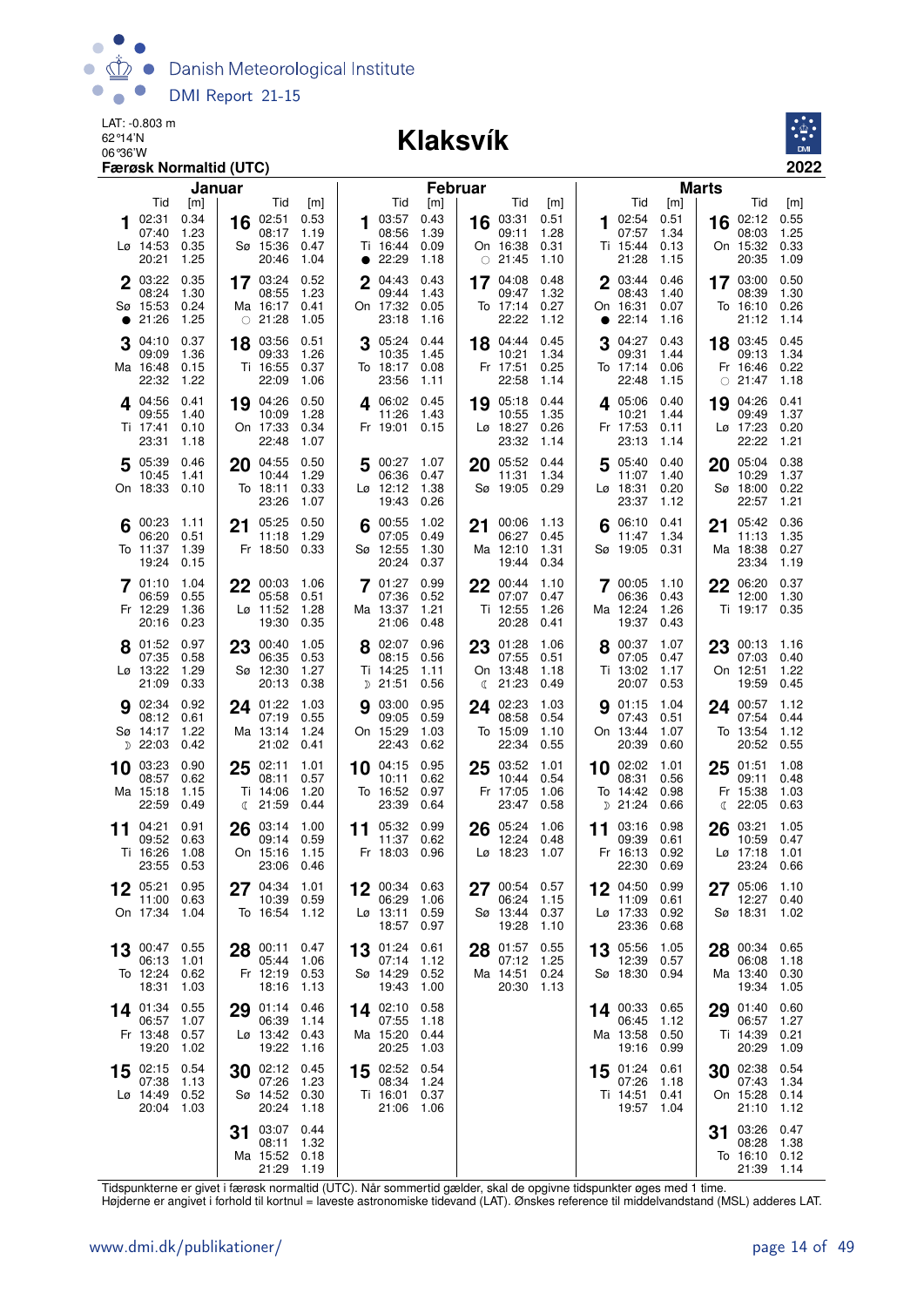

#### 06°36'W **Klaksvík**



|                                                                                              | <b>April</b>                                                                                               | Maj                                                                                |                                                                                                     | Juni                                                                                   |                                                                                         |
|----------------------------------------------------------------------------------------------|------------------------------------------------------------------------------------------------------------|------------------------------------------------------------------------------------|-----------------------------------------------------------------------------------------------------|----------------------------------------------------------------------------------------|-----------------------------------------------------------------------------------------|
| Tid<br>[m]<br>0.42<br>104:07<br>1.39<br>09:15<br>0.14<br>Fr 16:49<br>$\bullet$ 22:00<br>1.16 | Tid<br>[m]<br>$16$ 03:13<br>0.44<br>08:38<br>1.35<br>0.20<br>$L\varnothing$ 16:15<br>$\circ$ 21:11<br>1.23 | Tid<br>[m]<br>0.40<br>104:19<br>09:33<br>1.26<br>Sø 16:53<br>0.31<br>21:42<br>1.20 | <b>Tid</b><br>[m]<br>0.36<br>16 03:41<br>1.34<br>09:01<br>Ma 16:27<br>0.24<br>$\circ$ 21:20<br>1.28 | Tid<br>[m]<br>05:06<br>0.42<br>1<br>10:29<br>1.09<br>On 17:11<br>0.50<br>22:31<br>1.22 | Tid<br>[m]<br>05:20<br>0.19<br>16<br>1.23<br>11:10<br>To 17:34<br>0.42<br>22:34<br>1.34 |
| 0.38<br>04:43<br>$\mathbf 2$<br>10:00<br>1.37<br>Lø 17:24<br>0.20<br>22:22<br>1.17           | 0.38<br>17 04:02<br>09:20<br>1.37<br>Sø 16:54<br>0.19<br>21:48<br>1.25                                     | 2 04:52<br>0.39<br>10:12<br>1.22<br>Ma 17:22<br>0.38<br>22:16<br>1.21              | 17 04:33<br>0.29<br>1.32<br>10:04<br>Ti 17:09<br>0.28<br>22:03<br>1.29                              | 0.43<br>2 05:39<br>11:10<br>1.05<br>To 17:32<br>0.54<br>23:10<br>1.21                  | 17 06:16<br>0.16<br>1.17<br>12:11<br>Fr 18:18<br>0.49<br>23:26<br>1.35                  |
| 0.37<br>3 05:15<br>1.33<br>10:41<br>Sø 17:57<br>0.29<br>22:51<br>1.17                        | 18 04:47<br>0.33<br>10:10<br>1.36<br>Ma 17:33<br>0.22<br>22:27<br>1.26                                     | 3 05:21<br>0.40<br>10:50<br>1.17<br>Ti 17:47<br>0.45<br>22:52<br>1.20              | 0.25<br>18 05:23<br>1.28<br>11:09<br>On 17:51<br>0.36<br>22:48<br>1.29                              | 0.44<br>06:16<br>11:51<br>1.02<br>Fr 17:55<br>0.57<br>23:49<br>1.18                    | 18 07:13<br>0.17<br>13:10<br>1.09<br>Lø 19:02 0.55                                      |
| 0.38<br>405:43<br>1.27<br>11:18<br>Ma 18:26<br>0.38<br>23:23<br>1.17                         | 19 05:30<br>0.30<br>1.33<br>11:07<br>0.30<br>Ti 18:13<br>23:07<br>1.25                                     | 405:49<br>0.42<br>11:29<br>1.11<br>On 18:08<br>0.51<br>23:29<br>1.18               | 19 06:14<br>0.23<br>12:10<br>1.21<br>To 18:33<br>0.45<br>23:36<br>1.28                              | 0.47<br>4 06:59<br>12:35<br>0.98<br>Lø 18:23<br>0.60                                   | 19 00:22 1.33<br>08:12<br>0.21<br>Sø 14:10<br>1.01<br>19:47<br>0.60                     |
| 5 06:09<br>0.41<br>1.19<br>11:54<br>Ti 18:51<br>0.47<br>23:59<br>1.14                        | 20 06:15<br>0.30<br>1.26<br>12:04<br>On 18:53<br>0.40<br>23:50<br>1.22                                     | 5<br>06:22<br>0.45<br>12:09<br>1.05<br>To 18:29<br>0.57                            | 20 07:11<br>0.25<br>1.12<br>13:12<br>Fr 19:17<br>0.55                                               | 5 00:31<br>1.16<br>07:50<br>0.49<br>Sø 13:24<br>0.94<br>19:02<br>0.63                  | 20<br>01:23<br>1.30<br>0.27<br>09:14<br>Ma 15:13<br>0.95<br>20:36<br>0.63               |
| 0.45<br>$6^{06:40}$<br>12:32<br>1.11<br>0.55<br>On 19:14                                     | 21 07:05<br>0.33<br>13:03<br>1.17<br>To 19:36<br>0.51                                                      | 00:08<br>1.15<br>07:03<br>0.48<br>Fr 12:53<br>0.99<br>18:56<br>0.62                | 1.25<br>00:27<br>21<br>08:18<br>0.28<br>Lø 14:25<br>1.03<br>20:07<br>0.64                           | 01:17<br>1.14<br>08:49<br>0.50<br>Ma 14:23<br>0.92<br>19:55<br>0.65                    | 02:32<br>1.25<br>21<br>0.33<br>10:17<br>Ti 16:17<br>0.91<br>(21:29)<br>0.65             |
| 7 00:36<br>1.11<br>07:18<br>0.49<br>To 13:14<br>1.03<br>19:41<br>0.62                        | $22^{00:37}$<br>1.18<br>08:07<br>0.37<br>Fr 14:16<br>1.06<br>20:27<br>0.61                                 | 7 00:51<br>1.11<br>07:54<br>0.52<br>0.93<br>$L\varnothing$ 13:48<br>19:35<br>0.66  | 22 01:29<br>1.22<br>09:32<br>0.31<br>0.96<br>Sø 15:49<br>21:08<br>0.69<br>€                         | 702:14<br>1.12<br>09:50<br>0.50<br>Ti 15:28<br>0.92<br>$D$ 21:02<br>0.66               | 03:45<br>1.21<br>22<br>11:19<br>0.38<br>0.91<br>On 17:15<br>22:28<br>0.64               |
| 1.06<br>8 01:19<br>08:07<br>0.54<br>Fr 14:10<br>0.95<br>20:22<br>0.67                        | 23 01:35<br>1.14<br>09:32<br>0.40<br>0.99<br>Lø 15:54<br>21:37<br>0.69<br>$\mathbb{C}$                     | 01:47<br>1.08<br>8<br>09:04<br>0.55<br>Sø 15:02<br>0.90<br>20:38<br>0.69           | 23<br>02:53<br>1.20<br>10:46<br>0.32<br>Ma 17:05<br>0.94<br>22:18<br>0.70                           | 03:22<br>8<br>1.11<br>10:49<br>0.48<br>On 16:29<br>0.95<br>22:07<br>0.65               | 23<br>04:54<br>1.17<br>12:18<br>0.42<br>To 18:01<br>0.94<br>23:37<br>0.62               |
| <b>9</b> 02:25<br>1.02<br>0.58<br>09:17<br>Lø 15:38<br>0.89<br>$D$ 21:30<br>0.70             | 24 03:06<br>1.12<br>0.38<br>11:01<br>Sø 17:22<br>0.97<br>22:56<br>0.71                                     | <b>9</b> 03:12<br>1.06<br>10:22<br>0.54<br>Ma 16:18<br>0.90<br>D 21:55<br>0.69     | 24 04:20<br>1.20<br>11:54<br>0.33<br>Ti 18:06<br>0.95<br>23:26<br>0.67                              | 9 04:23<br>1.13<br>11:46<br>0.44<br>To 17:23<br>0.99<br>23:06<br>0.62                  | 24 05:55<br>1.14<br>13:12<br>0.45<br>Fr 18:36<br>0.99                                   |
| 1.02<br>04:04<br>10<br>10:47<br>0.59<br>Sø 16:59<br>0.90<br>22:46<br>0.70                    | 04:46<br>1.15<br>25<br>12:17<br>0.34<br>Ma 18:30<br>0.99                                                   | 04:26<br>1.08<br>10<br>11:29<br>0.51<br>Ti 17:17<br>0.94<br>22:59<br>0.67          | $25^{05:26}$<br>1.21<br>12:55<br>0.32<br>On 18:51<br>0.98                                           | $10^{-05:17}$<br>1.16<br>12:41<br>0.40<br>Fr 18:10<br>1.05                             | 0.59<br>00:55<br>25<br>06:47<br>1.11<br>$L\sigma$ 14:00<br>0.47<br>1.05<br>19:08        |
| 05:16<br>1.06<br>11<br>0.54<br>12:06<br>Ma 17:57<br>0.94<br>23:46<br>0.67                    | 26 00:07<br>0.68<br>05:49<br>1.21<br>Ti 13:23<br>0.28<br>19:24<br>1.02                                     | 11 05:20<br>1.12<br>12:28<br>0.45<br>On 18:04<br>1.00<br>23:53<br>0.63             | 26 00:33<br>0.63<br>1.22<br>06:21<br>0.32<br>To 13:48<br>19:24<br>1.02                              | 11 00:04 0.58<br>06:08<br>1.20<br>$L\varnothing$ 13:35 0.35<br>18:53<br>1.12           | 02:04<br>0.55<br>26<br>07:31<br>1.09<br>Sø 14:41<br>0.48<br>19:42<br>1.11               |
| 1.12<br>06:06<br>13:13<br>0.47<br>Ti 18:43<br>0.99                                           | 0.63<br>01:14<br>06:41<br>1.26<br>On 14:17<br>0.23<br>20:04<br>1.05                                        | 06:04<br>1.18<br>13:22<br>0.38<br>To 18:46<br>1.06                                 | 01:38<br>0.57<br>27<br>07:08<br>1.22<br>Fr 14:34<br>0.33<br>19:45<br>1.07                           | 01:09 0.52<br>06:59<br>1.24<br>Sø 14:27 0.32<br>19:35<br>1.18                          | 0.51<br>02:58<br>27<br>08:11<br>1.07<br>Ma 15:18<br>0.49<br>1.17<br>20:19               |
| 00:38<br>0.62<br>13<br>1.18<br>06:48<br>On 14:08<br>0.39<br>19:22<br>1.06                    | 28 02:12<br>0.55<br>07:27<br>1.30<br>To 15:03<br>0.21<br>20:32<br>1.09                                     | 13 00:44 0.57<br>06:44<br>1.23<br>Fr 14:13<br>0.32<br>19:24<br>1.13                | 02:33<br>0.51<br>28<br>07:51<br>1.20<br>Lø 15:13<br>0.35<br>20:09<br>1.13                           | 13 02:22<br>0.43<br>07:55<br>1.27<br>Ma 15:16 0.30<br>1.24<br>20:17                    | 28 03:43<br>0.47<br>08:50<br>1.06<br>Ti 15:50<br>0.50<br>20:57<br>1.20                  |
| 14 01:27<br>0.56<br>07:25<br>1.25<br>To 14:54<br>0.31<br>19:59<br>1.12                       | 03:01<br>0.49<br>29<br>08:11<br>1.31<br>Fr 15:43<br>0.22<br>20:49<br>1.13                                  | 14 01:38<br>0.51<br>07:25<br>1.29<br>$L\varnothing$ 15:00<br>0.26<br>20:02<br>1.19 | 03:18<br>0.47<br>29<br>08:30<br>1.18<br>Sø 15:49<br>0.38<br>20:40<br>1.17                           | 14 03:28<br>0.34<br>08:56<br>1.28<br>Ti 16:03 0.32<br>$\circ$ 21:00<br>1.29            | 04:23<br>0.45<br>29<br>09:30<br>1.05<br>On 16:18<br>0.52<br>1.22<br>• 21:36             |
| 0.50<br>02:19<br>15<br>1.30<br>08:00<br>Fr 15:35<br>0.24<br>20:35<br>1.18                    | 30 03:43<br>0.43<br>08:53<br>1.29<br>Lø 16:20<br>0.26<br>$\bullet$ 21:12 1.17                              | 0.43<br>15 02:42<br>08:09<br>1.32<br>Sø 15:44<br>0.23<br>20:40<br>1.24             | 03:58<br>0.44<br>30<br>1.15<br>09:09<br>Ma 16:20<br>0.42<br>$\bullet$ 21:15<br>1.21                 | 04:26<br>0.25<br>15<br>10:04<br>1.27<br>On 16:49 0.36<br>21:46 1.33                    | 05:00<br>0.43<br>30<br>10:12<br>1.04<br>To 16:43<br>0.53<br>22:15<br>1.23               |
|                                                                                              |                                                                                                            |                                                                                    | 04:33<br>0.42<br>31<br>09:49<br>1.12<br>Ti 16:48<br>0.46<br>21:52 1.22                              |                                                                                        |                                                                                         |

Tidspunkterne er givet i færøsk normaltid (UTC). Når sommertid gælder, skal de opgivne tidspunkter øges med 1 time.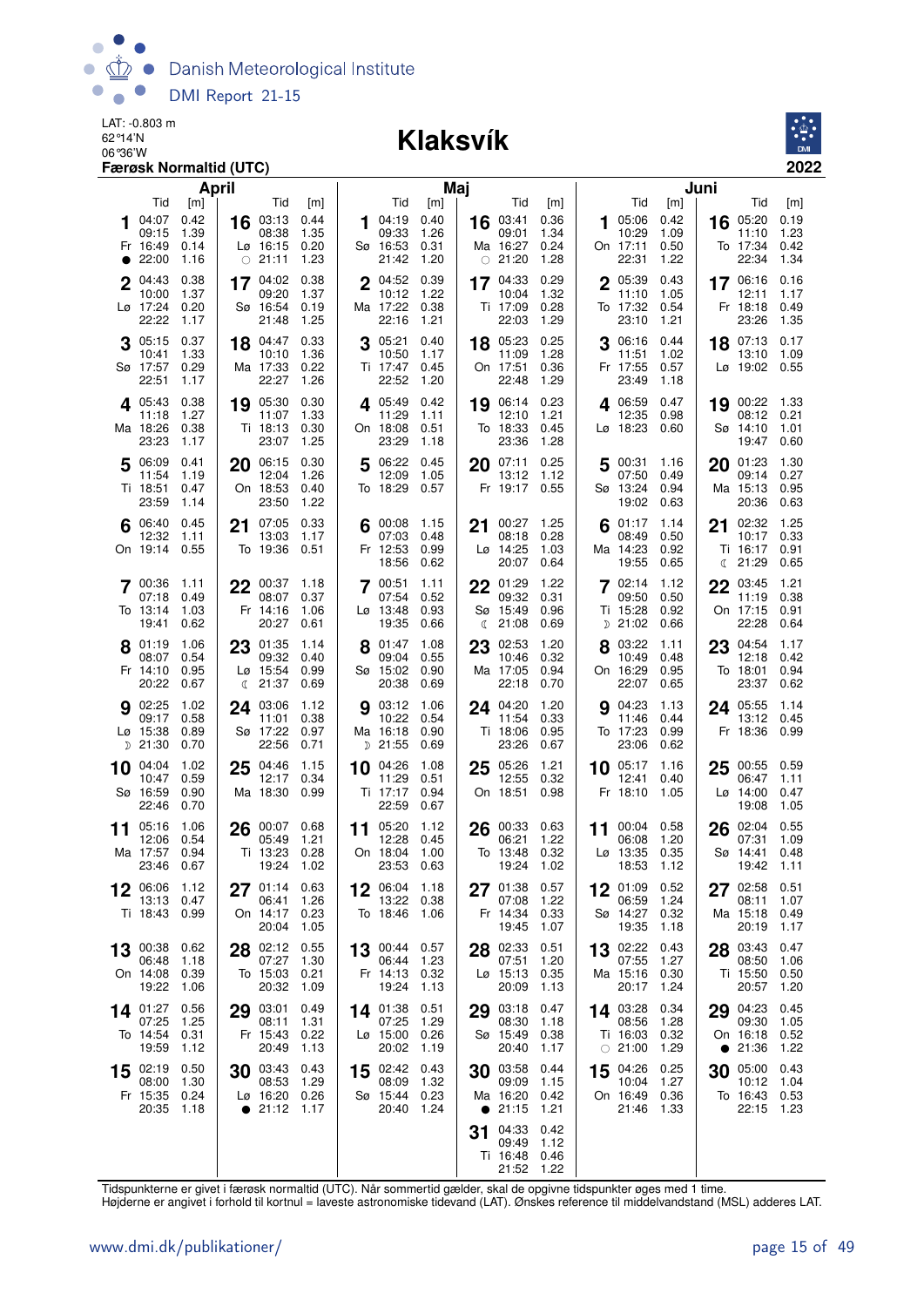

#### 06°36'W **Klaksvík**



|    |                                             | Juli                                |    |                                                        |                                     |    |                                                          | August                              |              |                                             |                              |    |                                                       | <b>September</b>             |                 |                                               |                                     |
|----|---------------------------------------------|-------------------------------------|----|--------------------------------------------------------|-------------------------------------|----|----------------------------------------------------------|-------------------------------------|--------------|---------------------------------------------|------------------------------|----|-------------------------------------------------------|------------------------------|-----------------|-----------------------------------------------|-------------------------------------|
|    | Tid<br>05:37<br>10:53<br>Fr 17:06<br>22:54  | [m]<br>0.41<br>1.03<br>0.54<br>1.23 | 16 | Tid<br>06:11<br>12:03<br>$L\varnothing$ 18:04<br>23:17 | [m]<br>0.08<br>1.15<br>0.47<br>1.41 |    | Tid<br>06:37<br>11:43<br>Ma 17:47<br>23:42               | [m]<br>0.36<br>1.06<br>0.51<br>1.25 |              | Tid<br>16 07:22<br>12:38<br>Ti 18:57        | [m]<br>0.22<br>1.05<br>0.45  |    | Tid<br>07:19<br>12:08<br>To 18:42                     | [m]<br>0.39<br>1.11<br>0.47  |                 | Tid<br>16 00:50<br>07:52<br>Fr 12:48<br>19:33 | [m]<br>1.16<br>0.55<br>1.06<br>0.49 |
|    | 2 06:16<br>11:33<br>Lø 17:32<br>23:33       | 0.41<br>1.02<br>0.55<br>1.22        |    | 17 07:01<br>12:50<br>Sø 18:45                          | 0.11<br>1.08<br>0.50                |    | 2 07:14 0.38<br>12:15<br>Ti 18:19 0.52                   | 1.05                                |              | 17 00:44 1.32<br>08:05<br>On 13:06<br>19:28 | 0.35<br>1.01<br>0.48         |    | 2 00:26<br>07:57<br>Fr 12:47<br>19:25                 | 1.22<br>0.46<br>1.08<br>0.50 | €               | 17 01:32<br>08:22<br>Lø 13:32<br>20:19        | 1.05<br>0.64<br>1.02<br>0.54        |
| 3  | 06:56<br>12:14<br>Sø 18:01                  | 0.42<br>1.00<br>0.56                |    | 18 $^{00:14}_{0.7}$<br>07:52<br>Ma 13:32<br>19:24      | 1.39<br>0.18<br>1.01<br>0.53        |    | 3 $^{00:14}$ 1.24<br>07:52<br>On 12:50<br>18:58          | 0.41<br>1.04<br>0.53                |              | 18 01:27<br>08:48<br>To 13:40<br>20:04      | 1.22<br>0.48<br>0.98<br>0.52 |    | 01:14<br>08:44<br>Lø 13:34<br>D 20:20                 | 1.16<br>0.53<br>1.04<br>0.53 | 18              | 02:29<br>09:01<br>Sø 14:37<br>21:25           | 0.95<br>0.70<br>0.98<br>0.59        |
|    | 400:09<br>07:38<br>Ma 12:54<br>18:38        | 1.21<br>0.44<br>0.99<br>0.58        |    | 19 01:09<br>08:44<br>Ti 14:11<br>20:02                 | 1.34<br>0.28<br>0.96<br>0.55        |    | 400:51<br>08:34<br>To 13:30<br>19:42                     | 1.21<br>0.45<br>1.02<br>0.55        | $\mathbb{C}$ | 19 02:13<br>09:33<br>Fr 14:27<br>20:50      | 1.12<br>0.58<br>0.96<br>0.56 |    | 4 02:20<br>09:52<br>Sø 14:39<br>21:49                 | 1.08<br>0.59<br>1.00<br>0.55 | Ma              | 19 16:22 0.98<br>23:05 0.61                   |                                     |
|    | 5 00:46<br>08:24<br>Ti 13:38<br>19:22       | 1.19<br>0.45<br>0.97<br>0.59        |    | 20 02:02<br>09:37<br>On 14:53<br>$\binom{20:42}{ }$    | 1.26<br>0.39<br>0.92<br>0.58        | 5  | 01:36<br>09:24<br>Fr 14:21<br>D 20:36                    | 1.18<br>0.49<br>0.99<br>0.58        | 20           | 03:15<br>10:26<br>$Lo$ 15:38<br>21:55       | 1.02<br>0.65<br>0.95<br>0.60 | 5  | 04:31<br>11:11<br>Ma 16:39<br>23:44                   | 1.03<br>0.63<br>1.01<br>0.51 | Ti              | 20 17:38 1.03                                 |                                     |
|    | $6^{01:27}$<br>09:13<br>On 14:28<br>20:15   | 1.17<br>0.47<br>0.96<br>0.61        | 21 | 02:59<br>10:33<br>To 15:45<br>21:32                    | 1.18<br>0.48<br>0.91<br>0.60        | 6  | 02:33<br>10:27<br>Lø 15:34<br>21:48                      | 1.13<br>0.52<br>0.98<br>0.59        | 21           | 04:45<br>11:26<br>Sø 17:07<br>23:30         | 0.95<br>0.68<br>0.97<br>0.62 |    | $6^{05:56}$<br>12:21<br>Ti 17:52                      | 1.04<br>0.62<br>1.09         |                 | 21 00:43 0.57<br>06:26<br>On 12:21<br>18:29   | 0.92<br>0.69<br>1.09                |
|    | 702:15<br>10:07<br>To 15:29<br>$D$ 21:14    | 1.16<br>0.47<br>0.96<br>0.62        |    | 22 04:08<br>11:31<br>Fr 16:50<br>22:37                 | 1.10<br>0.55<br>0.93<br>0.61        |    | $7^{04:10}$<br>11:36<br>Sø 17:04<br>23:29                | 1.09<br>0.53<br>1.01<br>0.56        | 22           | 06:01<br>12:26<br>Ma 18:12                  | 0.94<br>0.68<br>1.03         |    | 7 01:08<br>07:00<br>On 13:26<br>18:43                 | 0.41<br>1.08<br>0.60<br>1.19 |                 | 22 01:57<br>07:08<br>To 13:13<br>19:11        | 0.50<br>0.97<br>0.65<br>1.15        |
|    | 8 03:17<br>11:06<br>Fr 16:35<br>22:20       | 1.14<br>0.47<br>0.98<br>0.61        |    | 23 05:23<br>12:27<br>Lø 17:51                          | 1.04<br>0.58<br>0.98                |    | 8 05:47<br>12:40<br>Ma 18:08                             | 1.09<br>0.53<br>1.07                |              | 23 01:15<br>06:53<br>Ti 13:20<br>18:59      | 0.58<br>0.95<br>0.65<br>1.09 |    | 8 02:19<br>07:59<br>To 14:26<br>19:28                 | 0.28<br>1.12<br>0.55<br>1.29 |                 | 23 02:43<br>07:44<br>Fr 14:02<br>19:49        | 0.43<br>1.02<br>0.59<br>1.21        |
| 9  | 04:32<br>12:06<br>Lø 17:35<br>23:35         | 1.14<br>0.45<br>1.03<br>0.58        |    | 24 00:07<br>06:24<br>Sø 13:19<br>18:39                 | 0.61<br>1.01<br>0.59<br>1.04        | 9  | 01:01<br>06:55<br>Ti 13:41<br>18:58                      | 0.48<br>1.13<br>0.51<br>1.16        |              | 24 02:31<br>07:34<br>On 14:10<br>19:41      | 0.52<br>0.97<br>0.62<br>1.15 | 9  | 03:17<br>08:57<br>Fr 15:19<br>20:13                   | 0.16<br>1.15<br>0.49<br>1.37 |                 | 24 03:20<br>08:18<br>$Lg$ 14:47<br>20:24      | 0.36<br>1.08<br>0.53<br>1.25        |
|    | 10 05:46<br>13:04<br>Sø 18:28               | 1.15<br>0.43<br>1.09                |    | $25\frac{01:37}{9}$<br>07:12<br>Ma 14:06<br>19:22      | 0.58<br>1.00<br>0.58<br>1.10        |    | 10 02:19<br>07:55<br>On 14:39<br>19:44                   | 0.36<br>1.16<br>0.49<br>1.26        |              | 25 03:18<br>08:13<br>To 14:52<br>20:20      | 0.45<br>1.01<br>0.58<br>1.21 |    | 10 04:06<br>09:47<br>Lø 16:05<br>$\circ$ 21:01        | 0.08<br>1.17<br>0.44<br>1.42 | 25<br>$\bullet$ | 03:54<br>08:51<br>Sø 15:29<br>20:58           | 0.31<br>1.12<br>0.48<br>1.29        |
| 11 | 00:57<br>06:51<br>Ma 14:01<br>19:14         | 0.51<br>1.18<br>0.41<br>- 1.16      | 26 | 02:45<br>07:54<br>Ti 14:47<br>20:02                    | 0.53<br>1.00<br>0.57<br>1.16        | 11 | 03:24<br>08:57<br>To 15:33<br>20:29                      | 0.23<br>1.18<br>0.47<br>1.35        | 26           | 03:55<br>08:49<br>Fr 15:28<br>20:57         | 0.39<br>1.04<br>0.54<br>1.25 | 11 | 04:50<br>10:24<br>Sø 16:46<br>21:53                   | 0.06<br>1.17<br>0.40<br>1.43 | 26              | 04:29<br>09:23<br>Ma 16:07<br>21:31           | 0.28<br>1.16<br>0.43<br>1.30        |
|    | 12 02:17 0.41<br>07:53<br>Ti 14:54<br>19:59 | 1.21<br>0.40<br>1.24                | 27 | 03:34 0.48<br>08:33<br>On 15:22<br>20:41               | 1.01<br>0.55<br>1.20                |    | 12 04:19 0.12<br>10:02 1.19<br>Fr 16:21<br>$\circ$ 21:16 | 0.44<br>1.41                        |              | 27 04:28<br>09:26<br>Lø 16:01<br>21:34      | 0.35<br>1.08<br>0.50<br>1.27 | 12 | 05:31<br>10:53<br>Ma 17:24<br>22:47                   | 0.09<br>1.16<br>0.38<br>1.41 |                 | $27^{05:03}$<br>09:54<br>Ti 16:44<br>22:05    | 0.27<br>1.19<br>0.40<br>1.31        |
| 13 | 03:24<br>08:56<br>On 15:46<br>$\circ$ 20:44 | 0.30<br>1.23<br>0.40<br>1.31        | 28 | 04:15<br>09:13<br>To 15:54<br>• 21:20                  | 0.43<br>1.03<br>0.54<br>1.23        | 13 | 05:09<br>10:55<br>Lø 17:06<br>22:09                      | 0.06<br>1.18<br>0.43<br>1.44        | 28           | 05:02<br>10:01<br>Sø 16:33<br>22:08         | 0.31<br>1.10<br>0.47<br>1.29 |    | 13 06:10<br>11:16<br>Ti 17:57<br>23:33                | 0.18<br>1.14<br>0.38<br>1.34 | 28              | 05:37<br>10:25<br>On 17:19<br>22:44           | 0.28<br>1.20<br>0.38<br>1.29        |
|    | 14 04:24<br>10:03<br>To 16:34<br>21:31      | 0.19<br>1.22<br>0.42<br>1.37        |    | 29 04:51<br>09:53<br>Fr 16:23<br>21:59                 | 0.39<br>1.04<br>0.53<br>1.25        |    | 14 05:55<br>11:37<br>Sø 17:46<br>23:06                   | 0.05<br>1.14<br>0.43<br>1.44        |              | 29 05:35<br>10:33<br>Ma 17:04<br>22:39      | 0.30<br>1.12<br>0.45<br>1.29 |    | 14 06:47<br>11:42<br>On 18:28 0.40                    | 0.30<br>1.12                 |                 | 29 06:12<br>10:58<br>To 17:56<br>23:29        | 0.33<br>1.20<br>0.39<br>1.25        |
|    | 15 05:19<br>11:08<br>Fr 17:20<br>22:22      | 0.11<br>1.20<br>0.44<br>1.40        | 30 | 05:27<br>10:32<br>Lø 16:50<br>22:36                    | 0.37<br>1.05<br>0.52<br>1.26        |    | 15 06:39<br>12:11<br>Ma 18:23<br>23:58                   | 0.11<br>1.10<br>0.43<br>1.40        |              | 30 06:09<br>11:03<br>Ti 17:34<br>23:10      | 0.31<br>1.13<br>0.44<br>1.28 |    | 15 00:12 1.26<br>07:21<br>To 12:12 1.09<br>18:58 0.43 | 0.43                         | 30              | 06:48<br>11:36<br>Fr 18:37 0.40               | 0.40<br>1.17                        |
|    |                                             |                                     | 31 | 06:02<br>11:08<br>Sø 17:18 0.51<br>23:11               | 0.36<br>1.06<br>1.26                |    |                                                          |                                     |              | 31 06:43<br>11:33<br>On 18:06<br>23:45      | 0.34<br>1.13<br>0.45<br>1.26 |    |                                                       |                              |                 |                                               |                                     |

Tidspunkterne er givet i færøsk normaltid (UTC). Når sommertid gælder, skal de opgivne tidspunkter øges med 1 time.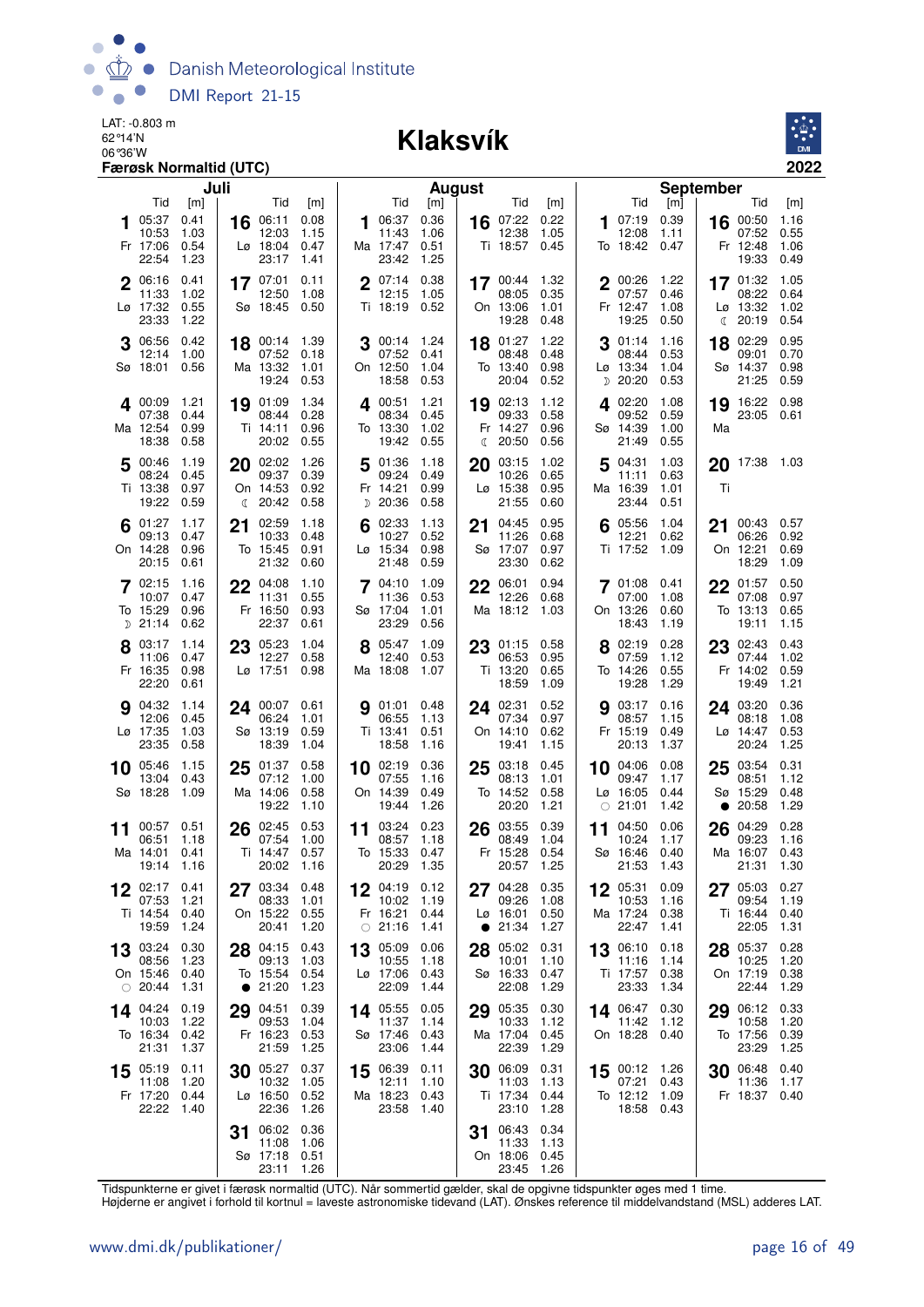

#### 06°36'W **Klaksvík**



| <b>Oktober</b>                                                                          |                                                                                  |                                                                                           | <b>November</b>                                                                        |                                                                             | <b>December</b>                                                                        |
|-----------------------------------------------------------------------------------------|----------------------------------------------------------------------------------|-------------------------------------------------------------------------------------------|----------------------------------------------------------------------------------------|-----------------------------------------------------------------------------|----------------------------------------------------------------------------------------|
| Tid<br>[m]                                                                              | Tid<br>[m]                                                                       | Tid<br>[m]                                                                                | Tid<br>[m]                                                                             | Tid<br>[m]                                                                  | Tid<br>[m]                                                                             |
| 1.19<br>00:18<br>07:26<br>0.49<br>Lø 12:17<br>1.14<br>19:24<br>0.44                     | 01:01<br>0.99<br>16<br>07:18<br>0.65<br>Sø 12:54<br>1.08<br>19:57<br>0.53        | 0.99<br><b>1</b> 03:17<br>08:54<br>0.70<br>Ti 14:03<br>1.13<br><sub>D</sub> 22:24<br>0.38 | 16 02:41<br>0.88<br>08:05<br>0.71<br>1.07<br>On 14:38<br>22:06<br>0.54<br>$\mathbb{C}$ | 04:26<br>0.95<br>1<br>09:38<br>0.70<br>To 15:29<br>1.21<br>23:17<br>0.31    | 16 03:00<br>0.91<br>08:31<br>0.66<br>1.11<br>Fr 14:48<br>22:23<br>0.49<br>$\mathbb{C}$ |
| 01:18<br>1.10<br>$\mathbf 2$<br>08:11<br>0.58<br>Sø 13:06<br>1.09<br>20:30<br>0.48      | 0.92<br>17 01:57<br>07:52<br>0.70<br>Ma 13:52<br>1.04<br><b>4</b> 21:06<br>0.57  | 0.97<br>04:50<br>$\mathbf 2$<br>10:18<br>0.73<br>On 15:56<br>1.13<br>23:41<br>0.34        | 1.07<br>17 15:59<br>23:11<br>0.51<br>To                                                | $2^{05:32}$<br>0.95<br>10:49<br>0.69<br>1.21<br>Fr 16:47                    | 0.93<br>17 04:02<br>09:37<br>0.67<br>Lø 15:53<br>1.11<br>23:18<br>0.47                 |
| 3 02:56<br>1.02<br>09:20<br>0.67<br>Ma 14:11<br>1.05<br>$D$ 22:19<br>0.48               | 15:31<br>1.01<br>18<br>22:39 0.58<br>Τi                                          | 0.99<br>06:01<br>11:32<br>0.71<br>To 17:13<br>1.18                                        | 18 04:59 0.92<br>10:35<br>0.70<br>Fr 16:59<br>1.10                                     | 3 00:20<br>0.32<br>06:24<br>0.98<br>Lø 11:58<br>0.64<br>17:50<br>1.21       | 18 05:00<br>0.97<br>10:40<br>0.65<br>Sø 16:53<br>1.12                                  |
| 0.99<br>4.04:47<br>0.70<br>10:47<br>Ti 16:18<br>1.06<br>23:50<br>0.42                   | 19 16:54 1.04<br>23:58 0.54<br>On                                                | 4 00:48<br>0.28<br>06:56<br>1.02<br>Fr 12:39<br>0.66<br>18:09<br>1.24                     | 19 00:08<br>0.47<br>05:49<br>0.97<br>$L\varnothing$ 11:32<br>0.66<br>17:47<br>1.13     | 401:17<br>0.33<br>07:02<br>1.02<br>0.58<br>Sø 13:08<br>18:45<br>1.20        | 19 00:13<br>0.44<br>05:51<br>1.02<br>Ma 11:41<br>0.61<br>17:48<br>1.14                 |
| 5 06:04<br>1.01<br>0.69<br>12:01<br>On 17:34<br>- 1.13                                  | 20 05:48 0.92<br>11:28<br>0.71<br>To 17:49<br>1.09                               | 0.24<br>01:46<br>5<br>07:38<br>1.06<br>Lø 13:41<br>0.58<br>18:59<br>1.28                  | 01:00<br>0.42<br>20<br>06:30<br>1.04<br>Sø 12:24<br>0.60<br>18:29<br>1.18              | 02:06<br>0.34<br>5<br>07:30<br>1.07<br>Ma 14:08<br>0.52<br>19:34<br>1.18    | 0.41<br>20 01:06<br>06:36<br>1.09<br>Ti 12:46<br>0.55<br>18:42<br>1.17                 |
| 0.33<br>01:05<br>07:06<br>1.05<br>To 13:08<br>0.64<br>18:27<br>1.22                     | 21 01:01<br>0.48<br>06:31<br>0.97<br>Fr 12:20<br>0.66<br>18:33<br>1.15           | 02:35<br>0.22<br>6<br>08:09<br>1.10<br>Sø 14:35<br>0.50<br>1.29<br>19:45                  | 0.37<br>01:48<br>21<br>07:08<br>1.10<br>0.54<br>Ma 13:17<br>1.22<br>19:09              | 02:50<br>0.36<br>07:54<br>1.13<br>Ti 15:00<br>0.46<br>20:18<br>1.16         | 0.38<br>01:57<br>21<br>07:18<br>1.16<br>On 13:57<br>0.47<br>19:36<br>1.20              |
| 7 02:08<br>0.23<br>07:59<br>1.09<br>Fr 14:08<br>0.58<br>1.30<br>19:13                   | $22^{01:52}$<br>0.42<br>07:09<br>1.04<br>Lø 13:09<br>0.60<br>1.20<br>19:11       | 7 03:19<br>0.22<br>08:29<br>1.14<br>Ma 15:21<br>0.43<br>1.28<br>20:31                     | 22 02:34<br>0.32<br>07:44<br>1.17<br>Ti 14:17<br>0.47<br>1.25<br>19:52                 | 7 03:28<br>0.39<br>08:23<br>1.19<br>On 15:44<br>0.42<br>20:57<br>1.13       | $22^{02:47}$<br>0.36<br>07:58<br>1.23<br>0.38<br>To 15:03<br>20:34<br>1.23             |
| 8 03:00<br>0.15<br>23<br>08:42<br>1.13<br>$L\varnothing$ 15:00<br>0.50<br>19:58<br>1.36 | 02:35<br>0.36<br>07:43<br>1.10<br>Sø 13:58<br>0.53<br>19:46<br>1.24              | 0.26<br>03:57<br>08:51<br>1.19<br>Ti 16:02<br>0.39<br>$\circ$ 21:15<br>1.25               | 23 03:17<br>0.30<br>08:20<br>1.23<br>On 15:16<br>0.40<br>$\bullet$ 20:39<br>1.27       | 04:02<br>0.43<br>08:57<br>1.23<br>To 16:24<br>0.40<br>$\circ$ 21:36<br>1.10 | 23 03:34<br>0.35<br>08:39<br>1.29<br>Fr 16:01<br>0.28<br>21:36<br>1.23<br>$\bullet$    |
| <b>9</b> 03:45<br>0.12<br>1.15<br>09:13<br>Sø 15:44<br>0.43<br>1.38<br>$\circ$ 20:45    | 24 03:14<br>0.30<br>08:16<br>1.16<br>Ma 14:49<br>0.47<br>20:21<br>1.28           | 04:33<br>0.32<br>9<br>09:20<br>1.22<br>On 16:39<br>0.37<br>1.20<br>21:56                  | 0.29<br>24 03:59<br>1.27<br>08:57<br>To 16:08<br>0.33<br>21:36<br>1.26                 | 04:32<br>0.47<br>9<br>09:34<br>1.25<br>Fr 17:01<br>0.39<br>22:15<br>1.07    | 24 04:20<br>0.38<br>09:22<br>1.34<br>Lø 16:56<br>0.19<br>22:41<br>1.22                 |
| 04:25<br>0.13<br>25<br>10<br>09:36<br>1.17<br>Ma 16:24<br>0.38<br>21:34<br>1.36         | 03:52<br>0.27<br>08:48<br>1.21<br>Ti 15:38<br>0.41<br>20:58<br>1.30<br>$\bullet$ | 0.39<br>05:04<br>10<br>09:53<br>1.24<br>To 17:12<br>0.37<br>22:35<br>1.15                 | 0.32<br>04:41<br>25<br>09:36<br>1.30<br>Fr 16:59<br>0.27<br>22:39<br>1.24              | 04:56<br>0.51<br>10<br>10:12<br>1.26<br>Lø 17:37<br>0.40<br>22:55<br>1.04   | 0.42<br>05:05<br>25<br>10:07<br>1.37<br>Sø 17:51<br>0.14<br>23:42<br>1.18              |
| 26<br>05:03<br>0.19<br>11<br>09:58<br>1.19<br>Ti 17:00<br>0.35<br>22:21<br>1.32         | 04:30<br>0.26<br>09:21<br>1.24<br>On 16:23<br>0.36<br>21:42<br>1.30              | 11 05:31<br>0.47<br>1.23<br>10:29<br>Fr 17:44<br>0.39<br>23:14<br>1.09                    | 05:22<br>0.38<br>26<br>10:18<br>1.31<br>Lø 17:50<br>0.24<br>23:41<br>1.19              | 05:14<br>0.55<br>11<br>1.25<br>10:52<br>Sø 18:13<br>0.41<br>23:36<br>1.00   | 05:49<br>26<br>0.47<br>10:56<br>1.39<br>Ma 18:45<br>0.13                               |
| 05:38<br>0.28<br>27<br>10:26<br>1.19<br>On 17:32<br>0.36<br>23:02<br>1.25               | 05:07 0.29<br>09:56<br>1.26<br>To 17:06<br>0.33<br>22:35<br>1.27                 | 05:51<br>0.54<br>1.21<br>11:07<br>Lø 18:17<br>0.43<br>23:54<br>1.02                       | 06:03<br>0.46<br>27<br>1.30<br>11:04<br>Sø 18:45<br>0.24                               | 05:33<br>0.58<br>11:32<br>1.22<br>Ma 18:52 0.44                             | 00:40<br>1.12<br>27<br>06:33<br>0.53<br>1.38<br>Ti 11:49<br>0.15<br>19:42              |
| 0.39<br>13 06:09<br>10:58<br>1.19<br>To 18:02<br>0.38<br>23:40<br>1.17                  | 28 05:44<br>0.34<br>10:34<br>1.26<br>Fr 17:51<br>0.32<br>23:33<br>1.22           | 13 06:07<br>0.59<br>11:47<br>1.18<br>Sø 18:55<br>0.47                                     | 28 00:43<br>1.12<br>0.55<br>06:45<br>Ma 11:53<br>1.28<br>19:47<br>0.25                 | 13 00:20<br>0.97<br>06:00<br>0.60<br>Ti 12:13<br>1.20<br>19:38<br>0.46      | 28 01:37<br>1.05<br>0.57<br>07:17<br>On 12:46<br>1.35<br>20:40<br>0.21                 |
| 0.50<br>14 06:36<br>11:33<br>1.17<br>Fr 18:33<br>0.42                                   | 06:22<br>0.43<br>29<br>11:15<br>1.23<br>Lø 18:39 0.33                            | 14 00:39 0.97<br>06:29<br>0.64<br>Ma 12:30<br>1.14<br>0.51<br>19:45                       | 01:51<br>1.04<br>29<br>07:32<br>0.63<br>Ti 12:49<br>1.26<br>20:57<br>0.28              | 14 01:07<br>0.94<br>06:37<br>0.63<br>On 12:58<br>1.17<br>20:30<br>0.48      | 02:33<br>0.98<br>29<br>08:03<br>0.61<br>1.30<br>To 13:48<br>21:40<br>0.28              |
| 1.08<br>15 00:18<br>06:57<br>0.58<br>$L\varnothing$ 12:11<br>1.13<br>19:09<br>0.48      | 30 00:33<br>1.14<br>07:02<br>0.53<br>Sø 12:00<br>1.20<br>19:37 0.36              | 0.91<br>15 01:32<br>07:06<br>0.68<br>Ti 13:23<br>1.10<br>20:51<br>0.53                    | 30 03:08<br>0.98<br>08:29<br>0.68<br>On 13:59<br>1.22<br>$D$ 22:09<br>0.30             | 15 02:00<br>0.92<br>07:27<br>0.65<br>To 13:48<br>1.14<br>21:26<br>0.49      | 30 03:32<br>0.94<br>08:53<br>0.63<br>Fr 14:57<br>1.24<br>$D$ 22:42<br>0.35             |
| 31                                                                                      | 01:43<br>1.06<br>07:48<br>0.63<br>Ma 12:53<br>1.16<br>20:56<br>0.39              |                                                                                           |                                                                                        |                                                                             | 04:34<br>0.92<br>31<br>09:53<br>0.63<br>$L\varnothing$ 16:11<br>1.18<br>23:43<br>0.41  |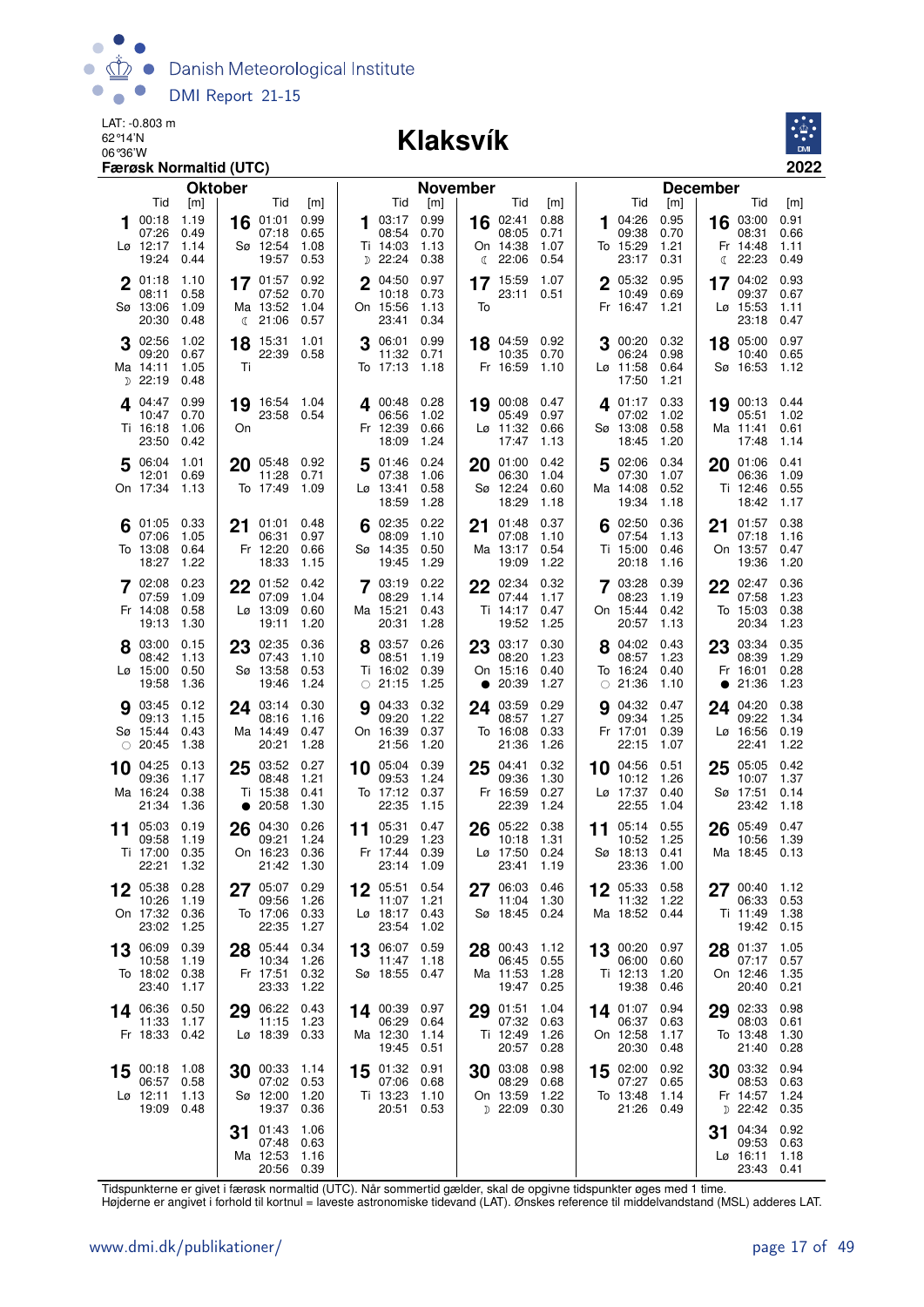

# **Fuglafjørður**



|    |                                           | Januar                       |    |                                                |                                |              |                                                 | <b>Februar</b>               |    |                                                    |                              |    |                                                  |                              | <b>Marts</b> |                                        |                                |
|----|-------------------------------------------|------------------------------|----|------------------------------------------------|--------------------------------|--------------|-------------------------------------------------|------------------------------|----|----------------------------------------------------|------------------------------|----|--------------------------------------------------|------------------------------|--------------|----------------------------------------|--------------------------------|
|    | Tid                                       | [m]                          |    | Tid                                            | [m]                            |              | Tid                                             | [m]                          |    | Tid                                                | [m]<br>0.57                  |    | Tid                                              | [m]                          |              | Tid                                    | [m]                            |
|    | 02:09<br>08:09<br>Lø 14:35<br>20:32       | 0.37<br>1.67<br>0.41<br>1.74 | 16 | 02:40<br>08:49<br>Sø 15:19<br>21:09            | 0.62<br>1.59<br>0.55<br>1.45   |              | 03:37<br>09:33<br>Ti 16:17<br>• 22:17           | 0.46<br>1.87<br>0.14<br>1.70 |    | 16 03:33<br>09:41<br>On 16:14<br>$\circ$ 22:06     | 1.74<br>0.36<br>1.54         | 1. | 02:39<br>08:36<br>Ti 15:20<br>21:23              | 0.58<br>1.78<br>0.20<br>1.63 | 16           | 02:34<br>08:39<br>On 15:13<br>21:10    | 0.66<br>1.66<br>0.39<br>1.52   |
|    | 2 02:59<br>08:56<br>Sø 15:30<br>21:28     | 0.36<br>1.77<br>0.28<br>1.76 |    | 17 03:15<br>09:24<br>Ma 15:56<br>$\circ$ 21:46 | 0.59<br>1.65<br>0.48<br>1.48   | $\mathbf{2}$ | 04:22<br>10:18<br>On 17:04<br>23:02             | 0.45<br>1.95<br>0.09<br>1.67 |    | 17 $04:07$<br>10:14<br>To 16:48<br>22:38           | 0.52<br>1.80<br>0.30<br>1.58 |    | 2 03:25<br>09:21<br>On 16:05<br>22:04            | 0.51<br>1.89<br>0.12<br>1.66 |              | 17 03:09<br>09:13<br>To 15:46<br>21:41 | 0.57<br>1.76<br>0.30<br>1.60   |
|    | 03:47<br>09:42<br>Ma 16:23<br>22:22       | 0.38<br>1.84<br>0.18<br>1.74 |    | 18 03:49<br>09:59<br>Ti 16:32<br>22:22         | 0.57<br>1.70<br>0.43<br>1.50   |              | 05:04<br>11:02 1.97<br>To 17:50<br>23:44        | 0.45<br>0.11<br>1.61         |    | 18 04:42<br>10:47<br>Fr 17:23<br>23:11             | 0.48<br>1.84<br>0.27<br>1.61 |    | 04:06<br>10:03<br>To 16:46<br>22:41              | 0.46<br>1.96<br>0.10<br>1.66 | $\bigcirc$   | 18 03:44<br>09:47<br>Fr 16:20<br>22:12 | 0.49<br>1.84<br>0.24<br>1.66   |
|    | $4^{04:34}$<br>10:28<br>Ti 17:15<br>23:14 | 0.41<br>1.89<br>0.13<br>1.69 |    | 19 04:24<br>10:33<br>On 17:09<br>22:57         | 0.55<br>1.74<br>0.39<br>1.51   |              | $\Delta$ 05:44 0.47<br>11:45<br>Fr 18:33 0.19   | 1.95                         |    | 19 05:17<br>11:22<br>$L\varnothing$ 18:00<br>23:45 | 0.46<br>1.86<br>0.27<br>1.60 |    | $4^{04:44}$<br>10:43<br>Fr 17:25<br>23:16        | 0.42<br>1.97<br>0.15<br>1.63 | 19           | 04:19<br>10:21<br>Lø 16:56<br>22:45    | 0.43<br>1.89<br>0.21<br>1.69   |
|    | 5 05:20<br>11:15<br>On 18:06              | 0.47<br>1.91<br>0.14         | 20 | 04:59<br>11:07<br>To 17:46<br>23:33            | 0.54<br>1.76<br>0.37<br>1.51   | 5            | 00:23 1.53<br>06:22<br>$L\sigma$ 12:26<br>19:16 | 0.51<br>1.88<br>0.31         | 20 | 05:54<br>11:57<br>Sø 18:39                         | 0.46<br>1.84<br>0.31         | 5  | 05:20<br>11:21<br>Lø 18:03<br>23:48              | 0.42<br>1.93<br>0.24<br>1.59 | 20           | 04:56<br>10:57<br>Sø 17:33<br>23:19    | 0.39<br>1.90<br>0.22<br>1.69   |
| 6  | 00:05<br>06:04<br>To 12:02<br>18:58       | 1.60<br>0.54<br>1.89<br>0.20 |    | 21 05:35<br>11:43<br>Fr 18:26                  | 0.55<br>1.77<br>0.37           |              | 01:01<br>06:59<br>Sø 13:07<br>19:59             | 1.45<br>0.57<br>1.77<br>0.46 | 21 | 00:22<br>06:32<br>Ma 12:35<br>19:22                | 1.57<br>0.50<br>1.79<br>0.38 | 6  | 05:54<br>11:57<br>Sø 18:38                       | 0.45<br>1.85<br>0.37         | 21           | 05:34<br>11:35<br>Ma 18:13<br>23:55    | 0.39<br>1.87<br>0.28<br>1.66   |
|    | 7 00:54<br>06:48<br>Fr 12:51<br>19:51     | 1.49<br>0.61<br>1.83<br>0.30 |    | 22 00:10<br>06:13<br>Lø 12:20<br>19:07         | - 1.49<br>0.57<br>1.75<br>0.39 |              | 7 01:38<br>07:38<br>Ma 13:49<br>20:43           | 1.37<br>0.64<br>1.63<br>0.59 |    | 22 01:02<br>07:14<br>Ti 13:19<br>20:09             | 1.52<br>0.56<br>1.70<br>0.47 |    | 700:18<br>06:27<br>Ma 12:32<br>19:12             | 1.52<br>0.50<br>1.72<br>0.51 | 22           | 06:14<br>12:15<br>Ti 18:55             | 0.42<br>1.80<br>0.38           |
|    | 8 01:45<br>07:33<br>Lø 13:41<br>20:45     | 1.39<br>0.67<br>1.74<br>0.42 |    | 23 00:51<br>06:53<br>Sø 13:00<br>19:52         | 1.47<br>0.60<br>1.71<br>0.43   |              | 8 02:20<br>08:22<br>Ti 14:37<br>D 21:32         | 1.31<br>0.72<br>1.49<br>0.70 | ℂ  | 23 01:48<br>08:05<br>On 14:12<br>21:05             | 1.45<br>0.63<br>1.59<br>0.57 |    | 8 00:48<br>07:02<br>Ti 13:08<br>19:46            | 1.46<br>0.58<br>1.58<br>0.64 |              | 23 00:33<br>06:59<br>On 13:02<br>19:42 | - 1.59<br>0.48<br>1.68<br>0.51 |
|    | 9 02:38<br>08:20<br>Sø 14:36<br>$D$ 21:41 | 1.30<br>0.73<br>1.64<br>0.53 |    | 24 01:36<br>07:38<br>Ma 13:45<br>20:42         | 1.43<br>0.66<br>1.66<br>0.47   |              | 03:15<br>09:19<br>On 15:37<br>22:29             | 1.26<br>0.79<br>1.37<br>0.77 | 24 | 02:49<br>09:12<br>To 15:24<br>22:12                | 1.38<br>0.70<br>1.48<br>0.65 |    | <b>9</b> 01:22<br>07:42<br>On 13:48<br>20:26     | 1.39<br>0.67<br>1.44<br>0.75 |              | 24 01:18<br>07:54<br>To 13:59<br>20:38 | 1.50<br>0.57<br>1.53<br>0.65   |
|    | 10 03:38<br>09:15<br>Ma 15:36<br>22:40    | 1.26<br>0.78<br>1.54<br>0.61 |    | $25$ $02:29$<br>08:30<br>Ti 14:39<br>(21:39)   | 1.39<br>0.71<br>1.59<br>0.52   |              | 10 04:36<br>10:39<br>To 16:56<br>23:35          | 1.26<br>0.83<br>1.29<br>0.80 |    | $25^{04:12}$<br>10:39<br>Fr 16:54<br>23:26         | 1.36<br>0.71<br>1.43<br>0.69 |    | 10 02:06<br>08:35<br>To 14:42<br>D 21:17         | 1.32<br>0.76<br>1.31<br>0.84 | 25<br>€      | 02:17<br>09:08<br>Fr 15:22<br>21:48    | 1.42<br>0.63<br>1.40<br>0.76   |
| 11 | 04:44<br>10:21<br>Ti 16:42<br>23:39       | 1.25<br>0.81<br>1.45<br>0.66 | 26 | 03:33<br>09:35<br>On 15:46<br>22:43            | 1.36<br>0.75<br>1.54<br>0.55   | 11           | 05:58<br>12:16<br>Fr 18:22                      | 1.31<br>0.81<br>1.28         | 26 | 05:38<br>12:11<br>Lø 18:23                         | 1.41<br>0.64<br>1.44         | 11 | 03:17<br>09:52<br>Fr 16:04<br>22:27              | 1.27<br>0.82<br>1.22<br>0.88 | 26           | 03:49<br>10:41<br>Lø 17:04<br>23:09    | 1.38<br>0.64<br>1.35<br>0.81   |
| 12 | 05:48 1.29<br>11:39<br>On 17:49           | 0.80<br>1.41                 | 27 | 04:48<br>10:53<br>To 17:03<br>23:49            | 1.37<br>0.74<br>1.52<br>0.55   | 12           | 00:41<br>07:01<br>Lø 13:34<br>19:32             | 0.79<br>1.39<br>0.73<br>1.31 | 27 | 00:40<br>06:47<br>Sø 13:29<br>19:38                | 0.69<br>1.51<br>0.50<br>1.50 |    | 12 05:03<br>11:37 0.82<br>Lø 17:56<br>23:50      | 1.28<br>1.21<br>0.88         | 27           | 05:21<br>12:13<br>Sø 18:36             | 1.43<br>0.56<br>1.38           |
| 13 | 00:33<br>06:43<br>To 12:52<br>18:51       | 0.67<br>1.36<br>0.76<br>1.39 |    | 28 05:59<br>12:14 0.67<br>Fr 18:19             | 1.43<br>1.53                   | 13           | 01:37<br>07:50<br>Sø 14:25<br>20:21             | 0.74<br>1.48<br>0.63<br>1.37 | 28 | 01:46<br>07:45<br>Ma 14:30<br>20:36                | 0.64<br>1.64<br>0.34<br>1.58 |    | 13 06:24<br>13:11<br>Sø 19:21                    | 1.35<br>0.73<br>1.27         | 28           | 00:29<br>06:33<br>Ma 13:25<br>19:40    | 0.79<br>1.54<br>0.43<br>1.46   |
|    | 14 01:21<br>07:30<br>Fr 13:51<br>19:44    | 0.66<br>1.44<br>0.69<br>1.40 |    | 29 00:54<br>07:01<br>Lø 13:28<br>19:29         | 0.54<br>1.53<br>0.54<br>1.58   |              | 14 02:21<br>08:31<br>Ma 15:05<br>21:00          | 0.69<br>1.57<br>0.53<br>1.43 |    |                                                    |                              |    | 14 01:05 0.82<br>07:20<br>Ma 14:02 0.62<br>20:06 | 1.45<br>1.35                 | 29           | 01:34<br>07:31<br>Ti 14:20<br>20:28    | 0.72<br>1.66<br>0.30<br>1.53   |
| 15 | 02:03<br>08:11<br>Lø 14:38<br>20:29       | 0.64<br>1.52<br>0.62<br>1.42 | 30 | 01:54<br>07:56<br>Sø 14:32 0.39<br>20:32       | 0.51<br>1.64<br>1.64           | 15           | 02:58<br>09:07<br>Ti 15:40 0.44<br>21:34        | 0.63<br>1.66<br>1.49         |    |                                                    |                              |    | 15 01:55 0.74<br>08:02<br>Ti 14:39 0.50<br>20:39 | 1.56<br>1.43                 | 30           | 02:25<br>08:20<br>On 15:05<br>21:07    | 0.63<br>1.78<br>0.21<br>1.59   |
|    |                                           |                              | 31 | 02:48<br>08:46<br>Ma 15:27<br>21:28            | 0.48<br>1.76<br>0.24<br>1.68   |              |                                                 |                              |    |                                                    |                              |    |                                                  |                              | 31           | 03:07<br>09:03<br>To 15:45<br>21:42    | 0.54<br>1.86<br>0.18<br>1.63   |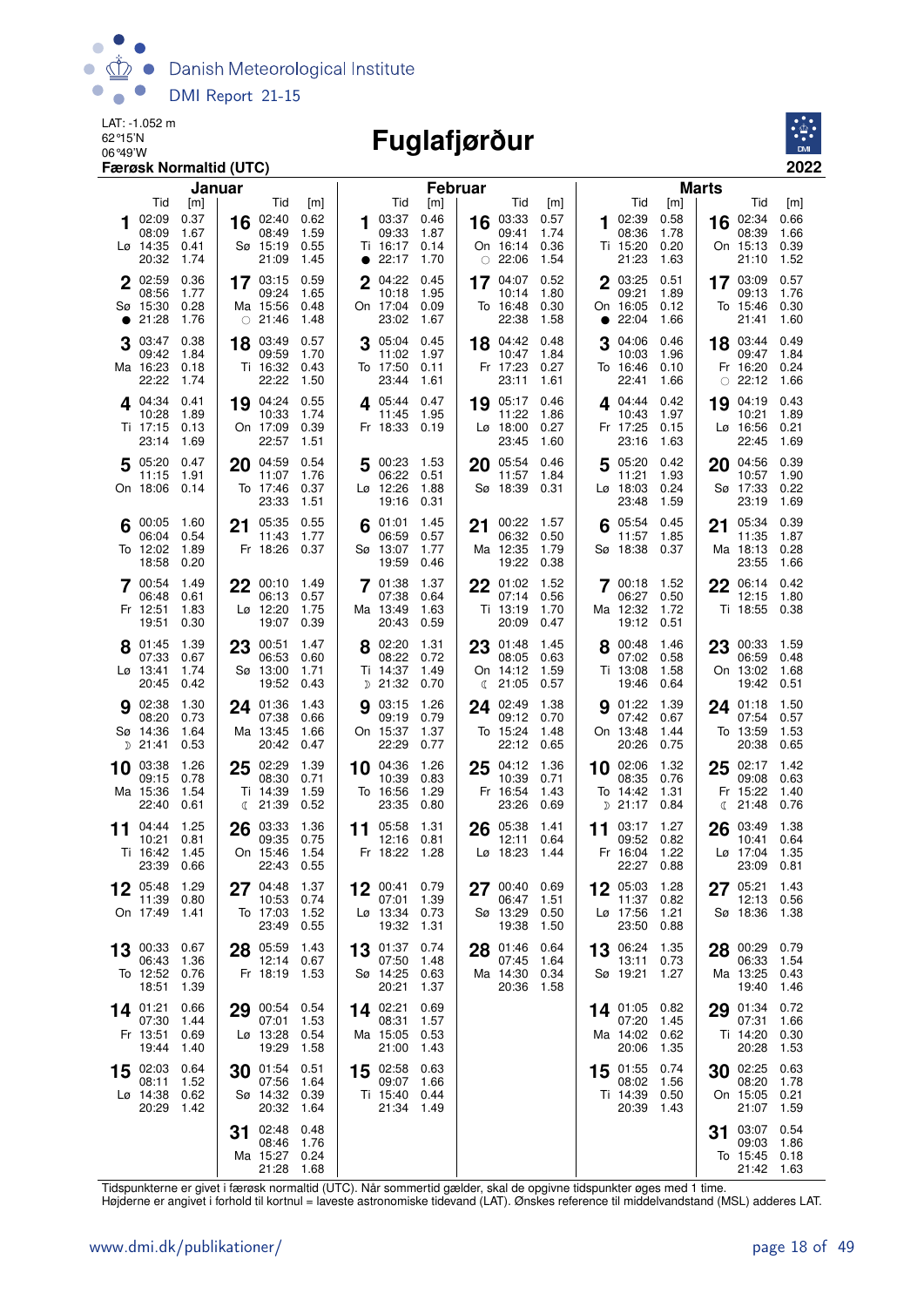

# 06°49'W **Fuglafjørður**



|          |                                              | <b>April</b>                        |                 |                                                                   |                                     |             |                                                    | Maj                                 |    |                                                       |                                     |    |                                                |                                     | Juni      |                                                              |                                     |
|----------|----------------------------------------------|-------------------------------------|-----------------|-------------------------------------------------------------------|-------------------------------------|-------------|----------------------------------------------------|-------------------------------------|----|-------------------------------------------------------|-------------------------------------|----|------------------------------------------------|-------------------------------------|-----------|--------------------------------------------------------------|-------------------------------------|
|          | Tid<br>03:46<br>09:43<br>Fr 16:22<br>• 22:14 | [m]<br>0.47<br>1.90<br>0.19<br>1.65 |                 | Tid<br>16 03:16<br>09:15<br>$L\varnothing$ 15:50<br>$\circ$ 21:43 | [m]<br>0.49<br>1.83<br>0.22<br>1.70 |             | Tid<br>03:58<br>09:54<br>Sø 16:25<br>22:14         | [m]<br>0.46<br>1.74<br>0.38<br>1.64 |    | Tid<br>16 03:31<br>09:28<br>Ma 16:01<br>$\circ$ 21:52 | [m]<br>0.41<br>1.83<br>0.25<br>1.75 | 1  | Tid<br>04:49<br>10:39<br>On 16:53<br>22:52     | [m]<br>0.52<br>1.50<br>0.58<br>1.62 |           | Tid<br>16 04:58<br>10:57<br>To 17:14<br>23:04                | [m]<br>0.25<br>1.72<br>0.45<br>1.80 |
|          | 2 04:21<br>10:20<br>Lø 16:56<br>22:45        | 0.42<br>1.89<br>0.25<br>1.65        | 17              | 03:55<br>09:53<br>Sø 16:28<br>22:18                               | 0.41<br>1.88<br>0.19<br>1.74        |             | 2 04:32<br>10:28<br>Ma 16:54<br>22:43              | 0.45<br>1.69<br>0.45<br>1.64        |    | 17 $04:17$<br>10:14<br>Ti 16:44<br>22:32              | 0.34<br>1.84<br>0.29<br>1.76        |    | 2 05:25<br>11:14<br>To 17:23<br>23:25          | 0.53<br>1.45<br>0.63<br>1.60        |           | 17 05:52<br>11:52<br>Fr 18:01<br>23:53                       | 0.22<br>1.63<br>0.54<br>1.80        |
|          | 04:55<br>10:54<br>Sø 17:28<br>23:13          | 0.41<br>1.84<br>0.34<br>1.63        |                 | 18 04:34<br>10:33<br>Ma 17:07<br>22:54                            | 0.35<br>1.89<br>0.22<br>1.74        |             | 05:05<br>11:00<br>Ti 17:22<br>23:11                | 0.47<br>1.62<br>0.52<br>1.61        |    | 18 05:04<br>11:03<br>On 17:29<br>23:14                | 0.30<br>1.79<br>0.38<br>1.75        |    | 06:04<br>11:51<br>Fr 17:56                     | 0.56<br>1.39<br>0.68                |           | 18 06:49<br>12:50<br>$L\sigma$ 18:49                         | 0.24<br>1.52<br>0.63                |
|          | $4^{05:27}$<br>11:27<br>Ma 17:59<br>23:41    | 0.44<br>1.75<br>0.45<br>1.58        |                 | 19 05:16<br>11:16<br>Ti 17:48<br>23:31                            | 0.34<br>1.85<br>0.31<br>1.71        |             | 4 05:38<br>11:33<br>On 17:51<br>23:42              | 0.51<br>1.53<br>0.60<br>1.57        |    | 19 05:55<br>11:55<br>To 18:15                         | 0.30<br>1.69<br>0.50                |    | 4 00:01<br>06:48<br>Lø 12:33<br>18:34          | 1.57<br>0.59<br>1.33<br>0.74        |           | 19 00:47 1.77<br>07:49<br>Sø 13:51<br>19:40                  | 0.29<br>1.41<br>0.71                |
|          | 5 05:59<br>12:00<br>Ti 18:28                 | 0.49<br>1.63<br>0.56                |                 | 20 06:02<br>12:02<br>On 18:32                                     | 0.36<br>1.76<br>0.43                | 5           | 06:15<br>12:08<br>To 18:21                         | 0.57<br>1.44<br>0.69                |    | 20 00:00<br>06:52<br>Fr 12:54<br>19:05                | 1.71<br>0.33<br>1.55<br>0.63        |    | 00:43<br>07:38<br>Sø 13:21<br>19:17            | 1.53<br>0.62<br>1.27<br>0.79        | 20        | 01:44<br>08:51<br>Ma 14:57<br>20:34                          | 1.72<br>0.37<br>1.32<br>0.77        |
| 6        | 00:09<br>06:34<br>On 12:33<br>18:58          | 1.53<br>0.56<br>1.51<br>0.67        | 21              | 00:12<br>06:53<br>To 12:54<br>19:21                               | 1.65<br>0.42<br>1.61<br>0.58        | 6           | 00:16 1.51<br>06:58<br>Fr 12:49<br>18:58           | 0.63<br>1.34<br>0.77                | 21 | 00:53<br>07:57<br>$L\varnothing$ 14:04<br>20:01       | 1.66<br>0.39<br>1.42<br>0.75        | 6  | 01:32<br>08:33<br>Ma 14:19<br>20:10            | 1.49<br>0.65<br>1.24<br>0.83        | 21<br>€   | 02:47<br>09:56<br>Ti 16:06<br>21:34                          | 1.66<br>0.45<br>1.26<br>0.81        |
|          | 7 00:42<br>07:14<br>To 13:12<br>19:34        | 1.46<br>0.65<br>1.38<br>0.77        | 22              | 01:00<br>07:55<br>Fr 14:00<br>20:18                               | 1.57<br>0.49<br>1.46<br>0.73        |             | 7 00:58<br>07:52<br>$L\varnothing$ 13:41<br>19:44  | 1.45<br>0.69<br>1.25<br>0.84        | 22 | 01:58<br>09:10<br>Sø 15:27<br>$\binom{21:05}{ }$      | 1.60<br>0.43<br>1.32<br>0.83        |    | 702:31<br>09:32<br>Ti 15:26<br>$D$ 21:10       | 1.47<br>0.65<br>1.23<br>0.85        | 22        | 03:54<br>11:01<br>On 17:13<br>22:42                          | 1.60<br>0.51<br>1.25<br>0.82        |
|          | 8 01:23<br>08:07<br>Fr 14:04<br>20:22        | 1.39<br>0.74<br>1.26<br>0.85        |                 | 23 02:03<br>09:13<br>$L\varnothing$ 15:31<br>(21:28)              | 1.49<br>0.54<br>1.34<br>0.83        |             | 8 01:55<br>08:59<br>Sø 14:53<br>20:46              | 1.40<br>0.73<br>1.19<br>0.89        |    | 23 03:16<br>10:26<br>Ma 16:51<br>22:16                | 1.57<br>0.46<br>1.29<br>0.86        |    | 8 03:33<br>10:32<br>On 16:33<br>22:15          | 1.46<br>0.62<br>1.26<br>0.85        |           | 23 05:01<br>12:02<br>To 18:11<br>23:54                       | 1.55<br>0.56<br>1.29<br>0.79        |
|          | 902:25<br>09:22<br>Lø 15:25<br>D 21:31       | 1.32<br>0.79<br>1.18<br>0.91        |                 | 24 03:35<br>10:41<br>Sø 17:11<br>22:48                            | 1.46<br>0.54<br>1.31<br>0.87        | 9           | 03:14<br>10:14<br>Ma 16:21<br>$D$ 21:58            | 1.37<br>0.72<br>1.18<br>0.91        |    | 24 04:32<br>11:38<br>Ti 18:01<br>23:30                | 1.57<br>0.46<br>1.30<br>0.84        | 9  | 04:34<br>11:30<br>To 17:36<br>23:21            | 1.48<br>0.57<br>1.32<br>0.81        |           | 24 06:05<br>12:56<br>Fr 18:59                                | 1.51<br>0.58<br>1.34                |
| 10 04:04 | 10:56<br>Sø 17:16<br>22:51                   | 1.31<br>0.78<br>1.18<br>0.92        |                 | $25^{05:01}$<br>12:03<br>Ma 18:30                                 | 1.50<br>0.48<br>1.35                |             | $10^{-04:31}$<br>11:25<br>Ti 17:39<br>23:10        | 1.40<br>0.67<br>1.24<br>0.88        |    | 25 05:40<br>12:40<br>On 18:54                         | 1.59<br>0.44<br>1.35                |    | 10 05:32<br>12:25<br>Fr 18:31                  | 1.53<br>0.50<br>1.40                |           | 25 $^{01:00}$ 0.75<br>07:02<br>$L\varnothing$ 13:41<br>19:42 | 1.48<br>0.60<br>1.42                |
| 11       | 05:31<br>12:24<br>Ma 18:45                   | 1.36<br>0.71<br>1.24                | 26              | 00:07<br>06:11<br>Ti 13:09<br>19:25                               | 0.84<br>1.58<br>0.40<br>1.41        | 11          | 05:33<br>12:25<br>On 18:36                         | 1.46<br>0.58<br>1.33                | 26 | 00:37<br>06:40<br>To 13:31<br>19:36                   | 0.78<br>1.61<br>0.43<br>1.41        | 11 | 00:25<br>06:28<br>$Lg$ 13:16<br>19:19          | 0.74<br>1.59<br>0.43<br>1.50        | 26        | 01:56<br>07:51<br>Sø 14:20<br>20:20                          | 0.69<br>1.47<br>0.61<br>1.49        |
| 12       | 00:11<br>06:32<br>Ti 13:20<br>19:30          | 0.87<br>1.44<br>0.60<br>1.34        |                 | 01:12 0.76<br>07:09<br>On 13:59<br>20:06                          | 1.66<br>0.33<br>1.48                | $\mathbf 2$ | 00:16 0.81<br>06:26<br>To 13:13<br>19:19           | 1.54<br>0.48<br>1.43                |    | $27^{01.33}$<br>07:31<br>Fr 14:13<br>20:12            | 0.70<br>1.63<br>0.44<br>1.48        |    | $12^{01:25}$<br>07:23<br>Sø 14:05<br>20:04     | 0.65<br>1.66<br>0.38<br>1.59        |           | $27^{02:43}$<br>08:34<br>Ma 14:56<br>20:57                   | 0.64<br>1.45<br>0.61<br>1.55        |
| 13       | 01:13<br>07:19<br>On 14:01<br>20:04          | 0.78<br>1.55<br>0.48<br>1.44        | 28              | 02:02<br>07:58<br>To 14:42<br>20:42                               | 0.66<br>1.73<br>0.30<br>1.54        |             | 13 01:12 0.72<br>07:13<br>Fr 13:57<br>19:58        | 1.62<br>0.38<br>1.53                |    | 28 02:19<br>08:15<br>$L\varnothing$ 14:50<br>20:46    | 0.62<br>1.62<br>0.45<br>1.54        | 13 | 02:21<br>08:17<br>Ma 14:53<br>20:48            | 0.53<br>1.72<br>0.34<br>1.67        |           | 28 03:25<br>09:14<br>Ti 15:29<br>21:32                       | 0.59<br>1.45<br>0.61<br>1.59        |
| 14 01:58 | 07:59<br>To 14:37<br>20:37                   | 0.68<br>1.65<br>0.37<br>1.54        |                 | 29 02:44<br>08:40<br>Fr 15:19<br>21:15                            | 0.57<br>1.77<br>0.30<br>1.59        |             | 14 02:01<br>07:58<br>$L\varnothing$ 14:38<br>20:36 | 0.61<br>1.71<br>0.30<br>1.62        |    | 29 03:01<br>08:54<br>Sø 15:23<br>21:18                | 0.57<br>1.61<br>0.47<br>1.59        |    | 14 03:13<br>09:10<br>Ti 15:40<br>$\circ$ 21:32 | 0.42<br>1.76<br>0.35<br>1.74        | $\bullet$ | 29 04:03<br>09:50<br>On 16:00<br>22:06                       | 0.55<br>1.44<br>0.61<br>1.62        |
| 15 02:38 | 08:37<br>Fr 15:13<br>21:09                   | 0.58<br>1.75<br>0.28<br>1.63        | 30<br>$\bullet$ | 03:23<br>09:19<br>Lø 15:53<br>21:45                               | 0.50<br>1.77<br>0.33<br>1.63        | 15          | 02:46<br>08:43<br>Sø 15:19 0.25<br>21:14 1.70      | 0.51<br>1.79                        | 30 | 03:38<br>09:31<br>Ma 15:54<br>• 21:49                 | 0.53<br>1.58<br>0.50<br>1.62        | 15 | 04:05 0.32<br>10:03<br>On 16:27<br>22:17       | 1.76<br>0.38<br>1.78                | 30        | 04:40<br>10:26<br>To 16:32<br>22:39                          | 0.53<br>1.44<br>0.62<br>1.64        |
|          |                                              |                                     |                 |                                                                   |                                     |             |                                                    |                                     | 31 | 04:14<br>10:05<br>Ti 16:23<br>22:20                   | 0.51<br>1.54<br>0.54<br>1.63        |    |                                                |                                     |           |                                                              |                                     |

Tidspunkterne er givet i færøsk normaltid (UTC). Når sommertid gælder, skal de opgivne tidspunkter øges med 1 time.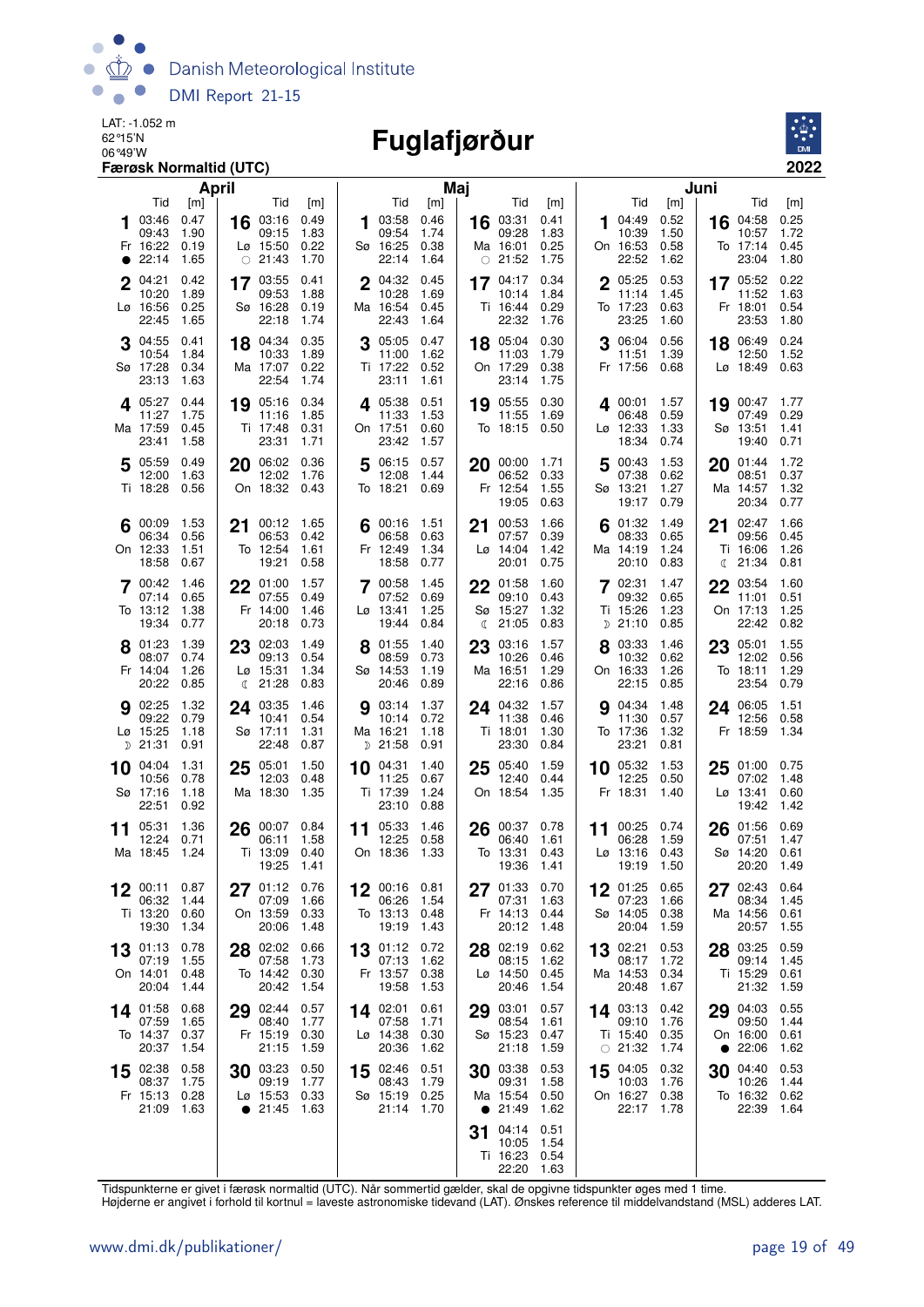

# 06°49'W **Fuglafjørður**



| Juli                                                                              |                                                                                     | <b>August</b>                                                                     |                                                                             | <b>September</b>                                                                                                                        |                              |
|-----------------------------------------------------------------------------------|-------------------------------------------------------------------------------------|-----------------------------------------------------------------------------------|-----------------------------------------------------------------------------|-----------------------------------------------------------------------------------------------------------------------------------------|------------------------------|
| Tid<br>[m]                                                                        | Tid<br>[m]                                                                          | Tid<br>[m]                                                                        | Tid<br>[m]                                                                  | Tid<br>Tid<br>[m]                                                                                                                       | [m]                          |
| 0.51<br>05:16<br>11:01<br>1.42<br>Fr 17:04<br>0.63<br>23:14<br>1.64               | 05:45<br>0.14<br>16<br>1.62<br>11:44<br>0.52<br>Lø 17:45<br>23:43<br>1.89           | 0.43<br>06:10<br>1<br>11:52<br>1.46<br>Ma 17:55<br>0.59                           | 1.90<br>00:08<br>16<br>06:56<br>0.29<br>1.48<br>Ti 12:40<br>18:43<br>0.53   | 1.72<br>00:12<br>16 00:54<br>1<br>06:54<br>07:30<br>0.45<br>1.51<br>To 12:29<br>Fr 13:00<br>18:46<br>0.57<br>19:30                      | 1.58<br>0.66<br>1.41<br>0.64 |
| 2 05:54<br>0.51<br>11:38<br>1.40<br>Lø 17:39<br>0.65<br>23:49<br>1.64             | 17 06:36<br>0.17<br>12:33<br>1.53<br>Sø 18:29<br>0.57                               | $2^{00:04}$<br>1.71<br>06:47<br>0.45<br>Ti 12:26<br>1.44<br>18:31<br>0.61         | 17 00:50<br>1.79<br>07:39<br>0.44<br>1.39<br>On 13:17<br>19:22<br>0.60      | 2 00:50<br>1.65<br>17 01:35<br>07:37<br>0.53<br>08:08<br>Fr 13:09<br>1.45<br>$L\varnothing$ 13:40<br>19:31<br>0.63<br>20:22<br>€        | 1.42<br>0.79<br>1.34<br>0.74 |
| 06:34<br>0.52<br>1.37<br>12:16<br>Sø 18:15<br>0.67                                | 18 00:31<br>1.86<br>07:27<br>0.26<br>Ma 13:21<br>1.43<br>19:13<br>0.62              | 00:39<br>1.68<br>3<br>07:27<br>0.49<br>On 13:04<br>1.41<br>19:09<br>0.65          | 1.66<br>01:33<br>18<br>08:24<br>0.59<br>To 13:54<br>1.32<br>20:05<br>0.68   | 01:37<br>1.56<br>02:29<br>18<br>08:27<br>0.62<br>08:57<br>1.38<br>Lø 13:59<br>Sø 14:44<br>$D$ 20:30<br>21:40<br>0.70                    | 1.28<br>0.88<br>1.28<br>0.81 |
| 400:27<br>1.62<br>0.54<br>07:16<br>Ma 12:57<br>1.34<br>18:54<br>0.70              | 1.79<br>19 01:20<br>08:19<br>0.37<br>Ti 14:09<br>1.33<br>19:58<br>0.68              | 1.63<br>401:17<br>08:11<br>0.53<br>1.37<br>To 13:47<br>19:53<br>0.70              | 19 02:20<br>1.50<br>09:12<br>0.73<br>Fr 14:42<br>1.26<br>20:59<br>0.76<br>ℂ | 19 03:57<br>4 02:41<br>1.45<br>09:31<br>0.71<br>10:08<br>Sø 15:12<br>1.33<br>Ma 16:39<br>21:54<br>23:32<br>0.73                         | 1.19<br>0.93<br>1.27<br>0.81 |
| 1.59<br>5 01:07<br>0.56<br>08:01<br>Ti 13:42<br>1.32<br>19:38<br>0.74             | 20 02:12<br>1.69<br>09:14<br>0.51<br>On 15:03<br>1.26<br>$\binom{20:48}{ }$<br>0.74 | 1.57<br>02:03<br>5<br>09:02<br>0.58<br>Fr 14:41<br>1.33<br>D 20:48<br>0.75        | 1.36<br>03:18<br>20<br>10:08<br>0.82<br>1.24<br>Lø 15:57<br>22:16<br>0.82   | 04:12<br>1.38<br>06:13<br>5<br>20<br>10:45<br>0.76<br>11:41<br>Ma 16:50<br>1.34<br>Ti 18:07<br>23:27<br>0.69                            | 1.19<br>0.93<br>1.33         |
| 1.56<br>$6^{01:52}$<br>0.58<br>08:50<br>On 14:34<br>1.30<br>20:27<br>0.78         | 03:09<br>1.57<br>21<br>0.62<br>10:12<br>To 16:05<br>1.23<br>21:48<br>0.78           | 1.50<br>03:02<br>10:02<br>0.63<br>$L\varnothing$ 15:51<br>1.31<br>22:02<br>0.77   | 1.27<br>04:41<br>21<br>0.87<br>11:17<br>Sø 17:33<br>1.26                    | 1.38<br>05:46<br>01:02<br>6<br>21<br>12:03<br>0.76<br>07:23<br>Ti 18:09<br>1.43<br>On 13:02<br>19:05                                    | 0.73<br>1.25<br>0.87<br>1.42 |
| 1.53<br>02:43<br>0.59<br>09:44<br>To 15:34<br>1.29<br>D 21:26<br>0.80             | 22<br>04:14<br>1.46<br>11:13<br>0.70<br>Fr 17:14<br>1.24<br>23:04<br>0.81           | $7^{04:18}$<br>1.46<br>11:09<br>0.65<br>Sø 17:12<br>1.34<br>23:27<br>0.74         | 00:01<br>0.82<br>22<br>06:20<br>1.24<br>Ma 12:32<br>0.86<br>1.33<br>18:45   | 700:53<br>0.57<br>22<br>01:51<br>07:07<br>1.45<br>08:01<br>On 13:15<br>0.72<br>To 13:49<br>19:13<br>1.55<br>19:48                       | 0.63<br>1.33<br>0.79<br>1.52 |
| 8 03:42<br>1.51<br>0.58<br>10:42<br>Fr 16:41<br>1.31<br>22:34<br>0.80             | 23 05:26<br>1.38<br>12:13<br>0.74<br>$L\varnothing$ 18:18<br>1.29                   | 8 05:39<br>1.45<br>12:17<br>0.65<br>Ma 18:23<br>1.42                              | 0.75<br>23 01:27<br>07:35<br>1.27<br>Ti 13:33<br>0.81<br>19:39<br>1.42      | 23 02:27<br>8 02:00<br>0.41<br>08:09<br>1.53<br>08:30<br>To 14:13<br>0.65<br>Fr 14:24<br>20:24<br>20:07<br>1.69                         | 0.53<br>1.41<br>0.70<br>1.61 |
| 1.51<br>04:47<br>0.56<br>11:42<br>Lø 17:47<br>1.37<br>23:47<br>0.76               | 00:28 0.79<br>24<br>06:36<br>1.34<br>Sø 13:07<br>0.75<br>19:13<br>1.36              | 0.64<br>00:50<br>06:56<br>1.50<br>Ti 13:23<br>0.62<br>19:24<br>1.53               | 24 02:20<br>0.66<br>08:21<br>1.32<br>On 14:18<br>0.76<br>20:21<br>1.51      | 02:53<br>0.26<br>24 02:59<br>9<br>08:58<br>08:59<br>1.61<br>Fr 15:01<br>0.57<br>$L\varnothing$ 14:56<br>20:54<br>20:58<br>1.82          | 0.44<br>1.48<br>0.62<br>1.69 |
| 1.53<br>10 05:54<br>0.52<br>12:42<br>Sø 18:46<br>1.45                             | 01:39<br>0.74<br>25<br>07:36<br>1.34<br>Ma 13:55<br>0.73<br>19:59<br>1.44           | $10$ 02:02<br>0.50<br>08:05<br>1.56<br>On 14:22<br>0.58<br>20:18<br>1.65          | 25 02:59<br>0.57<br>08:56<br>1.38<br>To 14:53<br>0.69<br>20:57<br>1.60      | 10 03:40<br>0.16<br>03:30<br>25<br>09:41<br>09:25<br>1.65<br>$L\varnothing$ 15:44<br>Sø 15:28<br>0.49<br>$\circ$ 21:39<br>1.91<br>21:30 | 0.37<br>1.55<br>0.54<br>1.75 |
| 00:59<br>0.67<br>11<br>1.58<br>07:00<br>Ma 13:39<br>0.49<br>19:40<br>1.54         | 02:33<br>0.67<br>26<br>08:26<br>1.35<br>Ti 14:35<br>0.70<br>20:41<br>1.52           | 03:02<br>0.34<br>11<br>09:04<br>1.63<br>To 15:14<br>0.53<br>21:08<br>1.78         | 03:32<br>0.50<br>26<br>09:26<br>1.44<br>Fr 15:25<br>0.63<br>21:30<br>1.67   | 04:23<br>0.12<br>04:01<br>26<br>11<br>09:53<br>10:19<br>1.66<br>Sø 16:23<br>0.44<br>Ma 16:01<br>22:21<br>1.95<br>22:02                  | 0.32<br>1.61<br>0.48<br>1.80 |
| 0.54<br>02:05<br>12<br>1.63<br>08:03<br>Ti 14:33<br>0.47<br>20:30<br>1.65         | 03:16 0.61<br>27<br>1.38<br>09:06<br>On 15:11<br>0.67<br>21:18<br>1.58              | 0.20<br>12<br>03:54<br>09:55<br>1.66<br>Fr 16:01<br>0.50<br>$\circ$ 21:56<br>1.88 | 04:03<br>0.43<br>27<br>09:55<br>1.49<br>Lø 15:55<br>0.58<br>22:02<br>1.72   | 05:03 0.15<br>12<br>27<br>04:34<br>10:55<br>1.65<br>10:22<br>Ma 17:01<br>0.42<br>Ti 16:35<br>23:01<br>1.93<br>22:36                     | 0.30<br>1.65<br>0.44<br>1.81 |
| 03:05<br>0.40<br>13<br>1.67<br>09:03<br>On 15:25<br>0.46<br>$\circ$ 21:19<br>1.74 | 03:53<br>0.54<br>28<br>09:42<br>1.41<br>To 15:44<br>0.64<br>• 21:52<br>1.64         | 04:42<br>0.12<br>13<br>10:41<br>1.66<br>Lø 16:44<br>0.47<br>22:41<br>1.94         | 04:34<br>0.38<br>28<br>1.53<br>10:23<br>Sø 16:27<br>0.53<br>22:33<br>1.76   | 05:42<br>0.24<br>05:09<br>28<br>13<br>11:28<br>10:53<br>1.60<br>Ti 17:37 0.43<br>On 17:11<br>23:39<br>1.85<br>23:11                     | 0.31<br>1.66<br>0.42<br>1.79 |
| 14 04:00<br>0.27<br>10:00<br>1.69<br>To 16:14<br>0.46<br>22:07<br>1.83            | 04:27<br>0.49<br>29<br>10:15<br>1.44<br>Fr 16:16<br>0.61<br>22:25<br>1.68           | 14 05:28<br>0.11<br>11:23<br>1.63<br>Sø 17:25<br>0.47<br>1.95<br>23:25            | 05:06<br>0.36<br>29<br>10:52<br>1.56<br>Ma 16:59<br>0.50<br>23:05<br>1.78   | 0.37<br>29 05:46<br>14 06:19<br>11:59<br>1.54<br>11:26<br>On 18:13 0.47<br>To 17:49<br>23:49                                            | 0.35<br>1.64<br>0.44<br>1.73 |
| 15 04:53<br>0.18<br>10:53<br>1.68<br>Fr 17:00<br>0.49<br>22:55<br>1.88            | 05:00<br>0.45<br>30<br>10:47<br>1.46<br>Lø 16:48<br>0.59<br>22:58<br>1.70           | 0.17<br>15 06:12<br>12:03<br>1.56<br>Ma 18:04 0.49                                | 30 05:40<br>0.36<br>1.56<br>11:23<br>Ti 17:33<br>0.50<br>23:37<br>1.77      | 15 00:17 1.73<br>30 06:25<br>06:55 0.52<br>12:01<br>To 12:28<br>1.47<br>Fr 18:32 0.49<br>18:49 0.55                                     | 0.44<br>1.59                 |
|                                                                                   | 05:34<br>0.43<br>31<br>11:19<br>1.46<br>Sø 17:21<br>0.58<br>23:31<br>1.71           |                                                                                   | 06:16<br>0.39<br>31<br>11:55<br>1.55<br>On 18:08<br>0.52                    |                                                                                                                                         |                              |

Tidspunkterne er givet i færøsk normaltid (UTC). Når sommertid gælder, skal de opgivne tidspunkter øges med 1 time.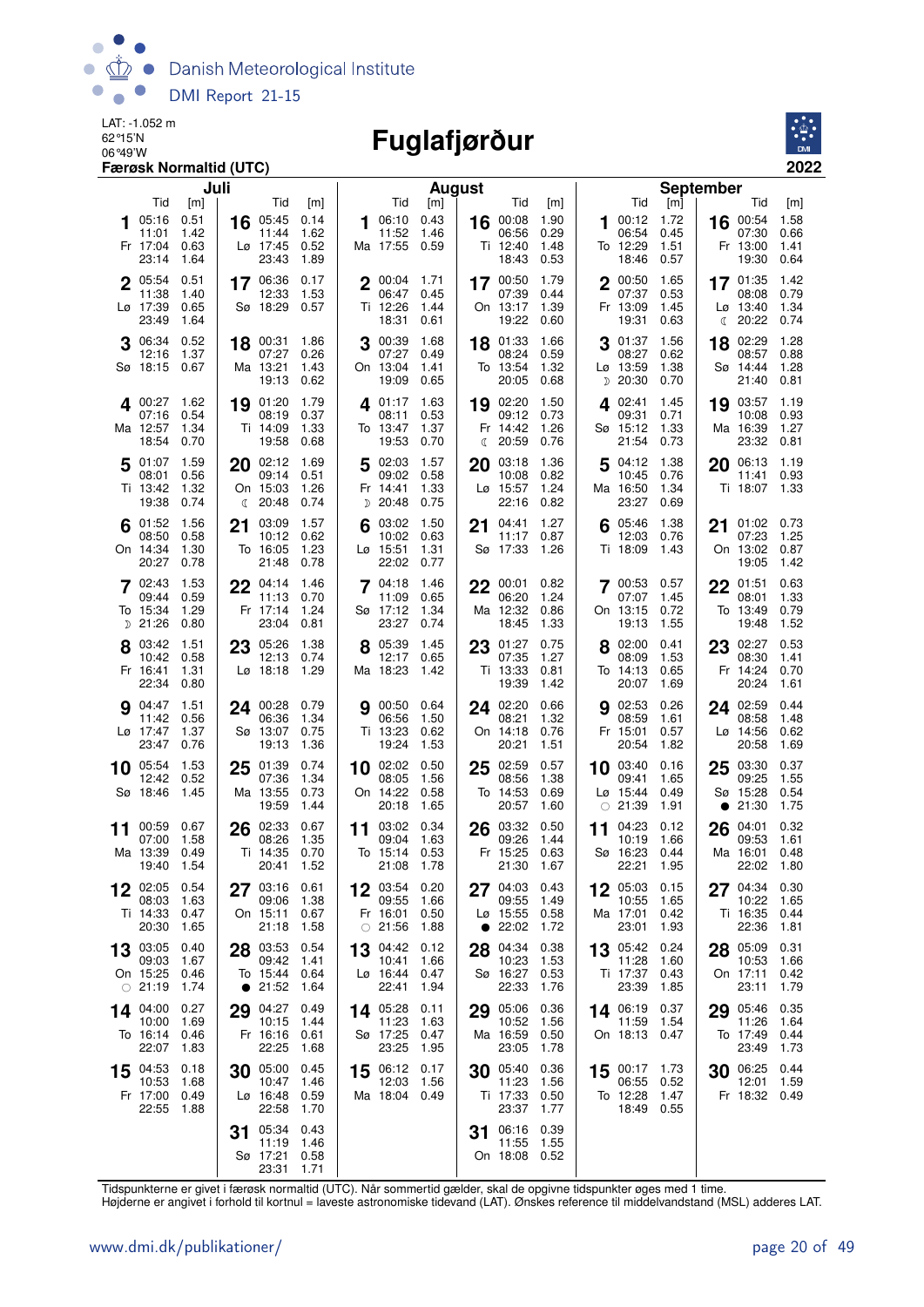

## 06°49'W **Fuglafjørður**



|             |                                                      | Færøsk Normaltid (UTC)              |                |                                                        |                                     |    |                                                       |                                     |    |                                                            |                                     |    |                                             |                                     |                                                        | 2022                                |
|-------------|------------------------------------------------------|-------------------------------------|----------------|--------------------------------------------------------|-------------------------------------|----|-------------------------------------------------------|-------------------------------------|----|------------------------------------------------------------|-------------------------------------|----|---------------------------------------------|-------------------------------------|--------------------------------------------------------|-------------------------------------|
|             |                                                      |                                     | <b>Oktober</b> |                                                        |                                     |    |                                                       | <b>November</b>                     |    |                                                            |                                     |    |                                             |                                     | <b>December</b>                                        |                                     |
| 1           | Tid<br>00:33<br>07:09<br>Lø 12:41<br>19:23           | [m]<br>1.63<br>0.55<br>1.52<br>0.56 | 16             | Tid<br>01:01<br>07:16<br>Sø 13:03<br>19:59             | [m]<br>1.36<br>0.80<br>1.41<br>0.71 | 1  | Tid<br>02:53<br>08:51<br>Ti 14:48<br>$D$ 22:01        | [m]<br>1.36<br>0.83<br>1.48<br>0.52 |    | Tid<br>16 02:42<br>08:27<br>On 14:53<br>$\binom{21:58}{ }$ | [m]<br>1.19<br>0.90<br>1.40<br>0.69 | 1  | Tid<br>04:07<br>09:38<br>To 15:50<br>22:57  | [m]<br>1.32<br>0.84<br>1.61<br>0.41 | Tid<br>03:03<br>16<br>08:48<br>Fr 15:09<br>22:07<br>C  | [m]<br>1.25<br>0.84<br>1.48<br>0.61 |
| $\mathbf 2$ | 01:26<br>08:02<br>Sø 13:32<br>20:32                  | 1.51<br>0.68<br>1.44<br>0.63        |                | 17 01:54<br>08:02<br>Ma 14:03<br>$\binom{21:14}{ }$    | 1.24<br>0.89<br>1.34<br>0.76        | 2  | 04:31<br>10:09<br>On 16:19<br>23:22                   | 1.32<br>0.87<br>1.50<br>0.47        | 17 | 04:07<br>09:38<br>To 16:09<br>23:05                        | 1.19<br>0.91<br>1.41<br>0.65        |    | 2 05:20<br>10:50<br>Fr 17:01                | 1.33<br>0.83<br>1.61                | 04:09<br>17<br>09:51<br>$L\varnothing$ 16:10<br>23:04  | 1.26<br>0.84<br>1.48<br>0.58        |
|             | 02:42<br>09:09<br>Ma 14:53<br>$D$ 22:00              | 1.39<br>0.79<br>1.38<br>0.64        | 18<br>Ti       | 15:42<br>22:48 0.76                                    | 1.31                                |    | 05:53<br>11:28<br>To 17:32                            | 1.35<br>0.85<br>1.56                | 18 | 05:24<br>10:49<br>Fr 17:12                                 | 1.24<br>0.89<br>- 1.45              |    | 00:02 0.41<br>06:19<br>Lø 12:00<br>18:05    | 1.37<br>0.77<br>1.63                | 05:12<br>18<br>10:57<br>Sø 17:09<br>23:58              | 1.31<br>0.82<br>1.50<br>0.53        |
|             | 4 04:25<br>10:29<br>Ti 16:37<br>23:32                | 1.33<br>0.85<br>1.40<br>0.58        | 19<br>On       | 17:12 1.35                                             |                                     | 4  | 00:31<br>06:52<br>Fr 12:36<br>18:34                   | 0.39<br>1.42<br>0.78<br>1.65        | 19 | 00:03<br>06:19<br>$L\varnothing$ 11:55<br>18:06            | 0.58<br>1.32<br>0.83<br>1.51        |    | 400:57<br>07:06<br>Sø 13:01<br>19:01        | 0.41<br>1.43<br>0.69<br>1.64        | 06:08<br>19<br>12:02<br>Ma 18:06                       | 1.39<br>0.76<br>1.54                |
| 5           | 06:01<br>11:51<br>On 17:55                           | 1.36<br>0.84<br>1.49                | 20             | 00:11 0.69<br>06:40<br>To 11:59<br>18:14               | 1.24<br>0.90<br>1.43                | 5  | 01:26<br>07:37<br>Lø 13:31<br>19:26                   | 0.32<br>1.49<br>0.68<br>1.72        | 20 | 00:51<br>07:01<br>Sø 12:51<br>18:53                        | 0.50<br>1.41<br>0.74<br>1.58        | 5  | 01:44<br>07:46<br>Ma 13:53<br>19:50         | 0.42<br>1.50<br>0.61<br>1.64        | 20 00:50 0.47<br>06:57<br>Ti 13:03<br>19:01            | 1.48<br>0.67<br>1.60                |
|             | 00:49<br>07:10<br>To 13:02<br>18:57                  | 0.46<br>1.44<br>0.77<br>1.61        | 21             | 01:04<br>07:19<br>Fr 12:59<br>19:02                    | 0.60<br>1.33<br>0.81<br>1.52        |    | 02:12<br>08:15<br>Sø 14:17<br>20:13                   | 0.29<br>1.55<br>0.58<br>1.77        | 21 | 01:33<br>07:38<br>Ma 13:40<br>19:37                        | 0.42<br>1.51<br>0.64<br>1.65        | 6  | 02:25<br>08:23<br>Ti 14:39<br>20:34         | 0.43<br>1.57<br>0.54<br>1.62        | 01:39<br>21<br>07:43<br>On 13:58<br>19:54              | 0.42<br>1.58<br>0.56<br>1.66        |
|             | 7 01:48<br>08:00<br>Fr 13:56<br>19:49                | 0.33<br>1.52<br>0.67<br>1.73        |                | $22^{01:43}$<br>07:50<br>$L\varnothing$ 13:42<br>19:42 | 0.50<br>1.42<br>0.72<br>1.60        |    | 02:53<br>08:50<br>Ma 14:59<br>20:55                   | 0.28<br>1.61<br>0.50<br>1.78        | 22 | 02:14<br>08:14<br>Ti 14:25<br>20:21                        | 0.36<br>1.61<br>0.54<br>1.72        |    | 7 03:01<br>08:58<br>On 15:21<br>21:14       | 0.46<br>1.63<br>0.49<br>1.59        | 22 02:26<br>08:26<br>To 14:51<br>20:47                 | 0.38<br>1.67<br>0.44<br>1.71        |
|             | 8 02:36<br>08:41<br>Lø 14:41<br>20:35                | 0.23<br>1.59<br>0.57<br>1.83        | 23             | 02:18<br>08:20<br>Sø 14:19<br>20:18                    | 0.42<br>1.51<br>0.62<br>1.69        |    | 8 03:29<br>09:23<br>Ti 15:38<br>$\circ$ 21:34         | 0.31<br>1.65<br>0.44<br>1.75        |    | 23 02:54<br>08:50<br>On 15:09<br>• 21:05                   | 0.31<br>1.69<br>0.44<br>1.76        |    | 03:35<br>09:31<br>To 16:00<br>$\circ$ 21:51 | 0.49<br>1.67<br>0.46<br>1.55        | 03:13<br>23<br>09:09<br>Fr 15:42<br>21:40<br>$\bullet$ | 0.36<br>1.75<br>0.32<br>1.74        |
|             | <b>9</b> 03:18<br>09:18<br>Sø 15:22<br>$\circ$ 21:18 | 0.18<br>1.64<br>0.48<br>1.88        |                | 24 02:52<br>08:49<br>Ma 14:56<br>20:54                 | 0.34<br>1.60<br>0.53<br>1.75        | 9  | 04:03<br>09:54<br>On 16:15<br>22:10                   | 0.37<br>1.68<br>0.42<br>1.69        | 24 | 03:35<br>09:28<br>To 15:53<br>21:50                        | 0.30<br>1.74<br>0.36<br>1.78        | g  | 04:06<br>10:04<br>Fr 16:38<br>22:27         | 0.53<br>1.69<br>0.46<br>1.51        | 04:00<br>24<br>09:53<br>Lø 16:34<br>22:33              | 0.38<br>1.82<br>0.23<br>1.73        |
| 10          | 03:57<br>09:51<br>Ma 16:00<br>21:57                  | 0.19<br>1.66<br>0.42<br>1.88        | 25             | 03:27<br>09:20<br>Ti 15:33<br>• 21:31                  | 0.29<br>1.67<br>0.45<br>1.80        | 10 | 04:35<br>10:24<br>To 16:51<br>22:45                   | 0.44<br>1.68<br>0.43<br>1.61        | 25 | 04:17<br>10:07<br>Fr 16:40<br>22:38                        | 0.32<br>1.78<br>0.31<br>1.75        | 10 | 04:37<br>10:38<br>Lø 17:16<br>23:03         | 0.57<br>1.69<br>0.47<br>1.46        | 04:47<br>25<br>10:39<br>Sø 17:26<br>23:26              | 0.42<br>1.86<br>0.17<br>1.68        |
| 11          | 04:34<br>10:23<br>Ti 16:36 0.40<br>22:35 1.84        | 0.24<br>1.67                        |                | 26 04:03<br>09:53<br>On 16:12 0.39<br>22:10 1.81       | 0.27<br>1.71                        |    | 11 05:05<br>10:54<br>Fr 17:27 0.47<br>23:20 1.52      | 0.52<br>1.66                        | 26 | 05:00<br>10:48<br>Lø 17:30 0.28<br>23:29 1.68              | 0.39<br>1.78                        | 11 | 05:08<br>11:12<br>Sø 17:55 0.50<br>23:41    | 0.61<br>1.67<br>- 1.41              | 26 05:34<br>11:27<br>Ma 18:21 0.16                     | 0.48<br>1.87                        |
|             | 05:08<br>10:53<br>On 17:12 0.41<br>23:11             | 0.34<br>1.65<br>1.74                |                | $27^{04:40}$<br>10:27<br>To 16:53<br>22:51             | 0.29<br>1.73<br>0.37<br>1.78        |    | 12 05:34<br>11:26<br>Lø 18:06 0.52<br>23:57 1.43      | 0.61<br>1.62                        |    | 27 05:46<br>11:33<br>Sø 18:25                              | 0.48<br>1.76<br>0.30                |    | 12 05:41<br>11:49<br>Ma 18:37 0.53          | 0.66<br>1.63                        | $27^{00:21}$<br>06:21<br>Ti 12:18                      | 1.60<br>0.56<br>1.86<br>19:17 0.20  |
|             | 13 05:41<br>11:22<br>To 17:46 0.46<br>23:45          | 0.46<br>1.61<br>1.62                |                | 28 05:20<br>11:03<br>Fr 17:37<br>23:35                 | 0.36<br>1.71<br>0.37<br>1.71        |    | 13 06:05<br>12:01<br>Sø 18:49                         | 0.69<br>1.56<br>0.59                |    | 28 00:25<br>06:35<br>Ma 12:23<br>19:26                     | 1.58<br>0.60<br>1.71<br>0.33        |    | 13 00:22 1.36<br>06:18<br>Ti 12:30<br>19:23 | 0.71<br>1.59<br>0.57                | 28 01:18 1.50<br>On 13:12 1.81                         | 07:10 0.63<br>20:15 0.27            |
|             | 14 06:11<br>11:51<br>Fr 18:23 0.53                   | 0.58<br>1.56                        |                | 29 06:03<br>11:42<br>Lø 18:26 0.41                     | 0.46<br>1.67                        |    | 14 00:39<br>06:40 0.77<br>Ma 12:43 1.49<br>19:42 0.65 | - 1.33                              |    | 29 01:30<br>07:29<br>Ti 13:23<br>20:34                     | 1.46<br>0.71<br>1.66<br>0.37        |    | 14 01:09<br>07:01<br>On 13:17<br>20:14 0.60 | 1.30<br>0.76<br>1.55                | 29 02:17 1.40<br>To 14:10 1.75                         | 08:02 0.70<br>21:16 0.36            |
|             | 15 $00:21$<br>06:41<br>Lø 12:23<br>19:05 0.62        | 1.49<br>0.70<br>1.49                |                | 30 00:26<br>06:49<br>Sø 12:27<br>19:25                 | 1.60<br>0.59<br>1.60<br>0.47        |    | 15 01:31<br>07:26<br>Ti 13:39<br>20:47 0.69           | 1.25<br>0.84<br>1.44                |    | 30 02:46<br>08:30<br>On 14:35<br>D 21:45 0.40              | 1.37<br>0.79<br>1.62                |    | 15 02:02<br>07:50<br>To 14:10<br>21:09 0.61 | 1.26<br>0.81<br>1.51                | 30 $03:22$ 1.32<br>Fr 15:14 1.67<br>$D$ 22:20 0.45     | 08:59 0.75                          |
|             |                                                      |                                     | 31             | 01:28<br>07:44<br>Ma 13:24<br>20:39 0.51               | 1.47<br>0.72<br>1.53                |    |                                                       |                                     |    |                                                            |                                     |    |                                             |                                     | 04:29<br>31<br>Lø 16:22 1.59                           | 1.29<br>10:04 0.78<br>23:23 0.52    |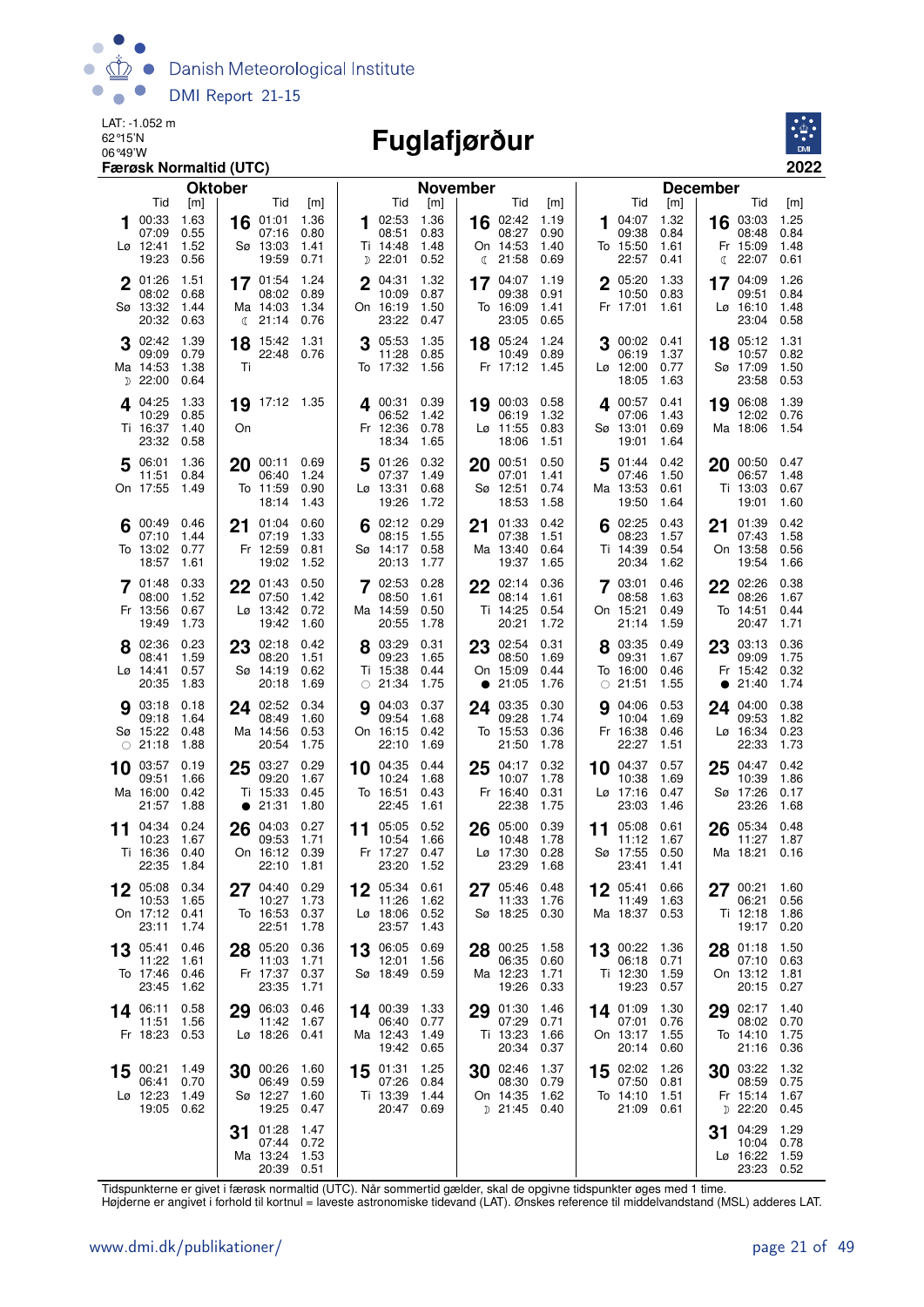

#### Leirvík



|    |                                                | Januar                       |                                                    |                                    |                                                     |                              | <b>Februar</b>                                    |                              |                                                  | <b>Marts</b>                 |                                                |                                |
|----|------------------------------------------------|------------------------------|----------------------------------------------------|------------------------------------|-----------------------------------------------------|------------------------------|---------------------------------------------------|------------------------------|--------------------------------------------------|------------------------------|------------------------------------------------|--------------------------------|
|    | Tid                                            | [m]<br>0.27                  | Tid                                                | [m]                                | Tid                                                 | [m]                          | Tid                                               | [m]                          | Tid                                              | [m]                          | Tid                                            | [m]<br>0.51                    |
|    | 02:08<br>08:18<br>Lø 14:37<br>20:41            | 1.42<br>0.28<br>1.40         | 02:44<br>16<br>09:07<br>Sø 15:14<br>21:34          | 0.49<br>1.27<br>0.42<br>1.19       | 03:30<br>09:41<br>Ti 16:06<br>$\bullet$ 22:20       | 0.30<br>1.57<br>0.10<br>1.39 | 03:34<br>16<br>09:35<br>On 16:11<br>$\circ$ 22:18 | 0.47<br>1.45<br>0.23<br>1.24 | 102:29<br>08:45<br>Ti 15:04<br>21:29             | 0.39<br>1.50<br>0.14<br>1.38 | 02:31<br>16<br>08:37<br>On 15:06<br>21:26      | 1.40<br>0.23<br>1.26           |
|    | 2 02:57<br>09:05<br>Sø 15:29<br>21:35          | 0.25<br>1.50<br>0.20<br>1.41 | 17 03:21<br>09:31<br>Ma 15:54<br>$\circ$ 22:05     | 0.49<br>1.32<br>0.36<br>1.18       | $\mathbf{2}$<br>04:14<br>10:21<br>On 16:51<br>23:02 | 0.29<br>1.62<br>0.07<br>1.38 | 17 04:08<br>10:01<br>To 16:47<br>22:42            | 0.42<br>1.52<br>0.19<br>1.26 | 2 03:14<br>09:26<br>On 15:49<br>22:08            | 0.33<br>1.57<br>0.08<br>1.40 | 17 03:08<br>09:07<br>To 15:42<br>21:50         | 0.43<br>1.50<br>0.17<br>1.31   |
|    | 03:44<br>09:50<br>Ma 16:19<br>22:25            | 0.25<br>1.56<br>0.14<br>1.40 | 18 03:56<br>09:53<br>Ti 16:33<br>22:34             | 0.49<br>1.39<br>0.31<br>1.18       | 3 04:56<br>11:00<br>To 17:35<br>23:43               | 0.30<br>1.63<br>0.08<br>1.34 | 18 04:41<br>10:30<br>Fr 17:24<br>23:08            | 0.39<br>1.57<br>0.18<br>1.28 | 03:56<br>3<br>10:04<br>To 16:30<br>22:44         | 0.30<br>1.62<br>0.06<br>1.40 | 18 03:43<br>09:37<br>Fr 16:18<br>$\circ$ 22:15 | 0.36<br>1.57<br>0.13<br>1.35   |
|    | $4^{04:29}$<br>10:33<br>Ti 17:07<br>23:13      | 0.27<br>1.59<br>0.11<br>1.37 | 19 04:29<br>10:15<br>On 17:11<br>23:00             | 0.48<br>1.45<br>0.28<br>1.18       | $4^{05:38}$<br>11:38<br>Fr 18:19                    | 0.33<br>1.61<br>0.12         | 05:16<br>19<br>11:02<br>Lø 18:01<br>23:37         | 0.37<br>1.60<br>0.19<br>1.29 | $4^{04:35}$<br>10:39<br>Fr 17:10<br>23:17        | 0.29<br>1.63<br>0.08<br>1.37 | 04:18<br>19<br>10:08<br>Lø 16:54<br>22:41      | 0.31<br>1.61<br>0.13<br>1.38   |
|    | 05:14<br>11:15<br>On 17:56 0.11                | 0.31<br>1.60                 | 05:01<br>20<br>10:43<br>To 17:49<br>23:28          | 0.47<br>1.50<br>0.26<br>1.18       | 5 00:22 1.29<br>06:19<br>$Lg$ 12:15<br>19:03        | 0.38<br>1.56<br>0.19         | 05:52<br>20<br>11:38<br>Sø 18:39 0.24             | 0.36<br>1.59                 | 5<br>05:13<br>11:13<br>Lø 17:49<br>23:48         | 0.31<br>1.60<br>0.14<br>1.32 | 20<br>04:54<br>10:42<br>Sø 17:31<br>23:10      | 0.28<br>1.62<br>0.17<br>1.39   |
|    | 00:01<br>06:00<br>To 11:58<br>18:44            | 1.32<br>0.37<br>1.58<br>0.14 | 21 05:35<br>11:17<br>Fr 18:29                      | 0.47<br>1.54<br>0.26               | 01:00<br>07:01<br>Sø 12:53<br>19:48                 | 1.22<br>0.45<br>1.49<br>0.29 | 00:10<br>21<br>06:33<br>Ma 12:19<br>19:22         | 1.28<br>0.38<br>1.55<br>0.30 | 05:51<br>6<br>11:44<br>Sø 18:29                  | 0.35<br>1.54<br>0.23         | 05:33<br>21<br>11:19<br>Ma 18:09<br>23:43      | 0.28<br>1.58<br>0.23<br>1.38   |
|    | 7 00:49<br>06:46<br>Fr 12:41<br>19:34          | 1.26<br>0.43<br>1.53<br>0.20 | 22 00:00<br>06:12<br>$L\varnothing$ 11:56<br>19:10 | 1.18<br>0.47<br>1.54<br>0.28       | 7 01:38<br>07:46<br>Ma 13:31<br>20:36               | 1.15<br>0.52<br>1.39<br>0.39 | 22 00:50<br>07:20<br>Ti 13:05<br>20:09            | 1.26<br>0.42<br>1.47<br>0.38 | <b>7</b> 00:17<br>06:29<br>Ma 12:16<br>19:09     | 1.26<br>0.41<br>1.45<br>0.35 | 22<br>06:16<br>12:00<br>Ti 18:51               | 0.31<br>1.51<br>0.32           |
|    | 8 01:38<br>07:34<br>Lø 13:26<br>20:26          | 1.19<br>0.51<br>1.47<br>0.26 | 00:39<br>23<br>06:54<br>Sø 12:40<br>19:55          | 1.18<br>0.49<br>1.52<br>0.31       | 8 02:19<br>08:36<br>Ti 14:14<br>D 21:29             | 1.08<br>0.60<br>1.28<br>0.49 | 23<br>01:37<br>08:16<br>On 13:59<br>21:05<br>ℂ    | 1.23<br>0.47<br>1.36<br>0.46 | 8 00:43<br>07:10<br>Ti 12:48<br>19:51            | 1.19<br>0.48<br>1.34<br>0.47 | 23<br>00:22<br>07:05<br>On 12:47<br>19:40      | - 1.35<br>0.36<br>1.40<br>0.42 |
|    | <b>9</b> 02:32<br>08:25<br>Sø 14:14<br>D 21:20 | 1.12<br>0.58<br>1.39<br>0.33 | 24 01:23<br>07:43<br>Ma 13:29<br>20:45             | 1.17<br>0.51<br>1.48<br>0.36       | 03:07<br>09:35<br>On 15:07<br>22:30                 | 1.03<br>0.65<br>1.18<br>0.57 | 02:33<br>24<br>09:24<br>To 15:04<br>22:10         | 1.19<br>0.51<br>1.26<br>0.52 | <b>9</b> 01:10<br>07:57<br>On 13:25<br>20:38     | 1.14<br>0.56<br>1.23<br>0.59 | 24 01:08<br>08:03<br>To 13:44<br>20:37         | 1.30<br>0.42<br>1.28<br>0.53   |
|    | 10 03:34<br>09:21<br>Ma 15:07<br>22:19         | 1.07<br>0.63<br>1.31<br>0.39 | 02:14<br>25<br>08:41<br>Ti 14:24<br>(21:40)        | 1.15<br>0.53<br>1.41<br>0.40       | 10 04:14<br>10:48<br>To 16:24<br>23:39              | 1.00<br>0.68<br>1.09<br>0.62 | 03:43<br>25<br>10:44<br>Fr 16:31<br>23:25         | 1.17<br>0.52<br>1.18<br>0.54 | 10 01:44<br>08:55<br>To 14:14<br>D 21:36         | 1.08<br>0.62<br>1.11<br>0.68 | 02:05<br>25<br>09:14<br>Fr 14:58<br>21:46<br>ℂ | 1.24<br>0.47<br>1.17<br>0.60   |
| 11 | 04:58<br>10:24<br>Ti 16:10<br>23:21 0.44       | 1.05<br>0.67<br>1.24         | 26<br>03:13<br>09:47<br>On 15:28                   | 1.15<br>0.55<br>1.34<br>22:42 0.43 | 11 06:45<br>12:09<br>Fr 19:11                       | 1.03<br>0.64<br>1.08         | 26<br>05:17<br>12:08<br>Lø 18:39                  | 1.19<br>0.46<br>1.19         | 02:32<br>11<br>10:09<br>Fr 15:28<br>22:48        | 1.04<br>0.65<br>1.01<br>0.73 | 03:19<br>26<br>10:35<br>$Lo$ 16:56<br>23:06    | 1.20<br>0.47<br>1.11<br>0.62   |
| 12 | 06:29<br>11:33<br>On 17:41                     | 1.07<br>0.66<br>1.18         | 27 04:21<br>11:02<br>To 16:41<br>23:49             | 1.16<br>0.53<br>1.28<br>0.43       | 00:45<br>07:38<br>$L\varnothing$ 13:18<br>20:10     | 0.62<br>1.10<br>0.57<br>1.12 | 00:38<br>27<br>06:58<br>Sø 13:19<br>19:55         | 0.51<br>1.28<br>0.35<br>1.26 | 12 03:45<br>11:37<br>Lø 19:16                    | 1.03<br>0.62<br>1.02         | 05:01<br>27<br>11:57<br>Sø 18:56               | 1.21<br>0.41<br>1.17           |
| 13 | 00:22 0.47<br>07:25<br>To 12:42 0.62<br>19:13  | 1.11<br>1.17                 | 28 05:44<br>12:19<br>Fr 18:16                      | 1.21<br>0.47<br>1.26               | 13 01:38<br>08:14<br>Sø 14:11<br>20:51              | 0.60<br>1.19<br>0.47<br>1.15 | 01:39<br>28<br>07:59<br>Ma 14:16<br>20:47         | 0.45<br>1.39<br>0.24<br>1.33 | 13 00:06<br>06:44<br>Sø 12:51<br>20:01           | 0.73<br>1.08<br>0.53<br>1.09 | 00:21<br>28<br>06:43<br>Ma 13:05<br>19:54      | 0.58<br>1.29<br>0.30<br>1.26   |
|    | 14 01:16<br>08:06<br>Fr 13:40<br>20:12         | 0.48<br>1.16<br>0.56<br>1.18 | 29 00:54<br>07:08<br>Lø 13:28<br>19:44             | 0.41<br>1.29<br>0.38<br>1.30       | 14 02:21<br>08:43<br>Ma 14:54<br>21:24              | 0.56<br>1.27<br>0.38<br>1.18 |                                                   |                              | 14 01:06<br>07:33<br>Ma 13:44<br>20:33           | 0.67<br>1.19<br>0.42<br>1.15 | 01:22<br>29<br>07:42<br>Ti 13:58<br>20:37      | 0.51<br>1.40<br>0.20<br>1.34   |
| 15 | 02:03<br>08:39<br>Lø 14:30 0.49<br>20:57       | 0.49<br>1.21<br>1.18         | 30 01:52<br>08:08<br>Sø 14:27<br>20:45             | 0.37<br>1.40<br>0.27<br>1.34       | 15 02:59<br>09:09<br>Ti 15:34 0.29<br>21:52 1.21    | 0.51<br>1.36                 |                                                   |                              | 15 01:52 0.60<br>08:07<br>Ti 14:27 0.32<br>21:00 | 1.30<br>1.21                 | 02:11<br>30<br>08:27<br>On 14:44<br>21:15      | 0.43<br>1.49<br>0.12<br>1.38   |
|    |                                                |                              | 02:43<br>31<br>08:57<br>Ma 15:19<br>21:36          | 0.33<br>1.49<br>0.17<br>1.38       |                                                     |                              |                                                   |                              |                                                  |                              | 02:54<br>31<br>09:06<br>To 15:26<br>21:49      | 0.36<br>1.55<br>0.08<br>1.40   |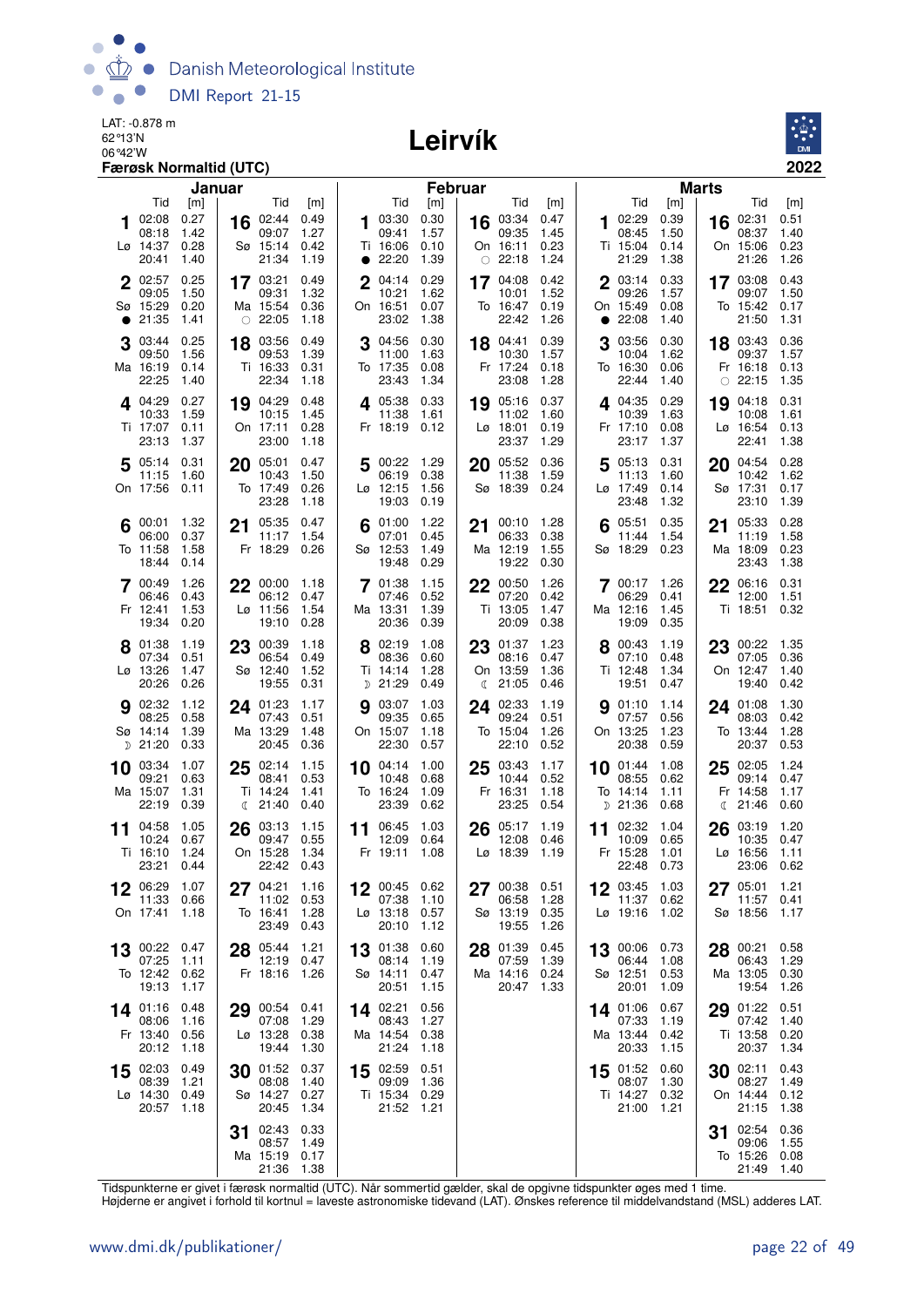

#### Leirvík



| April                                                                                       |                                                                                                    | Maj                                                                               |                                                                                              | Juni                                                                                  |                                                                                         |
|---------------------------------------------------------------------------------------------|----------------------------------------------------------------------------------------------------|-----------------------------------------------------------------------------------|----------------------------------------------------------------------------------------------|---------------------------------------------------------------------------------------|-----------------------------------------------------------------------------------------|
| Tid<br>[m]<br>0.32<br>03:34<br>1.58<br>09:42<br>0.09<br>Fr 16:05<br>$\bullet$ 22:20<br>1.40 | Tid<br>[m]<br>0.32<br>03:16<br>16<br>09:08<br>1.57<br>Lø 15:47<br>0.12<br>$\circ$ 21:44<br>1.42    | Tid<br>[m]<br>0.35<br>03:49<br>09:51<br>1.46<br>Sø 16:14<br>0.22<br>22:21<br>1.35 | Tid<br>[m]<br>0.24<br>16 03:34<br>09:24<br>1.53<br>Ma 15:58<br>0.17<br>$\circ$ 21:52<br>1.51 | Tid<br>[m]<br>0.38<br>04:49<br>10:37<br>1.23<br>On 16:57<br>0.47<br>22:32<br>1.34     | Tid<br>[m]<br>0.15<br>04:58<br>16<br>10:55<br>1.39<br>To 17:07<br>0.30<br>23:03<br>1.57 |
| 0.30<br>2 04:12<br>1.57<br>10:15<br>$L\varnothing$ 16:42<br>0.13<br>22:48<br>1.37           | $17^{03:55}$<br>0.25<br>09:44<br>1.60<br>Sø 16:24<br>0.13<br>22:14<br>1.46                         | 0.35<br>2 04:27<br>10:21<br>1.41<br>0.31<br>Ma 16:49<br>22:41<br>1.33             | 0.20<br>17 04:19<br>1.50<br>10:09<br>Ti 16:39<br>0.21<br>22:29<br>1.53                       | 2 05:30<br>0.39<br>11:04<br>1.17<br>To 17:28<br>0.54<br>22:50<br>1.35                 | 0.15<br>17 05:48<br>1.33<br>11:47<br>Fr 17:54<br>0.36<br>23:49<br>1.56                  |
| 0.31<br>04:49<br>10:45<br>1.52<br>Sø 17:18<br>0.21<br>23:13<br>1.33                         | 18 04:35<br>0.22<br>10:23<br>1.58<br>Ma 17:03<br>0.18<br>22:46<br>1.47                             | 0.37<br>05:04<br>3<br>10:48<br>1.34<br>Ti 17:22<br>0.40<br>22:55<br>1.31          | 18 05:07<br>0.19<br>10:56<br>1.44<br>On 17:23<br>0.28<br>23:10<br>1.52                       | 06:12<br>0.40<br>11:33<br>1.11<br>Fr 17:59<br>0.60<br>23:20<br>1.37                   | 0.17<br>18 06:39<br>12:40<br>1.27<br>$Lg$ 18:44<br>0.44                                 |
| 0.35<br>405:25<br>11:13<br>1.45<br>Ma 17:54<br>0.31<br>23:33<br>1.29                        | 19 05:18<br>0.22<br>11:03<br>1.52<br>0.25<br>Ti 17:43<br>23:22<br>1.46                             | <b>4</b> 05:42<br>0.40<br>11:12<br>1.26<br>On 17:54<br>0.50<br>23:11<br>1.30      | 0.21<br>19 05:57<br>1.36<br>11:46<br>To 18:09<br>0.37<br>23:54<br>1.49                       | 406:57<br>0.42<br>12:12<br>1.06<br>Lø 18:34<br>0.65                                   | 19 00:37<br>1.52<br>07:33<br>0.20<br>Sø 13:37<br>1.20<br>19:36<br>0.51                  |
| 5 06:02<br>0.40<br>1.36<br>11:40<br>Ti 18:29<br>0.43<br>23:51<br>1.25                       | 20 06:04<br>0.26<br>11:48<br>1.43<br>On 18:27<br>0.35                                              | 06:24<br>0.44<br>5<br>11:41<br>1.17<br>To 18:27<br>0.60<br>23:37<br>1.29          | 06:51<br>0.24<br>20<br>12:43<br>1.26<br>Fr 19:01<br>0.47                                     | 00:00<br>1.37<br>5<br>07:46<br>0.43<br>Sø 13:03<br>1.02<br>19:20<br>0.69              | 01:28<br>1.47<br>20<br>08:29<br>0.24<br>Ma 14:39<br>1.14<br>20:31<br>0.57               |
| $6^{06:42}$<br>0.46<br>12:09<br>1.26<br>On 19:06<br>0.55                                    | 21 00:03<br>1.42<br>06:57<br>0.31<br>1.32<br>To 12:40<br>19:17<br>0.46                             | 07:11<br>0.48<br>12:19<br>1.09<br>Fr 19:04<br>0.68                                | 21 00:45<br>1.44<br>0.28<br>07:49<br>$L\varnothing$ 13:48<br>1.17<br>19:58<br>0.56           | $6^{00:51}$<br>1.36<br>08:40<br>0.44<br>Ma 14:04<br>0.99<br>20:19<br>0.71             | 02:23<br>1.41<br>21<br>09:28<br>0.28<br>Ti 15:53<br>1.11<br>21:32<br>0.62<br>ℂ          |
| 1.21<br>700:13<br>07:28<br>0.52<br>To 12:44<br>1.15<br>19:48<br>0.66                        | 00:51<br>1.36<br>22<br>07:57<br>0.36<br>Fr 13:44<br>1.20<br>20:17<br>0.57                          | 7 00:15 1.27<br>08:07 0.52<br>Lø 13:15<br>1.01<br>19:55<br>0.75                   | 1.38<br>01:43<br>22<br>08:52<br>0.31<br>Sø 15:06<br>1.11<br>21:01<br>0.62<br>ℂ               | 01:51<br>1.34<br>09:37<br>0.43<br>Ti 15:13<br>1.00<br>$D$ 21:24<br>0.70               | 03:24<br>1.35<br>22<br>10:30<br>0.31<br>On 17:22<br>1.11<br>22:37<br>0.64               |
| 1.17<br>8 00:47<br>0.58<br>08:27<br>Fr 13:35<br>1.05<br>0.75<br>20:43                       | 23 01:51<br>1.30<br>09:06<br>0.40<br>$L\varnothing$ 15:08<br>1.11<br>21:26<br>0.64<br>$\mathbb{C}$ | 1.25<br>8 01:07<br>09:11 0.52<br>Sø                                               | 23 02:49<br>1.34<br>0.32<br>10:00<br>1.11<br>Ma 16:48<br>22:10<br>0.65                       | 8 02:56<br>1.33<br>10:36<br>0.40<br>On 16:26<br>1.03<br>22:31<br>0.67                 | 23 04:34<br>1.31<br>11:32<br>0.33<br>To 18:36<br>1.14<br>23:44<br>0.62                  |
| 9 01:36<br>1.14<br>09:39 0.60<br>Lø<br>D                                                    | 03:05<br>1.26<br>24<br>10:22<br>0.40<br>Sø 17:17<br>1.10<br>22:42<br>0.66                          | <b>g</b> 02:16 1.23<br>10:20 0.50<br>Ma<br>D                                      | 1.31<br>24 04:05<br>11:08<br>0.30<br>Ti 18:16<br>1.16<br>23:20<br>0.64                       | 1.34<br>04:04<br>9<br>11:34<br>0.36<br>To 17:39<br>1.11<br>23:37<br>0.60              | 1.28<br>24 05:55<br>12:31<br>0.35<br>Fr 19:28<br>1.19                                   |
| 10 02:48 1.11<br>11:00 0.57<br>Sø                                                           | 25 04:39<br>1.26<br>11:38<br>0.34<br>Ma 18:47<br>1.18<br>23:56<br>0.62                             | $10^{03:34}$ 1.23<br>11:26<br>0.43<br>Ti 18:30<br>1.03<br>23:26<br>0.71           | 25 05:28<br>1.32<br>12:11<br>0.27<br>On 19:12<br>1.22                                        | 1.36<br>$10^{-05:12}$<br>12:28<br>0.31<br>Fr 18:39<br>1.20                            | 0.58<br>25<br>00:47<br>1.27<br>07:08<br>$L\varnothing$ 13:23<br>0.36<br>1.22<br>20:10   |
| 04:22<br>- 1.13<br>11<br>12:13<br>0.48<br>Ma 19:33<br>1.06                                  | 06:13<br>1.31<br>26<br>12:42<br>0.26<br>Ti 19:38<br>1.26                                           | 11 $04:54$<br>1.28<br>12:23<br>0.35<br>On 19:07<br>1.12                           | 00:24<br>0.59<br>26<br>06:39<br>1.35<br>0.24<br>To 13:05<br>1.27<br>19:55                    | 00:39<br>0.51<br>11<br>06:20<br>1.39<br>$L\varnothing$ 13:19<br>0.27<br>19:28<br>1.30 | 0.53<br>26<br>01:43<br>08:05<br>1.27<br>Sø 14:09<br>0.38<br>1.25<br>20:46               |
| 0.71<br>00:21<br>12<br>1.21<br>06:13<br>Ti 13:08<br>0.38<br>20:00<br>1.14                   | 00:57 0.55<br>27<br>1.39<br>07:15<br>On 13:34 0.19<br>20:19<br>1.32                                | 12<br>00:26 0.61<br>1.35<br>06:07<br>To 13:12 0.27<br>19:39<br>1.22               | 0.53<br>$27^{01:18}$<br>07:34<br>1.38<br>0.23<br>Fr 13:52<br>20:32<br>1.30                   | 01:36 0.41<br>12<br>07:23<br>1.42<br>Sø 14:06<br>0.23<br>20:12<br>1.39                | 27<br>02:32 0.48<br>08:52<br>1.26<br>Ma 14:51<br>0.41<br>1.28<br>21:17                  |
| 01:13<br>0.61<br>13<br>07:13<br>1.32<br>On 13:52<br>0.28<br>20:25<br>1.22                   | 01:47<br>0.47<br>28<br>08:02<br>1.45<br>To 14:19 0.15<br>20:54<br>1.36                             | 13 01:18 0.50<br>07:06<br>1.43<br>Fr 13:55 0.21<br>1.31<br>20:10                  | 02:06<br>0.47<br>28<br>1.38<br>08:19<br>Lø 14:34<br>0.24<br>1.32<br>21:05                    | 02:28<br>0.31<br>13<br>08:21<br>1.44<br>Ma 14:52<br>0.22<br>20:54<br>1.47             | 0.43<br>28 03:16<br>09:32<br>1.23<br>Ti 15:29<br>0.44<br>1.31<br>21:44                  |
| 0.51<br>14 01:57<br>07:54<br>1.43<br>To 14:32<br>0.20<br>20:51<br>1.30                      | 29 02:31<br>0.41<br>08:42<br>1.49<br>Fr 15:00<br>0.14<br>21:27<br>1.37                             | 14 02:05<br>0.40<br>07:55<br>1.49<br>Lø 14:37<br>0.16<br>20:43<br>1.39            | 29 02:49<br>0.43<br>09:00<br>1.37<br>Sø 15:13<br>0.28<br>21:34<br>1.32                       | 14 03:19<br>0.23<br>09:14<br>1.45<br>Ti 15:37<br>0.22<br>$\circ$ 21:37<br>1.53        | 29 03:58<br>0.39<br>1.20<br>10:08<br>On 16:04<br>0.47<br>1.34<br>22:05<br>$\bullet$     |
| 02:37<br>0.40<br>15<br>08:32<br>1.51<br>Fr 15:10<br>0.14<br>21:17<br>1.37                   | 03:11<br>0.37<br>30<br>09:18<br>1.49<br>Lø 15:38 0.17<br>21:56<br>1.37                             | 0.30<br>15 02:50<br>1.53<br>08:40<br>Sø 15:17 0.15<br>21:16 1.46                  | 03:30<br>0.40<br>30<br>09:36<br>1.34<br>Ma 15:49<br>0.34<br>• 21:59<br>1.32                  | 04:08<br>0.18<br>15<br>10:05<br>1.43<br>On 16:22 0.25<br>22:19<br>1.56                | 04:38<br>0.36<br>30<br>10:39<br>1.17<br>0.51<br>To 16:37<br>22:23<br>1.37               |
|                                                                                             |                                                                                                    |                                                                                   | 04:10<br>0.38<br>31<br>1.29<br>10:08<br>Ti 16:24<br>0.40<br>22:18 1.33                       |                                                                                       |                                                                                         |

Tidspunkterne er givet i færøsk normaltid (UTC). Når sommertid gælder, skal de opgivne tidspunkter øges med 1 time.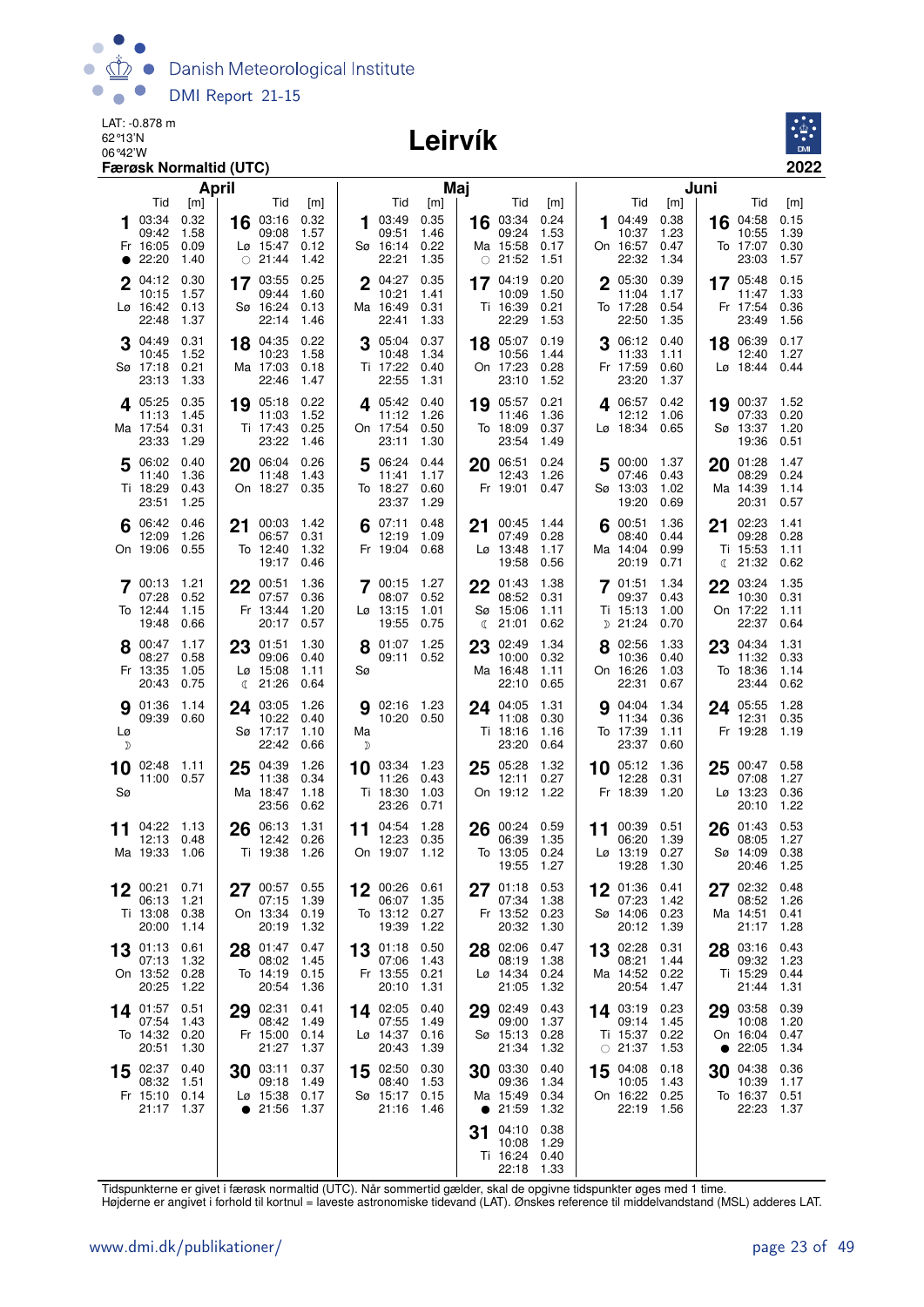

# Leirvík



|    |                                             | Juli                         |    |                                                     |                              |    |                                                  | <b>August</b>                |    |                                        |                              |            |                                             |                              | <b>September</b> |                                                        |                              |
|----|---------------------------------------------|------------------------------|----|-----------------------------------------------------|------------------------------|----|--------------------------------------------------|------------------------------|----|----------------------------------------|------------------------------|------------|---------------------------------------------|------------------------------|------------------|--------------------------------------------------------|------------------------------|
|    | Tid                                         | [m]                          |    | Tid                                                 | [m]                          |    | Tid                                              | [m]                          |    | Tid                                    | [m]                          |            | Tid                                         | [m]                          |                  | Tid                                                    | [m]                          |
|    | 05:17<br>11:07<br>Fr 17:09<br>22:44         | 0.34<br>1.14<br>0.54<br>1.41 | 16 | 05:34<br>11:39<br>Lø 17:37<br>23:37                 | 0.08<br>1.35<br>0.32<br>1.63 | 1  | 06:11<br>11:44<br>Ma 17:53<br>23:36              | 0.26<br>1.18<br>0.47<br>1.54 | 16 | 06:39<br>12:36<br>Ti 18:39             | 0.14<br>1.29<br>0.38         | 1          | 06:54<br>12:19<br>To 18:50                  | 0.31<br>1.28<br>0.41         |                  | 16 00:36<br>07:29<br>Fr 12:55<br>19:40                 | 1.37<br>0.44<br>1.19<br>0.51 |
|    | 2 05:57<br>11:34<br>Lø 17:41<br>23:13       | 0.33<br>1.11<br>0.56<br>1.45 |    | 17 06:21<br>12:24<br>Sø 18:22                       | 0.10<br>1.30<br>0.38         |    | 2 06:48<br>12:14<br>Ti 18:29                     | 0.28<br>1.18<br>0.47         |    | 17 00:33<br>07:23<br>On 13:14<br>19:23 | 1.54<br>0.24<br>1.22<br>0.46 |            | 2 00:35<br>07:37<br>Fr 13:01<br>19:43       | 1.47<br>0.39<br>1.26<br>0.45 | ℂ                | $17^{01:14}$<br>08:16<br>$L\varnothing$ 13:29<br>20:37 | 1.24<br>0.57<br>1.12<br>0.58 |
|    | 06:37<br>12:05<br>Sø 18:14<br>23:51         | 0.34<br>1.09<br>0.57<br>1.46 |    | 18 00:20<br>07:09<br>Ma 13:11<br>19:09              | 1.59<br>0.14<br>1.24<br>0.44 | 3  | 00:15 1.53<br>07:29<br>On 12:52<br>19:12 0.49    | 0.32<br>1.18                 | 18 | 01:13<br>08:10<br>To 13:53<br>20:12    | 1.44<br>0.35<br>1.14<br>0.54 |            | 01:25<br>08:28<br>Lø 13:52<br>$D$ 20:48     | 1.37<br>0.48<br>1.22<br>0.50 | 18               | 02:04<br>09:12<br>Sø 14:14<br>21:49                    | 1.11<br>0.68<br>1.07<br>0.63 |
|    | 407:19<br>12:43<br>Ma 18:54                 | 0.35<br>1.08<br>0.59         |    | 19 01:03<br>07:58<br>Ti 13:59<br>19:58              | 1.53<br>0.21<br>1.18<br>0.51 |    | 400:59<br>08:14<br>To 13:37<br>20:05             | 1.48<br>0.37<br>1.17<br>0.52 | ℂ  | 19 01:56<br>09:01<br>Fr 14:38<br>21:10 | 1.32<br>0.47<br>1.07<br>0.61 |            | 4 02:26<br>09:31<br>Sø 14:56<br>22:06       | 1.26<br>0.55<br>1.19<br>0.52 |                  | 19 03:24<br>10:24<br>Ma 15:26<br>23:16                 | 1.00<br>0.75<br>1.04<br>0.61 |
| 5  | 00:35<br>08:05<br>Ti 13:29<br>19:42         | 1.46<br>0.36<br>1.07<br>0.60 |    | 20 01:49<br>08:50<br>On 14:53<br>$\binom{20:51}{ }$ | 1.45<br>0.29<br>1.11<br>0.58 | 5  | 01:50<br>09:05<br>Fr 14:31<br>D 21:09            | 1.42<br>0.42<br>1.16<br>0.55 | 20 | 02:48<br>10:01<br>Lø 15:37<br>22:22    | 1.20<br>0.57<br>1.02<br>0.65 | 5          | 03:45<br>10:45<br>Ma 16:18<br>23:32         | 1.16<br>0.59<br>1.18<br>0.48 | 20               | 07:11<br>11:45<br>Ti 18:30                             | 1.02<br>0.75<br>1.07         |
|    | $6^{01:26}$<br>08:55<br>On 14:21<br>20:40   | 1.44<br>0.38<br>1.07<br>0.61 | 21 | 02:40<br>09:47<br>To 15:58<br>21:52                 | 1.36<br>0.38<br>1.07<br>0.63 |    | 02:50<br>10:04<br>Lø 15:33<br>22:22              | 1.33<br>0.47<br>1.15<br>0.55 | 21 | 04:05<br>11:12<br>Sø 18:11<br>23:46    | 1.09<br>0.63<br>1.02<br>0.64 | 6          | 05:52<br>12:03<br>Ti 18:08                  | 1.14<br>0.57<br>1.24         | 21               | 00:35<br>07:57<br>On 12:51<br>19:24                    | 0.53<br>1.09<br>0.71<br>1.17 |
|    | 02:22<br>09:49<br>To 15:20<br>$D$ 21:44     | 1.40<br>0.40<br>1.09<br>0.60 |    | 22 03:39<br>10:48<br>Fr 17:36<br>23:01              | 1.26<br>0.44<br>1.06<br>0.65 |    | 7 03:59<br>11:12<br>Sø 16:49<br>23:44            | 1.26<br>0.49<br>1.18<br>0.51 | 22 | 07:03<br>12:25<br>Ma 19:25             | 1.07<br>0.65<br>1.10         |            | 7 00:49<br>07:30<br>On 13:10<br>19:27       | 0.38<br>1.21<br>0.50<br>1.36 | 22               | 01:30<br>08:29<br>To 13:39<br>19:58                    | 0.43<br>1.15<br>0.63<br>1.27 |
|    | 8 03:23<br>10:47<br>Fr 16:25<br>22:54       | 1.36<br>0.40<br>1.12<br>0.57 |    | 23 05:01<br>11:54<br>$L\varnothing$ 18:59           | 1.19<br>0.49<br>1.09         |    | 8 05:28<br>12:21<br>Ma 18:22 1.24                | 1.22<br>0.48                 |    | 23 01:02<br>08:06<br>Ti 13:24<br>20:06 | 0.56<br>1.12<br>0.63<br>1.18 |            | 8 01:50<br>08:24<br>To 14:04<br>20:19       | 0.26<br>1.30<br>0.42<br>1.47 |                  | $23$ 02:13<br>08:55<br>Fr 14:18<br>20:28               | 0.33<br>1.20<br>0.55<br>1.37 |
|    | 9 04:30<br>11:47<br>Lø 17:36                | 1.33<br>0.39<br>1.18         |    | 24 00:16 0.63<br>06:55<br>Sø 12:55<br>19:50         | 1.16<br>0.51<br>1.15         |    | 901:0000.42<br>07:15<br>Ti 13:25<br>19:38        | 1.24<br>0.43<br>1.35         |    | 24 01:58<br>08:48<br>On 14:10<br>20:37 | 0.47<br>1.16<br>0.59<br>1.26 | 9          | 02:40<br>09:07<br>Fr 14:50<br>21:02         | 0.15<br>1.37<br>0.35<br>1.57 |                  | 24 02:51<br>09:18<br>Lø 14:53<br>20:55                 | 0.25<br>1.25<br>0.47<br>1.46 |
|    | 10 00:06<br>05:45<br>Sø 12:46<br>18:49      | 0.51<br>1.32<br>0.36<br>1.27 | 25 | 01:22<br>08:03<br>Ma 13:48<br>20:29                 | 0.57<br>1.17<br>0.51<br>1.21 |    | 10 02:03<br>08:24<br>On 14:19<br>20:32           | 0.30<br>1.30<br>0.37<br>1.46 |    | 25 02:43<br>09:20<br>To 14:48<br>21:04 | 0.38<br>1.19<br>0.54<br>1.35 | $\bigcirc$ | $10$ 03:25<br>09:46<br>$La$ 15:33<br>21:41  | 0.07<br>1.41<br>0.29<br>1.63 | 25<br>$\bullet$  | 03:27<br>09:40<br>Sø 15:27<br>21:22                    | 0.19<br>1.29<br>0.40<br>1.52 |
| 11 | 01:13<br>07:06<br>Ma 13:42<br>19:50         | 0.42<br>1.33<br>0.33<br>1.37 | 26 | 02:16<br>08:52<br>Ti 14:32<br>21:01                 | 0.49<br>1.18<br>0.51<br>1.26 | 11 | 02:56<br>09:15<br>To 15:07<br>21:18              | 0.19<br>1.36<br>0.32<br>1.56 | 26 | 03:22<br>09:48<br>Fr 15:23<br>21:29    | 0.30<br>1.21<br>0.49<br>1.42 | 11         | 04:07<br>10:22<br>Sø 16:13<br>22:18         | 0.03<br>1.43<br>0.26<br>1.65 | 26               | 04:01<br>10:01<br>Ma 16:01<br>21:50                    | 0.16<br>1.33<br>0.34<br>1.57 |
| 12 | 02:13<br>08:17<br>Ti 14:33<br>20:42         | 0.32<br>1.35<br>0.30<br>1.46 | 27 | 03:02 0.42<br>09:32<br>On 15:11<br>21:29            | 1.19<br>0.51<br>1.32         | 12 | 03:44 0.10<br>10:00<br>Fr 15:52<br>$\circ$ 21:59 | 1.40<br>0.28<br>1.63         | 27 | 03:58<br>10:12<br>Lø 15:55<br>21:52    | 0.24<br>1.23<br>0.45<br>1.49 | 12         | 04:48<br>10:55<br>Ma 16:52<br>22:53         | 0.04<br>1.41<br>0.26<br>1.63 | 27               | 04:35<br>10:23<br>Ti 16:35<br>22:21                    | 0.16<br>1.36<br>0.30<br>1.58 |
| 13 | 03:07<br>09:14<br>On 15:21<br>$\circ$ 21:28 | 0.22<br>1.38<br>0.28<br>1.54 | 28 | 03:43<br>10:05<br>To 15:46 0.50<br>• 21:52          | 0.35<br>1.19<br>1.38         | 13 | 04:29<br>10:41<br>Lø 16:34<br>22:39              | 0.05<br>1.41<br>0.27<br>1.67 | 28 | 04:32<br>10:33<br>Sø 16:27<br>22:16    | 0.20<br>1.25<br>0.41<br>1.54 |            | 13 05:27<br>11:28<br>Ti 17:31<br>23:27      | 0.10<br>1.38<br>0.29<br>1.58 |                  | 28 05:09<br>10:47<br>On 17:12<br>22:55                 | 0.19<br>1.38<br>0.29<br>1.55 |
|    | 14 03:58<br>10:05<br>To 16:08<br>22:12      | 0.15<br>1.39<br>0.28<br>1.60 |    | 29 04:22 0.30<br>10:33<br>Fr 16:19 0.49<br>22:13    | 1.18<br>1.43                 |    | 14 05:13<br>11:20<br>Sø 17:16<br>23:18           | 0.04<br>1.39<br>0.28<br>1.66 | 29 | 05:06<br>10:53<br>Ma 16:58<br>22:44    | 0.19<br>1.27<br>0.38<br>1.57 |            | 14 06:07<br>11:58<br>On 18:11 0.35          | 0.19<br>1.32                 |                  | 29 05:45<br>11:17<br>To 17:52<br>23:34                 | 0.25<br>1.39<br>0.31<br>1.49 |
|    | 15 04:46<br>10:53<br>Fr 16:52<br>22:55      | 0.10<br>1.38<br>0.29<br>1.63 | 30 | 04:58<br>10:57<br>Lø 16:50 0.48<br>22:35            | 0.27<br>1.18<br>1.48         |    | 15 05:56<br>11:59<br>Ma 17:57<br>23:55           | 0.07<br>1.35<br>0.32<br>1.62 |    | 30 05:40<br>11:16<br>Ti 17:31<br>23:16 | 0.21<br>1.29<br>0.37<br>1.57 |            | 15 00:01<br>06:47<br>To 12:27<br>18:53 0.42 | 1.48<br>0.31<br>1.25         |                  | $30^{06:23}$<br>11:52<br>Fr 18:38 0.35                 | 0.33<br>1.37                 |
|    |                                             |                              | 31 | 05:34 0.26<br>11:20<br>Sø 17:21 0.47<br>23:02 1.52  | 1.18                         |    |                                                  |                              | 31 | 06:16<br>11:44<br>On 18:08<br>23:53    | 0.25<br>1.29<br>0.37<br>1.54 |            |                                             |                              |                  |                                                        |                              |

Tidspunkterne er givet i færøsk normaltid (UTC). Når sommertid gælder, skal de opgivne tidspunkter øges med 1 time.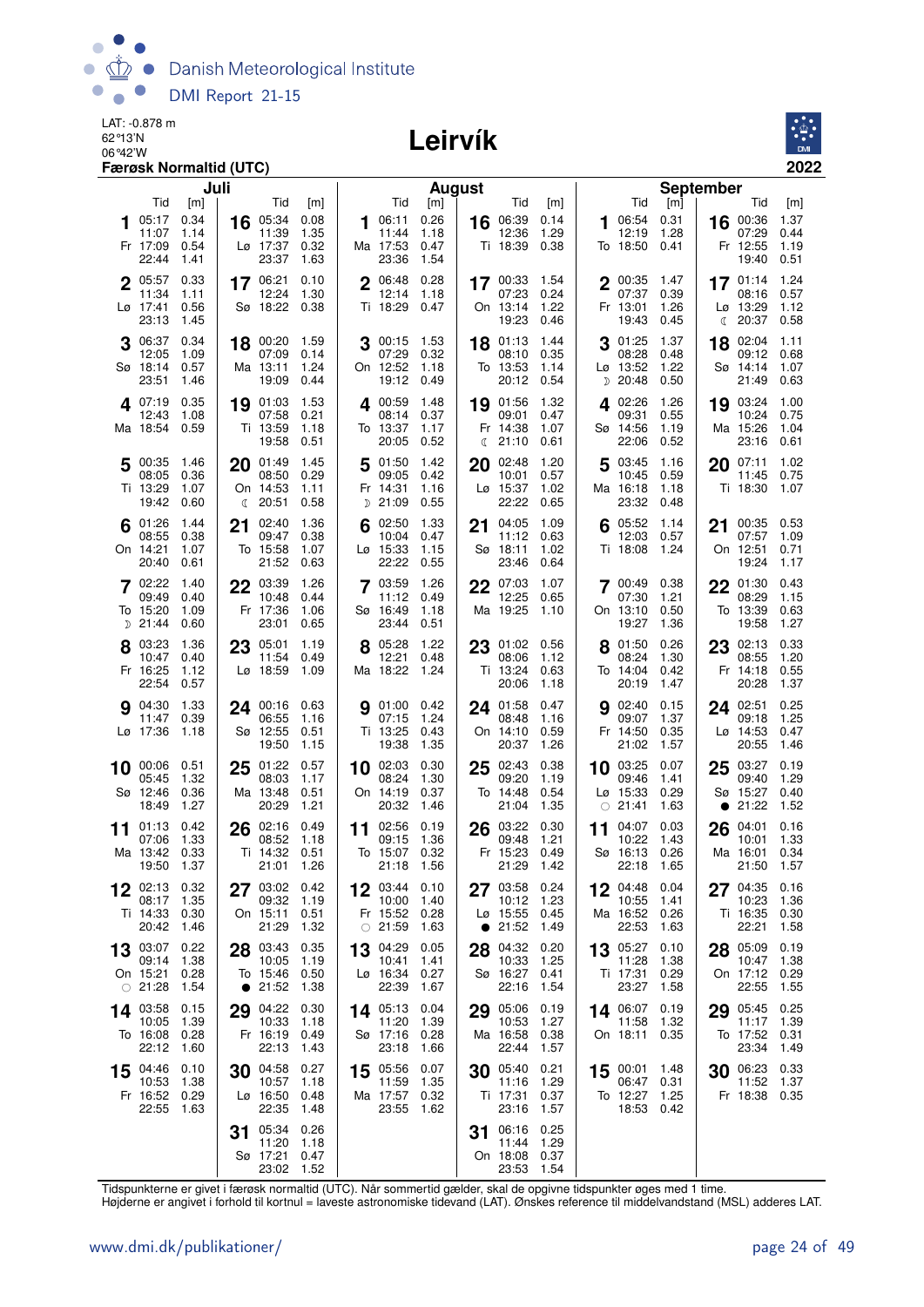

### Leirvík



|    |                   | <b>Oktober</b> |           |                             |                |    |                        | <b>November</b> |    |                     |              |             |                   |               | <b>December</b> |                               |              |
|----|-------------------|----------------|-----------|-----------------------------|----------------|----|------------------------|-----------------|----|---------------------|--------------|-------------|-------------------|---------------|-----------------|-------------------------------|--------------|
|    | Tid               | [m]            |           | Tid                         | [m]            |    | Tid                    | [m]             |    | Tid                 | [m]          |             | Tid               | [m]           |                 | Tid                           | [m]          |
| 1  | 00:18<br>07:07    | 1.40<br>0.43   | 16        | 00:41<br>07:33              | 1.15<br>0.64   |    | 102:29<br>08:49        | 1.12<br>0.63    | 16 | 13:56<br>21:58      | 1.24<br>0.49 | 1.          | 03:49<br>09:32    | 1.10<br>0.63  |                 | 16 02:45<br>08:55             | 0.99<br>0.70 |
|    | Lø 12:34          | 1.33           |           | Sø 12:37                    | 1.20           |    | Ti 14:25               | 1.30            | On |                     |              |             | To 15:21          | 1.36          |                 | Fr 14:28                      | 1.34         |
|    | 19:34             | 0.40           |           | 20:13                       | 0.54           |    | <sub>D</sub> 21:47     | 0.38            | ℂ  |                     |              |             | 22:31             | 0.30          | €               | 22:08                         | 0.42         |
|    | 01:11             | 1.28           |           | 17 01:32                    | 1.04           |    | 04:12                  | 1.08            |    | 17 15:08 1.23       |              | $\mathbf 2$ | 05:23             | 1.13          | 17              | 03:48                         | 1.01         |
|    | 08:01             | 0.53           |           | 08:25<br>Ma 13:22           | 0.74           |    | 10:01                  | 0.66            | To | 23:02 0.45          |              |             | 10:39             | 0.63          |                 | 09:58                         | 0.68<br>1.33 |
|    | Sø 13:27<br>20:41 | 1.28<br>0.45   |           | $\binom{21:22}{ }$          | 1.16<br>0.57   |    | On 15:46<br>23:01      | 1.28<br>0.34    |    |                     |              |             | Fr 16:36<br>23:36 | 1.34<br>0.28  |                 | $L\varnothing$ 15:31<br>23:05 | 0.40         |
|    | $3^{02:19}$       | 1.17           | 18        | 14:29                       | 1.12           |    | 3 06:06                | 1.13            |    | 18 06:16            | 1.00         |             | 3 06:34           | 1.18          |                 | 18 04:55                      | 1.06         |
|    | 09:07             | 0.61           |           | 22:40 0.55                  |                |    | 11:16                  | 0.64            |    | 10:58               | 0.74         |             | 11:47             | 0.60          |                 | 11:04                         | 0.64         |
|    | Ma 14:34          | 1.23           | Τi        |                             |                |    | To 17:18               | - 1.31          |    | Fr 16:22            | 1.26         |             | Lø 17:54          | 1.35          |                 | Sø 16:36                      | 1.32         |
|    | $D$ 21:59         | 0.47           |           |                             |                |    |                        |                 |    | 23:59               | 0.39         |             |                   |               |                 |                               |              |
|    | 403:57<br>10:24   | 1.09<br>0.65   |           | 19 15:59 1.13<br>23:53 0.49 |                |    | 4 00:09 0.28<br>07:07  | 1.22            | 19 | 06:52<br>12:00      | 1.08<br>0.66 |             | 4 00:34<br>07:25  | 0.26<br>1.24  |                 | 19 00:01<br>06:02             | 0.37<br>1.14 |
|    | Ti 16:02          | 1.22           | On        |                             |                |    | Fr 12:22               | 0.58            |    | Lø 17:34            | 1.31         |             | Sø 12:47          | 0.54          |                 | Ma 12:09                      | 0.56         |
|    | 23:21             | 0.42           |           |                             |                |    | 18:35                  | 1.37            |    |                     |              |             | 19:01             | 1.36          |                 | 17:44                         | 1.34         |
|    | 5 06:19           | 1.13           |           | 20 07:27 1.05               |                |    | 5 01:05                | 0.21            |    | $20$ 00:49          | 0.32         |             | $5^{01:25}$       | 0.25          |                 | 20 00:53                      | 0.34         |
|    | 11:44<br>On 17:50 | 0.62<br>1.27   |           | 12:00<br>To 17:51           | 0.75<br>1.19   |    | 07:52<br>Lø 13:17      | 1.29<br>0.50    |    | 07:23<br>Sø 12:54   | 1.16<br>0.56 |             | 08:07<br>Ma 13:40 | 1.28<br>0.48  |                 | 06:59<br>Ti 13:10             | 1.23<br>0.47 |
|    |                   |                |           |                             |                |    | 19:30                  | 1.44            |    | 18:37               | 1.37         |             | 19:54             | 1.37          |                 | 18:52                         | 1.36         |
|    | 00:34             | 0.32           | 21        | 00:50 0.39                  |                | 6  | 01:53                  | 0.16            | 21 | 01:34               | 0.26         |             | 02:11             | 0.26          | 21              | 01:43                         | 0.31         |
|    | 07:27             | 1.22           |           | 07:53                       | 1.12           |    | 08:29                  | 1.34            |    | 07:53               | 1.25         |             | 08:44             | 1.31          |                 | 07:47                         | 1.33         |
|    | To 12:50<br>19:06 | 0.55<br>1.37   |           | Fr 12:55<br>18:56           | 0.66<br>1.28   |    | Sø 14:05<br>20:16      | 0.42<br>1.48    |    | Ma 13:43<br>19:30   | 0.46<br>1.42 |             | Ti 14:28<br>20:41 | 0.43<br>1.36  |                 | On 14:06<br>19:56             | 0.37<br>1.38 |
|    | 7 01:31           | 0.21           |           |                             | 0.31           |    | 7 02:36                | 0.14            |    |                     | 0.23         |             | 7 02:53           | 0.29          |                 |                               | 0.28         |
|    | 08:12             | 1.31           |           | 22 01:35<br>08:16           | 1.19           |    | 09:04                  | 1.38            |    | 22 02:16<br>08:23   | 1.34         |             | 09:17             | 1.33          |                 | 22 02:30<br>08:32             | 1.42         |
|    | Fr 13:44          | 0.46           |           | Lø 13:39                    | 0.56           |    | Ma 14:49               | 0.37            |    | Ti 14:29            | 0.36         |             | On 15:13          | 0.39          |                 | To 14:58                      | 0.28         |
|    | 19:57             | 1.47           |           | 19:37                       | 1.38           |    | 20:56                  | 1.49            |    | 20:17               | 1.46         |             | 21:23             | 1.33          |                 | 20:53                         | 1.39         |
|    | 8 02:19<br>08:51  | 0.13<br>1.37   | 23        | 02:14 0.23<br>08:39         | 1.26           |    | 03:16<br>09:36         | 0.16<br>1.39    |    | 23 02:56<br>08:56   | 0.21<br>1.41 |             | 8 03:32<br>09:47  | 0.33<br>1.34  | 23              | 03:15<br>09:15                | 0.27<br>1.49 |
|    | Lø 14:29          | 0.38           |           | Sø 14:19                    | 0.46           |    | Ti 15:30               | 0.33            |    | On 15:14            | 0.29         |             | To 15:56          | 0.36          |                 | Fr 15:48                      | 0.21         |
|    | 20:40             | 1.54           |           | 20:14                       | 1.46           |    | $\circ$ 21:34          | 1.46            |    | • 21:02             | 1.47         |             | $\circ$ 22:01     | 1.29          | $\bullet$       | 21:46                         | 1.39         |
|    | <b>9</b> 03:02    | 0.08           |           | 24 02:51                    | 0.18           | g  | 03:54                  | 0.21            |    | 24 03:36            | 0.21         | 9           | 04:09             | 0.39          |                 | 24 04:00                      | 0.28         |
|    | 09:26<br>Sø 15:11 | 1.41<br>0.32   |           | 09:03<br>Ma 14:57           | 1.33<br>0.37   |    | 10:04<br>On 16:10      | 1.38<br>0.32    |    | 09:30<br>To 15:59   | 1.47<br>0.23 |             | 10:13<br>Fr 16:37 | 1.35<br>0.35  |                 | 09:59<br>Lø 16:37             | 1.55<br>0.16 |
|    | $\circ$ 21:19     | 1.58           |           | 20:48                       | 1.51           |    | 22:08                  | 1.42            |    | 21:47               | 1.46         |             | 22:37             | 1.23          |                 | 22:36                         | 1.37         |
| 10 | 03:42             | 0.07           | 25        | 03:28                       | 0.16           | 10 | 04:31                  | 0.29            | 25 | 04:17               | 0.24         | 10          | 04:45             | 0.46          | 25              | 04:45                         | 0.30         |
|    | 09:58             | 1.42           |           | 09:27                       | 1.38           |    | 10:30                  | 1.36            |    | 10:07               | 1.51         |             | 10:34             | 1.35          |                 | 10:42                         | 1.59         |
|    | Ma 15:51<br>21:54 | 0.28<br>1.58   | $\bullet$ | Ti 15:36<br>21:24           | 0.30<br>1.54   |    | To 16:49<br>22:41      | 0.33<br>1.34    |    | Fr 16:46<br>22:34   | 0.21<br>1.42 |             | Lø 17:19<br>23:10 | 0.36<br>1.17  |                 | Sø 17:27<br>23:26             | 0.13<br>1.34 |
| 11 | 04:20             | 0.10           |           | 26 04:04                    | 0.17           |    | 11 05:06               | 0.38            | 26 | 05:00               | 0.30         | 11          | 05:19             | 0.53          |                 | 26 05:31                      | 0.34         |
|    | 10:29             | 1.41           |           | 09:53                       | 1.43           |    | 10:51                  | 1.34            |    | 10:47               | 1.52         |             | 10:54             | 1.36          |                 | 11:27                         | 1.59         |
|    | Ti 16:29<br>22:28 | 0.28<br>1.54   |           | On 16:15<br>22:00           | 0.26<br>- 1.53 |    | Fr 17:30<br>23:12 1.26 | 0.36            |    | Lø 17:36<br>23:24   | 0.21<br>1.35 |             | Sø 18:01<br>23:42 | 0.37<br>-1.11 |                 | Ma 18:16                      | 0.14         |
|    |                   |                |           |                             |                |    |                        |                 |    |                     |              |             |                   |               |                 |                               |              |
|    | 04:58<br>10:56    | 0.18<br>1.38   | 27        | 04:40<br>10:23              | 0.21<br>1.46   |    | 05:41<br>11:10         | 0.48<br>1.33    | 27 | 05:45<br>11:31      | 0.37<br>1.51 |             | 05:53<br>11:18    | 0.59<br>1.37  | 27              | 00:16<br>06:19                | 1.29<br>0.40 |
|    | On 17:08          | 0.30           |           | To 16:57                    | 0.24           |    | Lø 18:13               | 0.40            |    | Sø 18:28            | 0.22         |             | Ma 18:45          | 0.39          |                 | Ti 12:13                      | 1.57         |
|    | 23:00             | 1.47           |           | 22:40                       | 1.49           |    | 23:45                  | 1.17            |    |                     |              |             |                   |               |                 | 19:07                         | 0.16         |
|    | 13 05:34          | 0.28           |           | 28 05:19                    | 0.27           |    | 13 06:17               | 0.58            |    | 28 00:18            | 1.27         |             | 13 00:17          | 1.06          |                 | 28 01:08                      | 1.23         |
|    | 11:21<br>To 17:47 | 1.34<br>0.35   |           | 10:57<br>Fr 17:42           | 1.46<br>0.26   |    | 11:34<br>Sø 19:01      | 1.31<br>0.45    |    | 06:34<br>Ma 12:19   | 0.45<br>1.48 |             | 06:27<br>Ti 11:53 | 0.64<br>1.38  |                 | 07:08<br>On 13:01             | 0.46<br>1.53 |
|    | 23:31             | 1.38           |           | 23:23                       | 1.41           |    |                        |                 |    | 19:23               | 0.25         |             | 19:31             | 0.41          |                 | 20:00                         | 0.20         |
|    | 14 06:12          | 0.40           | 29        | 06:00                       | 0.36           | 14 | 00:23                  | 1.08            | 29 | 01:19               | 1.19         |             | 14 00:58          | 1.02          | 29              | 02:04                         | 1.18         |
|    | 11:43             | 1.29           |           | 11:36                       | 1.45           |    | 06:56                  | 0.67            |    | 07:28               | 0.53         |             | 07:07             | 0.67          |                 | 08:01                         | 0.52         |
|    | Fr 18:29          | 0.41           |           | Lø 18:33 0.29               |                |    | Ma 12:08<br>19:54      | 1.29<br>0.48    |    | Ti 13:13<br>20:23   | 1.44<br>0.28 |             | On 12:37<br>20:20 | 1.37<br>0.42  |                 | To 13:53<br>20:56             | 1.47<br>0.25 |
| 15 | 00:04             | 1.27           |           | 30 00:13                    | 1.32           | 15 | 01:16                  | 1.00            |    | 30 02:27            | 1.13         | 15          | 01:47             | 0.99          |                 | 30 03:05                      | 1.13         |
|    | 06:50             | 0.52           |           | 06:48                       | 0.46           |    | 07:43                  | 0.74            |    | 08:27               | 0.59         |             | 07:57             | 0.70          |                 | 08:57                         | 0.57         |
|    | Lø 12:06<br>19:16 | 1.25<br>0.48   |           | Sø 12:22<br>19:30           | 1.40<br>0.34   |    | Ti 12:55<br>20:54      | 1.26<br>0.50    |    | On 14:14<br>D 21:26 | 1.39<br>0.30 |             | To 13:29<br>21:13 | 1.36<br>0.43  | D               | Fr 14:48<br>21:54             | 1.41<br>0.30 |
|    |                   |                |           |                             |                |    |                        |                 |    |                     |              |             |                   |               |                 |                               |              |
|    |                   |                | 31        | 01:13<br>07:44              | 1.21<br>0.55   |    |                        |                 |    |                     |              |             |                   |               | 31              | 04:18<br>09:59                | 1.11<br>0.61 |
|    |                   |                |           | Ma 13:17                    | 1.35           |    |                        |                 |    |                     |              |             |                   |               |                 | Lø 15:51                      | 1.34         |
|    |                   |                |           | 20:36 0.38                  |                |    |                        |                 |    |                     |              |             |                   |               |                 | 22:56                         | 0.34         |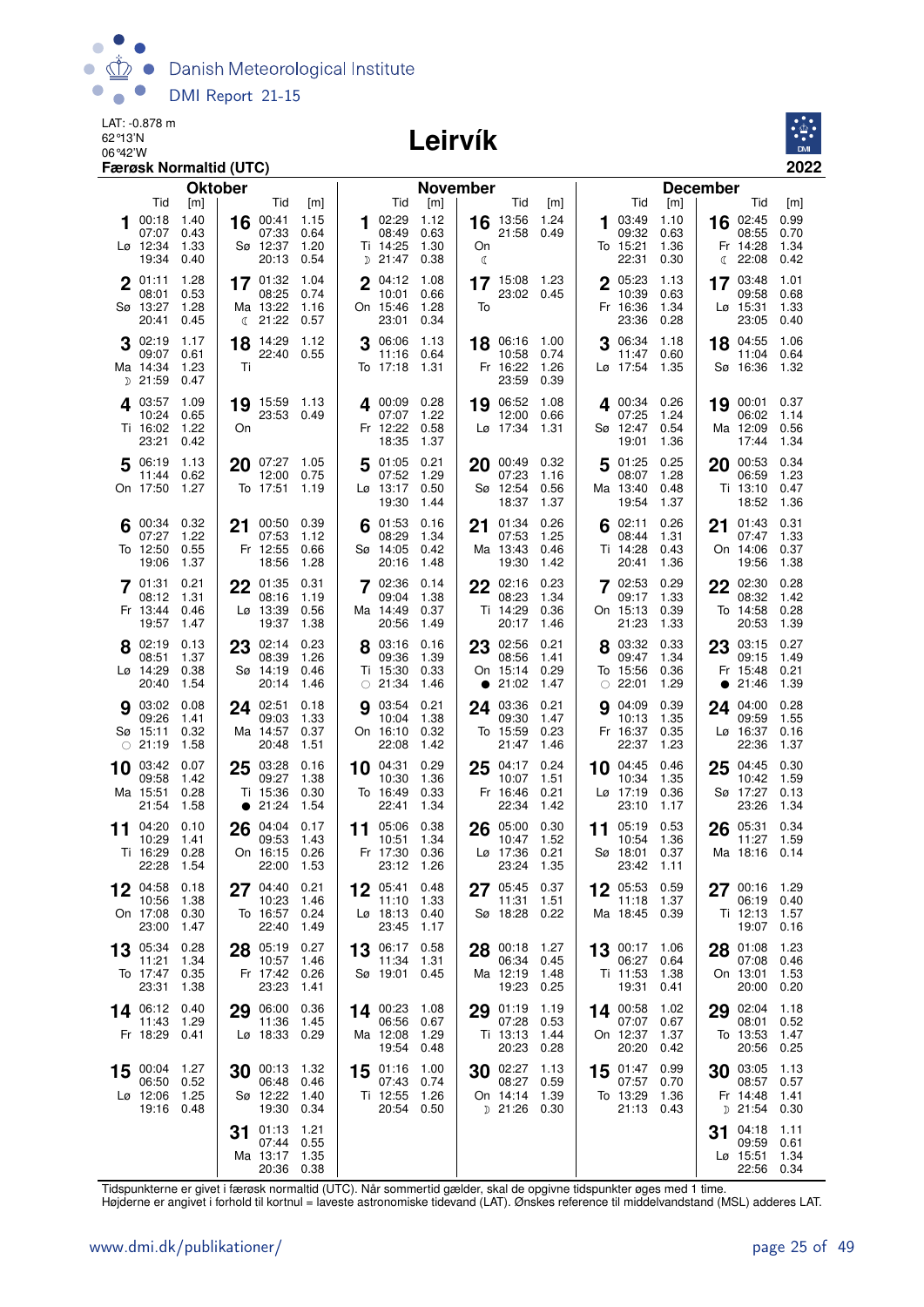

#### 06°46'W **Tórshavn**



|         |                                               | Januar                               |                                                                                                 |                                                                      |             |                                                    | <b>Februar</b>                       |                    |                                                 |                              |           |                                              |                                      | <b>Marts</b>  |                                                                                     |                                                                      |
|---------|-----------------------------------------------|--------------------------------------|-------------------------------------------------------------------------------------------------|----------------------------------------------------------------------|-------------|----------------------------------------------------|--------------------------------------|--------------------|-------------------------------------------------|------------------------------|-----------|----------------------------------------------|--------------------------------------|---------------|-------------------------------------------------------------------------------------|----------------------------------------------------------------------|
|         | Tid                                           | [m]                                  | Tid                                                                                             | [m]                                                                  |             | Tid                                                | [m]                                  |                    | Tid                                             | [m]                          |           | Tid                                          | [m]                                  |               | Tid                                                                                 | [m]                                                                  |
|         | 04:48<br>12:24<br>Lø 17:22                    | 0.52<br>0.08<br>0.36                 | 05:36<br>16<br>13:14<br>Sø 17:58                                                                | 0.50<br>0.14<br>0.32                                                 | $\bullet$   | 00:44<br>06:11<br>Ti 14:04<br>18:35                | 0.15<br>0.66<br>0.05<br>0.31         | 16                 | 00:45<br>06:25<br>On 13:55<br>$\circ$ 18:41     | 0.13<br>0.57<br>0.09<br>0.37 | 1         | 05:13<br>13:17<br>Ti 17:38<br>20:03<br>21:58 | 0.63<br>0.05<br>0.32<br>0.17<br>0.23 | 16            | 05:30<br>12:58<br>On 17:45                                                          | 0.53<br>0.09<br>0.36                                                 |
|         | 00:21<br>05:35<br>Sø 13:14<br>18:06           | 0.17<br>0.58<br>0.05<br>0.34         | 17 00:28<br>06:11<br>Ma 13:49<br>$\circ$ 18:30                                                  | 0.16<br>0.53<br>0.12<br>0.33                                         | $\mathbf 2$ | 01:22<br>06:55<br>On 14:43<br>19:13                | 0.11<br>0.68<br>0.07<br>0.32         |                    | 17 01:16<br>06:57<br>To 14:21<br>19:13          | 0.10<br>0.59<br>0.08<br>0.39 | $\bullet$ | 2 00:31<br>05:57<br>On 13:46<br>18:15        | 0.11<br>0.66<br>0.06<br>0.35         |               | 17 00:26<br>05:59<br>To 13:24<br>18:14                                              | 0.12<br>0.56<br>0.08<br>0.40                                         |
|         | 00:55<br>06:21<br>Ma 14:05<br>18:49           | 0.16<br>0.64<br>0.04<br>0.31         | 00:56<br>18<br>06:45<br>Ti 14:21<br>19:03                                                       | 0.14<br>0.55<br>0.11<br>0.34                                         | 3           | 02:00<br>07:38<br>To 15:20<br>19:51<br>22:34       | 0.09<br>0.67<br>0.10<br>0.33<br>0.12 | 18                 | 01:49<br>07:30<br>Fr 14:48<br>19:47             | 0.08<br>0.59<br>0.09<br>0.41 | 3         | 01:09<br>06:38<br>To 14:14<br>18:51          | 0.07<br>0.66<br>0.09<br>0.38         | 18<br>0       | 00:57<br>06:30<br>Fr 13:49<br>18:46                                                 | 0.08<br>0.58<br>0.07<br>0.44                                         |
|         | 401:31<br>07:07<br>Ti 14:56<br>19:31<br>22:00 | 0.15<br>0.67<br>0.06<br>0.29<br>0.12 | 19 01:27<br>07:19<br>On 14:51<br>19:36                                                          | 0.12<br>0.57<br>0.11<br>0.35                                         |             | 400:17<br>02:38<br>Fr 08:22<br>15:56<br>20:29      | 0.17<br>0.07<br>0.63<br>0.14<br>0.34 | 19                 | 02:24<br>08:06<br>$L\varnothing$ 15:18<br>20:23 | 0.06<br>0.57<br>0.10<br>0.41 |           | 401:46<br>07:17<br>Fr 14:42<br>19:27         | 0.05<br>0.64<br>0.12<br>0.41         | 19            | 01:30<br>07:04<br>Lø 14:16<br>19:19                                                 | 0.05<br>0.58<br>0.08<br>0.46                                         |
|         | 5 00:03<br>02:09<br>On 07:54<br>15:49         | 0.21<br>0.14<br>0.67<br>0.09         | 20 02:00<br>07:54<br>To 15:21<br>20:11                                                          | 0.11<br>0.57<br>0.11<br>0.35                                         |             | 503:17<br>09:06<br>Lø 16:33<br>21:09               | 0.07<br>0.56<br>0.19<br>0.35         | 20                 | 03:01<br>08:44<br>Sø 15:52<br>21:03             | 0.07<br>0.54<br>0.13<br>0.41 |           | 502:23<br>07:57<br>Lø 15:10<br>20:04         | 0.04<br>0.58<br>0.15<br>0.42         | 20            | 02:05<br>07:40<br>Sø 14:45<br>19:56                                                 | 0.04<br>0.55<br>0.10<br>0.47                                         |
|         | 00:49<br>02:48<br>To 08:43<br>16:44           | 0.18<br>0.12<br>0.64<br>0.13         | 02:37<br>21<br>08:31<br>Fr 15:53<br>20:50                                                       | 0.10<br>0.56<br>0.12<br>0.35                                         |             | 03:57<br>09:53<br>Sø 17:11<br>21:50                | 0.09<br>0.48<br>0.23<br>0.35         | 21                 | 03:41<br>09:26<br>Ma 16:31<br>21:48             | 0.08<br>0.49<br>0.17<br>0.40 | 6         | 03:00<br>08:36<br>Sø 15:35<br>20:40          | 0.05<br>0.51<br>0.18<br>0.42         | 21            | 02:43<br>08:18<br>Ma 15:17<br>20:35                                                 | 0.04<br>0.51<br>0.14<br>0.48                                         |
|         | 09:34<br>17:43<br>Fr 21:40                    | 0.59<br>0.17<br>0.26                 | 22 03:16<br>09:11<br>Lø 16:31<br>21:32                                                          | 0.11<br>0.54<br>0.14<br>0.35                                         |             | 7 04:40<br>10:43<br>Ma 17:53<br>22:41              | 0.13<br>0.41<br>0.26<br>0.34         |                    | 22 04:27<br>10:14<br>Ti 17:17<br>22:42          | 0.11<br>0.43<br>0.21<br>0.39 |           | 7 03:36<br>09:14<br>Ma 15:55<br>21:16        | 0.09<br>0.44<br>0.21<br>0.42         | 22            | 03:25<br>09:00<br>Ti 15:52<br>21:19                                                 | 0.06<br>0.44<br>0.18<br>0.47                                         |
|         | 04:14<br>10:29<br>$Lg$ 18:44<br>22:34         | 0.13<br>0.52<br>0.21<br>0.27         | 03:58<br>23<br>09:55<br>Sø 17:18<br>22:22                                                       | 0.12<br>0.50<br>0.17<br>0.34                                         |             | 05:39<br>11:42<br>Ti 19:04<br>D 23:59              | 0.18<br>0.34<br>0.27<br>0.34         | 23<br>$\mathbb{C}$ | 05:23<br>11:12<br>On 18:18<br>23:49             | 0.15<br>0.37<br>0.25<br>0.39 |           | 04:13<br>09:52<br>Ti 16:07<br>21:52          | 0.14<br>0.37<br>0.23<br>0.40         | 23            | 04:13<br>09:47<br>On 16:31<br>22:13                                                 | 0.10<br>0.37<br>0.23<br>0.46                                         |
| Sø<br>D | 9 05:06<br>11:32 0.45                         | 0.15                                 | 24 04:44<br>10:45<br>Ma 18:25<br>23:20                                                          | 0.14<br>0.46<br>0.20<br>0.34                                         | a           | 08:03<br>13:05<br>On 20:22 0.27                    | 0.21<br>0.29                         | To                 | 24 06:45 0.18                                   |                              |           | <b>9</b> 04:57<br>10:24<br>On 16:18<br>22:34 | 0.19<br>0.31<br>0.24<br>0.38         |               | 24 05:17<br>10:45<br>To 13:17<br>23:22                                              | 0.14<br>0.30<br>0.23<br>0.45                                         |
| 10      | 06:37<br>12:43<br>Ma 20:39                    | 0.18<br>0.40<br>0.25                 | 05:39<br>25<br>11:44<br>Ti 20:06<br>ℭ                                                           | 0.17<br>0.41<br>0.22                                                 | 10<br>To    | 01:30 0.35<br>09:39 0.21                           |                                      | 25                 | 01:02<br>09:41<br>Fr 17:56<br>21:33             | 0.41<br>0.17<br>0.31<br>0.26 | To<br>D   | $10^{07:47}$                                 | 0.22                                 | 25<br>Fr<br>ℂ | 07:48                                                                               | 0.17                                                                 |
| 11      | 01:01<br>08:30<br>Ti 13:58<br>21:27           | 0.31<br>0.19<br>0.35<br>0.24         | 26<br>06:53<br>On 12:53                                                                         | 00:26 0.34<br>0.19<br>0.37<br>21:16 0.22                             | 11          | 03:01<br>11:00<br>Fr 16:38<br>22:22                | 0.37<br>0.20<br>0.27<br>0.24         | 26                 | 02:16<br>11:04<br>$L\varnothing$ 19:09<br>22:28 | 0.44<br>0.12<br>0.30<br>0.24 | Fr        | 11 00:31 0.36<br>12:23                       | 0.21                                 | 26<br>Lø      | 00:41 0.45<br>10:11 0.14                                                            |                                                                      |
| 12      | 02:13<br>09:51<br>On 15:08<br>22:09           | 0.34<br>0.19<br>0.33<br>0.23         | 01:33<br>27<br>09:11<br>To 14:10<br>22:08                                                       | 0.37<br>0.19<br>0.34<br>0.22                                         | 12          | 04:11<br>11:54<br>Lø 16:54<br>23:05                | 0.41<br>0.17<br>0.28<br>0.21         | 27                 | 03:27<br>12:01<br>Sø 20:22<br>23:12             | 0.50<br>0.08<br>0.28<br>0.20 | 12        | 03:44<br>12:38<br>Lø 20:27<br>21:55          | 0.37<br>0.19<br>0.27<br>0.26         | 27<br>Sø      | 02:01<br>11:21                                                                      | 0.48<br>0.10                                                         |
| 13      | 03:17<br>10:58<br>To 16:03<br>22:48           | 0.38<br>0.18<br>0.32<br>0.21         | 28 02:39<br>10:43<br>Fr 19:06<br>22:50                                                          | 0.41<br>0.15<br>0.32<br>0.21                                         | 13          | 04:52<br>12:28<br>Sø 17:18 0.30<br>23:42           | 0.46<br>0.15<br>0.19                 | 28                 | 04:25<br>12:44<br>Ma 17:01<br>19:13             | 0.57<br>0.06<br>0.29<br>0.20 | 13        | 04:20<br>11:37<br>Sø 16:48<br>22:44          | 0.41<br>0.16<br>0.27<br>0.23         | 28            | 03:15 0.52<br>12:07<br>Ma 20:07<br>22:52                                            | 0.08<br>0.26<br>0.18                                                 |
|         | 14 04:11<br>11:52<br>Fr 16:47<br>23:24        | 0.42<br>0.17<br>0.31<br>0.19         | 03:40<br>29<br>11:45<br>Lø 16:28<br>23:29                                                       | 0.47<br>0.10<br>0.31<br>0.20                                         | 14          | 05:24<br>12:59<br>Ma 17:44 0.32                    | 0.50<br>0.12                         |                    |                                                 |                              | 14.       | 04:41<br>12:04<br>Ma 16:59<br>23:23          | 0.45<br>0.14<br>0.29<br>0.19         | 29            | 04:12<br>12:36<br>Ti 16:38<br>23:35                                                 | 0.57<br>0.07<br>0.30<br>0.13                                         |
| 15      | 04:57<br>12:36<br>Lø 17:24<br>23:58           | 0.46<br>0.15<br>0.32<br>0.17         | 04:36<br>30<br>12:37<br>Sø 17:14<br>19:26<br>21:25<br>00:06<br>31<br>05:25<br>Ma 13:23<br>17:56 | 0.54<br>0.07<br>0.31<br>0.23<br>0.28<br>0.18<br>0.61<br>0.05<br>0.31 | 15          | 00:15 0.16<br>05:55<br>Ti 13:28 0.10<br>18:12 0.34 | 0.54                                 |                    |                                                 |                              |           | 15 05:04<br>12:31<br>Ti 17:19<br>23:55       | 0.49<br>0.11<br>0.33<br>0.15         | 30<br>31      | 04:57<br>12:53<br>On 17:14<br>19:47<br>21:30<br>00:15<br>05:37<br>To 13:14<br>17:51 | 0.61<br>0.08<br>0.35<br>0.18<br>0.23<br>0.08<br>0.62<br>0.10<br>0.40 |

Tidspunkterne er givet i færøsk normaltid (UTC). Når sommertid gælder, skal de opgivne tidspunkter øges med 1 time.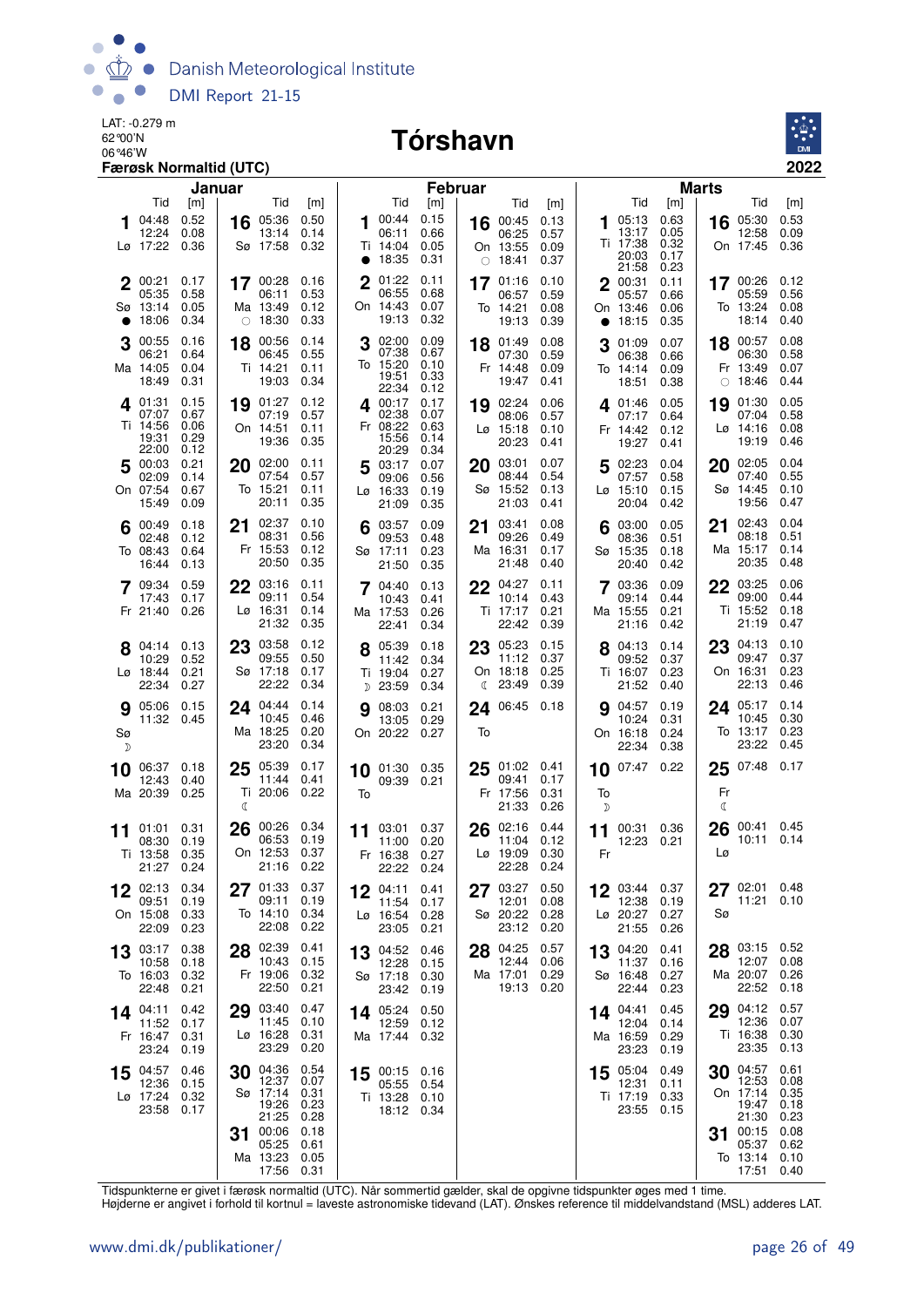

# **CARE-0.279 m**<br>62 90'N **Tórshavn**



| April                                                                                   |                                                                                                 |                                                                                        | Maj                                                                                             |                                                                                        | Juni                                                                                    |
|-----------------------------------------------------------------------------------------|-------------------------------------------------------------------------------------------------|----------------------------------------------------------------------------------------|-------------------------------------------------------------------------------------------------|----------------------------------------------------------------------------------------|-----------------------------------------------------------------------------------------|
| Tid<br>[m]<br>00:53<br>0.05<br>16<br>06:16<br>0.60<br>Fr 13:39<br>0.11<br>18:27<br>0.44 | Tid<br>[m]<br>00:35<br>0.08<br>0.55<br>06:02<br>Lø 13:17<br>0.08<br>18:17<br>0.47<br>$\bigcirc$ | Tid<br>[m]<br>01:16<br>0.06<br>1<br>06:29<br>0.48<br>Sø 13:29<br>0.14<br>18:41<br>0.51 | Tid<br>[m]<br>0.05<br>16 00:54<br>06:14<br>0.47<br>0.29<br>Ma 08:48<br>10:21<br>0.34<br>$\circ$ | Tid<br>[m]<br>02:32<br>0.13<br>1<br>07:21<br>0.34<br>On 13:44<br>0.15<br>19:39<br>0.52 | Tid<br>[m]<br>02:31<br>0.05<br>16<br>07:25<br>0.31<br>To 09:50<br>0.17<br>11:54<br>0.25 |
| 01:30<br>0.04<br>06:53<br>0.57<br>Lø 14:04<br>0.13<br>19:03<br>0.47                     | 17 01:10<br>0.04<br>06:38<br>0.54<br>Sø 13:45<br>0.10<br>18:53<br>0.51                          | 0.08<br>2 01:53<br>07:05<br>0.44<br>Ma 13:52<br>0.15<br>19:18<br>0.51                  | 0.04<br>17 01:36<br>06:55<br>0.43<br>Ti 09:26<br>0.25<br>11:09<br>0.31                          | 2 03:16<br>0.14<br>07:56<br>0.32<br>To 14:07<br>0.15<br>20:18<br>0.51                  | 0.07<br>17 03:30<br>0.27<br>08:09<br>Fr 10:37<br>0.14<br>12:46<br>0.22                  |
| 02:06<br>0.04<br>18<br>07:30<br>0.51<br>Sø 14:28<br>0.15<br>19:39<br>0.48               | 01:48<br>0.03<br>07:15<br>0.50<br>Ma 14:15<br>0.12<br>19:30<br>0.53                             | 02:30<br>0.10<br>3<br>07:39<br>0.39<br>Ti 14:11<br>0.15<br>19:54<br>0.51               | 18 02:22<br>0.04<br>07:37<br>0.37<br>On 10:08<br>0.21<br>11:59<br>0.28                          | 04:10<br>0.16<br>3<br>08:32<br>0.30<br>Fr 14:36<br>0.16<br>20:57<br>0.49               | 18 04:39<br>0.10<br>08:56<br>0.23<br>$Lg$ 11:27<br>0.12<br>21:30<br>0.60                |
| 402:42<br>0.07<br>08:06<br>0.45<br>Ma 14:49<br>0.17<br>20:14<br>0.48                    | 19 02:28<br>0.03<br>07:55<br>0.45<br>Ti 10:33<br>0.26<br>12:09<br>0.31                          | 403:07<br>0.13<br>08:13<br>0.35<br>On 14:29<br>0.16<br>20:30<br>0.49                   | 03:16<br>0.07<br>19<br>08:22<br>0.30<br>To 10:52<br>0.18<br>12:55<br>0.25                       | 405:17<br>0.17<br>09:11<br>0.28<br>Lø 15:11<br>0.17<br>21:41<br>0.47                   | 06:01<br>0.14<br>19<br>0.22<br>09:46<br>Sø 12:21<br>0.12<br>22:31<br>0.55               |
| 03:16<br>0.11<br>20<br>0.39<br>08:40<br>Ti 15:05<br>0.18<br>20:49<br>0.46               | 03:14<br>0.06<br>08:37<br>0.37<br>On 11:15<br>0.23<br>13:02<br>0.28                             | 03:51<br>0.16<br>5<br>08:44<br>0.31<br>To 14:51<br>0.17<br>21:09<br>0.47               | 04:28<br>0.10<br>20<br>09:11<br>0.24<br>Fr 11:41<br>0.15<br>21:44<br>0.57                       | 06:26<br>0.18<br>5<br>09:58<br>0.26<br>Sø 15:54<br>0.18<br>22:30<br>0.45               | 13:21<br>0.14<br>20<br>23:38<br>0.50<br>Ma                                              |
| $6^{03:52}$<br>0.15<br>21<br>0.33<br>09:10<br>On 15:21<br>0.19<br>21:24<br>0.44         | 04:10<br>0.10<br>09:25<br>0.30<br>To 12:01<br>0.20<br>21:55<br>0.51                             | 05:43<br>0.19<br>0.27<br>09:15<br>Fr 15:17<br>0.19<br>21:54<br>0.44                    | 06:21<br>0.13<br>21<br>0.20<br>10:11<br>Lø 12:33<br>0.14<br>22:52<br>0.54                       | 07:32<br>0.19<br>11:00<br>0.25<br>Ma 16:45<br>0.20<br>23:28<br>0.43                    | 18:33 0.17<br>21<br>Ti<br>ℂ                                                             |
| 04:39<br>0.20<br>22<br>0.29<br>09:34<br>To 15:39<br>0.21<br>22:03<br>0.41               | 05:41<br>0.14<br>10:27<br>0.23<br>Fr 12:49<br>0.18<br>23:07<br>0.50                             | 07:08<br>0.20<br>22:54 0.42<br>Lø                                                      | 08:24 0.14<br>22<br>Sø<br>$\mathbb{C}$                                                          | 08:34<br>0.18<br>12:18<br>0.25<br>Ti 17:41 0.21<br>D                                   | 22<br>00:50<br>0.46<br>09:53<br>0.21<br>On 13:06<br>0.28<br>20:20<br>0.17               |
| 13:16<br>0.22<br>0.22<br>14:59<br>Fr 16:03<br>0.22<br>Lø<br>23:13<br>0.38<br>₫          | 23 08:28<br>0.15                                                                                | 8 08:22 0.19<br>Sø                                                                     | 23<br>00:06   0.51<br>09:59<br>0.14<br>Ma                                                       | 8 00:34 0.41<br>09:26<br>0.17<br>On 13:33<br>0.27<br>18:48<br>0.22                     | 23<br>02:01<br>0.42<br>0.22<br>10:08<br>To 14:11<br>0.32<br>21:41<br>0.16               |
| 12:21<br>0.20<br>24<br>9<br>Sø<br>Lø<br>D                                               | 00:25 0.49<br>10:21 0.12                                                                        | 00:15 0.40<br>9<br>09:25 0.18<br>Ma<br>D                                               | 0.50<br>24 01:21<br>10:49<br>0.15<br>Ti 13:53<br>0.23<br>20:53<br>0.18                          | 01:46<br>0.41<br>9<br>10:10<br>0.16<br>To 14:32<br>0.31<br>21:27<br>0.21               | 24 03:02<br>0.39<br>0.22<br>10:31<br>Fr 15:09<br>0.37<br>22:45<br>0.14                  |
| 03:35<br>0.38<br>25<br>10<br>10:15<br>0.18<br>Sø 20:27<br>0.27<br>21:14<br>0.27         | 01:45<br>0.50<br>11:15<br>0.10<br>Ma 18:49<br>0.24<br>21:28<br>0.21                             | 01:57 0.40<br>10<br>10:12<br>0.15<br>Ti 15:18<br>0.26<br>21:24<br>0.24                 | 25 02:32<br>0.49<br>11:18<br>0.16<br>On 14:50<br>0.29<br>22:03<br>0.14                          | $10^{02:51}$<br>0.42<br>10:48<br>0.15<br>Fr 15:20<br>0.35<br>22:28<br>0.17             | 03:52<br>0.37<br>25<br>0.21<br>11:01<br>$L\varnothing$ 16:01<br>0.42<br>23:40<br>0.14   |
| 04:06<br>0.41<br>26<br>11<br>10:56<br>0.15<br>Ma 16:22<br>0.27<br>22:13 0.24            | 02:57<br>0.52<br>11:52<br>0.10<br>Ti 15:28<br>0.26<br>22:28<br>0.16                             | 03:09<br>0.43<br>11<br>10:50<br>0.13<br>On 15:34<br>0.30<br>22:18 0.20                 | 03:28<br>0.48<br>26<br>11:21<br>0.17<br>To 15:39<br>0.36<br>22:57<br>0.12                       | 03:44<br>0.43<br>11<br>11:21<br>0.15<br>$L\varnothing$ 16:04<br>0.41<br>23:16<br>0.13  | 04:36<br>0.35<br>26<br>11:33<br>0.19<br>Sø 16:48<br>0.46                                |
| 04:12 0.44<br>12<br>11:28<br>0.13<br>Ti 16:25<br>0.30<br>22:54<br>0.20                  | 03:52<br>0.54<br>0.12<br>12:07<br>On 16:09<br>0.33<br>23:15<br>0.11                             | 12<br>03:46 0.45<br>11:23<br>0.12<br>To 16:05<br>0.35<br>22:59<br>0.16                 | 27 04:13<br>0.46<br>11:38<br>0.17<br>Fr 16:23<br>0.42<br>23:44<br>0.10                          | 12 $04:30$ 0.43<br>11:53<br>0.15<br>Sø 16:46 0.47                                      | 00:29<br>0.14<br>27<br>0.34<br>05:17<br>Ma 12:05<br>0.18<br>17:31<br>0.49               |
| 04:31<br>0.48<br>28<br>13<br>11:58<br>0.11<br>On 16:46<br>0.34<br>23:29<br>0.16         | 04:36<br>0.55<br>12:18<br>0.13<br>To 16:48<br>0.39<br>23:58<br>0.08                             | 13 04:21<br>0.48<br>11:52 0.11<br>Fr 16:38<br>0.40<br>0.12<br>23:36                    | 28 04:53<br>0.44<br>12:04<br>0.16<br>Lø 17:04 0.47                                              | 13 00:03<br>0.09<br>05:14<br>0.42<br>Ma 12:23<br>0.16<br>17:29<br>0.52                 | 0.13<br>28 01:13<br>05:56<br>0.34<br>Ti 12:36 0.16<br>18:12 0.52                        |
| 14 04:58<br>0.51<br>12:25<br>0.09<br>To 17:13 0.38                                      | 29 05:15<br>0.54<br>12:39<br>0.13<br>Fr 17:27<br>0.45                                           | 14 04:58<br>0.49<br>12:20 0.11<br>Lø 17:14 0.45                                        | 00:28<br>0.10<br>29<br>05:31<br>0.42<br>Sø 12:31<br>0.16<br>17:45<br>0.50                       | 14 00:49<br>0.06<br>05:58<br>0.39<br>Ti 08:23<br>0.25<br>$\circ$ 10:10<br>0.31         | 29 01:54<br>0.13<br>06:33<br>0.33<br>On 13:04<br>0.15<br>18:50<br>0.53<br>$\bullet$     |
| 0.11<br>00:02<br>15<br>05:29<br>0.54<br>Fr 12:51<br>0.08<br>17:44 0.43                  | 0.06<br>30 00:38<br>05:53<br>0.52<br>Lø 13:03 0.13<br>$\bullet$ 18:04 0.49                      | 15 $00:14$ 0.08<br>05:35<br>0.49<br>Sø 12:48 0.12<br>17:51 0.50                        | 01:09<br>0.10<br>30<br>06:09<br>0.40<br>Ma 12:58<br>0.15<br>• $18:24$<br>0.52                   | 01:38<br>0.05<br>15<br>06:41<br>0.35<br>On 09:05 0.21<br>11:02 0.29                    | 02:33<br>0.13<br>30<br>07:09<br>0.32<br>To 13:30<br>0.15<br>19:26<br>0.54               |
|                                                                                         |                                                                                                 |                                                                                        | 01:50<br>0.11<br>31<br>06:45<br>0.37<br>Ti 13:22<br>0.15<br>19:02 0.53                          |                                                                                        |                                                                                         |

Tidspunkterne er givet i færøsk normaltid (UTC). Når sommertid gælder, skal de opgivne tidspunkter øges med 1 time.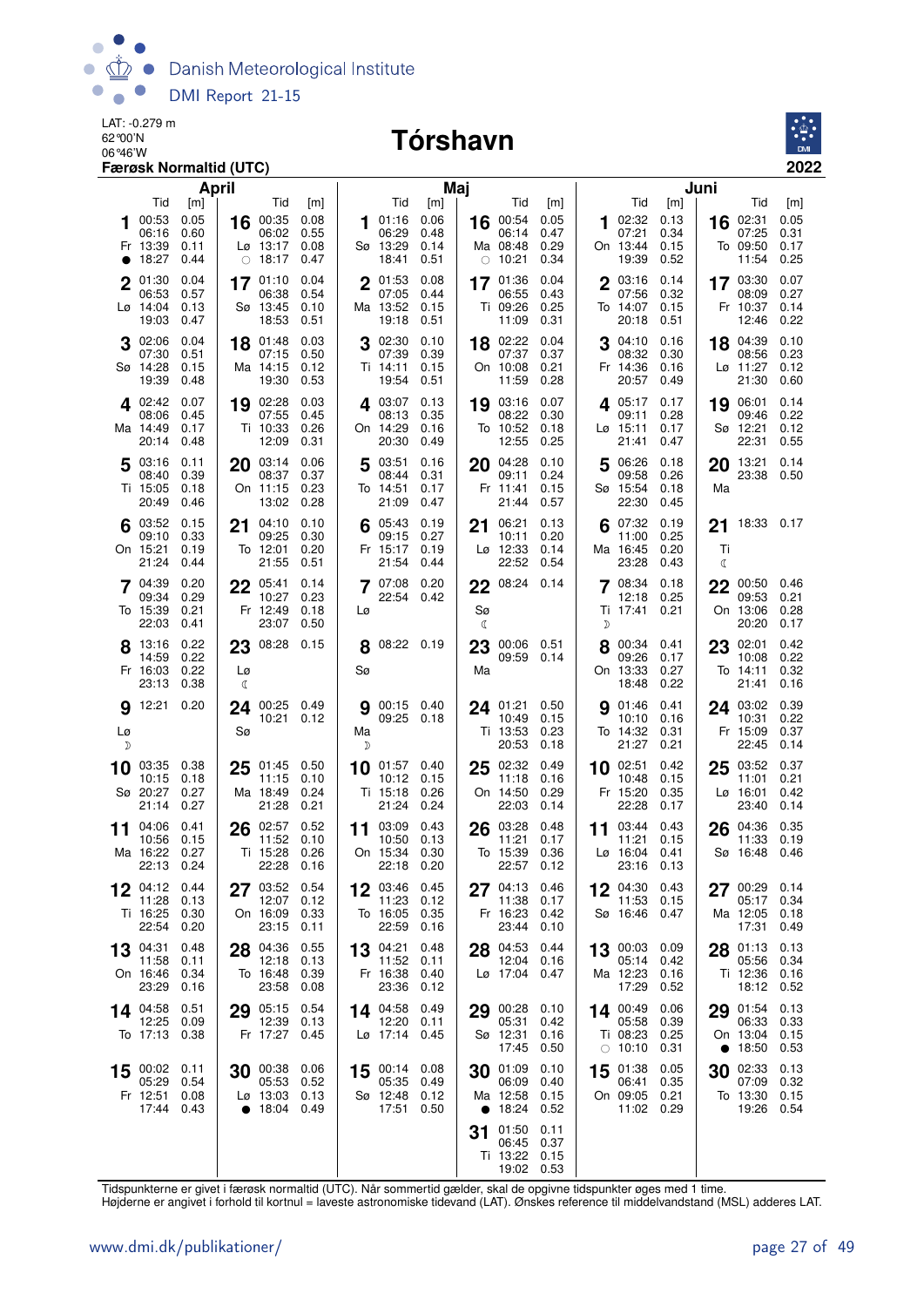

# **CARE-0.279 m**<br>62 90'N **Tórshavn**



|    |                                                         | Juli                                |         |                                                       |                                     |        |                                                                | <b>August</b>                       |          |                                                 |                                     |            |                                                    |                                     | September       |                                               |                                     |
|----|---------------------------------------------------------|-------------------------------------|---------|-------------------------------------------------------|-------------------------------------|--------|----------------------------------------------------------------|-------------------------------------|----------|-------------------------------------------------|-------------------------------------|------------|----------------------------------------------------|-------------------------------------|-----------------|-----------------------------------------------|-------------------------------------|
|    | Tid<br>03:10<br>07:44<br>Fr 13:59<br>20:02              | [m]<br>0.13<br>0.32<br>0.14<br>0.53 |         | Tid<br>$16$ 03:25<br>07:53<br>$Lg$ 10:24<br>12:27     | [m]<br>0.07<br>0.28<br>0.11<br>0.20 |        | Tid<br>03:35<br>08:31<br>Ma 15:00<br>20:50                     | [m]<br>0.13<br>0.37<br>0.10<br>0.52 |          | Tid<br>16 04:05<br>08:46<br>Ti 15:42<br>21:28   | [m]<br>0.19<br>0.37<br>0.08<br>0.48 | 1          | Tid<br>03:59<br>09:19<br>To 16:03<br>21:42         | [m]<br>0.17<br>0.43<br>0.11<br>0.41 |                 | Tid<br>16 03:44<br>09:32<br>Fr 17:15<br>22:04 | [m]<br>0.23<br>0.43<br>0.18<br>0.28 |
|    | $2^{03:47}$<br>08:19<br>Lø 14:33<br>20:39               | 0.14<br>0.32<br>0.14<br>0.52        |         | $17^{04:14}$<br>08:34<br>Sø 11:13<br>13:09            | 0.12<br>0.28<br>0.11<br>0.17        |        | 2 04:05 0.15<br>09:09<br>Ti 15:39<br>21:30                     | 0.37<br>0.11<br>0.49                |          | 17 $04:37$<br>09:25<br>On 16:28<br>22:17        | 0.23<br>0.37<br>0.11<br>0.40        |            | 2 04:38<br>10:06<br>Fr 16:55<br>22:32              | 0.21<br>0.41<br>0.14<br>0.35        | ℂ               | 17 03:40 0.24<br>10:14<br>Lø 19:39 0.21       | 0.40                                |
|    | 04:23<br>08:56<br>Sø 15:11<br>21:18                     | 0.15<br>0.31<br>0.14<br>0.50        |         | 18 05:06<br>09:16<br>Ma 16:00<br>22:02                | 0.17<br>0.28<br>0.11<br>0.53        | 3      | 04:42<br>09:52<br>On 16:22<br>22:14                            | 0.17<br>0.36<br>0.13<br>0.44        |          | 18 05:06<br>10:10<br>To 17:34<br>23:13          | 0.26<br>0.37<br>0.16<br>0.33        |            | 05:25<br>11:07<br>Lø 18:05<br>D 23:39              | 0.25<br>0.40<br>0.18<br>0.29        | 18<br>Sø        | 12:05 0.38<br>23:54 0.19                      |                                     |
|    | 405:05<br>09:38<br>Ma 15:52<br>22:01                    | 0.17<br>0.31<br>0.15<br>0.48        |         | 19 06:02<br>10:03<br>Ti 16:51<br>23:01                | 0.21<br>0.29<br>0.12<br>0.46        |        | 405:28<br>10:43<br>To 17:12<br>23:06                           | 0.21<br>0.36<br>0.16<br>0.40        | ℂ        | 19 05:13<br>11:19<br>Fr 19:43                   | 0.28<br>0.36<br>0.19                |            | 4 02:01<br>12:21<br>Sø 21:18                       | 0.24<br>0.40<br>0.18                | 19<br>Ma        | 14:20 0.38                                    |                                     |
|    | 5 06:05<br>10:26<br>Ti 16:38<br>22:50                   | 0.18<br>0.30<br>0.17<br>0.45        | 20<br>€ | 07:01<br>11:02<br>On 18:03 0.15                       | 0.25<br>0.30                        | 5<br>D | 06:35 0.24<br>11:44<br>Fr 18:15 0.18                           | 0.35                                | 20<br>Lø | 12:53 0.36<br>21:29 0.20                        |                                     | 5<br>Ma    | 13:38 0.43<br>22:46 0.13                           |                                     | 20<br>Τi        | 00:21 0.17<br>16:04 0.41                      |                                     |
|    | 6 $07:27$<br>11:25<br>On 17:29<br>23:46                 | 0.20<br>0.30<br>0.18<br>0.42        | 21      | 00:09<br>07:58<br>To 12:17<br>19:55                   | 0.39<br>0.27<br>0.32<br>0.17        |        | 00:09 0.35<br>08:34<br>Lø 12:52<br>19:58                       | 0.25<br>0.36<br>0.20                | Sø       | 21 14:26 0.38                                   |                                     | 6<br>Τi    | 14:55 0.47<br>23:42 0.09                           |                                     | 21              | 00:43 0.15<br>08:36<br>On 10:30<br>16:29      | 0.27<br>0.24<br>0.45                |
| D  | 08:34<br>12:30<br>To 18:34 0.20                         | 0.20<br>0.31                        | 22      | 01:24<br>08:53<br>Fr 13:33<br>21:28                   | 0.34<br>0.27<br>0.35<br>0.18        |        | 05:37<br>09:43<br>Sø 14:01<br>22:25                            | 0.33<br>0.25<br>0.39<br>0.16        | Ma       | $22^{00:19}$ 0.18<br>15:51                      | 0.41                                |            | 7 08:04 0.30<br>10:54<br>On 15:59 0.54             | 0.23                                | 22              | 00:01<br>04:47<br>To 11:10<br>16:53           | 0.14<br>0.29<br>0.21<br>0.48        |
|    | 8 00:50<br>09:29<br>Fr 13:36<br>20:17                   | 0.39<br>0.20<br>0.33<br>0.20        |         | 23 06:13<br>09:43<br>$Lg$ 14:44<br>22:49              | 0.31<br>0.26<br>0.38<br>0.17        |        | 8 06:43<br>10:32<br>Ma 15:10<br>23:30                          | 0.33<br>0.24<br>0.44<br>0.12        | Τi       | $23\,01:01\,0.16$<br>16:39 0.45                 |                                     |            | 8 00:24 0.06<br>04:44<br>To 06:43<br>08:57         | 0.27<br>0.22<br>0.27                |                 | 23 00:19<br>05:07<br>Fr 11:44<br>17:18        | 0.12<br>0.32<br>0.17<br>0.51        |
|    | 902:01<br>10:15<br>Lø 14:37<br>22:11                    | 0.37<br>0.20<br>0.37<br>0.17        |         | 24 03:49<br>10:29<br>Sø 15:48<br>23:54                | 0.29<br>0.24<br>0.41<br>0.16        | 9      | 08:00<br>11:13<br>Ti 16:10 0.51                                | 0.31<br>0.23                        |          | 24 00:49<br>05:07<br>On 11:32<br>17:13          | 0.15<br>0.28<br>0.20<br>0.49        | 9          | 00:58<br>05:19<br>Fr 07:38<br>09:40                | 0.05<br>0.30<br>0.18<br>0.25        |                 | 24 00:43<br>05:31<br>Lø 12:14<br>17:44        | 0.11<br>0.36<br>0.14<br>0.53        |
|    | $10^{03:12}$<br>10:55<br>Sø 15:33<br>23:14              | 0.36<br>0.20<br>0.42<br>0.13        | 25      | 04:35<br>11:10<br>Ma 16:40                            | 0.29<br>0.22<br>0.45                |        | 10 00:22 0.08<br>04:59<br>On 06:56<br>09:08                    | 0.29<br>0.24<br>0.29                |          | 25 00:54<br>05:33<br>To 12:07<br>17:44          | 0.13<br>0.31<br>0.17<br>0.52        | $\bigcirc$ | 10 01:26<br>05:54<br>Lø 08:24<br>10:18             | 0.06<br>0.34<br>0.15<br>0.23        | 25<br>$\bullet$ | 01:07<br>05:58<br>Sø 12:43<br>18:13           | 0.10<br>0.40<br>0.10<br>0.54        |
| 11 | 04:13<br>11:30<br>Ma 16:24 0.48                         | 0.35<br>0.20                        | 26      | 00:39 0.15<br>05:13<br>Ti 11:48<br>17:24              | 0.30<br>0.19<br>0.49                | 11     | 01:06<br>05:38<br>To 07:51<br>09:59                            | 0.05<br>0.29<br>0.19<br>0.27        | 26       | 01:18<br>06:00<br>Fr 12:37<br>18:13             | 0.12<br>0.34<br>0.14<br>0.54        | 11         | 01:53<br>06:30<br>Sø 09:07<br>10:54                | 0.08<br>0.38<br>0.14<br>0.21        | 26              | 01:31<br>06:28<br>Ma 13:14<br>18:44           | 0.09<br>0.44<br>0.07<br>0.54        |
| 12 | 00:09 0.09<br>05:04<br>Ti 12:05<br>17:13                | 0.34<br>0.20<br>0.55                |         | 27 $01:13$ 0.14<br>05:48<br>On 12:22 0.17<br>18:01    | 0.31<br>0.52                        | 12     | 01:46 0.04<br>06:16<br>Fr 08:39 0.15<br>$\circ$ 10:43 0.24     | 0.30                                | 27       | 01:43<br>06:28<br>$L\varnothing$ 13:06<br>18:43 | 0.10<br>0.37<br>0.12<br>0.56        |            | 12 02:20 0.12<br>07:06<br>Ma 09:51<br>11:27        | 0.41<br>0.15<br>0.20                |                 | 27 01:54<br>07:00<br>Ti 13:47<br>19:18        | 0.10<br>0.47<br>0.06<br>0.52        |
| 13 | 00:59<br>05:49<br>On 08:04 0.22<br>$\circ$ 10:06        | 0.06<br>0.32<br>0.29                | 28      | 01:44<br>06:21<br>To 12:53<br>• $18:35$               | 0.13<br>0.32<br>0.15<br>0.54        | 13     | 02:23<br>06:53 0.32<br>$L\varnothing$ 09:24 0.12<br>11:22 0.21 | 0.06                                | 28       | 02:07<br>06:57<br>Sø 13:36<br>19:13             | 0.10<br>0.39<br>0.09<br>0.56        |            | 13 02:48<br>07:42<br>Ti 14:44<br>20:14             | 0.15<br>0.44<br>0.05<br>0.50        | 28              | 02:21<br>07:34<br>On 14:24<br>19:53           | 0.11<br>0.49<br>0.05<br>0.48        |
|    | 14 01:49<br>06:31<br>To 08:51<br>10:57                  | 0.05<br>0.31<br>0.17<br>0.26        |         | 29 02:14 0.12<br>06:52 0.34<br>Fr 13:22 0.13<br>19:08 | 0.55                                |        | 14 02:57<br>07:30<br>Sø 10:09<br>11:59                         | 0.09<br>0.33<br>0.11<br>0.19        |          | 29 02:30<br>07:28<br>Ma 14:08<br>19:46          | 0.10<br>0.42<br>0.08<br>0.54        |            | 14 03:13 0.19<br>08:18<br>On 15:23<br>20:52        | 0.45<br>0.08<br>0.42                |                 | 29 02:50<br>08:11<br>To 15:03<br>20:32        | 0.14<br>0.49<br>0.07<br>0.42        |
| 15 | 02:37 0.05<br>07:12 0.29<br>Fr 09:37 0.13<br>11:43 0.23 |                                     | 30      | 02:42 0.12<br>07:24<br>Lø 13:52 0.12<br>19:40         | 0.35<br>0.55                        | 15     | 03:31<br>08:08<br>Ma 10:57 0.13<br>12:33 0.18                  | 0.14<br>0.35                        |          | 30 02:55<br>08:02<br>Ti 14:43<br>20:21          | 0.11<br>0.43<br>0.07<br>0.51        | 15         | 03:33 0.22<br>08:55 0.44<br>To 16:06 0.13<br>21:31 | 0.35                                | 30              | 03:23<br>08:51<br>Fr 15:49 0.10<br>21:14      | 0.18<br>0.49<br>0.36                |
|    |                                                         |                                     | 31      | 03:09<br>07:56<br>Sø 14:25<br>20:14 0.54              | 0.12<br>0.36<br>0.11                |        |                                                                |                                     |          | 31 03:25<br>08:38<br>On 15:21<br>20:59          | 0.14<br>0.43<br>0.08<br>0.47        |            |                                                    |                                     |                 |                                               |                                     |

Tidspunkterne er givet i færøsk normaltid (UTC). Når sommertid gælder, skal de opgivne tidspunkter øges med 1 time.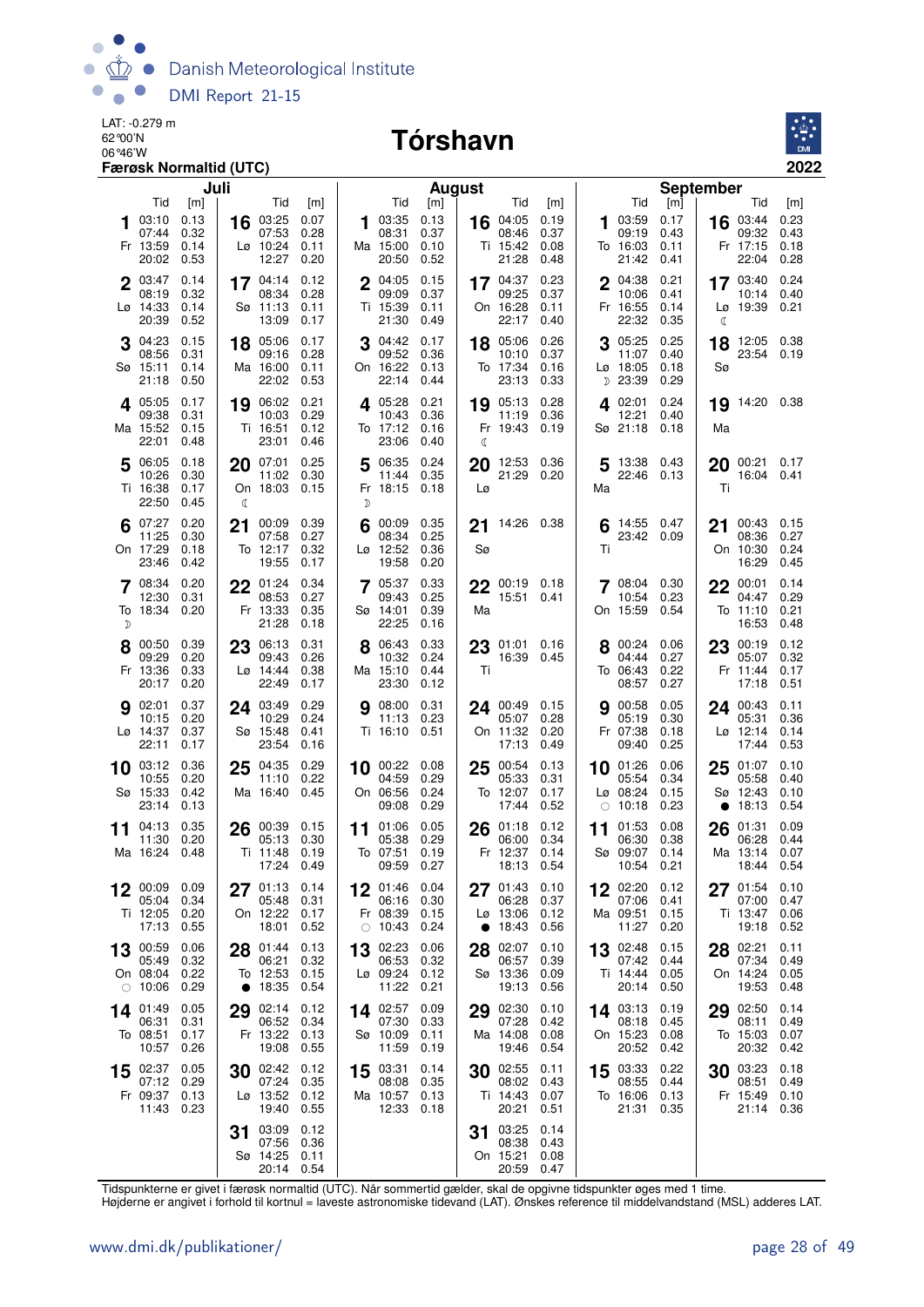

#### 06°46'W **Tórshavn**



|    |                          | Færøsk Normaltid (UTC) |                |                           |              |         |                          |                 |                    |                            |              |    |                             |              |                 |                     | 2022         |
|----|--------------------------|------------------------|----------------|---------------------------|--------------|---------|--------------------------|-----------------|--------------------|----------------------------|--------------|----|-----------------------------|--------------|-----------------|---------------------|--------------|
|    |                          |                        | <b>Oktober</b> |                           |              |         |                          | <b>November</b> |                    |                            |              |    |                             |              | <b>December</b> |                     |              |
|    | Tid                      | [m]                    |                | Tid                       | [m]          |         | Tid                      | [m]             |                    | Tid                        | [m]          |    | Tid                         | [m]          |                 | Tid                 | [m]          |
| 1  | 00:01<br>01:53           | 0.23<br>0.28           | 16             | 00:33<br>09:51            | 0.20<br>0.43 | 1       | 11:47 0.50<br>21:46 0.12 |                 |                    | $16^{11:52}$<br>21:06 0.18 | 0.41         | 1  | 12:40<br>22:12 0.15         | 0.50         |                 | 16 05:09<br>11:58   | 0.20<br>0.41 |
|    | Lø 03:57<br>09:39        | 0.22<br>0.47           | Sø             |                           |              | Τi<br>D |                          |                 | On<br>$\mathbb{C}$ |                            |              | To |                             |              | ℂ               | Fr 20:59            | 0.18         |
|    | 00:46                    | 0.21                   |                | 17 00:58 0.19             |              |         | <b>2</b> 13:05 0.50      |                 |                    | 17 $13:27$ 0.40            |              |    | $2^{01:14}$                 | 0.22         |                 | 17 00:58            | 0.27         |
|    | 10:43<br>Sø 18:53        | 0.46<br>0.17           |                | 11:08<br>Ma 23:44 0.18    | 0.40         | On      | 22:43 0.10               |                 | To                 | 21:53 0.16                 |              |    | 08:04<br>Fr 13:53           | 0.19<br>0.48 |                 | 06:11<br>Lø 13:06   | 0.22<br>0.40 |
|    |                          |                        | ℭ              |                           |              |         |                          |                 |                    |                            |              |    | 22:46                       | 0.16         |                 | 21:46               | 0.17         |
|    | 12:02 0.45               |                        | 18             | 13:23 0.38                |              |         | 14:21  0.51              |                 | 18                 |                            |              |    | 202:18                      | 0.28         |                 | 18 02:04            | 0.30         |
| Ma | 21:46 0.14               |                        | Τi             | 23:48 0.17                |              | To      | 23:22 0.10               |                 | Fr                 | 22:30 0.15                 |              |    | 09:31<br>Lø 14:56           | 0.16<br>0.47 |                 | 07:55<br>Sø 14:17   | 0.22<br>0.39 |
| D  |                          |                        |                |                           |              |         |                          |                 |                    |                            |              |    | 22:59                       | 0.17         |                 | 22:25               | 0.17         |
|    | 4 13:22 0.47             |                        |                | 19 15:49 0.41             |              |         | 4 07:08 0.24             |                 |                    | 19 03:20                   | 0.29         |    | 4 03:11                     | 0.34         |                 | 19 02:57            | 0.34         |
| Τi | 22:55 0.10               |                        | On             | 22:52 0.16                |              |         | 10:00<br>Fr 15:22 0.53   | 0.18            |                    | 09:58<br>Lø 15:31          | 0.22<br>0.42 |    | 10:33<br>Sø 15:47           | 0.13<br>0.45 |                 | 10:08<br>Ma 15:18   | 0.19<br>0.39 |
|    |                          |                        |                |                           |              |         | 23:43                    | 0.11            |                    | 23:03                      | 0.14         |    | 23:17                       | 0.17         |                 | 23:00               | 0.16         |
| 5  | 14:41 0.50               |                        |                | 20 08:19 0.26             |              | 5       | 03:45 0.31               |                 |                    | 20 03:49                   | 0.33         |    | 03:59 0.41                  |              |                 | 20 03:44            | 0.39         |
| On | 23:40 0.07               |                        |                | 09:55<br>To 16:04         | 0.25<br>0.43 |         | 10:52<br>Lø 16:10        | 0.13<br>0.54    |                    | 10:42<br>Sø 16:04          | 0.19<br>0.44 |    | 11:26<br>Ma 16:30           | 0.11<br>0.43 |                 | 11:01<br>Ti 16:08   | 0.16<br>0.39 |
|    |                          |                        |                | 23:14                     | 0.14         |         | 23:57 0.13               |                 |                    | 23:32                      | 0.13         |    | 23:42                       | 0.17         |                 | 23:32               | 0.16         |
|    | 07:46 0.27               |                        | 21             | 04:13                     | 0.29         |         | 04:25                    | 0.38            | 21                 | 04:21                      | 0.39         |    | 04:43                       | 0.47         |                 | 21 04:27            | 0.45         |
|    | 10:29<br>To 15:44        | 0.21<br>0.55           |                | 10:39<br>Fr 16:21         | 0.21<br>0.46 |         | 11:37<br>Sø 16:52 0.53   | 0.09            |                    | 11:20<br>Ma 16:38          | 0.15<br>0.45 |    | 12:13<br>Ti 17:11           | 0.10<br>0.40 |                 | 11:48<br>On 16:54   | 0.12<br>0.38 |
|    |                          |                        |                | 23:41                     | 0.12         |         |                          |                 |                    |                            |              |    |                             |              |                 |                     |              |
|    | 700:12                   | 0.07                   |                | 22 04:32<br>11:15         | 0.33         |         | 7 00:18 0.14             |                 |                    | 22 00:00                   | 0.12         |    | 700:11                      | 0.16         |                 | 22 00:03            | 0.16         |
|    | 04:17<br>Fr 11:13        | 0.28<br>0.16           |                | $L\varnothing$ 16:44 0.48 | 0.18         |         | 05:04<br>Ma 12:19        | 0.44<br>0.07    |                    | 04:56<br>Ti 11:58          | 0.44<br>0.11 |    | 05:26<br>On 12:58           | 0.51<br>0.10 |                 | 05:10<br>To 12:35   | 0.51<br>0.08 |
|    | 16:32                    | 0.59                   |                |                           |              |         | 17:31                    | 0.50            |                    | 17:15                      | 0.45         |    | 17:50                       | 0.38         |                 | 17:38               | 0.37         |
|    | 8 00:33<br>04:53         | 0.08                   |                | 23 00:07<br>04:58         | 0.11<br>0.38 |         | 00:42<br>05:43           | 0.14<br>0.49    | 23                 | 00:27<br>05:32             | 0.13<br>0.50 |    | 8 00:39<br>06:07            | 0.15<br>0.54 |                 | 23 00:34<br>05:54   | 0.16<br>0.57 |
|    | Lø 07:22                 | 0.34<br>0.19           |                | Sø 11:47                  | 0.14         |         | Ti 13:00                 | 0.07            |                    | On 12:37                   | 0.08         |    | To 13:43                    | 0.11         |                 | Fr 13:23            | 0.06         |
|    | 09:10                    | 0.24                   |                | 17:12                     | 0.50         |         | $\circ$ 18:09            | 0.46            |                    | $\bullet$ 17:53            | 0.44         |    | $\circ$ 18:29               | 0.36         | $\bullet$       | 18:22               | 0.34         |
|    | <b>9</b> 00:54<br>05:29  | 0.10<br>0.39           |                | 24 00:32<br>05:27         | 0.10<br>0.43 | 9       | 01:08<br>06:22           | 0.15<br>0.53    |                    | 24 00:55<br>06:10          | 0.13<br>0.54 | g  | 01:07<br>06:48              | 0.14<br>0.55 |                 | 24 01:08<br>06:38   | 0.16<br>0.62 |
|    | Sø 08:07                 | 0.18                   |                | Ma 12:19                  | 0.10         |         | On 13:40                 | 0.08            |                    | To 13:18                   | 0.06         |    | Fr 14:28                    | 0.12         |                 | Lø 14:13            | 0.05         |
|    | $\circ$ 09:47            | 0.23                   |                | 17:43                     | 0.51         |         | 18:45                    | 0.42            |                    | 18:33                      | 0.40         |    | 19:07                       | 0.33         |                 | 19:05               | 0.31         |
| 10 | 01:18<br>06:05           | 0.12<br>0.45           | 25             | 00:57<br>05:59            | 0.10<br>0.47 | 10      | 01:33<br>07:00           | 0.15<br>0.54    | 25                 | 01:25<br>06:50             | 0.15<br>0.58 | 10 | 01:31<br>07:28              | 0.14<br>0.55 | 25              | 01:44<br>07:24      | 0.16<br>0.65 |
|    | Ma 08:50                 | 0.18                   |                | Ti 12:53                  | 0.07         |         | To 14:22                 | 0.10            |                    | Fr 14:04                   | 0.05         |    | $L\varnothing$ 15:15        | 0.14         |                 | Sø 15:06<br>19:48   | 0.06<br>0.28 |
|    | 10:22                    | 0.23                   |                | • 18:16                   | 0.50         |         | 19:22                    | 0.37            |                    | 19:14                      | 0.36         |    | 19:44 0.31                  |              |                 | 22:18               | 0.13         |
| 11 | 01:43 0.14<br>06:42 0.48 |                        |                | $26$ 01:22<br>06:33       | 0.11<br>0.51 |         | 11 01:54 0.16<br>07:39   | 0.53            | 26                 | 01:57<br>07:34             | 0.17<br>0.60 |    | 11 01:53 0.14<br>08:07 0.54 |              |                 | 26 00:23<br>02:21   | 0.21<br>0.16 |
|    | Ti 13:50 0.05            |                        |                | On 13:29 0.05             |              |         | Fr 15:08 0.13            |                 |                    | Lø 14:55 0.07<br>19:58     | 0.30         |    | Sø 16:06 0.15               |              |                 | Ma 08:12 0.65       |              |
|    | 19:09 0.50               |                        |                | 18:52 0.47                |              |         | 19:57 0.33               |                 |                    | 22:31                      | 0.17         |    | 20:21 0.29                  |              |                 | 16:04 0.08          |              |
|    | 02:07<br>07:19           | 0.16<br>0.50           |                | 27 01:50<br>07:09         | 0.13<br>0.54 |         | 12 02:11<br>08:18 0.52   | 0.16            | 27                 | 00:33<br>02:31             | 0.24<br>0.18 |    | 12 02:19<br>08:46           | 0.15<br>0.52 |                 | 27 09:03<br>17:11   | 0.63<br>0.12 |
|    | On 14:28                 | 0.07                   |                | To 14:08                  | 0.05         |         | Lø 16:11                 | 0.16            |                    | Sø 08:21                   | 0.60         |    | Ma 17:02                    | 0.17         |                 | Ti 21:18            | 0.23         |
|    | 19:45                    | 0.43                   |                | 19:30                     | 0.42         |         | 20:30 0.29               |                 |                    | 15:59                      | 0.09         |    | 20:59                       | 0.27         |                 | 23:58               | 0.11         |
|    | 13 02:29<br>07:55        | 0.17<br>0.50           |                | 28 02:21<br>07:48         | 0.15<br>0.55 |         | 13 $02:27$<br>08:58      | 0.17<br>0.49    |                    | 28 09:16<br>17:36          | 0.59<br>0.12 |    | 13 02:50<br>09:27           | 0.16<br>0.49 |                 | 28 09:59<br>18:30   | 0.59<br>0.16 |
|    | To 15:08                 | 0.10                   |                | Fr 14:52<br>20:10         | 0.07<br>0.36 |         | Sø 17:39                 | 0.18            |                    | Ma 21:39                   | 0.21         |    | Ti 18:02                    | 0.18         |                 | On 22:10            | 0.23         |
|    | 20:20<br><b>14</b> 02:45 | 0.37<br>0.19           |                | 22:51<br>00:42            | 0.21         |         | 21:01<br>14 02:45 0.18   | 0.25            |                    |                            |              |    | 21:40                       | 0.26<br>0.17 |                 |                     |              |
|    | 08:32                    | 0.49                   | 29             | 02:53                     | 0.27<br>0.19 |         | 09:43 0.46               |                 | 29                 | 00:08 0.13<br>10:18 0.56   |              |    | 14 03:29<br>10:11           | 0.47         | 29              | 00:54 0.12<br>11:00 | 0.53         |
|    | Fr 15:54<br>20:52        | 0.15<br>0.31           |                | Lø 08:32<br>15:45         | 0.55<br>0.10 | Ma      |                          |                 | Τi                 |                            |              |    | On 19:04<br>22:31           | 0.19<br>0.25 |                 | To 19:47<br>23:13   | 0.20<br>0.24 |
|    | 15 02:56                 | 0.20                   |                | 09:24                     | 0.53         |         | 15 $01:02$ 0.19          |                 |                    |                            |              |    | 04:16                       | 0.18         |                 |                     | 0.16         |
|    | 09:09                    | 0.46                   | 30             | 17:03                     | 0.14         |         | 02:27                    | 0.19            |                    | 30 $01:02$ 0.13<br>11:27   | 0.53         | 15 | 11:00                       | 0.44         |                 | 30 01:58<br>12:08   | 0.47         |
|    | Lø 17:50<br>21:15 0.26   | 0.19                   |                | Sø 21:50                  | 0.23         |         | Ti 03:04 0.19<br>10:39   | 0.43            | D                  | On 21:13 0.14              |              |    | To 20:05<br>23:39 0.25      | 0.19         | D               | Fr 20:50            | 0.22         |
|    |                          |                        |                | 00:21 0.16                |              |         | 20:04 0.19               |                 |                    |                            |              |    |                             |              |                 | 00:24               | 0.28         |
|    |                          |                        | 31             | 10:31 0.51                |              |         |                          |                 |                    |                            |              |    |                             |              | 31              | 07:28               | 0.17         |
|    |                          |                        |                | Ma 19:54 0.14             |              |         |                          |                 |                    |                            |              |    |                             |              |                 | Lø 13:19<br>21:31   | 0.42<br>0.23 |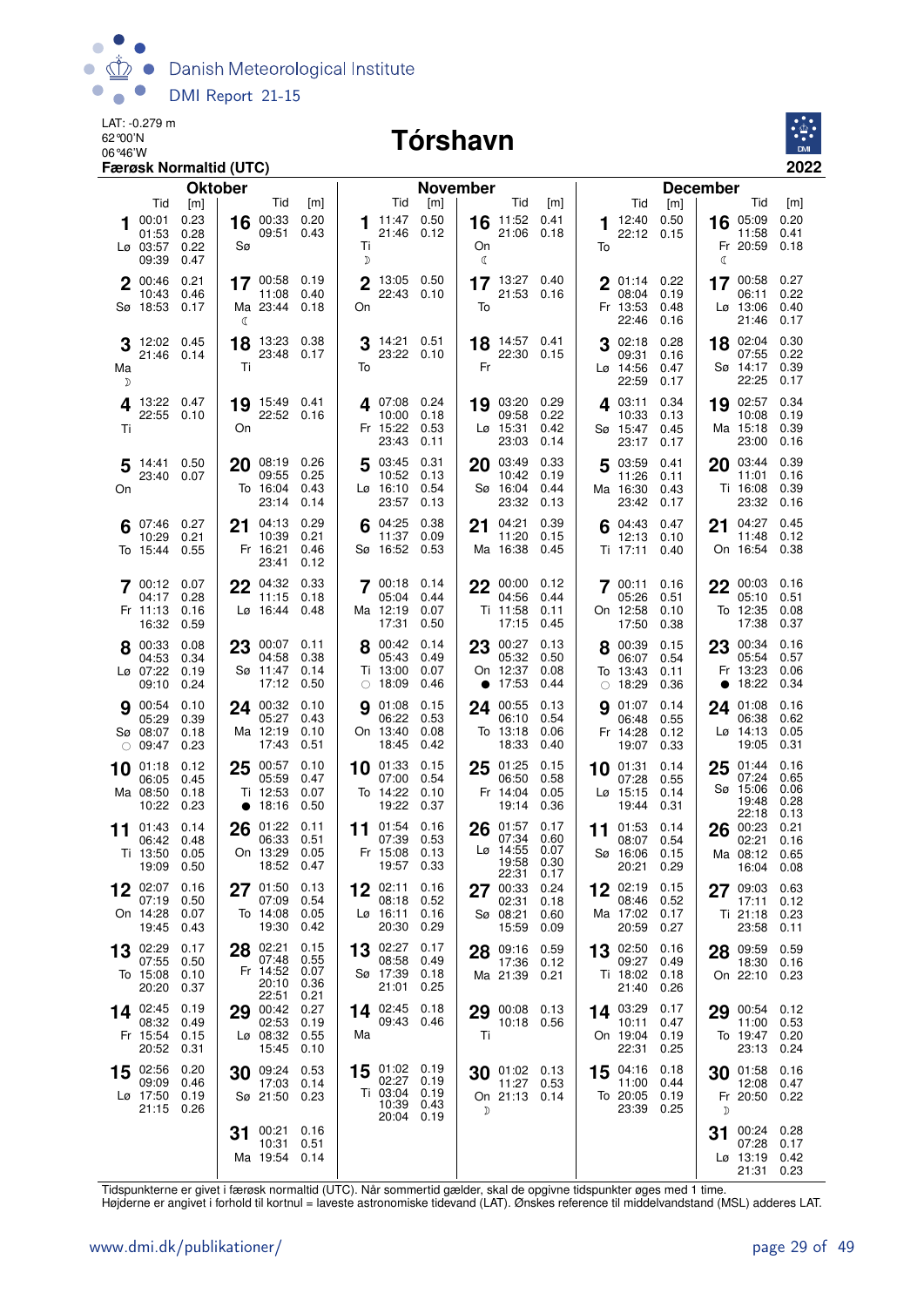

#### Gamlarætt



|    |                                                   | Januar                       |                                                |                              |                                                    |                              | <b>Februar</b>                                      |                              |                                                    |                              | <b>Marts</b>                                            |                              |
|----|---------------------------------------------------|------------------------------|------------------------------------------------|------------------------------|----------------------------------------------------|------------------------------|-----------------------------------------------------|------------------------------|----------------------------------------------------|------------------------------|---------------------------------------------------------|------------------------------|
|    | Tid                                               | [m]                          | Tid                                            | [m]                          | Tid                                                | [m]                          | Tid                                                 | [m]                          | Tid                                                | [m]                          | Tid                                                     | [m]                          |
|    | 04:39<br>12:27<br>Lø 17:00                        | 1.27<br>0.26<br>1.12         | 00:04<br>16<br>05:26<br>Sø 12:54<br>17:44      | 0.35<br>1.15<br>0.36<br>0.97 | 01:20<br>1.<br>06:03<br>Ti 14:13<br>• 18:26        | 0.25<br>1.45<br>0.09<br>1.13 | 16 01:00<br>06:14<br>On 13:58<br>$\circ$ 18:31      | 0.30<br>1.26<br>0.21<br>1.10 | 100:22<br>05:05<br>Ti 13:16<br>17:29               | 0.30<br>1.37<br>0.11<br>1.10 | 05:17<br>16<br>12:56<br>On 17:34                        | 1.20<br>0.22<br>1.08         |
| 2  | 00:46<br>05:27<br>Sø 13:24<br>17:49               | 0.23<br>1.37<br>0.19<br>1.13 | 17 00:40<br>06:01<br>Ma 13:36<br>$\circ$ 18:18 | 0.33<br>1.20<br>0.31<br>1.00 | $\mathbf 2$<br>02:02<br>06:45<br>On 14:56<br>19:08 | 0.23<br>1.49<br>0.07<br>1.15 | 17 01:34<br>06:43<br>To 14:33<br>19:02              | 0.27<br>1.31<br>0.17<br>1.15 | 2 01:09<br>05:47<br>On 13:58<br>18:09<br>$\bullet$ | 0.25<br>1.45<br>0.06<br>1.18 | 17 00:39<br>05:45<br>To 13:33<br>18:04                  | 0.29<br>1.28<br>0.15<br>1.17 |
| 3  | 01:29<br>06:13<br>Ma 14:16<br>18:36               | 0.23<br>1.44<br>0.14<br>1.12 | 01:12<br>18<br>06:33<br>Ti 14:14<br>18:51      | 0.32<br>1.24<br>0.28<br>1.03 | 02:41<br>07:27<br>To 15:36<br>19:49                | 0.23<br>1.48<br>0.10<br>1.15 | 18 02:05<br>07:13<br>Fr 15:06<br>19:35              | 0.24<br>1.34<br>0.17<br>1.18 | 01:49<br>3<br>06:27<br>To 14:36<br>18:47           | 0.21<br>1.48<br>0.06<br>1.23 | 01:15<br>18<br>06:15<br>Fr 14:07<br>18:35<br>$\bigcirc$ | 0.24<br>1.34<br>0.12<br>1.24 |
|    | 402:11<br>06:58<br>Ti 15:06<br>19:22              | 0.24<br>1.47<br>0.12<br>1.10 | 19 01:42<br>07:04<br>On 14:51<br>19:24         | 0.30<br>1.26<br>0.25<br>1.05 | 403:16<br>08:08<br>Fr 16:14<br>20:30               | 0.24<br>1.42<br>0.16<br>1.13 | 19 02:35<br>07:46<br>$Lg$ 15:39<br>20:11            | 0.23<br>1.35<br>0.18<br>1.19 | $4^{02:25}$<br>07:05<br>Fr 15:10<br>19:25          | 0.20<br>1.46<br>0.10<br>1.25 | 01:49<br>19<br>06:46<br>$L\varnothing$ 14:40<br>19:09   | 0.20<br>1.38<br>0.11<br>1.29 |
| 5  | 02:51<br>07:43<br>On 15:53<br>20:08               | 0.26<br>1.46<br>0.13<br>1.06 | 02:10<br>20<br>07:36<br>To 15:26<br>19:59      | 0.29<br>1.28<br>0.25<br>1.07 | 5<br>03:49<br>08:50<br>Lø 16:50<br>21:13           | 0.27<br>1.32<br>0.24<br>1.09 | 03:06<br>20<br>08:23<br>Sø 16:11<br>20:51           | 0.23<br>1.32<br>0.23<br>1.18 | 502:57<br>07:43<br>Lø 15:41<br>20:03               | 0.21<br>1.39<br>0.16<br>1.23 | 20<br>02:22<br>07:21<br>Sø 15:12<br>19:45               | 0.19<br>1.37<br>0.14<br>1.30 |
|    | 03:29<br>08:29<br>To 16:39<br>20:55               | 0.29<br>1.40<br>0.18<br>1.01 | 02:39<br>21<br>08:10<br>Fr 16:01<br>20:36      | 0.29<br>1.28<br>0.26<br>1.07 | 04:19<br>09:33<br>Sø 17:27<br>21:59                | 0.31<br>1.19<br>0.33<br>1.03 | 03:39<br>21<br>09:03<br>Ma 16:44<br>21:35           | 0.26<br>1.26<br>0.29<br>1.14 | 03:25<br>08:20<br>Sø 16:09<br>20:41                | 0.24<br>1.28<br>0.25<br>1.19 | 02:56<br>21<br>07:58<br>Ma 15:43<br>20:24               | 0.19<br>1.33<br>0.20<br>1.28 |
|    | 7 04:06<br>09:17<br>Fr 17:26<br>21:44             | 0.33<br>1.30<br>0.25<br>0.97 | $22^{03:11}$<br>08:47<br>Lø 16:37<br>21:18     | 0.29<br>1.26<br>0.29<br>1.06 | 7 04:48<br>10:19<br>Ma 18:06<br>22:50              | 0.37<br>1.06<br>0.41<br>0.97 | $22^{04:17}$<br>09:48<br>Ti 17:23<br>22:26          | 0.30<br>1.17<br>0.36<br>1.08 | 7 03:49<br>08:58<br>Ma 16:32<br>21:21              | 0.28<br>1.16<br>0.33<br>1.12 | 22 03:32<br>08:39<br>Ti 16:15<br>21:08                  | 0.22<br>1.24<br>0.27<br>1.22 |
|    | 8 04:45<br>10:09<br>$L\varnothing$ 18:15<br>22:38 | 0.37<br>1.19<br>0.32<br>0.93 | 03:46<br>23<br>09:29<br>Sø 17:17<br>22:05      | 0.31<br>1.22<br>0.33<br>1.03 | 8 05:26<br>11:09<br>Ti 18:52<br>D 23:53            | 0.43<br>0.94<br>0.46<br>0.92 | 23 05:04<br>10:40<br>On 18:16<br>$\binom{23:28}{ }$ | 0.37<br>1.06<br>0.42<br>1.03 | 8 04:11<br>09:36<br>Ti 16:45<br>22:04              | 0.34<br>1.03<br>0.40<br>1.04 | 23<br>04:14<br>09:24<br>On 16:49<br>21:59               | 0.28<br>1.12<br>0.36<br>1.15 |
|    | 9 05:30<br>11:05<br>Sø 19:08<br>D 23:40           | 0.41<br>1.08<br>0.38<br>0.90 | 24 04:25<br>10:17<br>Ma 18:07<br>22:59         | 0.34<br>1.16<br>0.37<br>1.00 | 06:35<br>12:11<br>On 19:50                         | 0.48<br>0.84<br>0.50         | 24 06:12<br>11:45<br>To 19:41                       | 0.43<br>0.95<br>0.47         | <b>9</b> 04:42<br>10:15<br>On 16:54<br>22:54       | 0.41<br>0.92<br>0.46<br>0.95 | 24 05:08<br>10:18<br>To 17:31<br>23:02                  | 0.35<br>0.99<br>0.44<br>1.07 |
|    | 10 06:34<br>12:07<br>Ma 20:04                     | 0.45<br>0.98<br>0.42         | 05:12<br>25<br>11:11<br>Ti 19:16<br>ℭ          | 0.39<br>1.09<br>0.41         | $10$ 01:13<br>08:08<br>To 13:39<br>20:55           | 0.89<br>0.51<br>0.78<br>0.50 | 25<br>00:43<br>08:14<br>Fr 13:08<br>21:11           | 1.00<br>0.46<br>0.85<br>0.47 | 10 05:35<br>10:59<br>To 17:32<br>$\mathcal{D}$     | 0.48<br>0.81<br>0.50         | 06:32<br>25<br>11:28<br>Fr 18:43<br>C                   | 0.42<br>0.86<br>0.50         |
| 11 | 00:49<br>07:52<br>Ti 13:16<br>21:00 0.43          | 0.90<br>0.48<br>0.91         | 26<br>00:03<br>06:15<br>On 12:15<br>20:33      | 0.98<br>0.44<br>1.02<br>0.41 | 02:40<br>11<br>09:32<br>Fr 15:17<br>21:56 0.47     | 0.91<br>0.51<br>0.78         | 02:06<br>26<br>10:05<br>Lø 14:42<br>22:26           | 1.03<br>0.41<br>0.84<br>0.43 | 00:10<br>11<br>07:15<br>Fr 12:25<br>18:48          | 0.88<br>0.53<br>0.73<br>0.53 | 00:23<br>26<br>08:27<br>Lø 13:02<br>20:40               | 1.02<br>0.43<br>0.78<br>0.51 |
| 12 | 02:00<br>09:04<br>On 14:26<br>21:54               | 0.92<br>0.48<br>0.88<br>0.42 | $27^{01:14}$<br>08:03<br>To 13:30<br>21:43     | 0.98<br>0.46<br>0.96<br>0.40 | 12 03:50 0.97<br>10:49<br>Lø 16:18<br>22:52        | 0.47<br>0.83<br>0.43         | 03:21<br>27<br>11:26<br>Sø 15:55<br>23:29           | 1.12<br>0.31<br>0.91<br>0.37 | 12 02:10<br>09:02<br>Lø 15:02 0.73<br>21:03        | 0.87<br>0.52<br>0.52         | 01:52<br>27<br>10:05<br>Sø 14:37<br>22:06               | 1.04<br>0.36<br>0.80<br>0.46 |
| 13 | 03:05<br>10:10<br>To 15:29<br>22:42               | 0.97<br>0.47<br>0.88<br>0.40 | 28 02:26<br>10:02<br>Fr 14:49<br>22:45         | 1.03<br>0.43<br>0.94<br>0.36 | 13 04:38<br>11:52<br>Sø 16:58<br>23:40             | 1.05<br>0.41<br>0.90<br>0.39 | 28 04:19<br>12:27<br>Ma 16:46                       | 1.25<br>0.20<br>1.00         | 13 03:33<br>10:26<br>Sø 16:00<br>22:17             | 0.94<br>0.47<br>0.81<br>0.47 | 28 03:08<br>11:17<br>Ma 15:42 0.90<br>23:13             | 1.13<br>0.27<br>0.38         |
|    | 14 04:00<br>11:12<br>Fr 16:22<br>23:25            | 1.03<br>0.44<br>0.90<br>0.38 | 03:32<br>29<br>11:23<br>Lø 15:58<br>23:42      | 1.13<br>0.35<br>0.97<br>0.32 | 14 05:14<br>12:41<br>Ma 17:31                      | 1.13<br>0.33<br>0.97         |                                                     |                              | 14 04:17<br>11:29<br>Ma 16:35<br>23:13             | 1.02<br>0.39<br>0.90<br>0.41 | 04:02<br>29<br>Ti 16:28                                 | 1.25<br>12:12 0.17<br>1.02   |
|    | 15 04:46<br>12:06<br>Lø 17:06 0.93                | 1.10<br>0.40                 | 30 04:28<br>12:29<br>Sø 16:55                  | 1.25<br>0.25<br>1.03         | 15 00:23 0.34<br>05:45<br>Ti 13:22 0.26<br>18:01   | 1.20<br>1.03                 |                                                     |                              | 15 04:49<br>12:16<br>Ti 17:05<br>23:59             | 1.11<br>0.30<br>0.99<br>0.35 | 30 00:06 0.31<br>04:47<br>On 12:56<br>17:08             | 1.34<br>0.11<br>1.14         |
|    |                                                   |                              | 00:33<br>31<br>05:18<br>Ma 13:25<br>17:43      | 0.28<br>1.37<br>0.16<br>1.08 |                                                    |                              |                                                     |                              |                                                    |                              | 00:51<br>31<br>05:26<br>To 13:34<br>17:46               | 0.25<br>1.40<br>0.08<br>1.23 |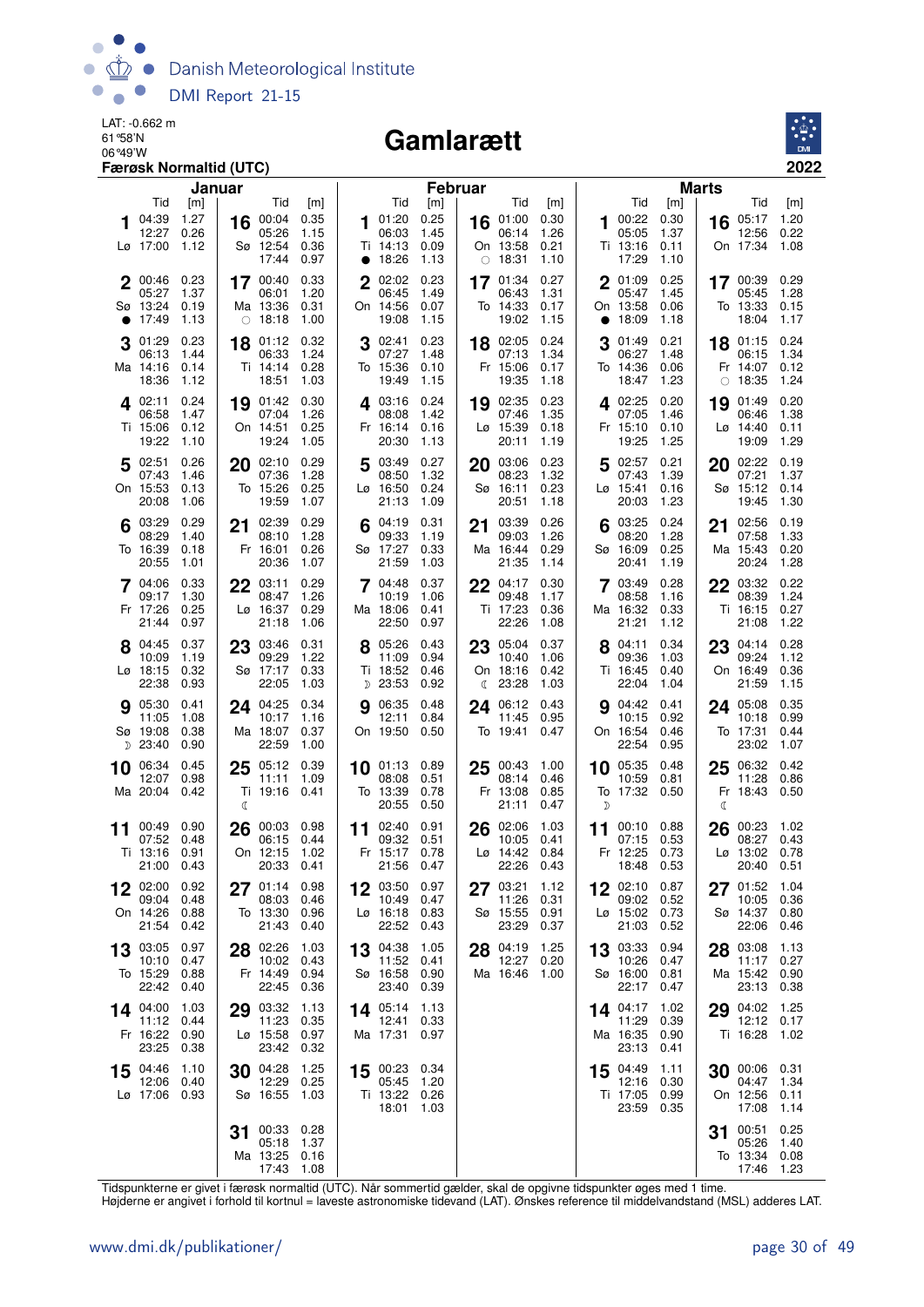

#### Gamlarætt



|           |                                             | April                               |    |                                                    |                                     |        |                                                            | Maj                                 |         |                                                       |                                     |    |                                                       |                                     | Juni      |                                               |                                     |
|-----------|---------------------------------------------|-------------------------------------|----|----------------------------------------------------|-------------------------------------|--------|------------------------------------------------------------|-------------------------------------|---------|-------------------------------------------------------|-------------------------------------|----|-------------------------------------------------------|-------------------------------------|-----------|-----------------------------------------------|-------------------------------------|
| $\bullet$ | Tid<br>01:30<br>06:04<br>Fr 14:08<br>18:23  | [m]<br>0.21<br>1.41<br>0.10<br>1.29 | 16 | Tid<br>00:51<br>05:44<br>Lø 13:38<br>$\circ$ 18:07 | [m]<br>0.24<br>1.33<br>0.11<br>1.30 |        | Tid<br>01:40<br>06:15<br>Sø 14:03<br>18:35                 | [m]<br>0.25<br>1.24<br>0.21<br>1.31 |         | Tid<br>16 01:12<br>05:54<br>Ma 13:47<br>$\circ$ 18:20 | [m]<br>0.22<br>1.28<br>0.15<br>1.37 | 1  | Tid<br>02:25<br>07:07<br>On 14:04<br>19:26            | [m]<br>0.33<br>1.02<br>0.33<br>1.22 | 16        | Tid<br>02:48<br>07:11<br>To 14:45<br>19:34    | [m]<br>0.16<br>1.10<br>0.27<br>1.41 |
|           | $2^{02:04}$<br>06:40<br>Lø 14:38<br>18:59   | 0.20<br>1.38<br>0.14<br>1.31        |    | 17 01:29<br>06:19<br>Sø 14:13<br>18:43             | 0.20<br>1.36<br>0.11<br>1.35        |        | $2^{02:10}$<br>06:50<br>Ma 14:25<br>19:10                  | 0.26<br>1.19<br>0.25<br>1.29        |         | 17 01:58<br>06:36<br>Ti 14:23<br>19:01                | 0.18<br>1.25<br>0.19<br>1.39        |    | $2^{02:57}$<br>07:43<br>To 14:13<br>20:01             | 0.35<br>0.98<br>0.34<br>1.18        |           | 17 03:40<br>07:59<br>Fr 15:25<br>20:22        | 0.16<br>1.04<br>0.31<br>1.37        |
|           | 02:33<br>07:16<br>Sø 15:04<br>19:35         | 0.21<br>1.31<br>0.20<br>1.29        |    | 18 02:07<br>06:56<br>Ma 14:46<br>19:21             | 0.17<br>1.34<br>0.14<br>1.36        | 3      | 02:37<br>07:25<br>Ti 14:40<br>19:45                        | 0.29<br>1.11<br>0.30<br>1.24        |         | 18 02:45<br>07:20<br>On 14:58<br>19:45                | 0.18<br>1.18<br>0.24<br>1.38        |    | 03:31<br>08:21<br>Fr 14:35<br>20:37                   | 0.37<br>0.94<br>0.36<br>1.13        | 18        | 04:32<br>08:50<br>Lø 16:05<br>21:14           | 0.19<br>0.98<br>0.35<br>1.31        |
|           | 402:59<br>07:51<br>Ma 15:24<br>20:11        | 0.25<br>1.21<br>0.27<br>1.24        |    | 19 02:47<br>07:36<br>Ti 15:18<br>20:02             | 0.18<br>1.28<br>0.21<br>1.34        |        | 403:01<br>07:59<br>On 14:44<br>20:20                       | 0.32<br>1.03<br>0.33<br>1.18        |         | 19 03:35<br>08:07<br>To 15:33<br>20:33                | 0.20<br>1.08<br>0.30<br>1.32        |    | 4.04:10<br>09:02<br>Lø 15:07<br>21:17                 | 0.39<br>0.90<br>0.38<br>1.08        |           | 19 05:27<br>09:44<br>Sø 16:51<br>22:11        | 0.23<br>0.92<br>0.38<br>1.22        |
|           | 5 03:20<br>08:25<br>Ti 15:33<br>20:47       | 0.29<br>1.10<br>0.33<br>1.17        | 20 | 03:30<br>08:19<br>On 15:50<br>20:47                | 0.21<br>1.17<br>0.28<br>1.28        | 5      | 03:27<br>08:35<br>To 14:58<br>20:56                        | 0.36<br>0.95<br>0.36<br>1.11        | 20      | 04:31<br>09:00<br>Fr 16:11<br>21:28                   | 0.24<br>0.97<br>0.37<br>1.25        | 5  | 04:58<br>09:48<br>Sø 15:48<br>22:02                   | 0.42<br>0.86<br>0.40<br>1.04        | 20        | 06:25<br>10:44<br>Ma 17:46<br>23:14           | 0.29<br>0.88<br>0.42<br>1.13        |
|           | $6^{03:42}$<br>09:00<br>On 15:37<br>21:24   | 0.34<br>1.00<br>0.38<br>1.08        | 21 | 04:20<br>09:08<br>To 16:24<br>21:40                | 0.27<br>1.04<br>0.37<br>1.20        |        | 04:03<br>09:14<br>Fr 15:26<br>21:36                        | 0.41<br>0.88<br>0.39<br>1.03        | 21      | 05:35<br>10:00<br>Lø 16:54<br>22:32                   | 0.29<br>0.88<br>0.43<br>1.17        | 6  | 06:00<br>10:44<br>Ma 16:37<br>22:57                   | 0.44<br>0.84<br>0.43<br>1.00        | 21<br>a   | 07:26<br>11:49<br>Ti 18:58                    | 0.33<br>0.86<br>0.44                |
|           | 04:14<br>09:36<br>To 15:58<br>22:06         | 0.40<br>0.90<br>0.42<br>0.99        | 22 | 05:25<br>10:07<br>Fr 17:03<br>22:46                | 0.33<br>0.91<br>0.44<br>1.12        | 7      | 04:55<br>10:02<br>Lø 16:07<br>22:28                        | 0.45<br>0.81<br>0.43<br>0.97        | 22<br>ℂ | 06:46<br>11:10<br>Sø 18:00<br>23:45                   | 0.33<br>0.81<br>0.47<br>1.11        | D  | 07:15<br>11:49<br>Ti 17:32 0.45                       | 0.45<br>0.83                        | 22        | 00:21<br>08:28<br>On 12:58<br>20:15           | 1.05<br>0.36<br>0.88<br>0.45        |
|           | 8 05:05<br>10:18<br>Fr 16:38<br>23:03       | 0.47<br>0.80<br>0.47<br>0.91        | C  | 23 06:50<br>11:22<br>$L\varnothing$ 18:09          | 0.38<br>0.80<br>0.50                |        | 06:22<br>11:11<br>Sø 17:02<br>23:41                        | 0.49<br>0.76<br>0.47<br>0.92        |         | 23 08:02<br>12:26<br>Ma 19:36                         | 0.34<br>0.80<br>0.48                |    | 8 00:01<br>08:26<br>On 13:00<br>18:35                 | 0.98<br>0.43<br>0.85<br>0.47        | 23        | 01:29<br>09:27<br>To 14:05<br>21:26           | 1.00<br>0.37<br>0.93<br>0.44        |
| D         | <b>9</b> 06:40<br>11:29<br>Lø 17:39 0.51    | 0.52<br>0.73                        | 24 | 00:07<br>08:24<br>Sø 12:52<br>20:10                | 1.07<br>0.38<br>0.76<br>0.51        | 9<br>D | 07:59<br>12:46<br>Ma 18:07 0.50                            | 0.48<br>0.75                        |         | 24 01:01<br>09:13<br>Ti 13:41<br>21:01                | 1.08<br>0.32<br>0.84<br>0.45        | 9  | 01:10<br>09:28<br>To 14:06<br>20:07                   | 0.99<br>0.38<br>0.91<br>0.47        | 24        | 02:32<br>10:21<br>Fr 15:03<br>22:31           | 0.98<br>0.37<br>1.00<br>0.43        |
|           | 10 01:03<br>08:34<br>Sø 14:06<br>18:57      | 0.87<br>0.51<br>0.72<br>0.53        | 25 | 01:32<br>09:47<br>Ma 14:16<br>21:39                | 1.07<br>0.32<br>0.81<br>0.46        | 10     | 01:16 0.92<br>09:13<br>Ti 14:09<br>19:26                   | 0.43<br>0.81<br>0.50                |         | 25 02:11<br>10:15<br>On 14:43<br>22:10                | 1.09<br>0.30<br>0.93<br>0.41        |    | 10 02:15<br>10:23<br>Fr 15:01<br>22:00                | 1.03<br>0.33<br>1.00<br>0.43        | 25        | 03:27<br>11:08<br>Lø 15:54<br>23:30           | 0.97<br>0.36<br>1.07<br>0.41        |
| 11        | 02:47<br>09:54<br>Ma 15:17<br>21:29         | 0.91<br>0.45<br>0.80<br>0.50        | 26 | 02:44<br>10:52<br>Ti 15:16<br>22:47                | 1.13<br>0.26<br>0.92<br>0.39        | 11     | 02:27<br>10:13<br>On 15:03<br>21:43                        | 0.97<br>0.36<br>0.90<br>0.46        | 26      | 03:07<br>11:06<br>To 15:33<br>23:09                   | 1.10<br>0.27<br>1.03<br>0.37        | 11 | 03:12<br>11:13<br>$L\varnothing$ 15:50<br>23:08       | 1.08<br>0.28<br>1.10<br>0.37        | 26        | 04:16<br>11:50<br>Sø 16:40                    | 0.97<br>0.35<br>1.13                |
|           | 12 03:36 0.99<br>10:54<br>Ti 15:56<br>22:35 | 0.37<br>0.90<br>0.43                |    | 27 03:38<br>11:44<br>On 16:03<br>23:41             | 1.20<br>0.20<br>1.04<br>0.33        | 12     | 03:15 1.05<br>11:03 0.29<br>To 15:46<br>22:46              | 1.01<br>0.39                        |         | 27 03:54 1.12<br>11:50<br>Fr 16:17<br>23:59           | 0.26<br>1.13<br>0.34                | 12 | 04:02 1.12<br>12:00 0.24<br>Sø 16:35 1.21             |                                     | 27        | 00:21<br>05:00<br>Ma 12:26<br>17:22           | 0.39<br>0.97<br>0.35<br>1.17        |
|           | 13 04:09<br>11:42<br>On 16:29<br>23:26      | 1.09<br>0.28<br>1.01<br>0.36        |    | 28 04:22<br>12:26 0.16<br>To 16:43                 | 1.25<br>- 1.15                      |        | 13 03:56<br>11:48 0.22<br>Fr 16:25<br>23:38                | 1.14<br>1.12<br>0.33                |         | 28 04:37<br>12:28<br>$L\varnothing$ 16:58             | 1.13<br>0.25<br>1.20                |    | 13 00:07 0.31<br>04:50<br>Ma 12:44 0.22<br>17:19      | 1.16<br>1.30                        |           | 28 01:05<br>05:41<br>Ti 12:58<br>18:01        | 0.37<br>0.98<br>0.35<br>1.20        |
|           | 14 04:40<br>12:24<br>To 17:00               | 1.18<br>0.20<br>1.12                |    | 29 00:27<br>05:02<br>Fr 13:03 0.16<br>17:22        | 0.28<br>1.28<br>1.24                |        | 14 04:35<br>12:30<br>Lø 17:02 1.23                         | 1.21<br>0.17                        |         | 29 00:42<br>05:16<br>Sø 13:00<br>17:37                | 0.32<br>1.12<br>0.26<br>1.25        |    | 14 01:03 0.24<br>05:37<br>Ti 13:25<br>$\circ$ 18:03   | 1.17<br>0.22<br>1.37                | $\bullet$ | 29 01:44<br>06:19<br>On 13:25<br>18:38        | 0.36<br>0.98<br>0.35<br>1.21        |
| 15        | 00:10 0.30<br>05:11<br>Fr 13:02<br>17:33    | 1.27<br>0.14<br>1.22                |    | 30 01:06<br>05:39<br>Lø 13:35<br>$\bullet$ 17:59   | 0.25<br>1.28<br>0.17<br>1.30        |        | 15 00:26 0.27<br>05:14 1.27<br>Sø 13:09 0.15<br>17:41 1.32 |                                     |         | 30 01:19<br>05:54<br>Ma 13:28<br>• $18:14$            | 0.32<br>1.10<br>0.28<br>1.26        |    | 15 01:56 0.19<br>06:24<br>On 14:06 0.24<br>18:48 1.41 | 1.15                                | 30        | 02:21<br>06:56<br>To 13:46 0.35<br>19:12 1.21 | 0.34<br>0.98                        |
|           |                                             |                                     |    |                                                    |                                     |        |                                                            |                                     | 31      | 01:53<br>06:31<br>Ti 13:50<br>18:51                   | 0.32<br>1.06<br>0.31<br>1.25        |    |                                                       |                                     |           |                                               |                                     |

Tidspunkterne er givet i færøsk normaltid (UTC). Når sommertid gælder, skal de opgivne tidspunkter øges med 1 time.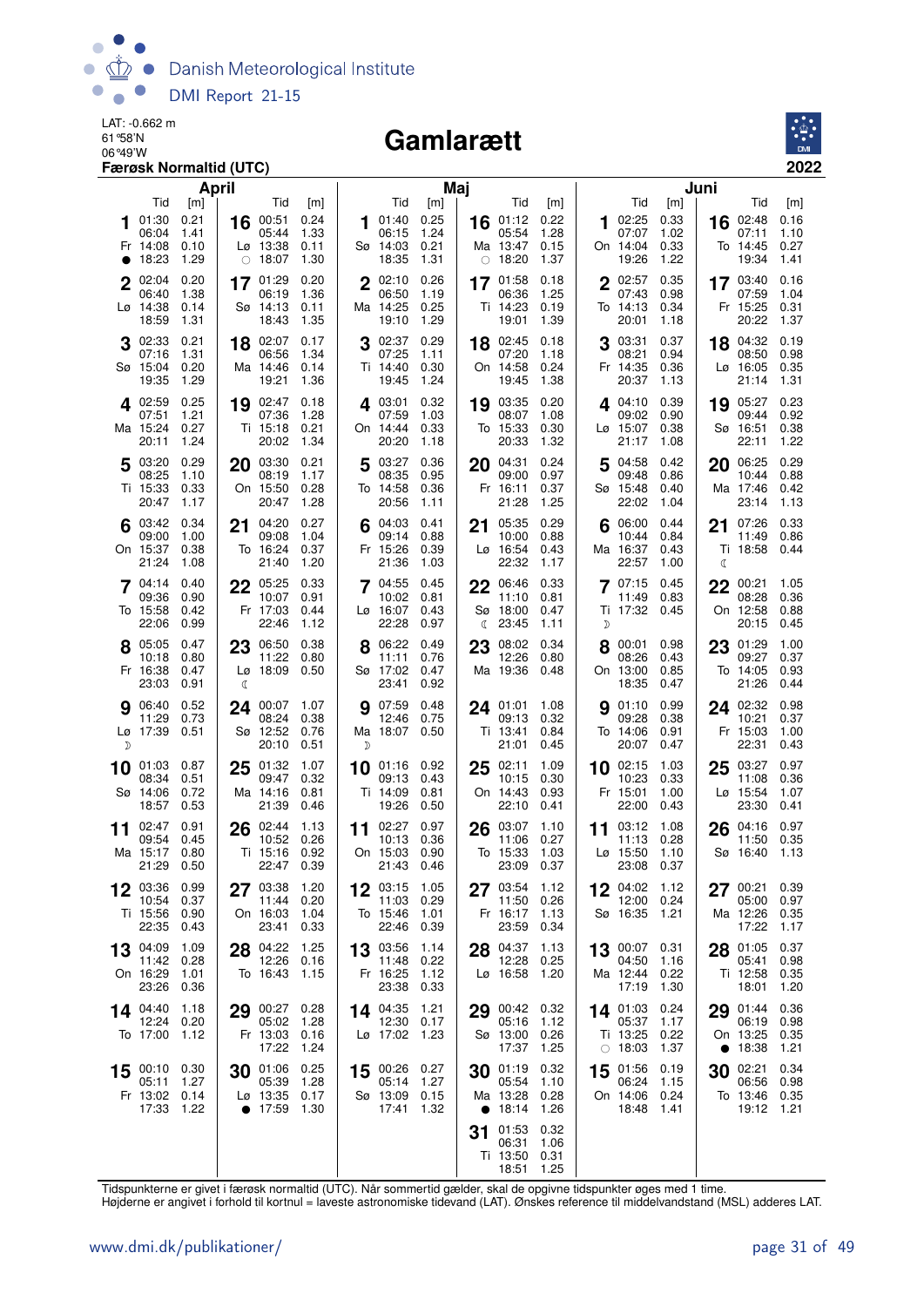

#### Gamlarætt



|    |                                                          | Juli                         |    |                                                    |                              |    |                                             | <b>August</b>                |    |                                          |                              |            |                                            |                              | <b>September</b> |                                             |                              |
|----|----------------------------------------------------------|------------------------------|----|----------------------------------------------------|------------------------------|----|---------------------------------------------|------------------------------|----|------------------------------------------|------------------------------|------------|--------------------------------------------|------------------------------|------------------|---------------------------------------------|------------------------------|
|    | Tid                                                      | [m]                          |    | Tid                                                | [m]                          |    | Tid                                         | [m]                          |    | Tid                                      | [m]                          |            | Tid                                        | [m]                          |                  | Tid                                         | [m]                          |
|    | 02:57<br>07:32<br>Fr 14:04<br>19:45                      | 0.33<br>0.98<br>0.35<br>1.19 | 16 | 03:34<br>07:47<br>Lø 15:17<br>20:07                | 0.11<br>1.08<br>0.28<br>1.42 | 1  | 03:48<br>08:19<br>Ma 14:58<br>20:28         | 0.28<br>1.07<br>0.31<br>1.22 | 16 | 04:32<br>08:49<br>Ti 16:14<br>21:10      | 0.21<br>1.13<br>0.28<br>1.22 |            | 04:17<br>09:06<br>To 15:55<br>21:18        | 0.31<br>1.15<br>0.31<br>1.15 |                  | 16 04:34<br>09:41<br>Fr 16:47<br>21:56      | 0.41<br>1.08<br>0.41<br>0.90 |
|    | 2 03:32<br>08:07<br>Lø 14:29<br>20:19                    | 0.33<br>0.97<br>0.35<br>1.17 |    | 17 04:20<br>08:32<br>Sø 15:56<br>20:54             | 0.14<br>1.05<br>0.29<br>1.34 |    | 2 04:19<br>08:56<br>Ti 15:30<br>21:05       | 0.31<br>1.07<br>0.32<br>1.19 |    | 17 05:09<br>09:33<br>On 16:49<br>21:55   | 0.30<br>1.08<br>0.34<br>1.08 |            | 2 04:47<br>09:52<br>Fr 16:37<br>22:05      | 0.37<br>1.10<br>0.37<br>1.05 | €                | 17 04:30<br>10:31<br>Lø 17:41<br>22:44      | 0.47<br>0.99<br>0.48<br>0.79 |
|    | 04:08<br>08:44<br>Sø 15:01<br>20:55                      | 0.35<br>0.96<br>0.35<br>1.15 |    | 18 05:05<br>09:19<br>Ma 16:37<br>21:43             | 0.20<br>1.02<br>0.33<br>1.24 |    | 04:52<br>09:38<br>On 16:06<br>21:48         | 0.34<br>1.05<br>0.34<br>1.14 | 18 | 05:47<br>10:23<br>To 17:32<br>22:44      | 0.40<br>1.02<br>0.40<br>0.94 |            | 05:23<br>10:47<br>Lø 17:35<br>D 23:03      | 0.44<br>1.04<br>0.43<br>0.94 | 18               | 04:51<br>11:44<br>Sø 19:16 0.52             | 0.51<br>0.90                 |
|    | 4.04:45<br>09:25<br>Ma 15:38<br>21:35                    | 0.37<br>0.95<br>0.36<br>1.12 |    | 19 05:51<br>10:10<br>Ti 17:22<br>22:35             | 0.28<br>0.98<br>0.37<br>1.12 |    | 405:29<br>10:26<br>To 16:48<br>22:36        | 0.39<br>1.01<br>0.38<br>1.07 | ℂ  | 19 06:28<br>11:21<br>Fr 18:34<br>23:43   | 0.47<br>0.95<br>0.47<br>0.83 |            | 406:19<br>11:57<br>Sø 19:13                | 0.49<br>0.99<br>0.47         | Ma               | 19 13:41 0.88<br>20:53 0.52                 |                              |
|    | 5 05:28<br>10:11<br>Ti 16:19<br>22:21                    | 0.39<br>0.94<br>0.38<br>1.08 | 20 | 06:41<br>11:07<br>On 18:17<br>$\binom{23:34}{ }$   | 0.36<br>0.94<br>0.41<br>1.00 | 5  | 06:21<br>11:23<br>Fr 17:41<br>D 23:33       | 0.43<br>0.98<br>0.43<br>1.00 | 20 | 07:21<br>12:38<br>Lø 19:54               | 0.52<br>0.90<br>0.51         | 5          | 00:21<br>08:19<br>Ma 13:23<br>21:26        | 0.84<br>0.52<br>0.98<br>0.45 | 20<br>Ti         | 15:12 0.93<br>22:16 0.47                    |                              |
|    | $6^{06:22}$<br>11:05<br>On 17:06<br>23:14                | 0.42<br>0.92<br>0.41<br>1.05 |    | $21^{07:34}$<br>12:12<br>To 19:25                  | 0.42<br>0.92<br>0.45         | 6  | 07:40<br>12:30<br>Lø 18:57                  | 0.46<br>0.96<br>0.47         | 21 | 01:09<br>08:27<br>Sø 14:10<br>21:20      | 0.75<br>0.53<br>0.90<br>0.51 |            | 6 $02:02$<br>09:50<br>Ti 14:47<br>22:54    | 0.80<br>0.49<br>1.06<br>0.35 |                  | 21 03:44 0.79<br>09:57<br>On 16:01<br>23:17 | 0.51<br>1.01<br>0.40         |
| D  | 7 07:30<br>12:06<br>To 18:02 0.44                        | 0.43<br>0.92                 |    | 22 00:40<br>08:31<br>Fr 13:23<br>20:39             | 0.91<br>0.45<br>0.92<br>0.48 |    | 7 00:43 0.93<br>09:02<br>Sø 13:45<br>21:13  | 0.46<br>0.98<br>0.47         | 22 | 02:56<br>09:35<br>Ma 15:30<br>22:45      | 0.74<br>0.52<br>0.95<br>0.48 |            | $7^{03:27}$<br>10:59<br>On 15:51<br>23:59  | 0.86<br>0.43<br>1.18<br>0.24 |                  | $22^{04:21}$<br>10:55<br>To 16:35           | 0.88<br>0.45<br>1.09         |
|    | 8 00:14<br>08:39<br>Fr 13:13<br>19:15                    | 1.01<br>0.42<br>0.94<br>0.46 |    | 23 01:53<br>09:29<br>$L\varnothing$ 14:35<br>21:52 | 0.85<br>0.46<br>0.95<br>0.48 |    | 8 02:07<br>10:12<br>Ma 14:59<br>22:51       | 0.88<br>0.44<br>1.05<br>0.40 |    | 23 04:04<br>10:37<br>Ti 16:23<br>23:52   | 0.80<br>0.48<br>1.03<br>0.42 |            | 8 04:22<br>11:56<br>To 16:41               | 0.96<br>0.36<br>1.31         |                  | 23 00:01<br>04:51<br>Fr 11:41<br>17:04      | 0.32<br>0.98<br>0.39<br>1.16 |
|    | <b>9</b> 01:22<br>09:43<br>$L\varnothing$ 14:19<br>21:20 | 0.99<br>0.39<br>0.99<br>0.46 |    | 24 03:05<br>10:23<br>Sø 15:38<br>23:05             | 0.83<br>0.45<br>1.00<br>0.46 |    | 03:29<br>11:15<br>Ti 16:02 1.16             | 0.90<br>0.40                 |    | 24 04:45<br>11:29<br>On 17:01            | 0.87<br>0.44<br>1.10         |            | 90:51<br>05:07<br>Fr 12:45<br>17:24        | 0.14<br>1.07<br>0.29<br>1.41 |                  | 24 00:39<br>05:20<br>Lø 12:21<br>17:31      | 0.25<br>1.07<br>0.33<br>1.22 |
|    | $10^{02:32}$<br>10:40<br>Sø 15:20<br>22:51               | 0.99<br>0.36<br>1.07<br>0.40 |    | 25 04:06<br>11:13<br>Ma 16:31                      | 0.85<br>0.43<br>1.06         |    | 10 00:04<br>04:31<br>On 12:10<br>16:54      | 0.30<br>0.97<br>0.35<br>1.29 | 25 | 00:37<br>05:19<br>To 12:12<br>17:33      | 0.36<br>0.95<br>0.39<br>1.17 | $\bigcirc$ | 10 01:35<br>05:47<br>Lø 13:28<br>18:04     | 0.08<br>1.17<br>0.24<br>1.46 | 25<br>●          | 01:14<br>05:49<br>Sø 12:56<br>17:58         | 0.19<br>1.15<br>0.29<br>1.27 |
| 11 | 03:38<br>11:34<br>Ma 16:14                               | 1.01<br>0.33<br>1.17         | 26 | 00:08<br>04:54<br>Ti 11:57<br>17:14                | 0.43<br>0.89<br>0.40<br>1.12 | 11 | 01:03<br>05:21<br>To 12:59<br>17:40         | 0.19<br>1.04<br>0.30<br>1.40 | 26 | 01:13<br>05:49<br>Fr 12:49<br>18:02      | 0.29<br>1.02<br>0.35<br>1.22 | 11         | 02:14<br>06:25<br>Sø 14:07<br>18:42        | 0.06<br>1.24<br>0.21<br>1.46 | 26               | 01:48<br>06:18<br>Ma 13:29<br>18:27         | 0.16<br>1.22<br>0.25<br>1.31 |
| 12 | 00:02 0.33<br>04:36<br>Ti 12:24<br>17:05                 | 1.04<br>0.30<br>1.28         | 27 | 00:56<br>05:34<br>On 12:35<br>17:51                | 0.38<br>0.94<br>0.38<br>1.17 | 12 | 01:52<br>06:05<br>Fr 13:44<br>$\circ$ 18:23 | 0.11<br>1.11<br>0.26<br>1.47 | 27 | 01:47 0.24<br>06:18<br>Lø 13:22<br>18:29 | 1.08<br>0.31<br>1.26         |            | $12^{02:50}$<br>07:03<br>Ma 14:42<br>19:20 | 0.09<br>1.27<br>0.20<br>1.40 | 27               | 02:19<br>06:49<br>Ti 14:02<br>18:59         | 0.16<br>1.27<br>0.23<br>1.31 |
| 13 | 01:03<br>05:28<br>On 13:11<br>$\circ$ 17:52              | 0.24<br>1.07<br>0.28<br>1.37 | 28 | 01:36<br>06:09<br>To 13:08<br>• 18:24              | 0.34<br>0.98<br>0.36<br>1.20 | 13 | 02:36<br>06:47<br>Lø 14:25<br>19:05         | 0.07<br>1.15<br>0.24<br>1.48 | 28 | 02:19<br>06:48<br>Sø 13:51<br>18:57      | 0.21<br>1.13<br>0.28<br>1.28 |            | 13 03:23<br>07:40<br>Ti 15:15<br>19:58     | 0.15<br>1.27<br>0.23<br>1.29 | 28               | 02:49<br>07:23<br>On 14:34<br>19:33         | 0.18<br>1.29<br>0.23<br>1.28 |
|    | 14 01:58<br>06:16<br>To 13:55<br>18:37                   | 0.17<br>1.09<br>0.27<br>1.44 | 29 | 02:11<br>06:42<br>Fr 13:38<br>18:55                | 0.30<br>1.01<br>0.34<br>1.22 |    | 14 03:17<br>07:27<br>Sø 15:03<br>19:46      | 0.07<br>1.17<br>0.23<br>1.43 | 29 | 02:50<br>07:18<br>Ma 14:19<br>19:27      | 0.20<br>1.17<br>0.26<br>1.29 |            | 14 03:53<br>08:19<br>On 15:45<br>20:37     | 0.24<br>1.23<br>0.27<br>1.16 | 29               | 03:18<br>07:59<br>To 15:09<br>20:11         | 0.23<br>1.28<br>0.25<br>1.21 |
| 15 | 02:48<br>07:02<br>Fr 14:36<br>19:22                      | 0.12<br>1.09<br>0.27<br>1.45 | 30 | 02:44<br>07:13<br>Lø 14:04<br>19:24                | 0.28<br>1.04<br>0.33<br>1.23 |    | 15 03:55<br>08:08<br>Ma 15:39<br>20:27 1.34 | 0.13<br>1.16<br>0.24         | 30 | 03:20<br>07:51<br>Ti 14:48<br>20:00      | 0.22<br>1.19<br>0.26<br>1.27 | 15         | 04:19<br>08:59<br>To 16:14 0.34<br>21:15   | 0.33<br>1.16<br>1.03         | 30               | 03:45<br>08:39<br>Fr 15:49<br>20:54         | 0.29<br>1.23<br>0.29<br>1.11 |
|    |                                                          |                              | 31 | 03:17<br>07:45<br>Sø 14:29<br>19:55                | 0.27<br>1.06<br>0.31<br>1.23 |    |                                             |                              | 31 | 03:49<br>08:26<br>On 15:20<br>20:37      | 0.26<br>1.18<br>0.28<br>1.22 |            |                                            |                              |                  |                                             |                              |

Tidspunkterne er givet i færøsk normaltid (UTC). Når sommertid gælder, skal de opgivne tidspunkter øges med 1 time.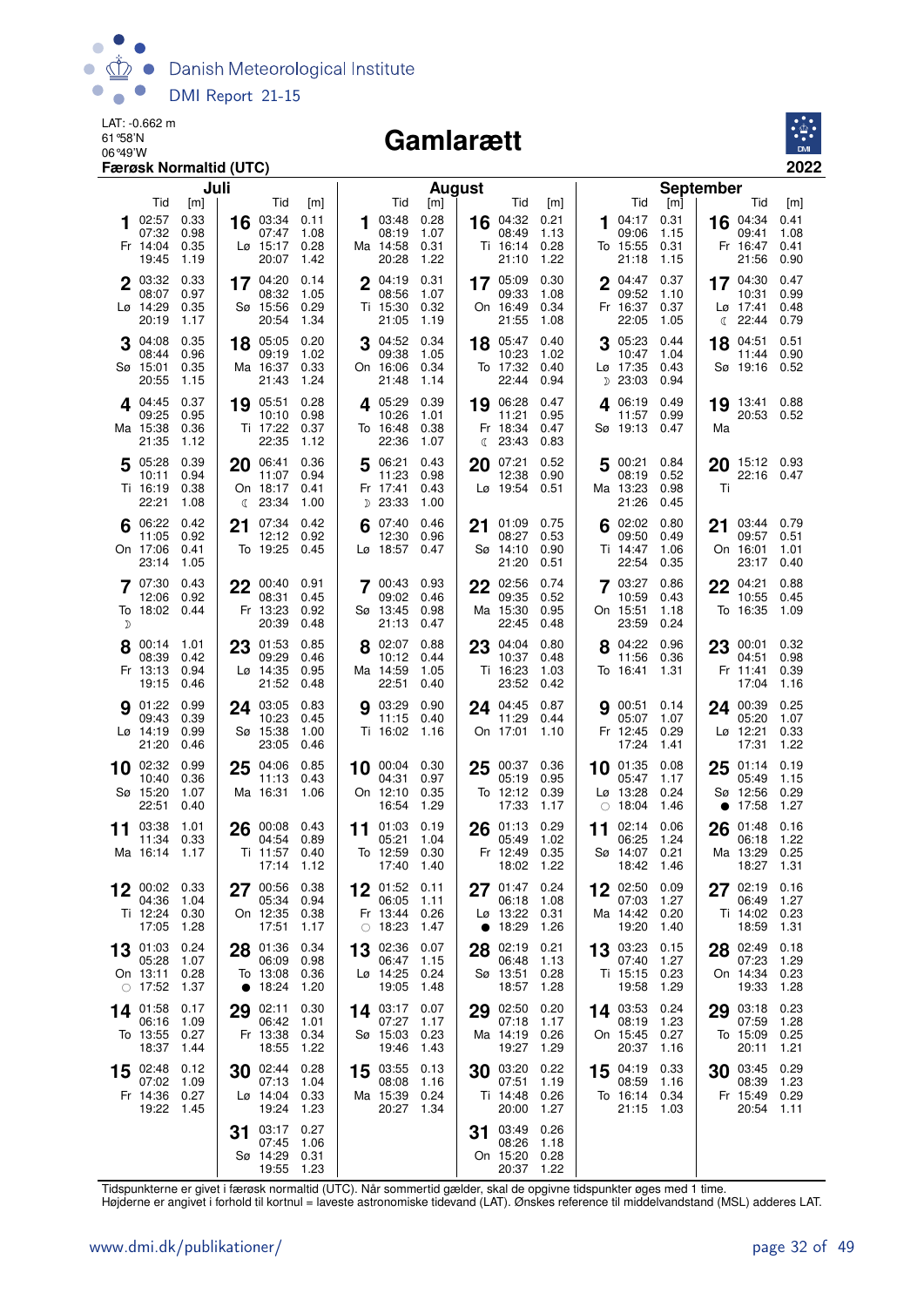

#### Gamlarætt



|              |                           | Færøsk Normaltid (UTC)    |                |                        |              |             |                             |              |          |                     |              |    |                        |              |                      | 2022               |  |
|--------------|---------------------------|---------------------------|----------------|------------------------|--------------|-------------|-----------------------------|--------------|----------|---------------------|--------------|----|------------------------|--------------|----------------------|--------------------|--|
|              |                           |                           | <b>Oktober</b> |                        |              |             |                             |              | November |                     |              |    |                        |              | <b>December</b>      |                    |  |
| 1            | Tid<br>04:13              | $\lceil m \rceil$<br>0.37 | 16             | Tid<br>03:27           | [m]<br>0.43  | 1           | Tid<br>05:08                | [m]<br>0.49  |          | Tid<br>16 04:32     | [m]<br>0.47  |    | Tid<br>06:41           | [m]<br>0.48  | 05:07<br>16          | Tid<br>[m]<br>0.44 |  |
|              | 09:26                     | 1.17                      |                | 09:50                  | 1.02         |             | 11:25                       | 1.09         |          | 11:22               | 0.93         |    | 12:18                  | 1.11         | 11:29                | 0.99               |  |
|              | Lø 16:39<br>21:44         | 0.36<br>0.98              |                | Sø 17:06<br>22:08      | 0.48<br>0.78 | D           | Ti 19:47 0.37               |              | ℂ        | On 19:39            | 0.47         |    | To 20:35 0.32          |              | Fr 19:54<br>ℭ        | 0.43               |  |
| $\mathbf{2}$ | 04:44                     | 0.44                      |                | 17 04:02               | 0.47         | $\mathbf 2$ | 00:11                       | 0.76         |          | 17 00:26            | 0.75         |    | $2^{01:01}$            | 0.84         | 17 00:30             | 0.84               |  |
|              | 10:23<br>Sø 17:52         | 1.09<br>0.42              |                | 10:49<br>Ma 18:46      | 0.93<br>0.51 |             | 07:04<br>On 12:49           | 0.53<br>1.07 |          | 05:38<br>To 12:48   | 0.50<br>0.92 |    | 08:17<br>Fr 13:30      | 0.46<br>1.09 | 06:09<br>Lø 12:34    | 0.47<br>0.97       |  |
|              | 22:48                     | 0.86                      |                | (23:33)                | 0.71         |             | 21:10                       | 0.33         |          | 20:49               | 0.44         |    | 21:39                  | 0.30         | 20:57                | 0.40               |  |
|              | 05:28                     | 0.51                      | 18             | 05:01                  | 0.51         |             | 01:37                       | 0.79         |          | 18 01:47            | 0.79         |    | 02:09                  | 0.91         | 18 01:38             | 0.89               |  |
|              | 11:38<br>Ma 19:47         | 1.03<br>0.44              |                | 12:41<br>Ti 20:21      | 0.88<br>0.50 |             | 08:57<br>To 14:06           | 0.49<br>1.11 |          | 06:55<br>Fr 14:03   | 0.50<br>0.95 |    | 09:33<br>Lø 14:33      | 0.42<br>1.09 | 07:31<br>Sø 13:41    | 0.47<br>0.98       |  |
| D            |                           |                           |                |                        |              |             | 22:17                       | 0.26         |          | 21:47               | 0.38         |    | 22:34                  | 0.28         | 21:53                | 0.36               |  |
|              | 4 00:17<br>07:35          | 0.77<br>0.54              |                | 19 01:45<br>06:18      | 0.71<br>0.54 |             | 4 02:44 0.89<br>10:10       | 0.42         | 19       | 02:44<br>09:07      | 0.88<br>0.48 |    | 4 03:05<br>10:37       | 1.01<br>0.38 | 02:37<br>19<br>09:23 | 0.96<br>0.45       |  |
|              | Ti 13:09                  | 1.02                      |                | On 14:24               | 0.91         |             | Fr 15:06                    | 1.17         |          | Lø 14:54            | 1.00         |    | Sø 15:26               | 1.10         | Ma 14:43             | 1.01               |  |
|              | 21:28<br>5 01:59          | 0.38<br>0.77              |                | 21:36<br>02:59         | 0.45<br>0.79 |             | 23:11<br>03:35              | 0.21<br>1.01 |          | 22:37<br>20 03:28   | 0.31<br>0.98 |    | 23:21<br>5 03:53       | 0.26<br>1.12 | 22:44                | 0.31<br>1.05       |  |
|              | 09:28                     | 0.51                      | 20             | 08:59                  | 0.52         | 5           | 11:09                       | 0.35         |          | 10:15               | 0.42         |    | 11:33                  | 0.35         | 20 03:28<br>10:37    | 0.40               |  |
|              | On 14:32<br>22:43         | 1.09<br>0.29              |                | To 15:19<br>22:33      | 0.97<br>0.38 |             | Lø 15:54<br>23:57           | 1.23<br>0.17 |          | Sø 15:36<br>23:22   | 1.07<br>0.26 |    | Ma 16:13 1.10          |              | Ti 15:38<br>23:32    | 1.05<br>0.27       |  |
|              | 03:12                     | 0.86                      | 21             | 03:41                  | 0.88         |             | 04:19                       | 1.13         | 21       | 04:07               | 1.08         |    | 00:03                  | 0.26         | 04:15<br>21          | 1.15               |  |
|              | 10:39<br>To 15:33         | 0.43<br>1.20              |                | 10:10<br>Fr 15:54      | 0.46<br>1.05 |             | 11:59<br>Sø 16:37           | 0.30<br>1.26 |          | 11:09<br>Ma 16:15   | 0.36<br>1.14 |    | 04:37<br>Ti 12:22      | 1.20<br>0.32 | 11:40<br>On 16:28    | 0.34<br>1.09       |  |
|              | 23:41                     | 0.19                      |                | 23:20                  | 0.30         |             |                             |              |          |                     |              |    | 16:55                  | 1.10         |                      |                    |  |
|              | 7 04:03                   | 0.99                      |                | $22^{04:14}$           | 0.99         |             | 7 00:37 0.16                |              |          | 22 00:04            | 0.21         |    | 7 00:39                | 0.26         | 22 00:16             | 0.25               |  |
|              | 11:36<br>Fr 16:20         | 0.35<br>1.30              |                | 11:01<br>Lø 16:24      | 0.40<br>1.12 |             | 04:59<br>Ma 12:43           | 1.24<br>0.26 |          | 04:44<br>Ti 11:59   | 1.19<br>0.31 |    | 05:18<br>On 13:05      | 1.26<br>0.31 | 05:00<br>To 12:38    | 1.26<br>0.27       |  |
|              |                           |                           |                |                        |              |             | 17:16                       | 1.26         |          | 16:53               | 1.19         |    | 17:36                  | 1.09         | 17:16                | 1.11               |  |
|              | 00:28<br>04:44            | 0.13<br>1.11              | 23             | 00:01<br>04:45         | 0.23<br>1.09 |             | 01:12<br>05:37              | 0.18<br>1.31 | 23       | 00:43<br>05:21      | 0.18<br>1.28 |    | 01:10<br>05:58         | 0.28<br>1.29 | 23 00:59<br>05:43    | 0.23<br>1.34       |  |
|              | Lø 12:25                  | 0.28                      |                | Sø 11:46<br>16:54      | 0.34         |             | Ti 13:22                    | 0.25         |          | On 12:47            | 0.26         |    | To 13:44               | 0.31         | Fr 13:33             | 0.21               |  |
|              | 17:02<br><b>9</b> 01:09   | 1.37<br>0.09              |                | 24 00:39               | 1.20<br>0.18 |             | $\circ$ 17:54<br>01:43      | 1.24<br>0.21 |          | • 17:33<br>24 01:20 | 1.21<br>0.18 |    | $\circ$ 18:15<br>01:35 | 1.06<br>0.30 | 18:03<br>$\bullet$   | 1.12<br>0.24       |  |
|              | 05:23                     | 1.22                      |                | 05:16                  | 1.19         | g           | 06:15                       | 1.34         |          | 05:59               | 1.35         | g  | 06:37                  | 1.29         | 24 01:39<br>06:27    | 1.41               |  |
|              | Sø 13:07<br>$\circ$ 17:40 | 0.23<br>1.40              |                | Ma 12:27<br>17:25      | 0.28<br>1.25 |             | On 13:57<br>18:31           | 0.26<br>1.18 |          | To 13:33<br>18:14   | 0.22<br>1.20 |    | Fr 14:20<br>18:54      | 0.32<br>1.03 | Lø 14:24<br>18:50    | 0.16<br>1.11       |  |
| 10           | 01:45                     | 0.10                      | 25             | 01:14                  | 0.15         | 10          | 02:08                       | 0.26         | 25       | 01:56               | 0.21         | 10 | 01:50                  | 0.33         | 02:19<br>25          | 0.25               |  |
|              | 06:01<br>Ma 13:45         | 1.30<br>0.21              |                | 05:48<br>Ti 13:06      | 1.27<br>0.24 |             | 06:52<br>To 14:29           | 1.33<br>0.29 |          | 06:39<br>Fr 14:21   | 1.38<br>0.20 |    | 07:14<br>Lø 14:54      | 1.27<br>0.34 | 07:12<br>Sø 15:15    | 1.44<br>0.14       |  |
|              | 18:18                     | 1.37                      |                | $\bullet$ 17:58        | 1.28         |             | 19:08                       | 1.11         |          | 18:57               | 1.16         |    | 19:33                  | 0.99         | 19:37                | 1.08               |  |
| 11           | 02:18<br>06:38            | 0.14<br>1.33              |                | 26 01:48<br>06:22      | 0.15<br>1.33 |             | 11 $02:24$<br>07:29         | 0.31<br>1.29 | 26       | 02:30<br>07:22      | 0.25<br>1.39 | 11 | 01:54<br>07:51         | 0.34<br>1.22 | 26 02:58<br>07:59    | 0.28<br>1.43       |  |
|              | Ti 14:19 0.22             |                           |                | On 13:44 0.22          |              |             | Fr 14:59 0.32               |              |          | Lø 15:11 0.21       |              |    | Sø 15:28 0.36          |              |                      | Ma 16:05 0.15      |  |
|              | 18:54 1.31                |                           |                | 18:33 1.28             |              |             | 19:44 1.03                  |              |          | 19:43 1.09          |              |    | 20:11 0.95             |              | 20:25                | 1.03               |  |
|              | 02:46<br>07:14            | 0.20<br>1.33              |                | 27 02:20<br>06:58      | 0.18<br>1.35 |             | 12 02:25<br>08:06           | 0.34<br>1.22 |          | 27 03:04<br>08:08   | 0.30<br>1.36 |    | 12 02:11<br>08:28      | 0.35<br>1.17 | 27 03:37<br>08:48    | 0.31<br>1.38       |  |
|              | On 14:50<br>19:30         | 0.24<br>1.21              |                | To 14:23<br>19:11      | 0.21<br>1.23 |             | Lø 15:29<br>20:23 0.94      | 0.37         |          | Sø 16:05<br>20:33   | 0.23<br>1.00 |    | Ma 16:05<br>20:52 0.91 | 0.38         | Ti 16:57<br>21:16    | 0.19<br>0.98       |  |
|              | 13 03:09                  | 0.27                      |                | 28 02:50               | 0.23         |             | 13 02:31                    | 0.36         |          | 28 03:39            | 0.35         |    | 13 02:44               | 0.36         | 28 04:19             | 0.34               |  |
|              | 07:51                     | 1.28                      |                | 07:37                  | 1.34         |             | 08:44                       | 1.14         |          | 09:00<br>Ma 17:05   | 1.30         |    | 09:05                  | 1.12         | 09:40                | 1.30               |  |
|              | To 15:18<br>20:07         | 0.29<br>1.09              |                | Fr 15:06<br>19:53      | 0.23<br>1.15 |             | Sø 16:04<br>21:04           | 0.41<br>0.87 |          | 21:30               | 0.27<br>0.91 |    | Ti 16:47<br>21:35      | 0.40<br>0.88 | On 17:51<br>22:11    | 0.24<br>0.93       |  |
|              | 14 03:20                  | 0.34                      | 29             | 03:20                  | 0.30         |             | 14 02:57 0.39               |              |          | 29 04:19            | 0.41         |    | 14 03:24               | 0.38         | 05:08<br>29          | 0.38               |  |
|              | 08:28<br>Fr 15:44         | 1.21<br>0.35              |                | 08:20<br>Lø 15:54      | 1.30<br>0.28 |             | 09:25<br>Ma 16:56           | 1.06<br>0.45 |          | 09:58<br>Ti 18:13   | 1.22<br>0.30 |    | 09:46<br>On 17:39      | 1.07<br>0.43 | 10:37<br>To 18:49    | 1.20<br>0.30       |  |
|              | 20:43                     | 0.98                      |                | 20:39                  | 1.04         |             | 21:53                       | 0.80         |          | 22:34               | 0.84         |    | 22:25                  | 0.85         | 23:11                | 0.90               |  |
|              | 15 03:15 0.39<br>09:07    | 1.12                      |                | 30 03:50<br>09:09      | 0.37<br>1.23 |             | 15 03:37 0.43<br>10:14 0.99 |              |          | 30 05:11<br>11:05   | 0.45<br>1.16 |    | 15 04:12 0.41<br>10:34 | 1.02         | 30 06:12<br>11:40    | 0.41<br>1.10       |  |
|              | Lø 16:14 0.41             |                           |                | Sø 16:55               | 0.33         |             | Ti 18:16 0.48               |              |          | On 19:25            | 0.32         |    | To 18:45 0.44          |              | Fr 19:50             | 0.34               |  |
|              | 21:22 0.87                |                           |                | 21:34                  | 0.92         |             | 23:00 0.76                  |              |          | D 23:46 0.81        |              |    | 23:23 0.84             |              | D                    |                    |  |
|              |                           |                           | 31             | 04:22<br>10:09         | 0.44<br>1.15 |             |                             |              |          |                     |              |    |                        |              | 00:19<br>31<br>07:32 | 0.90<br>0.44       |  |
|              |                           |                           |                | Ma 18:16<br>22:45 0.81 | 0.37         |             |                             |              |          |                     |              |    |                        |              | Lø 12:48<br>20:51    | 1.02<br>0.37       |  |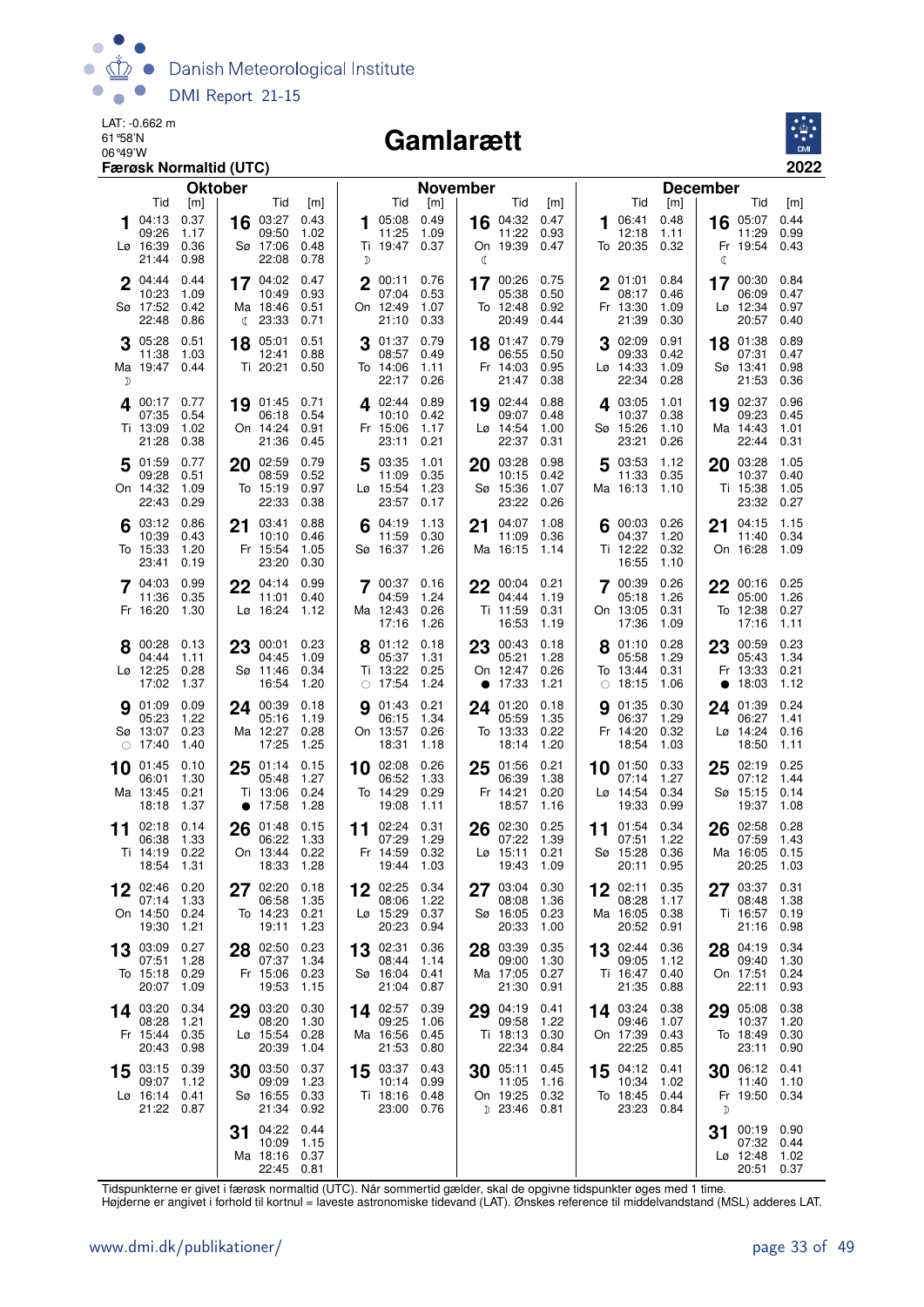

#### 06°48'W **Kirkjubøur**



|    |                   | Januar       |    |                    |              |             |                        | <b>Februar</b> |    |                               |              |           |                   |              | <b>Marts</b> |                        |              |
|----|-------------------|--------------|----|--------------------|--------------|-------------|------------------------|----------------|----|-------------------------------|--------------|-----------|-------------------|--------------|--------------|------------------------|--------------|
|    | Tid               | [m]          |    | Tid                | [m]          |             | Tid                    | [m]            |    | Tid                           | [m]          |           | Tid               | [m]          |              | Tid                    | [m]          |
|    | 00:05<br>04:36    | 0.20<br>1.24 | 16 | 00:32<br>05:14     | 0.39<br>1.10 | 1           | 01:32<br>05:59         | 0.20<br>1.40   |    | 16 01:27<br>06:09             | 0.30<br>1.26 |           | 100:35<br>04:59   | 0.25<br>1.32 |              | 16 00:29<br>05:11      | 0.34<br>1.22 |
|    | Lø 12:51          | 0.22         |    | Sø 13:32           | 0.33         |             | Ti 14:19               | 0.08           |    | On 14:15                      | 0.21         |           | Ti 13:21          | 0.08         |              | On 13:15               | 0.21         |
|    | 17:06             | 1.07         |    | 17:51              | 0.89         |             | • 18:27                | 1.08           |    | $\circ$ 18:28                 | 0.99         |           | 17:28             | 1.05         |              | 17:30                  | 0.99         |
|    | 2 00:55           | 0.18         |    | 17 01:07           | 0.37         | $\mathbf 2$ | 02:18                  | 0.18           |    | 17 02:04                      | 0.25         |           | 2 01:21           | 0.19         |              | 17 01:06               | 0.26         |
|    | 05:24<br>Sø 13:41 | 1.32<br>0.16 |    | 05:51<br>Ma 14:04  | 1.17<br>0.30 |             | 06:44<br>On 15:02      | 1.44<br>0.07   |    | 06:43<br>To 14:47             | 1.31<br>0.19 |           | 05:43<br>On 14:01 | 1.39<br>0.04 |              | 05:43<br>To 13:45      | 1.28<br>0.16 |
|    | $\bullet$ 17:53   | 1.08         |    | $\circ$ 18:21      | 0.90         |             | 19:09                  | 1.10           |    | 18:58                         | 1.05         | $\bullet$ | 18:08             | 1.12         |              | 17:59                  | 1.08         |
|    | 01:42             | 0.17         | 18 | 01:41              | 0.34         | 3           | 03:01                  | 0.18           |    | 18 02:42                      | 0.22         | 3         | 02:04             | 0.16         |              | 18 01:44               | 0.20         |
|    | 06:11             | 1.39         |    | 06:27              | 1.22         |             | 07:27                  | 1.43           |    | 07:17                         | 1.34         |           | 06:25             | 1.42         |              | 06:17                  | 1.33         |
|    | Ma 14:29          | 0.12<br>1.08 |    | Ti 14:36           | 0.27<br>0.92 |             | To 15:43<br>19:50      | 0.09           |    | Fr 15:22                      | 0.18         |           | To 14:39<br>18:46 | 0.05<br>1.16 |              | Fr 14:18               | 0.13<br>1.17 |
|    | 18:40             |              |    | 18:50              |              |             |                        | 1.11           |    | 19:31                         | 1.11         |           |                   |              | $\bigcirc$   | 18:31                  |              |
|    | 4 02:28<br>06:58  | 0.18<br>1.42 |    | 19 02:17<br>07:02  | 0.31<br>1.27 |             | 403:42<br>08:10        | 0.21<br>1.38   |    | 19 03:21<br>07:52             | 0.21<br>1.33 |           | 402:44<br>07:05   | 0.16<br>1.40 | 19           | 02:23<br>06:51         | 0.16<br>1.35 |
|    | Ti 15:16          | 0.11         |    | On 15:09           | 0.26         |             | Fr 16:22               | 0.14           |    | Lø 15:58                      | 0.18         |           | Fr 15:15          | 0.09         |              | Lø 14:53               | 0.11         |
|    | 19:25             | 1.06         |    | 19:20              | 0.95         |             | 20:31                  | 1.10           |    | 20:08                         | 1.16         |           | 19:24             | 1.19         |              | 19:05                  | 1.24         |
|    | 503:13            | 0.21         |    | 20 02:54           | 0.29         | 5           | 04:22                  | 0.26           | 20 | 04:01                         | 0.23         |           | 5 03:21           | 0.19         | 20           | 03:02                  | 0.16         |
|    | 07:44<br>On 16:02 | 1.41<br>0.13 |    | 07:38<br>To 15:45  | 1.29<br>0.26 |             | 08:52<br>Lø 16:59      | 1.30<br>0.21   |    | 08:29<br>Sø 16:37             | 1.30<br>0.20 |           | 07:44<br>Lø 15:49 | 1.34<br>0.15 |              | 07:26<br>Sø 15:30      | 1.33<br>0.12 |
|    | 20:11             | 1.03         |    | 19:54              | 0.98         |             | 21:12                  | 1.06           |    | 20:47                         | 1.17         |           | 20:01             | 1.18         |              | 19:43                  | 1.28         |
|    | 03:57             | 0.25         | 21 | 03:33              | 0.28         |             | 04:59                  | 0.33           | 21 | 04:43                         | 0.27         |           | 03:56             | 0.25         | 21           | 03:43                  | 0.19         |
|    | 08:31             | 1.37         |    | 08:15              | 1.29         |             | 09:35                  | 1.18           |    | 09:08                         | 1.23         |           | 08:22             | 1.25         |              | 08:02                  | 1.29         |
|    | To 16:48<br>20:57 | 0.18<br>1.00 |    | Fr 16:23<br>20:31  | 0.26<br>1.01 |             | Sø 17:35<br>21:55      | 0.29<br>1.01   |    | Ma 17:18<br>21:30             | 0.24<br>1.15 |           | Sø 16:21<br>20:38 | 0.22<br>1.15 |              | Ma 16:09<br>20:23      | 0.16<br>1.27 |
|    | 7 04:42           | 0.30         |    | $22^{04:15}$       | 0.29         |             | 7 05:33                | 0.40           |    | 22 05:27                      | 0.33         |           | 7 04:28           | 0.32         |              | 22 04:25               | 0.24         |
|    | 09:19             | 1.29         |    | 08:55              | 1.26         |             | 10:18                  | 1.05           |    | 09:49                         | 1.13         |           | 08:58             | 1.13         |              | 08:41                  | 1.20         |
|    | Fr 17:34<br>21:46 | 0.23         |    | Lø 17:04           | 0.27         |             | Ma 18:10               | 0.36           |    | Ti 18:02                      | 0.28         |           | Ma 16:51          | 0.30         |              | Ti 16:49               | 0.21         |
|    |                   | 0.95         |    | 21:12              | 1.02         |             | 22:40                  | 0.94           |    | 22:18                         | 1.09         |           | 21:14             | 1.09         |              | 21:05                  | 1.23         |
|    | 8 05:26<br>10:10  | 0.36<br>1.19 | 23 | 04:59<br>09:36     | 0.32<br>1.20 | 8           | 06:01<br>11:07         | 0.47<br>0.91   |    | 23 06:16<br>10:38             | 0.39<br>1.00 |           | 04:54<br>09:32    | 0.39<br>1.00 | 23           | 05:09<br>09:23         | 0.31<br>1.08 |
|    | Lø 18:21          | 0.30         |    | Sø 17:47           | 0.29         |             | Ti 18:44               | 0.43           |    | On 18:49                      | 0.34         |           | Ti 17:17          | 0.37         |              | On 17:32               | 0.29         |
|    | 22:38             | 0.91         |    | 21:57              | 1.02         |             | D 23:36                | 0.88           |    | $\binom{23:15}{ }$            | 1.03         |           | 21:51             | 1.01         |              | 21:52                  | 1.16         |
|    | <b>9</b> 06:13    | 0.42         |    | 24 05:46           | 0.36         | g           | 06:19                  | 0.52           |    | 24 07:16                      | 0.45         |           | <b>9</b> 05:13    | 0.45         |              | 24 05:59               | 0.38         |
|    | 11:05<br>Sø 19:10 | 1.08<br>0.35 |    | 10:22<br>Ma 18:34  | 1.13<br>0.31 |             | 12:34<br>On 19:18 0.48 | 0.79           |    | 11:42<br>To 19:46             | 0.87<br>0.39 |           | 10:02<br>On 17:43 | 0.86<br>0.44 |              | 10:11<br>To 18:18      | 0.94<br>0.37 |
|    | D 23:37           | 0.87         |    | 22:49              | 1.00         |             |                        |                |    |                               |              |           | 22:30             | 0.93         |              | 22:50                  | 1.07         |
| 10 | 07:07             | 0.48         | 25 | 06:38              | 0.41         |             | 10 01:02 0.84          |                | 25 | 00:33                         | 0.98         |           | 10 05:36          | 0.50         | 25           | 07:03                  | 0.44         |
|    | 12:11<br>Ma 20:04 | 0.98<br>0.40 |    | 11:15<br>Ti 19:26  | 1.04<br>0.34 |             | 06:43<br>To 14:48      | 0.56<br>0.77   |    | 08:49<br>Fr 13:33             | 0.47<br>0.80 |           | 10:20<br>To 18:13 | 0.74<br>0.49 |              | 11:22<br>Fr 19:14      | 0.79<br>0.44 |
|    |                   |              |    | $\binom{23:51}{ }$ | 0.97         |             | 20:01                  | 0.52           |    | 21:02                         | 0.43         |           | D 23:29           | 0.85         | C            |                        |              |
| 11 | 00:45             | 0.86         | 26 | 07:41              | 0.45         |             | 11 02:35               | 0.87           | 26 | 02:04                         | 1.01         |           | 11 06:14          | 0.54         | 26           | 00:13                  | 1.00         |
|    | 08:25             | 0.52         |    | 12:22              | 0.95         |             | 11:35                  | 0.52           |    | 10:41                         | 0.40         |           | 14:59             | 0.70         |              | 08:53                  | 0.45         |
|    | Ti 13:30<br>21:06 | 0.91<br>0.43 |    | On 20:25           | 0.35         |             | Fr 15:50<br>21:57      | 0.79<br>0.53   |    | $L\varnothing$ 15:06<br>22:32 | 0.83<br>0.40 |           | Fr 18:49          | 0.53         |              | Lø 13:38<br>20:42 0.48 | 0.74         |
|    |                   | 0.88         |    | 01:06              | 0.97         |             | 03:36 0.94             |                |    |                               | 1.11         |           |                   | 0.85         |              | 01:52                  | 1.03         |
|    | 01:56<br>10:08    | 0.52         | 27 | 09:07              | 0.46         |             | 12:18                  | 0.43           | 27 | 03:16<br>11:48                | 0.27         |           | 12 02:14<br>11:47 | 0.51         | 27           | 10:36                  | 0.35         |
|    | On 14:46          | 0.88         |    | To 13:48           | 0.90         |             | Lø 16:33               | 0.82           |    | Sø 16:02                      | 0.90         |           | Lø 15:43          | 0.74         |              | Sø 14:56               | 0.80         |
|    | 22:11             | 0.44         |    | 21:34              | 0.35         |             | 23:29                  | 0.49           |    | 23:41                         | 0.33         |           | 19:34             | 0.55         |              | 22:25                  | 0.44         |
| 13 | 02:58<br>11:23    | 0.92<br>0.47 |    | 28 02:22<br>10:40  | 1.02<br>0.41 |             | 13 04:21<br>12:50      | 1.03<br>0.36   | 28 | 04:11<br>12:38                | 1.22<br>0.16 |           | 13 03:17<br>12:06 | 0.94<br>0.42 |              | 28 03:01<br>11:33      | 1.12<br>0.22 |
|    | To 15:47          | 0.88         |    | Fr 15:07           | 0.91         |             | Sø 17:06               | 0.85           |    | Ma 16:47                      | 0.98         |           | Sø 16:15          | 0.78         |              | Ma 15:44               | 0.89         |
|    | 23:08             | 0.43         |    | 22:46              | 0.33         |             |                        |                |    |                               |              |           | 22:58             | 0.53         |              | 23:30                  | 0.34         |
|    | 14 03:50          | 0.97         | 29 | 03:28              | 1.12         |             | $14^{00:13}$           | 0.43           |    |                               |              |           | 14 04:00          | 1.04         | 29           | 03:53                  | 1.22         |
|    | 12:16<br>Fr 16:35 | 0.42<br>0.89 |    | 11:51<br>Lø 16:08  | 0.31<br>0.95 |             | 05:00<br>Ma 13:18      | 1.11<br>0.30   |    |                               |              |           | 12:26<br>Ma 16:41 | 0.35<br>0.84 |              | 12:18<br>Ti 16:26      | 0.13<br>0.99 |
|    | 23:54             | 0.41         |    | 23:49              | 0.28         |             | 17:34                  | 0.88           |    |                               |              |           | 23:49             | 0.44         |              |                        |              |
|    | 15 04:34          | 1.04         |    | 30 04:23           | 1.22         |             | 15 00:51               | 0.37           |    |                               |              |           | 15 04:37          | 1.13         |              | 30 00:20               | 0.25         |
|    | 12:57             | 0.37         |    | 12:46              | 0.21         |             | 05:35                  | 1.20           |    |                               |              |           | 12:49             | 0.28         |              | 04:39                  | 1.30         |
|    | Lø 17:16 0.89     |              |    | Sø 16:59           | 1.00         |             | Ti 13:46<br>18:00 0.93 | 0.25           |    |                               |              |           | Ti 17:04 0.90     |              |              | On 12:58<br>17:05      | 0.07<br>1.08 |
|    |                   |              |    | 00:44 0.23         |              |             |                        |                |    |                               |              |           |                   |              |              | 01:04                  | 0.19         |
|    |                   |              | 31 | 05:13              | 1.32         |             |                        |                |    |                               |              |           |                   |              | 31           | 05:22                  | 1.34         |
|    |                   |              |    | Ma 13:35 0.13      |              |             |                        |                |    |                               |              |           |                   |              |              | To 13:36               | 0.05         |
|    |                   |              |    | 17:44 1.04         |              |             |                        |                |    |                               |              |           |                   |              |              | 17:43                  | 1.16         |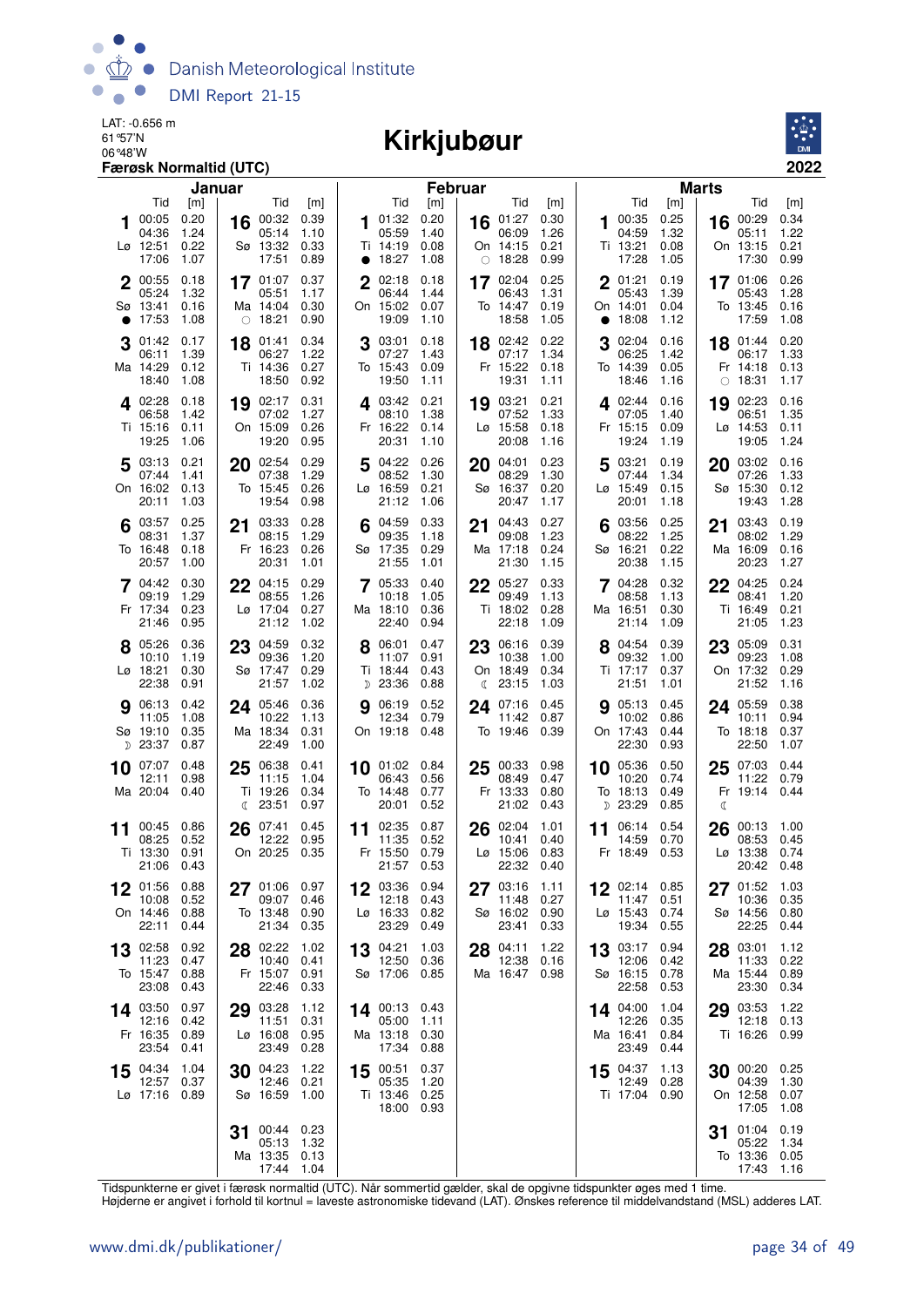

# 06°48'W **Kirkjubøur**



| April                                                                             |                                                                                                                   | Maj                                                                                    |                                                                                                       |                                                                                        | Juni                                                                                    |
|-----------------------------------------------------------------------------------|-------------------------------------------------------------------------------------------------------------------|----------------------------------------------------------------------------------------|-------------------------------------------------------------------------------------------------------|----------------------------------------------------------------------------------------|-----------------------------------------------------------------------------------------|
| Tid<br>[m]<br>01:45<br>0.16<br>06:02<br>1.35<br>Fr 14:11<br>0.07<br>18:20<br>1.21 | Tid<br>[m]<br>01:21<br>0.17<br>16<br>05:48<br>1.30<br>$L\varnothing$ 13:46<br>0.10<br>18:03<br>1.26<br>$\bigcirc$ | Tid<br>[m]<br>0.21<br>02:01<br>1<br>06:16<br>1.19<br>Sø 14:12<br>0.19<br>18:30<br>1.23 | Tid<br>[m]<br>01:41<br>0.17<br>16<br>05:59<br>1.23<br>Ma 13:56<br>0.10<br>1.36<br>18:19<br>$\bigcirc$ | Tid<br>[m]<br>0.32<br>02:51<br>1<br>07:08<br>0.95<br>On 14:39<br>0.34<br>19:20<br>1.20 | Tid<br>[m]<br>03:03<br>0.15<br>16<br>07:14<br>1.08<br>To 15:04<br>0.19<br>19:35<br>1.40 |
| 2 02:23<br>0.17<br>1.32<br>06:40<br>Lø 14:44<br>0.12<br>1.23<br>18:56             | 17 02:01<br>0.15<br>06:23<br>1.31<br>Sø 14:24<br>0.09<br>18:40<br>1.32                                            | 0.25<br>2 02:35<br>06:52<br>1.13<br>Ma 14:41<br>0.24<br>19:05<br>1.23                  | 17 02:25<br>0.16<br>1.20<br>06:40<br>Ti 14:38<br>0.12<br>1.38<br>19:01                                | 0.35<br>2 03:21<br>07:40<br>0.90<br>To 15:05<br>0.37<br>19:55<br>1.18                  | 17 03:51<br>0.16<br>08:01<br>1.03<br>Fr 15:49<br>0.24<br>20:23<br>1.37                  |
| 0.20<br>02:58<br>1.25<br>07:17<br>Sø 15:15<br>0.18<br>1.23<br>19:31               | 02:43<br>0.15<br>18<br>07:00<br>1.28<br>Ma 15:02<br>0.10<br>19:20<br>1.35                                         | 0.30<br>03:06<br>3<br>07:25<br>1.05<br>Ti 15:08<br>0.30<br>19:39<br>1.20               | 03:11<br>0.17<br>18<br>07:23<br>1.14<br>On 15:20<br>0.17<br>19:46<br>1.36                             | 03:52<br>0.37<br>08:12<br>0.84<br>Fr 15:33<br>0.39<br>20:33<br>1.15                    | 04:42<br>0.19<br>18<br>08:51<br>0.97<br>Lø 16:36<br>0.30<br>21:14<br>1.31               |
| 4 03:30<br>0.26<br>07:52<br>1.16<br>Ma 15:43<br>0.26<br>20:06<br>1.19             | 19 03:25<br>0.18<br>07:39<br>1.23<br>Ti 15:42<br>0.15<br>20:01<br>1.33                                            | 0.34<br>403:33<br>07:56<br>0.96<br>On 15:32<br>0.35<br>20:12<br>1.16                   | 03:58<br>0.21<br>19<br>1.06<br>08:08<br>To 16:03<br>0.24<br>1.32<br>20:33                             | 4.04:29<br>0.39<br>08:46<br>0.80<br>Lø 16:05<br>0.41<br>21:15<br>1.11                  | 0.23<br>19 05:34<br>09:44<br>0.91<br>Sø 17:26<br>0.36<br>1.23<br>22:09                  |
| 0.33<br>5 03:57<br>08:23<br>1.05<br>Ti 16:09<br>0.32<br>20:39<br>1.14             | 04:09<br>0.23<br>20<br>08:20<br>1.13<br>On 16:24<br>0.22<br>20:46<br>1.28                                         | 03:59<br>0.39<br>5<br>08:24<br>0.88<br>To 15:57<br>0.40<br>20:47<br>1.11               | 0.25<br>04:49<br>20<br>08:58<br>0.95<br>Fr 16:49<br>0.32<br>21:25<br>1.25                             | 05:12<br>0.42<br>5<br>09:27<br>0.76<br>Sø 16:43<br>0.43<br>22:04<br>1.07               | 0.27<br>06:30<br>20<br>10:44<br>0.87<br>Ma 18:21<br>0.42<br>23:11<br>1.14               |
| 0.38<br>$6^{04:20}$<br>0.94<br>08:52<br>On 16:33<br>0.39<br>21:12<br>1.07         | 04:56<br>0.29<br>21<br>09:05<br>1.01<br>To 17:07<br>0.31<br>21:35<br>1.20                                         | 04:29<br>0.42<br>08:51<br>0.79<br>Fr 16:25<br>0.44<br>21:25<br>1.05                    | 0.30<br>05:46<br>21<br>09:57<br>0.85<br>Lø 17:38<br>0.39<br>22:27<br>1.17                             | 06:04<br>0.44<br>6<br>10:23<br>0.73<br>Ma 17:29<br>0.44<br>23:07<br>1.02               | 0.31<br>07:30<br>21<br>11:50<br>0.85<br>Ti 19:29<br>0.46<br>C                           |
| 7 04:43<br>0.43<br>0.82<br>09:14<br>To 16:59<br>0.44<br>21:47<br>0.99             | 22<br>05:50<br>0.35<br>10:00<br>0.87<br>Fr 17:54<br>0.39<br>22:37<br>1.11                                         | 7 05:08<br>0.46<br>09:19<br>0.71<br>Lø 16:59<br>0.47<br>22:17<br>0.98                  | 0.33<br>22<br>06:55<br>0.78<br>11:13<br>Sø 18:40<br>0.46<br>23:41<br>1.10<br>ℂ                        | 07:06<br>0.44<br>11:42<br>0.74<br>Ti 18:28<br>0.46<br>D                                | 22<br>00:20<br>1.07<br>08:34<br>0.33<br>On 12:58<br>0.86<br>20:51<br>0.47               |
| 8 05:14<br>0.48<br>0.72<br>09:27<br>Fr 17:30<br>0.48<br>22:32<br>0.91             | 07:02<br>23<br>0.40<br>11:23<br>0.75<br>Lø 18:52 0.47<br>₫                                                        | 17:40 0.49<br>8<br>23:59 0.93<br>Sø                                                    | 08:15<br>0.34<br>23<br>12:39<br>0.78<br>Ma 20:07<br>0.48                                              | 8 00:25 0.99<br>08:17<br>0.42<br>On 13:03<br>0.79<br>19:54<br>0.46                     | 23<br>01:31<br>1.01<br>0.34<br>09:37<br>To 14:02<br>0.91<br>22:09<br>0.44               |
| <b>g</b> 05:59 0.52<br>Lø<br>D                                                    | 1.05<br>00:01<br>24<br>0.39<br>08:47<br>Sø 13:20<br>0.74<br>20:30<br>0.50                                         | 07:24 0.51<br>g<br>14:03<br>0.66<br>Ma 18:31 0.50<br>D                                 | 24 01:00<br>1.08<br>0.30<br>09:29<br>Ti 13:48<br>0.83<br>21:35<br>0.45                                | 01:38<br>1.00<br>9<br>09:25<br>0.37<br>To 14:06<br>0.88<br>21:34<br>0.43               | 24 02:36<br>0.99<br>0.33<br>10:33<br>Fr 14:58<br>0.96<br>23:14<br>0.40                  |
| 10 01:29<br>0.87<br>11:22<br>0.52<br>Sø 15:13<br>0.70<br>18:55<br>0.53            | 01:31<br>1.07<br>25<br>10:11<br>0.30<br>Ma 14:29<br>0.81<br>22:07<br>0.44                                         | 0.97<br>01:46<br>10<br>09:45<br>0.46<br>Ti 14:35<br>0.74<br>20:11<br>0.50              | 1.09<br>02:07<br>25<br>10:27<br>0.25<br>On 14:42<br>0.91<br>22:42<br>0.38                             | 10 02:36<br>1.02<br>10:23<br>0.31<br>Fr 14:59<br>0.99<br>22:48<br>0.37                 | 03:33<br>0.98<br>25<br>11:22<br>0.33<br>Lø 15:47<br>1.02                                |
| 0.95<br>02:43<br>11<br>11:23<br>0.44<br>Ma 15:38<br>0.76<br>20:08 0.53            | 02:38<br>26<br>1.13<br>11:05<br>0.21<br>Ti 15:17<br>0.90<br>23:10<br>0.35                                         | 02:41<br>1.03<br>11<br>10:35<br>0.37<br>On 15:07<br>0.85<br>22:25 0.43                 | 03:03<br>26<br>1.11<br>0.22<br>11:15<br>To 15:28<br>1.00<br>23:36<br>0.32                             | 03:26<br>1.06<br>11<br>11:14<br>0.24<br>$L\varnothing$ 15:46<br>1.11<br>23:46<br>0.30  | 00:08<br>0.36<br>26<br>04:23<br>0.97<br>0.32<br>Sø 12:06<br>16:33<br>1.08               |
| 03:27 1.05<br>12<br>11:41<br>0.35<br>Ti 16:00<br>0.84<br>23:12<br>0.43            | 03:30<br>1.19<br>11:50<br>0.14<br>On 15:59<br>1.00                                                                | 03:24 1.09<br>12<br>11:16 0.29<br>To 15:42 0.97<br>23:24 0.33                          | $27^{03:52}$<br>1.12<br>11:57<br>0.21<br>Fr 16:11<br>1.07                                             | 12 $04:13$ 1.09<br>12:02 0.19<br>Sø 16:32 1.21                                         | 00:54<br>0.33<br>05:08<br>0.96<br>Ma 12:44<br>0.33<br>17:14<br>1.12                     |
| 04:04<br>1.13<br>13<br>0.27<br>12:06<br>On 16:26<br>0.94<br>23:59<br>0.33         | 28 00:00<br>0.27<br>04:16<br>1.23<br>To 12:29<br>0.11<br>16:38<br>1.09                                            | 13 04:03<br>1.15<br>11:55<br>0.21<br>Fr 16:19 1.10                                     | 00:23<br>0.28<br>28<br>04:37<br>1.11<br>Lø 12:35<br>0.21<br>16:52<br>1.13                             | 13 00:38 0.24<br>04:58<br>1.12<br>Ma 12:48 0.15<br>17:18<br>1.30                       | 0.31<br>28 01:34<br>0.94<br>05:49<br>Ti 13:19<br>0.34<br>17:54<br>1.16                  |
| 14 04:39<br>1.21<br>12:37<br>0.20<br>To 16:55<br>1.05                             | 00:44<br>0.21<br>29<br>04:58<br>1.25<br>Fr 13:06<br>0.11<br>17:17<br>1.16                                         | 14 00:12 0.25<br>04:41<br>1.19<br>0.15<br>Lø 12:35<br>16:58<br>1.21                    | 01:05<br>0.26<br>29<br>05:18<br>1.09<br>Sø 13:10<br>0.23<br>17:31<br>1.18                             | 14 01:27<br>0.19<br>05:43<br>1.12<br>Ti 13:34 0.14<br>$\circ$ 18:03<br>1.36            | 29 02:10<br>0.31<br>06:25<br>0.92<br>On 13:51<br>0.35<br>• 18:31<br>1.19                |
| 00:40 0.24<br>15<br>05:13<br>1.26<br>Fr 13:10 0.14<br>17:28<br>1.16               | 01:24<br>0.20<br>30<br>05:38<br>1.23<br>$L\varnothing$ 13:40 0.14<br>• 17:54<br>1.21                              | 0.20<br>00:57<br>15<br>05:20<br>1.22<br>Sø 13:15 0.11<br>17:38<br>1.30                 | 01:44<br>0.27<br>30<br>05:57<br>1.05<br>Ma 13:42<br>0.26<br>• $18:08$<br>1.20                         | 02:15 0.16<br>15<br>06:28<br>1.11<br>On 14:19 0.15<br>18:48 1.39                       | 02:43<br>0.31<br>30<br>06:59<br>0.90<br>To 14:21<br>0.36<br>19:07<br>1.21               |
|                                                                                   |                                                                                                                   |                                                                                        | 02:19<br>0.29<br>31<br>06:34<br>1.01<br>Ti 14:12<br>0.30<br>18:44 1.20                                |                                                                                        |                                                                                         |

Tidspunkterne er givet i færøsk normaltid (UTC). Når sommertid gælder, skal de opgivne tidspunkter øges med 1 time.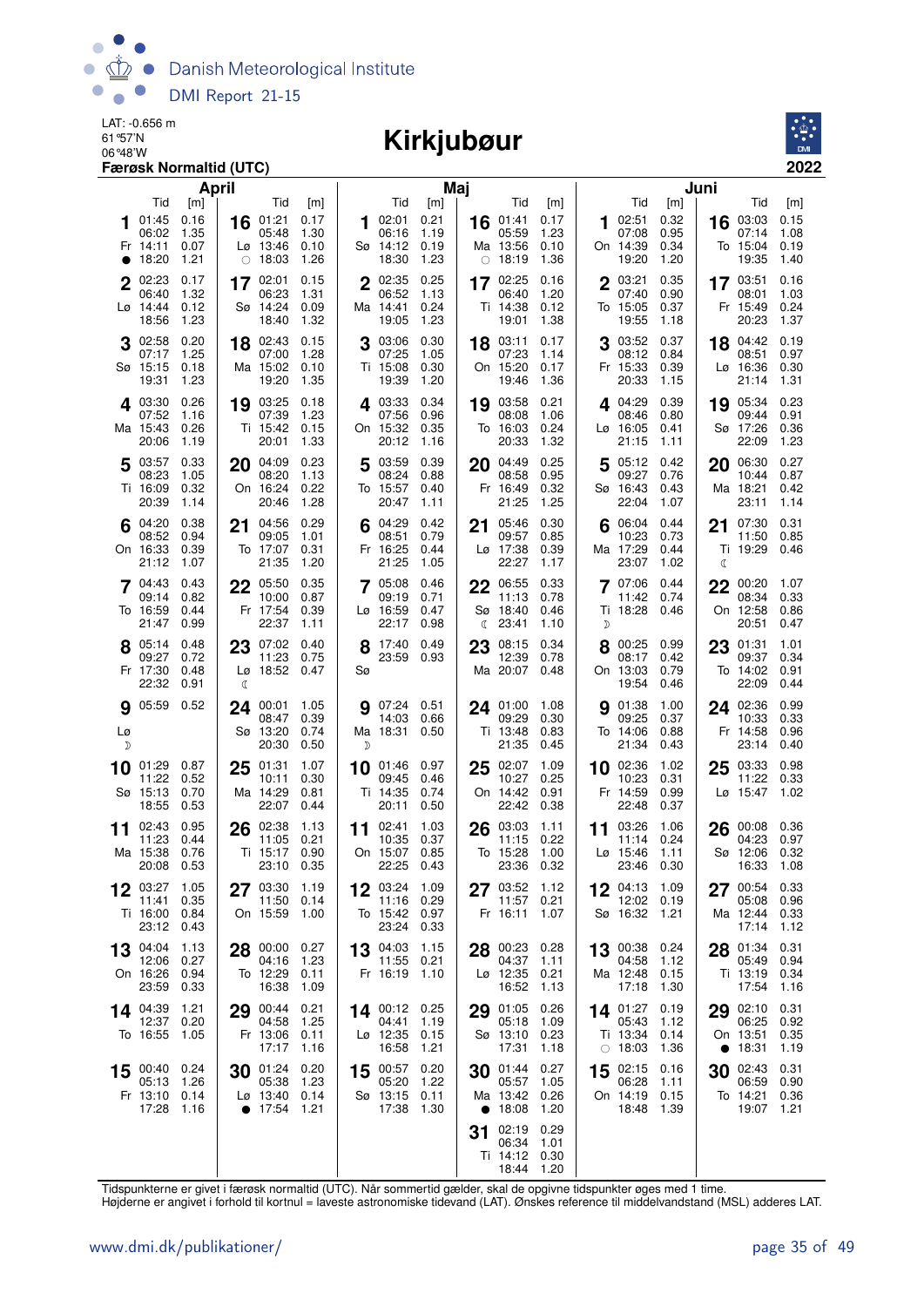

# 06°48'W **Kirkjubøur**



| Juli                                                                                 |                                                                                         | August                                                                                 |                                                                                         | <b>September</b>                                                                                                                                                                 |
|--------------------------------------------------------------------------------------|-----------------------------------------------------------------------------------------|----------------------------------------------------------------------------------------|-----------------------------------------------------------------------------------------|----------------------------------------------------------------------------------------------------------------------------------------------------------------------------------|
| Tid<br>[m]<br>0.31<br>03:15<br>07:30<br>0.89<br>Fr 14:51<br>0.36<br>19:43<br>1.22    | Tid<br>[m]<br>03:40<br>0.10<br>16<br>07:49<br>1.07<br>Lø 15:38<br>0.21<br>20:09<br>1.42 | Tid<br>[m]<br>0.26<br>04:05<br>1<br>08:14<br>1.01<br>Ma 15:54<br>0.29<br>20:35<br>1.26 | Tid<br>[m]<br>04:38<br>0.16<br>16<br>1.13<br>08:49<br>0.27<br>Ti 16:42<br>21:12<br>1.24 | Tid<br>Tid<br>[m]<br>[m]<br>04:51<br>0.24<br>16 05:02<br>0.35<br>1<br>09:04<br>09:34<br>1.07<br>1.18<br>To 17:01<br>0.31<br>Fr 17:10<br>0.43<br>21:21<br>21:49<br>0.88<br>1.13   |
| 2 03:48<br>0.32<br>0.88<br>08:01<br>Lø 15:24<br>0.36<br>20:20<br>1.22                | 17 04:25<br>0.12<br>08:34<br>1.05<br>Sø 16:22<br>0.25<br>20:55<br>1.36                  | 2 04:41<br>0.27<br>08:50<br>1.04<br>Ti 16:35<br>0.31<br>21:13<br>1.21                  | 0.24<br>17 05:14<br>09:30<br>1.08<br>On 17:19<br>0.35<br>21:54<br>1.10                  | 0.28<br>0.42<br>2 05:32<br>17 05:27<br>0.98<br>09:48<br>1.14<br>10:15<br>Fr 17:46<br>0.38<br>Lø 17:30<br>0.49<br>22:04<br>1.02<br>22:18<br>0.74<br>€                             |
| 04:24<br>0.33<br>08:35<br>0.88<br>Sø 16:01<br>0.36<br>20:59<br>1.19                  | 05:10<br>0.18<br>18<br>09:19<br>1.02<br>Ma 17:07<br>0.31<br>21:43<br>1.26               | 0.29<br>05:21<br>3<br>09:31<br>1.05<br>On 17:18<br>0.34<br>21:53<br>1.14               | 0.33<br>18 05:50<br>10:14<br>1.02<br>To 17:54<br>0.43<br>22:39<br>0.95                  | 0.34<br>06:16<br>05:52<br>0.48<br>3<br>18<br>10:39<br>1.07<br>11:12<br>0.88<br>Lø 18:38<br>0.44<br>Sø 17:58<br>0.54<br>D 22:56<br>0.89                                           |
| 0.35<br>405:04<br>0.88<br>09:14<br>Ma 16:42<br>0.37<br>21:41<br>1.15                 | 0.24<br>19 05:54<br>0.98<br>10:07<br>Ti 17:53<br>0.37<br>22:34<br>1.14                  | 4 06:03<br>0.32<br>10:17<br>1.03<br>To 18:05<br>0.39<br>22:38<br>1.04                  | 19 06:24<br>0.40<br>0.94<br>11:05<br>Fr 18:22<br>0.50<br>23:44<br>0.81<br>ℂ             | 407:07<br>0.39<br>19 02:32 0.69<br>06:22<br>0.53<br>11:47<br>1.00<br>Sø 19:53<br>0.48<br>Ma 13:48<br>0.86<br>23:29<br>0.50                                                       |
| 0.36<br>5 05:47<br>09:59<br>0.89<br>Ti 17:29<br>0.39<br>22:29<br>1.09                | 20 06:40<br>0.31<br>11:00<br>0.93<br>On 18:42<br>0.44<br>$\binom{23:32}{ }$<br>1.01     | 06:50<br>0.34<br>5<br>11:12<br>1.00<br>Fr 19:00<br>0.44<br>D 23:34<br>0.94             | 06:56<br>0.47<br>20<br>12:20<br>0.87<br>Lø 18:39<br>0.56                                | 0.73<br>00:29 0.77<br>03:23<br>20<br>5<br>08:12<br>07:01<br>0.56<br>0.44<br>Ma 13:24<br>0.98<br>Ti 15:00<br>0.93<br>22:01<br>23:54<br>0.45<br>0.41                               |
| 0.37<br>6 06:35<br>0.89<br>10:52<br>On 18:22<br>0.42<br>23:23<br>1.03                | 07:29<br>0.38<br>21<br>12:03<br>0.90<br>To 19:46<br>0.49                                | 0.37<br>07:43<br>6<br>12:20<br>0.97<br>$L\varnothing$ 20:12<br>0.47                    | 02:21<br>0.75<br>21<br>07:30<br>0.52<br>Sø 14:09<br>0.87<br>23:24<br>0.51               | 02:38<br>03:59<br>0.78<br>0.78<br>6<br>21<br>0.56<br>09:49<br>0.44<br>11:06<br>Ti 14:49<br>On 15:46<br>1.07<br>1.02<br>23:22<br>0.32                                             |
| 0.37<br>7 07:29<br>0.90<br>11:56<br>To 19:27<br>0.44<br>D                            | 22 00:47 0.91<br>08:25<br>0.43<br>Fr 13:17<br>0.89<br>21:27<br>0.52                     | 700:57<br>0.85<br>0.38<br>08:47<br>0.99<br>Sø 13:45<br>21:57<br>0.46                   | 0.77<br>03:33<br>22<br>08:24<br>0.55<br>Ma 15:19<br>0.94                                | 03:39<br>0.86<br>22<br>00:17 0.33<br>11:12<br>04:28<br>0.37<br>0.83<br>On 15:47<br>1.18<br>To 11:46<br>0.47<br>16:24<br>1.11                                                     |
| 00:29<br>0.97<br>08:28<br>0.36<br>Fr 13:08<br>0.93<br>20:48<br>0.45                  | 02:16<br>0.86<br>23<br>09:35<br>0.45<br>Lø 14:30<br>0.91<br>23:05<br>0.48               | 8 02:37<br>0.84<br>10:05<br>0.37<br>Ma 15:01<br>1.06<br>23:24<br>0.37                  | 23 00:10<br>0.42<br>0.81<br>04:18<br>Ti 11:30<br>0.51<br>16:08<br>1.02                  | 8 00:14 0.19<br>23<br>00:39<br>0.27<br>04:25<br>04:53<br>0.89<br>0.95<br>To 12:10<br>0.28<br>Fr 12:20<br>0.38<br>16:36<br>1.30<br>16:58<br>1.19                                  |
| 01:45<br>0.94<br>9<br>09:32<br>0.34<br>$L\varnothing$ 14:18<br>1.00<br>22:16<br>0.42 | 03:27 0.85<br>24<br>10:46<br>0.45<br>Sø 15:31 0.97                                      | <b>9</b> 03:47<br>0.89<br>11:19<br>0.33<br>Ti 16:01<br>1.17                            | 0.34<br>24 00:44<br>04:54<br>0.85<br>On 12:13<br>0.45<br>16:48<br>1.10                  | <b>9</b> 00:58<br>0.09<br>24 01:03<br>0.22<br>0.97<br>05:06<br>1.04<br>05:18<br>Fr 12:58<br>0.20<br>Lø 12:53<br>0.29<br>17:20<br>1.38<br>17:30<br>1.25                           |
| $10$ 02:54<br>0.95<br>10:36<br>0.30<br>Sø 15:19<br>1.09<br>23:28<br>0.35             | 00:06 0.41<br>25<br>04:21<br>0.86<br>Ma 11:43<br>0.43<br>16:20<br>1.03                  | $10$ 00:24<br>0.25<br>04:38<br>0.96<br>On 12:19<br>0.26<br>16:52<br>1.29               | $25^{01:12}_{07:27}$<br>0.28<br>05:25<br>0.89<br>To 12:47<br>0.39<br>17:24<br>1.18      | 10 01:38<br>0.04<br>01:30<br>0.18<br>25<br>05:44<br>1.05<br>05:45<br>1.12<br>$Lg$ 13:42<br>Sø 13:28<br>0.23<br>0.15<br>18:03<br>1.43<br>18:01<br>1.29<br>$\bigcirc$<br>$\bullet$ |
| 0.98<br>03:53<br>11<br>11:35<br>0.25<br>Ma 16:14<br>- 1.19                           | 00:52<br>0.35<br>26<br>05:05<br>0.88<br>Ti 12:27<br>0.41<br>17:03<br>1.10               | 01:13<br>0.15<br>11<br>05:24<br>1.03<br>To 13:10<br>0.21<br>17:38<br>1.38              | 0.24<br>26<br>01:38<br>05:51<br>0.93<br>Fr 13:19<br>0.33<br>17:58<br>1.24               | 02:17<br>0.02<br>26<br>01:59<br>0.15<br>11<br>06:24<br>1.19<br>06:14<br>1.14<br>Sø 14:23<br>0.13<br>Ma 14:04<br>0.19<br>18:43<br>18:33<br>1.30<br>1.43                           |
| 00:28<br>0.27<br>12<br>1.02<br>04:45<br>Ti 12:29<br>0.21<br>17:04<br>1.28            | 27 01:29 0.31<br>05:42<br>0.89<br>On 13:04<br>0.38<br>17:42<br>1.16                     | 01:58<br>0.07<br>12<br>06:06<br>1.08<br>Fr 13:57<br>0.17<br>$\circ$ 18:23<br>1.44      | 02:05<br>0.21<br>27<br>0.98<br>06:17<br>Lø 13:52<br>0.28<br>18:30<br>1.29               | $12^{02:53}$<br>0.05<br>02:32<br>0.14<br>27<br>07:02<br>1.23<br>1.22<br>06:46<br>Ma 15:02<br>0.15<br>Ti 14:42<br>0.17<br>19:23<br>1.38<br>19:06<br>1.29                          |
| 01:20<br>0.19<br>13<br>05:34<br>1.05<br>On 13:19<br>0.19<br>$\circ$ 17:51<br>1.36    | 02:01<br>0.28<br>28<br>06:15<br>0.90<br>To 13:37 0.36<br>18:18<br>1.21<br>$\bullet$     | 02:40<br>0.04<br>13<br>1.13<br>06:47<br>$L\varnothing$ 14:40<br>0.16<br>19:06<br>1.46  | 02:33<br>0.19<br>28<br>1.04<br>06:44<br>Sø 14:26<br>0.24<br>19:01<br>1.31               | 03:29<br>03:07<br>0.14<br>0.11<br>13<br>28<br>07:40<br>1.24<br>07:21<br>1.27<br>On 15:20<br>Ti 15:39<br>0.20<br>0.19<br>20:02<br>1.29<br>19:40<br>1.26                           |
| 14 02:08<br>0.13<br>06:19<br>1.07<br>To 14:07<br>0.18<br>18:37<br>1.42               | 02:30<br>0.26<br>29<br>06:43<br>0.92<br>Fr 14:09<br>0.33<br>18:52<br>1.25               | 14 03:20<br>0.05<br>07:28<br>1.15<br>Sø 15:22<br>0.17<br>19:48<br>1.43                 | 03:04<br>0.18<br>29<br>07:14<br>1.11<br>Ma 15:02<br>0.22<br>19:34<br>1.31               | 14 04:02<br>03:44<br>0.17<br>0.18<br>29<br>08:18<br>07:59<br>1.29<br>1.21<br>On 16:14<br>0.27<br>To 16:01<br>0.24<br>20:39<br>1.19<br>1.17<br>20:17                              |
| 02:55<br>0.10<br>15<br>07:04<br>1.08<br>Fr 14:53<br>0.19<br>19:23<br>1.44            | 03:00<br>0.25<br>30<br>07:11<br>0.94<br>Lø 14:42<br>0.31<br>19:26<br>1.28               | 03:59<br>0.09<br>15<br>08:08<br>1.15<br>Ma 16:03<br>0.21<br>20:30<br>1.35              | 03:37<br>0.19<br>30<br>07:47<br>1.16<br>Ti 15:39<br>0.22<br>20:08<br>1.28               | 04:33<br>04:23<br>0.21<br>0.27<br>15<br>30<br>08:55<br>1.16<br>08:40<br>1.26<br>To 16:45 0.35<br>Fr 16:44<br>0.30<br>21:15<br>20:56<br>1.03<br>1.09                              |
|                                                                                      | 03:31<br>0.25<br>31<br>07:41<br>0.98<br>Sø 15:17<br>0.29<br>20:00<br>1.28               |                                                                                        | 04:13<br>0.21<br>31<br>08:24<br>1.19<br>On 16:19<br>0.26<br>20:43<br>1.22               |                                                                                                                                                                                  |

Tidspunkterne er givet i færøsk normaltid (UTC). Når sommertid gælder, skal de opgivne tidspunkter øges med 1 time.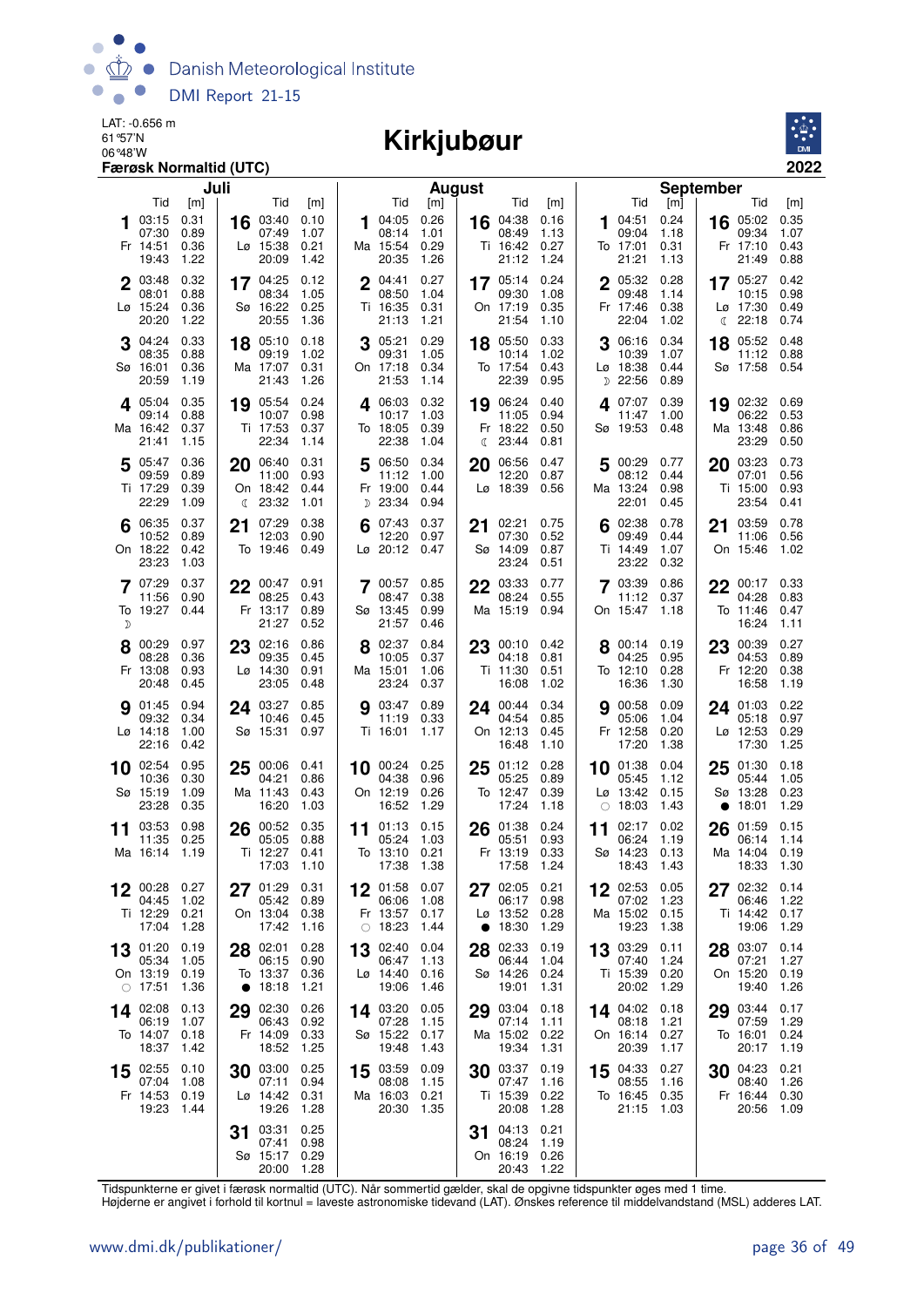

#### 06°48'W **Kirkjubøur**



|    |                         | <b>Oktober</b> |           |                       |              |    |                        | <b>November</b> |    |                               |              |    |                        |              | <b>December</b> |                          |              |
|----|-------------------------|----------------|-----------|-----------------------|--------------|----|------------------------|-----------------|----|-------------------------------|--------------|----|------------------------|--------------|-----------------|--------------------------|--------------|
|    | Tid                     | [m]            |           | Tid                   | [m]          |    | Tid                    | [m]             |    | Tid                           | [m]          |    | Tid                    | [m]          |                 | Tid                      | [m]          |
|    | 05:04<br>09:25          | 0.28<br>1.20   |           | 16 $04:42$<br>09:39   | 0.43<br>1.02 |    | 106:21<br>11:20        | 0.44<br>1.08    |    | 16 11:35<br>19:00             | 0.94<br>0.50 | 1  | 07:23<br>12:17         | 0.46<br>1.10 |                 | 16 05:56<br>11:49        | 0.45<br>0.99 |
|    | Lø 17:31                | 0.37           |           | Sø 17:05              | 0.48         |    | Ti 19:56 0.39          |                 | On |                               |              |    | To 20:44               | 0.31         |                 | Fr 19:39                 | 0.43         |
|    | 21:40                   | 0.96           |           | 21:31                 | 0.71         | D  |                        |                 | ℂ  |                               |              |    |                        |              | ℂ               |                          |              |
|    | 2 05:48                 | 0.35<br>1.11   |           | 17 05:08<br>10:28     | 0.48         |    | 20.25                  | 0.73            |    | $17^{01:32}$                  | 0.66         |    | 2 01:04 0.82           |              |                 | <b>17</b> 00:23<br>07:04 | 0.78         |
|    | 10:17<br>Sø 18:28       | 0.43           |           | Ma 17:43              | 0.93<br>0.52 |    | 07:40<br>On 12:49      | 0.49<br>1.06    |    | 06:00<br>To 13:19             | 0.50<br>0.95 |    | 08:49<br>Fr 13:29      | 0.46<br>1.09 |                 | Lø 13:03                 | 0.47<br>0.96 |
|    | 22:38                   | 0.82           | ℂ         |                       |              |    | 21:28                  | 0.33            |    | 21:10                         | 0.47         |    | 21:48                  | 0.28         |                 | 20:43                    | 0.41         |
|    | 06:38                   | 0.42           |           | $18^{13:00}$ 0.88     |              | 3  | 01:50                  | 0.78            |    | 18 02:14                      | 0.72         | 3  | 02:06                  | 0.89         |                 | 18 01:32                 | 0.85         |
|    | 11:29<br>Ma 19:57       | 1.02<br>0.46   | Τi        | 22:58 0.51            |              |    | 09:23<br>To 14:03      | 0.47<br>1.11    |    | 07:05<br>Fr 14:21             | 0.51<br>1.00 |    | 10:05<br>Lø 14:31      | 0.41<br>1.09 |                 | 08:39<br>Sø 14:09        | 0.46<br>0.97 |
| D  |                         |                |           |                       |              |    | 22:31                  | 0.24            |    | 22:09                         | 0.41         |    | 22:42                  | 0.25         |                 | 21:45                    | 0.36         |
|    | 4 00:34 0.72            |                |           | 19 02:51              | 0.69         |    | 402:45                 | 0.87            |    | 19 02:49                      | 0.81         |    | 402:58                 | 0.97         | 19              | 02:31                    | 0.94         |
|    | 07:49<br>Ti 13:11       | 0.48<br>1.01   |           | 06:24<br>On 14:23     | 0.54<br>0.95 |    | 10:36<br>Fr 15:01      | 0.39<br>1.17    |    | 09:48<br>$L\varnothing$ 15:06 | 0.47<br>1.04 |    | 11:07<br>Sø 15:25      | 0.34<br>1.09 |                 | 10:10<br>Ma 15:04        | 0.42<br>0.98 |
|    | 21:57                   | 0.39           |           | 23:10                 | 0.43         |    | 23:20                  | 0.17            |    | 22:51                         | 0.34         |    | 23:29                  | 0.23         |                 | 22:41                    | 0.31         |
|    | 502:25                  | 0.77           | 20        | 03:21                 | 0.75         | 5  | 03:31                  | 0.97            | 20 | 03:23                         | 0.92         |    | 5 03:45                | 1.06         | 20              | 03:23                    | 1.05         |
|    | 09:42                   | 0.47           |           | 07:17                 | 0.55         |    | 11:32                  | 0.30            |    | 10:57                         | 0.39         |    | 11:59                  | 0.29         |                 | 11:18                    | 0.36         |
|    | On 14:31<br>23:04       | 1.09<br>0.26   |           | To 15:11<br>23:29     | 1.02<br>0.36 |    | Lø 15:50               | 1.21            |    | Sø 15:46<br>23:31             | 1.09<br>0.27 |    | Ma 16:14               | 1.08         |                 | Ti 15:52<br>23:33        | 1.01<br>0.25 |
|    | 03:18                   | 0.86           | 21        | 03:47                 | 0.82         |    | 00:03                  | 0.13            | 21 | 04:00                         | 1.04         |    | 00:12 0.23             |              | 21              | 04:11                    | 1.15         |
|    | 11:00                   | 0.38           |           | 10:59                 | 0.47         |    | 04:13                  | 1.07            |    | 11:48                         | 0.31         |    | 04:29                  | 1.13         |                 | 12:14                    | 0.29         |
|    | To 15:27<br>23:51       | 1.19<br>0.16   |           | Fr 15:50<br>23:52     | 1.10<br>0.30 |    | Sø 12:19<br>16:34      | 0.23<br>1.23    |    | Ma 16:23                      | 1.12         |    | Ti 12:46<br>16:59      | 0.26<br>1.06 |                 | On 16:38                 | 1.04         |
|    | 704:01                  | 0.96           |           |                       | 0.91         |    | 700:42                 | 0.12            |    | 22 00:10                      | 0.21         |    | 700:51                 | 0.24         |                 | 22 $^{00:22}$ 0.20       |              |
|    | 11:54                   | 0.28           |           | $22^{04:12}$<br>11:42 | 0.37         |    | 04:53                  | 1.16            |    | 04:38                         | 1.15         |    | 05:12                  | 1.18         |                 | 04:57                    | 1.24         |
|    | Fr 16:14                | 1.28           |           | Lø 16:24              | 1.16         |    | Ma 13:03<br>17:17      | 0.20<br>1.22    |    | Ti 12:35<br>17:01             | 0.24<br>1.15 |    | On 13:29<br>17:41      | 0.26<br>1.04 |                 | To 13:06<br>17:23        | 0.24<br>1.06 |
|    |                         |                |           |                       |              |    |                        |                 |    |                               |              |    |                        |              |                 |                          |              |
|    | 8 00:33<br>04:41        | 0.08<br>1.06   | 23        | 00:19<br>04:39        | 0.24<br>1.01 |    | 01:19<br>05:32         | 0.14<br>1.22    |    | 23 00:51<br>05:17             | 0.16<br>1.25 |    | 01:27<br>05:52         | 0.26<br>1.21 | 23              | 01:09<br>05:43           | 0.17<br>1.32 |
|    | $L\varnothing$ 12:40    | 0.20           |           | Sø 12:22              | 0.28         |    | Ti 13:43               | 0.20            |    | On 13:19                      | 0.20         |    | To 14:09               | 0.28         |                 | Fr 13:54                 | 0.19         |
|    | 16:58                   | 1.33           |           | 16:57                 | 1.21         |    | $\circ$ 17:57          | 1.18            |    | • 17:40                       | 1.15         |    | $\circ$ 18:21          | 1.00         |                 | • 18:08                  | 1.07         |
|    | <b>9</b> 01:12<br>05:20 | 0.05<br>1.16   |           | 24 00:50<br>05:10     | 0.18<br>1.12 | 9  | 01:53<br>06:11         | 0.17<br>1.26    |    | 24 01:32<br>05:58             | 0.14<br>1.32 | 9  | 02:00<br>06:32         | 0.30<br>1.22 |                 | 24 01:56<br>06:29        | 0.17<br>1.37 |
|    | Sø 13:23                | 0.15           |           | Ma 13:01              | 0.22         |    | On 14:21               | 0.22            |    | To 14:04                      | 0.19         |    | Fr 14:46               | 0.30         |                 | Lø 14:42                 | 0.16         |
|    | $\circ$ 17:39           | 1.35           |           | 17:30                 | 1.24         |    | 18:35                  | 1.13            |    | 18:20                         | 1.14         |    | 19:00                  | 0.95         |                 | 18:54                    | 1.07         |
| 10 | 01:48<br>05:58          | 0.06<br>1.23   | 25        | 01:24<br>05:44        | 0.14<br>1.22 | 10 | 02:25<br>06:49         | 0.23<br>1.26    |    | $25^{02:14}$<br>06:41         | 0.14<br>1.36 |    | 10 02:30<br>07:10      | 0.33<br>1.21 | 25              | 02:42<br>07:15           | 0.18<br>1.40 |
|    | Ma 14:03                | 0.14           |           | Ti 13:40              | 0.18         |    | To 14:56               | 0.27            |    | Fr 14:50                      | 0.19         |    | $L\varnothing$ 15:19   | 0.33         |                 | Sø 15:30                 | 0.15         |
|    | 18:19                   | 1.33           | $\bullet$ | 18:04                 | 1.25         |    | 19:12                  | 1.05            |    | 19:02                         | 1.11         |    | 19:36                  | 0.90         |                 | 19:40                    | 1.05         |
| 11 | 02:23<br>06:35          | 0.10<br>1.27   | 26        | 02:00<br>06:20        | 0.12<br>1.30 | 11 | 02:54<br>07:26         | 0.28<br>1.23    |    | 26 02:57<br>07:25             | 0.17<br>1.36 | 11 | 02:57<br>07:48         | 0.37<br>1.19 | 26              | 03:29<br>08:02           | 0.21<br>1.39 |
|    | Ti 14:40                | 0.17           |           | On 14:21              | 0.17         |    | Fr 15:28               | 0.33            |    | Lø 15:37                      | 0.21         |    | Sø 15:51               | 0.36         |                 | Ma 16:19                 | 0.16         |
|    | 18:57                   | 1.27           |           | 18:40                 | 1.23         |    | 19:47 0.97             |                 |    | 19:46                         | 1.05         |    | 20:11                  | 0.85         |                 | 20:28                    | - 1.01       |
|    | 02:56<br>07:12          | 0.16<br>1.27   |           | 02:38<br>06:58        | 0.13<br>1.34 |    | 03:21<br>08:03         | 0.34<br>1.19    | 27 | 03:41<br>08:11                | 0.22<br>1.34 |    | 03:23<br>08:26         | 0.40<br>1.17 | 27              | 04:15<br>08:50           | 0.26<br>1.35 |
|    | On 15:16                | 0.22           |           | To 15:03              | 0.19         |    | Lø 15:57               | 0.38            |    | Sø 16:27                      | 0.24         |    | Ma 16:24               | 0.38         |                 | Ti 17:09                 | 0.19         |
|    | 19:34                   | 1.18           |           | 19:17                 | 1.19         |    | 20:21                  | 0.88            |    | 20:35                         | 0.98         |    | 20:45                  | 0.81         |                 | 21:17                    | 0.97         |
| 13 | 03:27                   | 0.23           |           | 28 03:18<br>07:39     | 0.16         | 13 | 03:44                  | 0.39            | 28 | 04:26                         | 0.29<br>1.28 |    | 13 03:51               | 0.41         |                 | 28 05:04                 | 0.32         |
|    | 07:49<br>To 15:48       | 1.24<br>0.29   |           | Fr 15:46              | 1.34<br>0.23 |    | 08:40<br>Sø 16:26      | 1.13<br>0.42    |    | 09:02<br>Ma 17:21             | 0.27         |    | 09:06<br>Ti 17:02 0.40 | 1.13         |                 | 09:41<br>On 18:00        | 1.29<br>0.23 |
|    | 20:09                   | 1.07           |           | 19:57                 | 1.12         |    | 20:53                  | 0.79            |    | 21:29                         | 0.89         |    | 21:23                  | 0.77         |                 | 22:10                    | 0.93         |
|    | 14 03:54                | 0.30           | 29        | 03:59                 | 0.21         |    | 14 04:08               | 0.43            | 29 | 05:15                         | 0.36         |    | 14 04:24               | 0.43         | 29              | 05:55                    | 0.37         |
|    | 08:25<br>Fr 16:16       | 1.18<br>0.36   |           | 08:22<br>Lø 16:32     | 1.30<br>0.28 |    | 09:20<br>Ma 17:00      | 1.06<br>0.45    |    | 09:58<br>Ti 18:22             | 1.22<br>0.30 |    | 09:51<br>On 17:47      | 1.08<br>0.42 |                 | 10:37<br>To 18:54        | 1.20<br>0.27 |
|    | 20:42                   | 0.95           |           | 20:40                 | 1.02         |    | 21:28                  | 0.71            |    | 22:34                         | 0.83         |    | 22:09                  | 0.75         |                 | 23:09                    | 0.89         |
|    | 15 04:19                | 0.37           | 30        | 04:42                 | 0.29         |    | $15^{04:37}$           | 0.47            |    | 30 06:11                      | 0.42         | 15 | 05:05                  | 0.44         | 30              | 06:53                    | 0.42         |
|    | 09:01<br>Lø 16:39       | 1.10<br>0.43   |           | 09:10<br>Sø 17:24     | 1.23<br>0.34 |    | 10:10<br>Ti 17:47 0.48 | 0.99            |    | 11:03<br>On 19:32             | 1.15<br>0.32 |    | 10:43<br>To 18:39      | 1.03<br>0.43 |                 | 11:39<br>Fr 19:52        | 1.10<br>0.32 |
|    | 21:11                   | 0.82           |           | 21:31                 | 0.90         |    |                        |                 |    | D 23:50                       | 0.80         |    | 23:09                  | 0.75         | D               |                          |              |
|    |                         |                | 31        | 05:27                 | 0.37         |    |                        |                 |    |                               |              |    |                        |              | 31              | 00:13                    | 0.88         |
|    |                         |                |           | 10:06<br>Ma 18:28     | 1.15<br>0.38 |    |                        |                 |    |                               |              |    |                        |              |                 | 08:05<br>Lø 12:49        | 0.45<br>1.02 |
|    |                         |                |           | 22:39                 | 0.78         |    |                        |                 |    |                               |              |    |                        |              |                 | 20:54                    | 0.35         |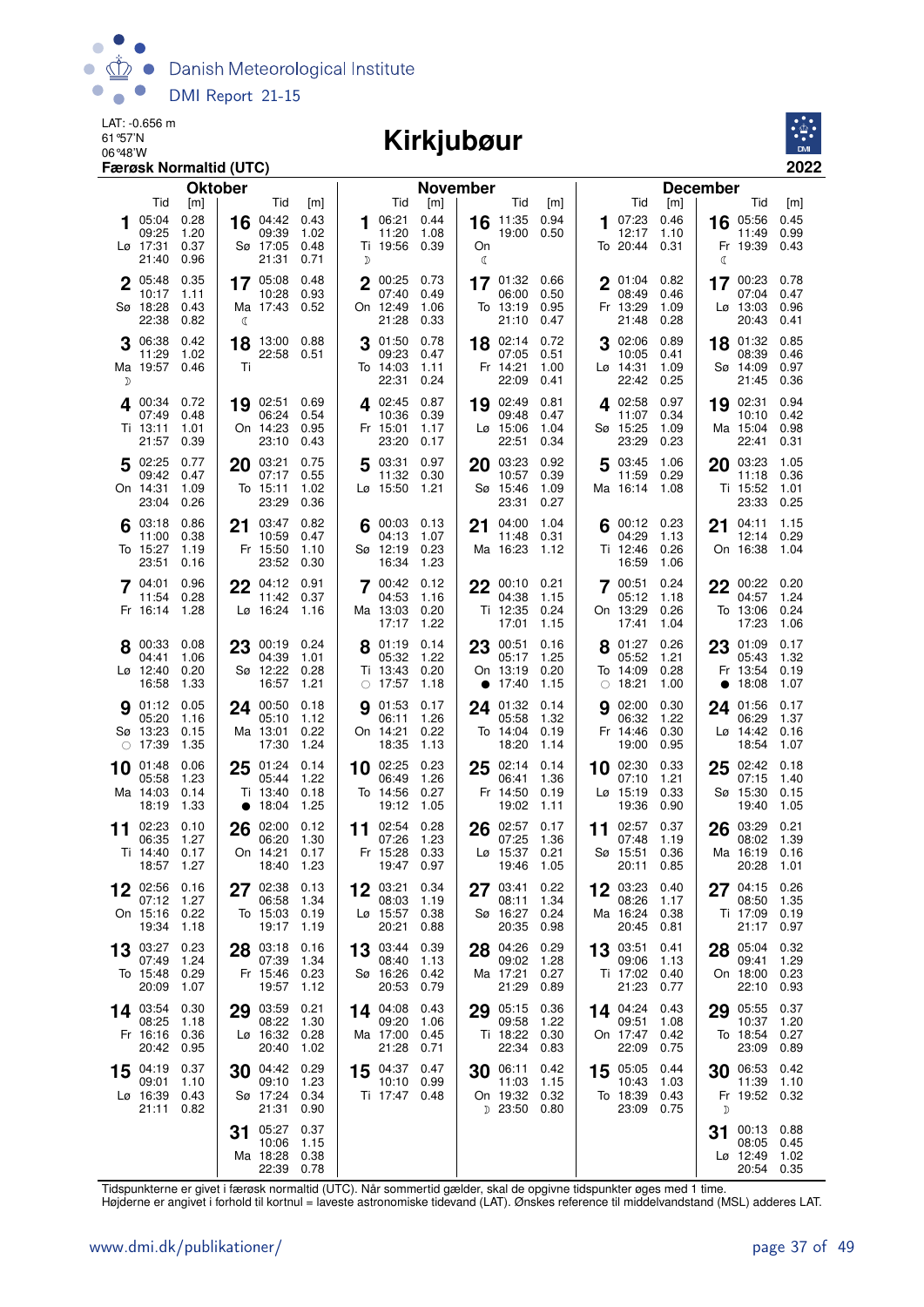

#### Sandur



|    |                                             | Januar                       |         |                                                     |                              |               |                                               | Februar                      |    |                                                     |                              |          |                                              |                              | <b>Marts</b> |                                                |                              |
|----|---------------------------------------------|------------------------------|---------|-----------------------------------------------------|------------------------------|---------------|-----------------------------------------------|------------------------------|----|-----------------------------------------------------|------------------------------|----------|----------------------------------------------|------------------------------|--------------|------------------------------------------------|------------------------------|
|    | Tid                                         | [m]                          |         | Tid                                                 | [m]                          |               | Tid                                           | [m]                          |    | Tid                                                 | [m]                          |          | Tid                                          | [m]                          |              | Tid                                            | [m]                          |
|    | 05:20<br>11:52<br>Lø 17:42 1.48             | 1.58<br>0.25                 | 16      | 05:53<br>12:38<br>Sø 18:11                          | 1.40<br>0.43<br>1.23         |               | 100:39<br>06:45<br>Ti 13:22                   | 0.20<br>1.72<br>0.13         |    | 16 00:42<br>06:46<br>On 13:24                       | 0.35<br>1.59<br>0.27         |          | 105:49<br>12:28<br>Ti 18:16                  | 1.62<br>0.18<br>1.44         |              | 16 05:46<br>12:27<br>On 18:10                  | 1.52<br>0.28<br>1.36         |
|    |                                             |                              |         |                                                     |                              | $\bullet$     | 19:09                                         | 1.49                         |    | $\circ$ 19:05                                       | 1.37                         |          |                                              |                              |              |                                                |                              |
|    | 00:01<br>06:09<br>Sø 12:41<br>• 18:31       | 0.20<br>1.67<br>0.19<br>1.50 |         | 17 00:27 0.43<br>06:29<br>Ma 13:12<br>$\circ$ 18:46 | 1.47<br>0.38<br>1.26         | $\mathbf 2$   | 01:21<br>07:28<br>On 14:03<br>19:51           | 0.16<br>1.77<br>0.11<br>1.50 |    | 17 01:11<br>07:20<br>To 13:52<br>19:38              | 0.28<br>1.66<br>0.23<br>1.43 |          | 2 00:29<br>06:32<br>On 13:07<br>• 18:56      | 0.22<br>1.71<br>0.11<br>1.50 |              | $17^{00:21}$<br>06:21<br>To 12:55<br>18:42     | 0.30<br>1.63<br>0.20<br>1.46 |
| 3  | 00:46<br>06:55<br>Ma 13:28<br>19:18         | 0.17<br>1.73<br>0.15<br>1.50 |         | 18 00:55<br>07:03<br>Ti 13:42<br>19:20              | 0.39<br>1.54<br>0.34<br>1.29 |               | 302:00<br>08:09<br>To 14:43<br>20:31          | 0.16<br>1.78<br>0.12<br>1.49 |    | 18 01:41<br>07:54<br>Fr 14:19<br>20:11              | 0.23<br>1.71<br>0.20<br>1.47 |          | $3^{01:07}$<br>07:10<br>To 13:43<br>19:32    | 0.16<br>1.76<br>0.09<br>1.54 |              | 18 00:51<br>06:56<br>Fr 13:23<br>$\circ$ 19:14 | 0.21<br>1.70<br>0.15<br>1.55 |
|    | 4 01:29<br>07:40<br>Ti 14:14<br>20:03       | 0.16<br>1.76<br>0.14<br>1.48 | 19      | 01:23<br>07:37<br>On 14:12<br>19:54                 | 0.35<br>1.60<br>0.32<br>1.32 |               | 402:38<br>08:48<br>Fr 15:21<br>21:10          | 0.18<br>1.75<br>0.17<br>1.45 |    | $19^{02:12}$<br>08:29<br>$Lg$ 14:49<br>20:47        | 0.19<br>1.71<br>0.20<br>1.50 |          | $4^{01:43}$<br>07:47<br>Fr 14:17<br>20:07    | 0.14<br>1.77<br>0.10<br>1.54 | 19           | 01:22<br>07:30<br>Lø 13:51<br>19:48            | 0.15<br>1.74<br>0.12<br>1.60 |
|    | 502:11<br>08:24<br>On 15:00<br>20:49        | 0.18<br>1.76<br>0.16<br>1.44 |         | 20 01:52 0.32<br>08:12<br>To 14:42<br>20:30         | 1.63<br>0.30<br>1.34         |               | 503:14<br>09:27<br>Lø 15:58<br>21:49          | 0.24<br>1.68<br>0.24<br>1.39 |    | 20 02:45<br>09:06<br>Sø 15:20<br>21:24              | 0.19<br>1.68<br>0.22<br>1.49 |          | 502:16<br>08:22<br>Lø 14:48<br>20:40         | 0.16<br>1.73<br>0.16<br>1.52 |              | 20 01:54<br>08:05<br>Sø 14:20<br>20:23         | 0.12<br>1.74<br>0.13<br>1.62 |
|    | 02:53<br>09:09<br>To 15:46<br>21:34         | 0.23<br>1.72<br>0.21<br>1.38 | 21      | 02:23<br>08:49<br>Fr 15:14<br>21:08                 | 0.29<br>1.64<br>0.30<br>1.35 |               | 03:51<br>10:07<br>Sø 16:36<br>22:29           | 0.32<br>1.57<br>0.34<br>1.32 | 21 | 03:22<br>09:45<br>Ma 15:55<br>22:06                 | 0.23<br>1.61<br>0.27<br>1.45 |          | 02:48<br>08:56<br>Sø 15:18<br>21:14          | 0.21<br>1.65<br>0.24<br>1.47 | 21           | 02:28<br>08:42<br>Ma 14:51<br>21:00            | 0.13<br>1.68<br>0.17<br>1.60 |
|    | 7 03:36<br>09:54<br>Fr 16:34<br>22:22       | 0.30<br>1.65<br>0.28<br>1.31 |         | 22 02:58<br>09:28<br>$L\varnothing$ 15:49<br>21:49  | 0.29<br>1.63<br>0.31<br>1.35 |               | 704:30<br>10:48<br>Ma 17:17<br>23:14          | 0.42<br>1.45<br>0.45<br>1.24 |    | 22 04:03<br>10:29<br>Ti 16:35<br>22:54              | 0.30<br>1.51<br>0.35<br>1.39 |          | 703:19<br>09:31<br>Ma 15:45<br>21:48         | 0.28<br>1.54<br>0.34<br>1.39 |              | 22 03:05<br>09:21<br>Ti 15:25<br>21:41         | 0.18<br>1.59<br>0.24<br>1.55 |
| 8  | 04:22<br>10:41<br>Lø 17:26<br>23:13         | 0.39<br>1.55<br>0.36<br>1.23 | 23      | 03:38<br>10:11<br>Sø 16:29<br>22:35                 | 0.32<br>1.58<br>0.35<br>1.33 | $\mathcal{D}$ | 8 05:13<br>11:34<br>Ti 18:04 0.56             | 0.53<br>1.31                 |    | 23 04:52<br>11:20<br>On 17:25<br>$\binom{23:52}{ }$ | 0.40<br>1.38<br>0.44<br>1.32 |          | 8 03:49<br>10:06<br>Ti 16:11<br>22:24        | 0.38<br>1.41<br>0.45<br>1.31 | 23           | 03:46<br>10:04<br>On 16:03<br>22:28            | 0.27<br>1.46<br>0.34<br>1.46 |
| D  | 905:14<br>11:32 1.45<br>Sø 18:24 0.44       | 0.48                         |         | 24 04:24<br>10:58<br>Ma 17:16<br>23:28              | 0.37<br>1.50<br>0.39<br>1.30 | a             | 00:06 1.16<br>06:14<br>On 12:30<br>19:13      | 0.63<br>1.18<br>0.64         |    | 24 06:00<br>12:24<br>To 18:37 0.53                  | 0.51<br>1.26                 |          | <b>9</b> 04:22<br>10:44<br>On 16:38<br>23:07 | 0.50<br>1.26<br>0.56<br>1.22 |              | 24 04:37<br>10:55<br>To 16:51<br>23:26         | 0.40<br>1.32<br>0.46<br>1.36 |
|    | 10 00:09 1.17<br>06:16<br>Ma 12:28<br>19:30 | 0.57<br>1.34<br>0.50         | 25<br>C | 05:19<br>11:53<br>Ti 18:14 0.44                     | 0.44<br>1.42                 |               | 10 01:12<br>08:06<br>To 13:43<br>20:51        | 1.11<br>0.70<br>1.08<br>0.68 | 25 | 01:07<br>07:48<br>Fr 13:47<br>20:22                 | 1.27<br>0.57<br>1.18<br>0.56 | D        | 10 05:04 0.62<br>11:32<br>To 17:10 0.66      | 1.12                         | 25<br>ℂ      | 05:50<br>12:03<br>Fr 18:04                     | 0.52<br>1.18<br>0.58         |
|    | 11 01:13<br>07:37<br>Ti 13:32<br>20:40      | 1.13<br>0.62<br>1.25<br>0.54 | 26      | 00:30<br>06:32<br>On 12:57<br>19:27                 | 1.27<br>0.51<br>1.33<br>0.48 |               | 11 02:35<br>09:55<br>Fr 15:12<br>22:09        | 1.11<br>0.67<br>1.05<br>0.65 |    | 26 02:34<br>09:38<br>$Lo$ 15:19<br>21:54            | 1.29<br>0.52<br>1.18<br>0.51 |          | 11 00:06<br>06:40<br>Fr 12:45<br>18:27 0.75  | 1.14<br>0.72<br>1.00         | 26           | 00:44<br>07:52<br>Lø 13:37<br>20:10            | 1.29<br>0.57<br>1.10<br>0.62 |
| 12 | 02:24 1.13<br>09:04<br>On 14:42<br>21:45    | 0.63<br>1.20<br>0.54         | 27      | 01:42<br>08:07<br>To 14:12<br>20:49                 | 1.27<br>0.53<br>1.28<br>0.47 | 12            | 03:55<br>11:03<br>Lø 16:29<br>23:01           | 1.18<br>0.59<br>1.08<br>0.58 | 27 | 03:55<br>10:51<br>Sø 16:34<br>22:57                 | 1.38<br>0.40<br>1.25<br>0.41 | 12<br>Lø | 01:34<br>09:34 0.70                          | $-1.11$                      | 27           | 02:18<br>09:36<br>Sø 15:18<br>21:45            | 1.29<br>0.49<br>1.13<br>0.55 |
| 13 | 03:32<br>10:17<br>To 15:49<br>22:38         | 1.17<br>0.60<br>1.18<br>0.52 | 28      | 02:58<br>09:40<br>Fr 15:28<br>22:03                 | 1.32<br>0.49<br>1.28<br>0.42 | 13            | 04:53<br>11:49<br>Sø 17:20<br>23:41           | 1.28<br>0.49<br>1.14<br>0.51 | 28 | 04:58<br>11:44<br>Ma 17:31<br>23:47                 | 1.50<br>0.28<br>1.35<br>0.30 |          | 13 03:14<br>10:44<br>Sø 16:10<br>22:35       | 1.16<br>0.59<br>1.03<br>0.64 | 28           | 03:42<br>10:41<br>Ma 16:30<br>22:46            | 1.37<br>0.37<br>1.24<br>0.43 |
|    | 14 04:29<br>11:14<br>Fr 16:45<br>23:21      | 1.24<br>0.54<br>1.19<br>0.49 | 29      | 04:08<br>10:52<br>Lø 16:36<br>23:03                 | 1.42<br>0.39<br>1.33<br>0.34 | 14.           | 05:36<br>12:25<br>Ma 17:59                    | 1.39<br>0.41<br>1.22         |    |                                                     |                              |          | 14 04:22<br>11:26<br>Ma 17:00<br>23:16       | 1.27<br>0.48<br>1.13<br>0.53 | 29           | 04:44<br>11:30<br>Ti 17:20<br>23:33            | 1.49<br>0.25<br>1.35<br>0.32 |
| 15 | 05:15<br>12:00<br>Lø 17:32<br>23:57         | 1.32<br>0.48<br>1.21<br>0.46 | 30      | 05:08<br>11:49<br>Sø 17:34<br>23:54                 | 1.53<br>0.29<br>1.39<br>0.27 | 15            | 00:13 0.43<br>06:12<br>Ti 12:56 0.33<br>18:33 | 1.50<br>1.29                 |    |                                                     |                              | 15       | 05:09<br>11:58<br>Ti 17:37<br>23:49          | 1.40<br>0.37<br>1.25<br>0.41 | 30           | 05:31<br>12:10<br>On 18:00                     | 1.60<br>0.16<br>1.45         |
|    |                                             |                              | 31      | 05:59<br>12:38<br>Ma 18:24                          | 1.64<br>0.20<br>1.44         |               |                                               |                              |    |                                                     |                              |          |                                              |                              | 31           | 00:13<br>06:11<br>To 12:45<br>18:36            | 0.23<br>1.67<br>0.11<br>1.52 |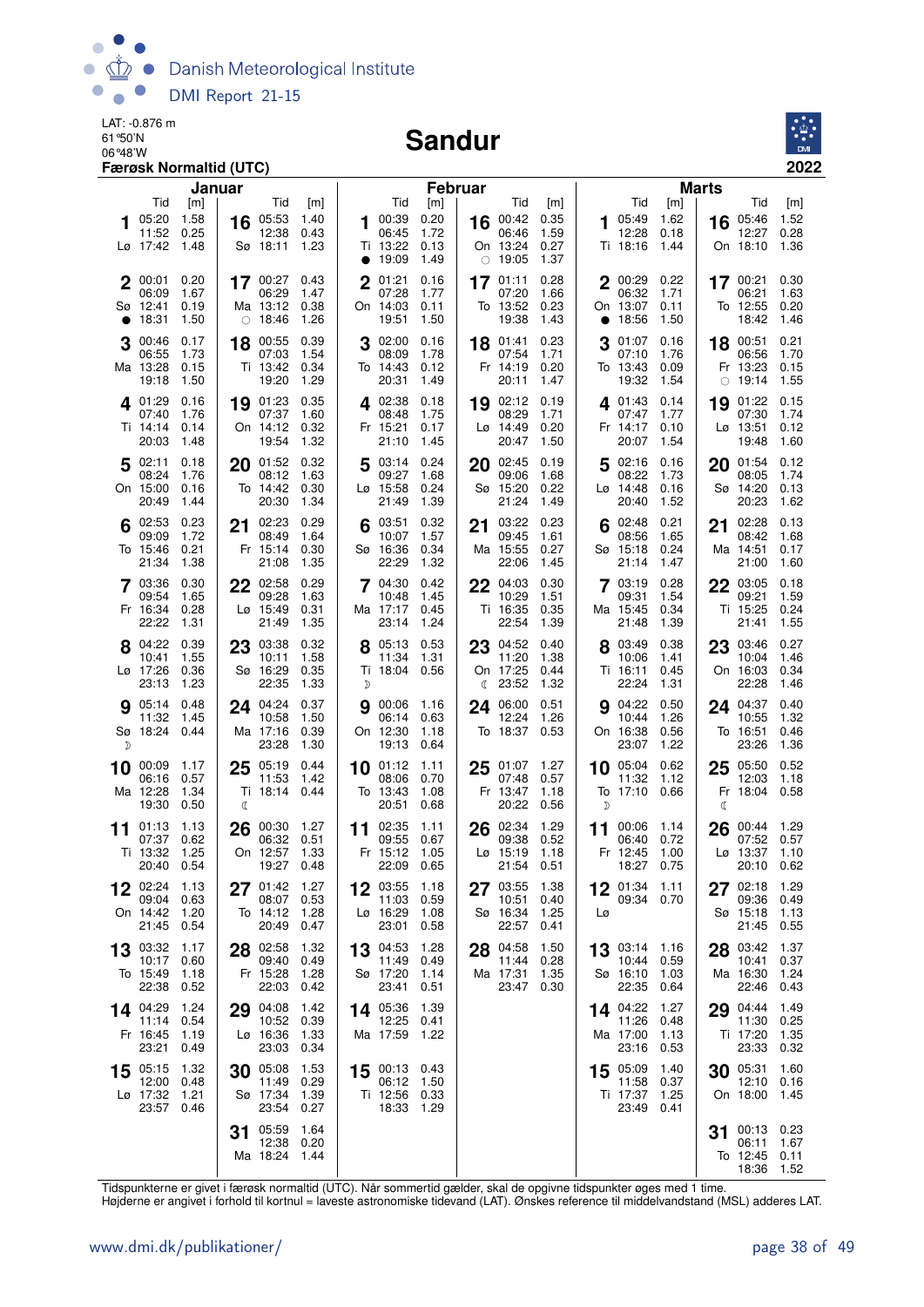

#### Sandur



| April                                                                                          |                                                                                                             | Maj                                                                                    |                                                                                              |                                                                                        | Juni                                                                                 |
|------------------------------------------------------------------------------------------------|-------------------------------------------------------------------------------------------------------------|----------------------------------------------------------------------------------------|----------------------------------------------------------------------------------------------|----------------------------------------------------------------------------------------|--------------------------------------------------------------------------------------|
| Tid<br>[m]<br>0.18<br>00:49<br>1.70<br>06:47<br>Fr 13:17<br>0.11<br>1.56<br>19:08<br>$\bullet$ | Tid<br>[m]<br>00:26<br>0.18<br>16<br>06:27<br>1.70<br>$L\varnothing$ 12:50<br>0.11<br>$\circ$ 18:48<br>1.63 | Tid<br>[m]<br>0.23<br>01:01<br>1<br>06:54<br>1.57<br>Sø 13:17<br>0.21<br>19:12<br>1.55 | Tid<br>[m]<br>16 00:41<br>0.14<br>06:40<br>1.65<br>Ma 12:55<br>0.10<br>$\circ$ 19:02<br>1.73 | Tid<br>[m]<br>0.35<br>01:49<br>1<br>07:35<br>1.33<br>On 13:37<br>0.37<br>19:53<br>1.52 | Tid<br>[m]<br>16 02:00<br>0.15<br>07:53<br>1.50<br>To 13:59<br>0.18<br>1.75<br>20:15 |
| 01:22<br>0.16<br>07:21<br>1.69<br>Lø 13:47<br>0.13<br>19:39<br>1.57                            | 17 01:00<br>0.12<br>07:04<br>1.72<br>0.09<br>Sø 13:21<br>19:24<br>1.69                                      | 2 01:31<br>0.25<br>07:25<br>1.52<br>0.26<br>Ma 13:41<br>19:42<br>1.55                  | 0.12<br>17 01:21<br>07:21<br>1.62<br>Ti 13:31<br>0.12<br>19:43<br>1.74                       | $2^{02:20}$<br>0.39<br>08:08<br>1.28<br>To 13:59<br>0.40<br>20:26<br>1.51              | 17 $02:47$<br>0.17<br>1.44<br>08:40<br>Fr 14:42<br>0.23<br>21:02<br>1.71             |
| 01:53<br>0.18<br>07:53<br>1.65<br>Sø 14:14<br>0.19<br>20:10<br>1.55                            | 18 01:36<br>0.10<br>07:41<br>1.70<br>Ma 13:53<br>0.10<br>20:01<br>1.70                                      | 0.29<br>302:00<br>07:56<br>1.45<br>Ti 14:02<br>0.32<br>20:12<br>1.52                   | 18 02:04<br>0.14<br>08:03<br>1.56<br>On 14:08<br>0.17<br>20:25<br>1.72                       | 02:52<br>0.43<br>08:43<br>1.22<br>Fr 14:23<br>0.43<br>21:03<br>1.49                    | 18 03:37<br>0.22<br>09:29<br>1.37<br>Lø 15:29<br>0.30<br>21:51<br>1.65               |
| 0.23<br>4 02:22<br>1.57<br>08:25<br>0.27<br>Ma 14:37<br>1.51<br>20:40                          | 19 02:13<br>0.12<br>1.63<br>08:20<br>Ti 14:26<br>0.15<br>20:40<br>1.67                                      | 0.35<br><b>4</b> 02:28<br>08:27<br>1.36<br>On 14:21<br>0.38<br>20:44<br>1.48           | 19 02:49<br>0.19<br>1.47<br>08:48<br>0.25<br>To 14:49<br>21:11<br>1.66                       | 4 03:28<br>0.47<br>09:22<br>1.16<br>Lø 14:54<br>0.47<br>21:45<br>1.45                  | 0.29<br>19 04:32<br>10:21<br>1.29<br>Sø 16:20<br>0.39<br>1.56<br>22:43               |
| 5 02:49<br>0.30<br>08:56<br>1.46<br>Ti 14:58<br>0.36<br>21:11<br>1.45                          | 20 02:53<br>0.18<br>09:01<br>1.53<br>On 15:02<br>0.24<br>21:23<br>1.61                                      | 02:58<br>0.42<br>5<br>09:00<br>1.26<br>To 14:41<br>0.44<br>21:19<br>1.43               | 20 03:39<br>0.27<br>09:38<br>1.35<br>Fr 15:34<br>0.35<br>22:02<br>1.57                       | 04:12<br>0.51<br>10:09<br>1.11<br>Sø 15:35<br>0.52<br>22:34<br>1.40                    | 0.35<br>05:32<br>20<br>11:20<br>1.22<br>Ma 17:20<br>0.48<br>23:41<br>1.48            |
| 0.39<br>$6^{03:17}$<br>1.34<br>09:28<br>On 15:18<br>0.45<br>21:45<br>1.38                      | 03:39<br>0.28<br>21<br>09:47<br>1.40<br>To 15:42<br>0.35<br>22:12<br>1.51                                   | $6^{03:32}$<br>0.49<br>09:37<br>1.16<br>Fr 15:06<br>0.51<br>22:00<br>1.36              | 0.36<br>04:40<br>21<br>10:34<br>1.24<br>Lø 16:29<br>0.46<br>23:00<br>1.48                    | $6^{05:09}$<br>0.54<br>11:07<br>1.08<br>Ma 16:30<br>0.57<br>23:33<br>1.36              | 06:40<br>0.41<br>21<br>12:25<br>1.17<br>Ti 18:34<br>0.55<br>ℂ                        |
| 7 03:48<br>0.49<br>1.20<br>10:04<br>To 15:39<br>0.54<br>22:25<br>1.29                          | 04:35<br>22<br>0.40<br>10:42<br>1.25<br>Fr 16:33<br>0.48<br>23:11<br>1.41                                   | 0.57<br>$7^{04:17}$<br>10:25<br>1.06<br>$L\varnothing$ 15:40<br>0.58<br>22:54<br>1.30  | 05:56<br>0.43<br>22<br>11:43<br>1.15<br>Sø 17:44<br>0.56<br>ℂ                                | 06:23<br>0.55<br>12:16<br>1.07<br>Ti 17:49<br>0.61<br>D                                | 22<br>00:44<br>1.40<br>07:51<br>0.43<br>On 13:36<br>1.16<br>19:56<br>0.58            |
| 8 04:28<br>0.60<br>10:49<br>1.07<br>Fr 16:06<br>0.63<br>23:20<br>1.21                          | 23 05:58<br>0.50<br>11:54<br>1.13<br>Lø 17:53<br>0.60<br>₫                                                  | 8 05:31<br>0.64<br>11:32<br>0.99<br>Sø 16:35<br>0.66                                   | 23 00:09<br>1.40<br>07:23<br>0.45<br>Ma 13:05<br>1.11<br>19:21<br>0.60                       | 8 00:41<br>1.34<br>07:41<br>0.53<br>On 13:29<br>1.12<br>19:29<br>0.60                  | 23 01:52<br>1.34<br>08:58<br>0.43<br>To 14:46<br>1.18<br>21:13<br>0.56               |
| <b>9</b> 05:47 0.70<br>Lø<br>D                                                                 | 00:28<br>1.33<br>24<br>07:49<br>0.52<br>Sø 13:29<br>1.08<br>19:54<br>0.63                                   | 00:06<br>1.25<br>9<br>07:37<br>0.64<br>Ma 13:03<br>0.98<br>$D$ 18:37<br>0.71           | 1.37<br>24 01:26<br>08:41<br>0.42<br>1.15<br>Ti 14:28<br>20:47<br>0.57                       | 01:50<br>1.35<br>9<br>08:47<br>0.47<br>To 14:38<br>1.20<br>20:53<br>0.54               | 24 02:59<br>1.31<br>09:56<br>0.42<br>Fr 15:48<br>1.24<br>22:17<br>0.52               |
| 10 00:43 1.16<br>08:52 0.69<br>Sø                                                              | 25 01:58<br>1.32<br>09:17<br>0.44<br>Ma 15:04<br>1.13<br>21:24<br>0.56                                      | 1.26<br>10 01:30<br>09:01<br>0.56<br>Ti 14:30<br>1.05<br>20:44<br>0.65                 | 25 02:40<br>1.38<br>09:43<br>0.36<br>On 15:36<br>1.22<br>21:52<br>0.50                       | 10 02:55<br>1.39<br>09:41<br>0.39<br>Fr 15:37<br>1.32<br>21:57<br>0.44                 | 1.30<br>03:59<br>25<br>10:45<br>0.41<br>Lø 16:39<br>1.30<br>23:11<br>0.47            |
| 02:23<br>1.19<br>11<br>10:04<br>0.58<br>Ma 15:29<br>1.02<br>21:50<br>0.66                      | 03:18<br>1.38<br>26<br>10:18<br>0.34<br>Ti 16:11<br>1.24<br>22:24<br>0.46                                   | 1.32<br>02:45<br>11<br>09:52<br>0.46<br>On 15:33<br>1.17<br>21:49<br>0.53              | 03:43<br>1.41<br>26<br>10:33<br>0.31<br>To 16:27<br>1.31<br>22:45<br>0.43                    | 03:53<br>1.44<br>11<br>10:29<br>0.30<br>Lø 16:29<br>1.45<br>22:52<br>0.34              | 1.30<br>04:51<br>26<br>11:27<br>0.40<br>Sø 17:22<br>1.36<br>23:57<br>0.43            |
| 12 03:38<br>1.29<br>10:46<br>0.46<br>Ti 16:23<br>1.15<br>22:38<br>0.53                         | 27 04:18<br>1.47<br>0.25<br>11:05<br>On 16:59<br>1.34<br>23:12 0.36                                         | 12 03:44 1.41<br>10:33<br>0.35<br>To 16:21<br>1.32<br>22:38<br>0.41                    | 27 04:34 1.44<br>11:15<br>0.28<br>Fr 17:09<br>1.38<br>23:30<br>0.37                          | 12 04:46 1.49<br>11:13 0.23<br>Sø 17:16 1.56<br>23:41<br>0.25                          | 27 05:35 1.29<br>12:03<br>0.39<br>Ma 18:00<br>1.42                                   |
| 13 04:30<br>1.41<br>11:20<br>0.35<br>On 17:03<br>1.29<br>23:17<br>0.40                         | 05:05<br>1.54<br>28<br>11:44 0.19<br>To 17:37<br>1.43<br>23:52<br>0.29                                      | 13 04:33<br>1.51<br>11:10 0.25<br>Fr 17:04<br>1.45<br>23:20<br>0.29                    | 28 05:17<br>1.45<br>11:51<br>0.27<br>Lø 17:45<br>1.44                                        | 13 05:34<br>1.53<br>11:54 0.18<br>Ma 18:02 1.66                                        | 28 00:38 0.40<br>06:14 1.29<br>Ti 12:34<br>0.40<br>18:34<br>1.47                     |
| 1.53<br>14 05:12<br>11:51<br>0.24<br>To 17:38<br>1.42<br>23:52<br>0.28                         | 29 05:45<br>1.58<br>12:19<br>0.17<br>Fr 18:11<br>1.50                                                       | 1.58<br>14 $05:17$<br>11:45<br>0.17<br>Lø 17:43<br>1.58                                | 29 00:09<br>0.34<br>05:55<br>1.45<br>Sø 12:23<br>0.28<br>18:18<br>1.48                       | 14 00:28 0.19<br>1.54<br>06:21<br>Ti 12:36 0.15<br>$\circ$ 18:46<br>1.72               | 29 01:14<br>0.38<br>06:50<br>1.28<br>On 13:01<br>0.40<br>19:07<br>1.51<br>$\bullet$  |
| 15 05:50<br>1.63<br>12:20<br>0.16<br>Fr 18:13 1.54                                             | 30 00:28 0.24<br>06:21<br>1.59<br>$L\varnothing$ 12:49 0.17<br>• $18:42$<br>1.54                            | 00:01 0.20<br>15<br>05:59<br>1.63<br>Sø 12:19 0.12<br>18:23<br>1.67                    | 30 00:45<br>0.32<br>06:30<br>1.42<br>Ma 12:51<br>0.31<br>• $18:50$<br>1.51                   | 15 01:14 0.15<br>1.54<br>07:07<br>On 13:17 0.15<br>19:30<br>1.76                       | $30^{01:47}$<br>0.38<br>07:23<br>1.27<br>To 13:26<br>0.39<br>19:40<br>1.54           |
|                                                                                                |                                                                                                             |                                                                                        | 31 01:18<br>0.33<br>07:03<br>1.38<br>Ti 13:15<br>0.34<br>19:21<br>1.52                       |                                                                                        |                                                                                      |

Tidspunkterne er givet i færøsk normaltid (UTC). Når sommertid gælder, skal de opgivne tidspunkter øges med 1 time.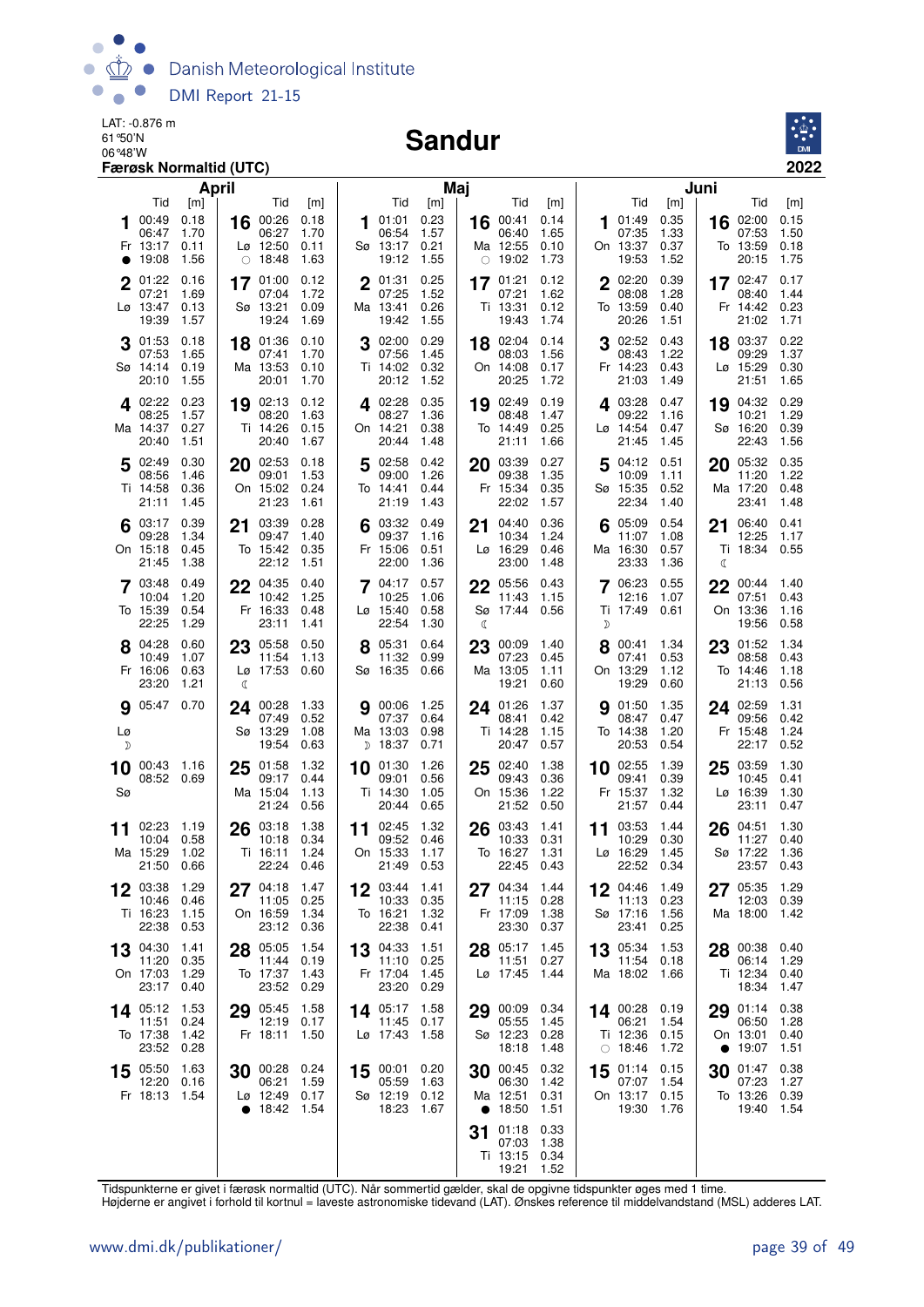

#### Sandur



| Juli                                                                                                                                        |                                                            | <b>August</b>                                                                |                                                       |                                                                                                   | <b>September</b>                                |                                                                                      |
|---------------------------------------------------------------------------------------------------------------------------------------------|------------------------------------------------------------|------------------------------------------------------------------------------|-------------------------------------------------------|---------------------------------------------------------------------------------------------------|-------------------------------------------------|--------------------------------------------------------------------------------------|
| Tid<br>Tid<br>[m]<br>02:17<br>0.38<br>02:39<br>16<br>07:57<br>1.26<br>08:29<br>Fr 13:51<br>0.39<br>Lø 14:34<br>1.56<br>20:48<br>20:14       | [m]<br>0.12<br>1<br>1.48<br>0.18<br>Ma 14:42<br>1.77       | Tid<br>[m]<br>0.30<br>02:59<br>08:50<br>1.36<br>0.29<br>21:09<br>1.63        | Tid<br>03:35<br>16<br>09:28<br>Ti 15:33<br>21:46      | $[\mathsf{m}]$<br>Tid<br>0.18<br>03:28<br>1<br>1.47<br>09:39<br>0.24<br>To 15:36<br>1.64<br>22:00 | [m]<br>0.26<br>1.48<br>0.27<br>1.52             | Tid<br>[m]<br>16 03:55<br>0.40<br>1.37<br>10:07<br>Fr 16:12<br>0.45<br>22:27<br>1.29 |
| 2 02:48<br>0.38<br>17 03:23<br>08:32<br>1.25<br>09:13<br>Lø 14:19<br>0.39<br>Sø 15:16<br>21:32<br>20:50<br>1.56                             | 0.16<br>1.44<br>0.23<br>1.72                               | 2 03:28<br>0.31<br>09:27<br>1.37<br>Ti 15:17<br>0.30<br>21:47<br>1.59        | 17 $04:12$<br>10:07<br>On 16:11<br>22:26              | 0.27<br>2 04:02<br>1.40<br>10:22<br>0.34<br>Fr 16:20<br>1.50<br>22:46                             | 0.33<br>1.43<br>0.37<br>1.39<br>ℂ               | 17 04:22<br>0.53<br>1.27<br>10:49<br>$L\varnothing$ 16:55<br>0.58<br>23:14<br>1.13   |
| 03:20<br>0.40<br>18 04:08<br>09:09<br>1.24<br>09:58<br>Sø 14:51<br>0.39<br>Ma 16:00<br>21:29<br>1.54<br>22:17                               | 0.22<br>3<br>1.38<br>0.30<br>On 15:57<br>1.63              | 0.33<br>04:02<br>10:08<br>1.35<br>0.34<br>22:29<br>1.52                      | 18 04:50<br>10:50<br>To 16:52<br>23:10                | 0.39<br>04:44<br>1.31<br>11:14<br>0.46<br>Lø 17:17<br>1.35<br>D 23:44                             | 0.42<br>18<br>1.36<br>0.48<br>1.26              | 04:52<br>0.64<br>11:44<br>1.18<br>Sø 18:24<br>0.70                                   |
| 403:56<br>0.41<br>19 04:55<br>1.22<br>09:51<br>10:46<br>Ma 15:30<br>0.41<br>Ti 16:47<br>22:12<br>23:05<br>1.51                              | 0.30<br>1.31<br>0.40<br>1.51                               | 0.38<br>4.04:41<br>1.33<br>10:54<br>To 16:44<br>0.41<br>23:18<br>1.42        | 19 05:32<br>11:38<br>Fr 17:47<br>ℭ                    | 0.51<br>405:41<br>1.22<br>12:23<br>0.59<br>Sø 18:49                                               | 0.52<br>1.29<br>0.57                            | 19 00:23<br>1.00<br>05:49<br>0.75<br>Ma 13:08<br>1.12<br>21:17<br>0.69               |
| 5 04:37<br>0.43<br>20 05:47<br>10:38<br>1.21<br>11:37<br>Ti 16:17<br>0.45<br>On 17:42<br>23:01<br>23:57<br>1.46<br>ℂ                        | 0.39<br>5<br>1.24<br>0.50<br>1.39<br>D                     | 05:28<br>0.43<br>11:50<br>1.29<br>Fr 17:44 0.49                              | 00:03<br>20<br>06:31<br>$L\varnothing$ 12:40<br>19:28 | 1.20<br>5<br>0.62<br>07:18<br>1.14<br>Ma 13:50<br>20:58<br>0.68                                   | 01:03 1.16<br>20<br>0.59<br>1.27<br>Τi<br>0.56  | 14:54 1.14<br>22:32 0.59                                                             |
| $6^{05:26}$<br>0.46<br>06:47<br>21<br>11:32<br>1.20<br>12:36<br>To 18:53<br>On 17:14<br>0.50<br>23:57<br>1.40                               | 0.47<br>1.18<br>0.59                                       | 00:17 1.33<br>06:31<br>0.49<br>Lø 12:58<br>1.26<br>19:11<br>0.55             | 01:14<br>21<br>08:15<br>Sø 14:05<br>21:35             | 02:39<br>1.08<br>6<br>09:14<br>0.69<br>Ti 15:20<br>1.11<br>22:23<br>0.67                          | 1.13<br>21<br>0.57<br>1.34<br>0.45              | 04:08<br>1.01<br>10:25<br>0.67<br>On 16:10<br>1.25<br>23:16<br>0.48                  |
| 06:26<br>0.48<br>22 00:58<br>12:35<br>1.20<br>07:58<br>To 18:27<br>0.54<br>Fr 13:45<br>20:25<br>D                                           | 1.28<br>0.54<br>1.15<br>0.63                               | 1.25<br>7 01:29<br>07:57<br>0.52<br>Sø 14:17<br>1.28<br>21:00<br>0.54        | 02:52<br>22<br>09:52<br>Ma 15:38<br>22:53             | 1.03<br>04:05<br>10:29<br>0.67<br>1.16<br>On 16:30<br>0.59<br>23:20                               | 1.20<br>22<br>0.46<br>1.46<br>0.31              | 04:57<br>1.11<br>0.56<br>11:07<br>To 16:57<br>1.37<br>23:49<br>0.38                  |
| 23 02:09<br>01:00<br>1.36<br>07:36<br>0.48<br>09:13<br>1.24<br>Fr 13:44<br>$L\varnothing$ 15:01<br>19:56<br>0.54<br>21:53                   | 1.19<br>0.56<br>1.16<br>Ma 15:35<br>0.61                   | 8 02:51<br>1.22<br>09:26<br>0.49<br>1.36<br>22:25<br>0.46                    | $23^{04:24}$<br>10:53<br>Ti 16:44<br>23:42            | 1.05<br>8 05:06<br>11:23<br>0.61<br>To 17:24<br>1.25<br>0.49                                      | 1.31<br>23<br>0.34<br>1.59                      | 05:29<br>1.22<br>11:40<br>0.45<br>Fr 17:34<br>1.48                                   |
| 9 02:09<br>1.33<br>24 03:25<br>08:48<br>0.45<br>10:18<br>Lø 14:54<br>1.31<br>Sø 16:10<br>21:22<br>0.49<br>23:00                             | 1.15<br>0.55<br>1.22<br>0.55                               | <b>9</b> 04:08<br>1.26<br>10:36<br>0.41<br>Ti 16:42<br>1.48<br>23:27<br>0.34 | 24 05:19<br>11:35<br>On 17:29                         | 1.12<br><b>g</b> 00:06 0.19<br>0.54<br>05:54<br>1.36<br>Fr 12:07<br>18:09                         | 1.42<br>0.23<br>1.70                            | 24 00:17 0.30<br>1.33<br>05:59<br>$L\varnothing$ 12:10<br>0.35<br>18:07<br>1.58      |
| 1.34<br>10 03:18<br>04:33<br>25<br>09:52<br>11:09<br>0.39<br>Sø 15:58<br>Ma 17:04<br>1.41<br>22:32<br>0.41<br>23:52                         | 1.15<br>10 05:11<br>0.52<br>1.29<br>On 17:37<br>0.49       | 1.34<br>11:31<br>0.31<br>1.60                                                | $25\frac{00:19}{25}$<br>05:56<br>To 12:08<br>18:04    | 0.41<br>10 00:45<br>06:34<br>1.19<br>Lø 12:47<br>0.46<br>1.47<br>18:49<br>$\bigcirc$              | 0.11<br>25<br>1.51<br>0.15<br>1.77<br>$\bullet$ | 00:42<br>0.23<br>06:28<br>1.43<br>Sø 12:38<br>0.26<br>18:39<br>1.65                  |
| 04:21<br>1.37<br>05:25<br>26<br>11<br>11:50<br>10:48<br>0.32<br>1.52<br>Ma 16:55<br>Ti 17:46<br>23:30<br>0.31                               | 1.18<br>11<br>0.48<br>1.37                                 | 00:17<br>0.22<br>06:04<br>1.42<br>0.22<br>To 12:18<br>18:24 1.71             | 26<br>00:49<br>06:26<br>Fr 12:36<br>18:36             | 0.34<br>01:21<br>11<br>1.27<br>07:12<br>0.38<br>Sø 13:23<br>1.56<br>19:27                         | 0.06<br>26<br>1.57<br>0.11<br>1.79              | 01:07<br>0.18<br>1.52<br>06:58<br>Ma 13:07<br>0.19<br>19:12 1.69                     |
| 1.42<br>00:33<br>12<br>05:18<br>27<br>11:39<br>0.26<br>06:06<br>Ti 17:47<br>1.62<br>On 12:24<br>18:22                                       | 0.43<br>12<br>1.21<br>0.45<br>1.45                         | 0.14<br>01:02<br>06:49<br>1.49<br>Fr 13:01<br>0.16<br>$\circ$ 19:08<br>1.78  | 27<br>01:15<br>06:55<br>Lø 13:03<br>19:07             | 0.28<br>$12^{01:55}$<br>1.35<br>07:47<br>0.31<br>Ma 13:58<br>20:03<br>1.63                        | 0.06<br>27<br>1.60<br>0.11<br>1.77              | 0.15<br>01:33<br>1.58<br>07:29<br>Ti 13:37<br>0.15<br>19:45<br>1.70                  |
| 01:08<br>00:22<br>0.23<br>13<br>28<br>1.46<br>06:41<br>06:10<br>On 12:25<br>0.20<br>To 12:52<br>18:55<br>$\circ$ 18:35<br>1.71<br>$\bullet$ | 0.38<br>13<br>1.24<br>$L\varnothing$ 13:41<br>0.41<br>1.52 | 0.08<br>01:42<br>07:31<br>1.53<br>0.12<br>19:49<br>1.81                      | 01:40<br>28<br>07:24<br>Sø 13:29<br>19:38             | 0.24<br>02:28<br>13<br>1.41<br>08:21<br>0.25<br>Ti 14:31<br>20:38<br>1.68                         | 0.11<br>28<br>1.58<br>0.15<br>1.69              | 01:59<br>0.15<br>08:02<br>1.62<br>On 14:08<br>0.15<br>20:19<br>1.66                  |
| 01:38<br>14 01:10<br>0.16<br>29<br>06:58<br>1.49<br>07:13<br>To 13:09<br>Fr 13:18<br>0.16<br>19:20<br>19:27<br>1.77                         | 0.34<br>14 02:21<br>1.28<br>0.37<br>1.58                   | 0.08<br>08:11<br>1.54<br>Sø 14:19<br>0.13<br>20:28<br>1.80                   | 02:04<br>29<br>07:54<br>Ma 13:57<br>20:10             | 14 02:58<br>0.21<br>08:55<br>1.47<br>0.21<br>On 15:04<br>21:13<br>1.69                            | 0.18<br>1.54<br>0.22<br>1.58                    | 29 02:27<br>0.17<br>08:37<br>1.61<br>To 14:43<br>0.18<br>20:56<br>1.58               |
| 01:55<br>30 02:05<br>0.13<br>15<br>07:44<br>1.50<br>07:44<br>Fr 13:52<br>Lø 13:44<br>0.16<br>20:05<br>20:00<br>1.79                         | 0.32<br>15<br>1.31<br>0.33<br>Ma 14:56<br>1.62             | 02:59<br>0.11<br>08:49<br>1.52<br>0.17<br>21:07<br>1.74                      | 02:30<br>30<br>08:27<br>Ti 14:26<br>20:44             | 0.21<br>03:27<br>15<br>1.50<br>09:30<br>To 15:37 0.33<br>0.20<br>21:49<br>1.67                    | 0.29<br>1.47<br>1.44                            | 30 02:58<br>0.23<br>09:15<br>1.57<br>Fr 15:21<br>0.26<br>21:37<br>1.47               |
| 02:32<br>31<br>08:16<br>Sø 14:12 0.30<br>20:33                                                                                              | 0.30<br>1.34<br>1.64                                       |                                                                              | 02:57<br>31<br>09:01<br>On 14:59<br>21:20             | 0.22<br>1.51<br>0.22<br>1.61                                                                      |                                                 |                                                                                      |

Tidspunkterne er givet i færøsk normaltid (UTC). Når sommertid gælder, skal de opgivne tidspunkter øges med 1 time.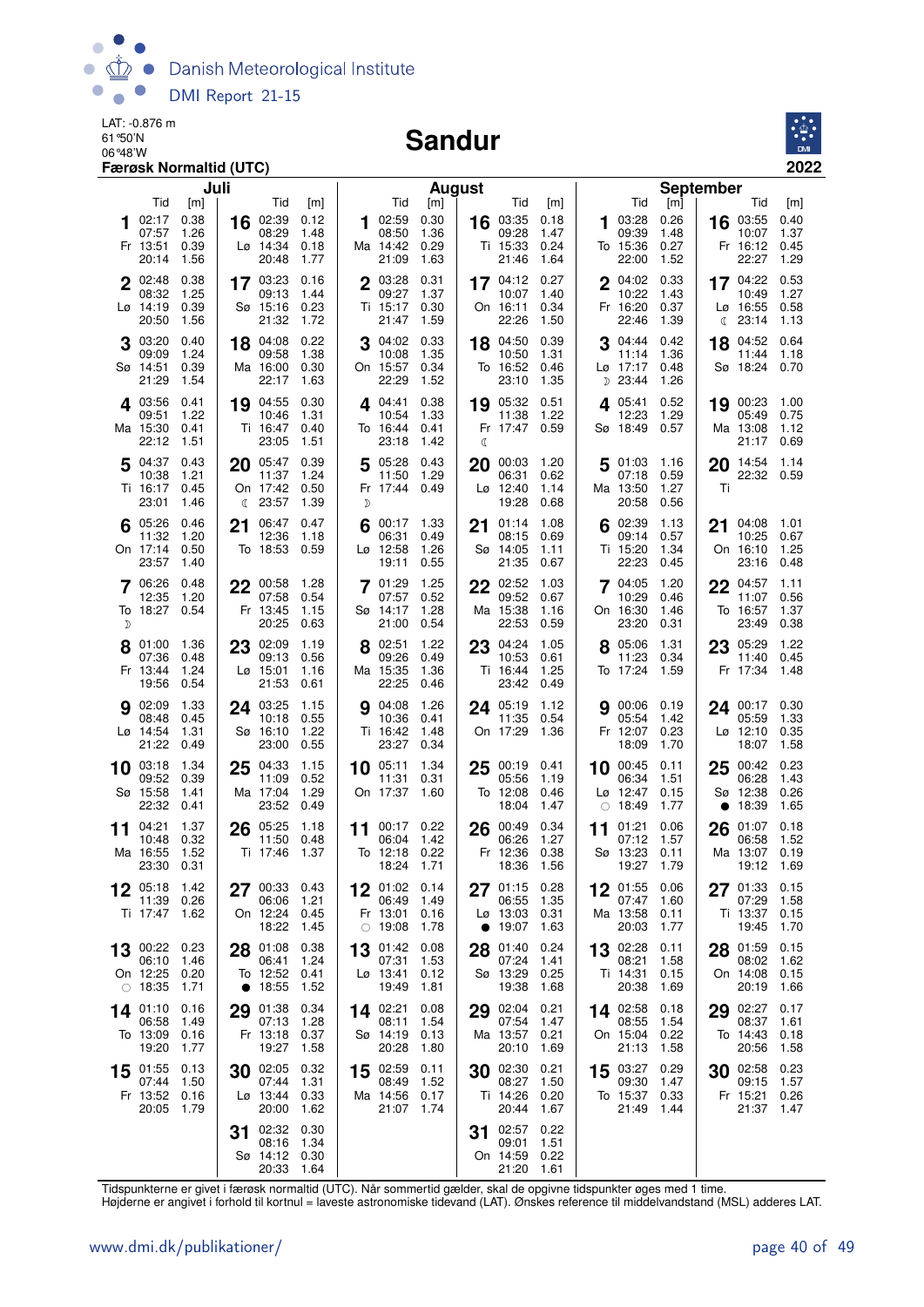

#### Sandur



| <b>Oktober</b>                                                                               |                                                                          |                                               | <b>November</b>                                                             |                              | <b>December</b>                                    |                                                 |                                                                                    |  |  |  |  |
|----------------------------------------------------------------------------------------------|--------------------------------------------------------------------------|-----------------------------------------------|-----------------------------------------------------------------------------|------------------------------|----------------------------------------------------|-------------------------------------------------|------------------------------------------------------------------------------------|--|--|--|--|
| Tid<br>[m]<br>03:33<br>0.32<br>1.50<br>09:59                                                 | Tid<br>[m]<br>16 03:30 0.52<br>1.33<br>10:12                             | Tid<br>105:07<br>11:51                        | Tid<br>[m]<br>0.55<br>16 04:21<br>1.38<br>11:44                             | [m]<br>0.65<br>1.27          | Tid<br>00:23<br>1.<br>06:29                        | [m]<br>1.15<br>0.56                             | Tid<br>[m]<br>0.59<br>16 05:16<br>1.34<br>12:10                                    |  |  |  |  |
| 0.37<br>Lø 16:07<br>22:24<br>1.33                                                            | Sø 16:27<br>0.58<br>22:37<br>1.08                                        | Ti 19:00 0.51<br>D                            | On 19:10<br>ℂ                                                               | 0.63                         | To 12:45<br>19:56                                  | 1.41<br>0.42<br>ℭ                               | Fr 19:02 0.54                                                                      |  |  |  |  |
| 0.43<br>$2^{04:14}$<br>10:52<br>1.40<br>Sø 17:09<br>0.49<br>23:26<br>1.19                    | 0.62<br>17 03:56<br>11:04<br>1.24<br>Ma 17:48<br>0.68<br>(23:44)<br>0.97 | 2 00:44 1.09<br>06:54<br>On 13:14<br>20:36    | 17 00:36<br>05:57<br>0.62<br>1.34<br>To 13:00<br>0.47<br>20:34              | 0.98<br>0.71<br>1.25<br>0.58 | $2^{01:41}$<br>07:58<br>Fr 13:58<br>21:04          | 1.15<br>0.57<br>1.39<br>0.39                    | 17 00:54 1.10<br>06:41<br>0.61<br>$Lg$ 13:15<br>1.32<br>20:10<br>0.51              |  |  |  |  |
| 0.55<br>$3^{05:13}$<br>12:02<br>1.32<br>Ma 18:56<br>0.57<br>D                                | 18 04:35<br>0.72<br>12:21<br>1.17<br>Ti 20:31<br>0.68                    | 3 02:18<br>08:39<br>To 14:37<br>21:44         | 18 02:01<br>1.11<br>0.59<br>08:10<br>1.37<br>Fr 14:15<br>0.38<br>21:30      | 1.02<br>0.68<br>1.29<br>0.50 | 3 02:54<br>09:13<br>$L\varnothing$ 15:05<br>22:00  | 1.20<br>0.52<br>1.40<br>0.34                    | 18 02:03<br>1.16<br>08:12<br>0.58<br>Sø 14:22<br>1.33<br>21:10<br>0.45             |  |  |  |  |
| 400:52<br>1.09<br>0.64<br>07:03<br>Ti 13:33<br>1.29<br>On<br>20:57<br>0.53                   | 19 13:58 1.18<br>21:47 0.59                                              | 4 03:34<br>09:49<br>Fr 15:43<br>22:35         | 1.21<br>19 03:08<br>0.49<br>09:24<br>1.45<br>$Lø$ 15:17<br>0.28<br>22:12    | 1.13<br>0.59<br>1.36<br>0.41 | 403:53<br>10:14<br>Sø 16:03<br>22:47               | 1.28<br>0.46<br>1.41<br>0.31                    | 1.26<br>19 03:06<br>09:27<br>0.51<br>Ma 15:23<br>1.36<br>22:02<br>0.38             |  |  |  |  |
| 5 02:35<br>1.10<br>0.60<br>09:04<br>On 15:04<br>1.35<br>22:11<br>0.41                        | 20 03:14 0.99<br>09:33<br>0.70<br>To 15:17<br>1.26<br>22:32<br>0.48      | 5 04:28<br>10:43<br>Lø 16:36<br>23:17         | 1.32<br>20 03:59<br>0.39<br>10:16<br>1.52<br>Sø 16:09<br>22:49<br>0.21      | 1.25<br>0.48<br>1.43<br>0.32 | $5^{04:42}$<br>11:05<br>Ma 16:52<br>23:28          | 1.36<br>0.40<br>1.43<br>0.29                    | 1.37<br>20 04:02<br>10:27<br>0.42<br>Ti 16:19<br>1.41<br>22:49<br>0.31             |  |  |  |  |
| 03:58<br>1.20<br>21<br>10:15<br>0.48<br>To 16:12<br>1.46<br>23:03<br>0.28                    | 04:10<br>1.11<br>10:23<br>0.58<br>Fr 16:12<br>1.37<br>23:06<br>0.38      | 05:11<br>6<br>11:27<br>Sø 17:20<br>23:54      | 1.42<br>04:42<br>21<br>0.31<br>11:00<br>Ma 16:54<br>1.56<br>23:24<br>0.18   | 1.39<br>0.37<br>1.50<br>0.24 | 05:24<br>11:50<br>Ti 17:36                         | 1.43<br>21<br>0.35<br>1.42                      | 1.49<br>04:53<br>11:20<br>0.33<br>On 17:11<br>1.45<br>23:33<br>0.25                |  |  |  |  |
| 7 04:53<br>1.32<br>0.36<br>11:07<br>1.57<br>Fr 17:04<br>23:45<br>0.18                        | 22 04:48<br>1.24<br>11:02<br>0.45<br>Lø 16:54<br>1.47<br>23:35<br>0.29   | 705:48<br>12:07<br>Ma 17:59                   | 1.50<br>22 05:22<br>0.25<br>11:42<br>1.58<br>Ti 17:37<br>23:59              | 1.51<br>0.27<br>1.55<br>0.19 | 700:04<br>06:01<br>On 12:30<br>18:15               | 0.29<br>1.48<br>0.33<br>1.40                    | 22 05:40<br>1.59<br>0.25<br>12:09<br>To 18:00<br>1.48                              |  |  |  |  |
| 8 05:36<br>1.44<br>11:49<br>0.25<br>Lø 17:47<br>1.66                                         | 23 05:22<br>1.37<br>11:36<br>0.34<br>Sø 17:32 1.56                       | 8 00:28<br>06:23<br>Ti 12:43<br>$\circ$ 18:35 | 23 06:02<br>0.17<br>1.55<br>12:22<br>0.23<br>On 18:19<br>1.57<br>●          | 1.61<br>0.20<br>1.58         | 00:37<br>06:36<br>To 13:08<br>$\circ$ 18:51        | 0.31<br>23<br>1.51<br>0.33<br>1.37<br>$\bullet$ | 00:15 0.20<br>06:26<br>1.68<br>Fr 12:56<br>0.20<br>18:47<br>1.49                   |  |  |  |  |
| 900:21<br>0.11<br>1.52<br>06:13<br>Sø 12:27<br>0.18<br>$\circ$ 18:25<br>1.70                 | 24 00:04 0.22<br>05:55<br>1.49<br>Ma 12:09<br>0.24<br>18:08<br>1.63      | <b>9</b> 00:59<br>06:56<br>On 13:17<br>19:10  | 0.19<br>24 00:34 0.15<br>1.57<br>06:42<br>0.23<br>To 13:03<br>1.52<br>19:00 | 1.68<br>0.17<br>1.57         | 901:06<br>07:10<br>Fr 13:44<br>19:26               | 0.33<br>1.53<br>0.34<br>1.32                    | 0.18<br>24 00:57<br>1.74<br>07:11<br>$L\varnothing$ 13:42<br>0.17<br>19:33<br>1.49 |  |  |  |  |
| 0.09<br>00:55<br>25<br>10<br>06:48<br>1.58<br>Ma 13:02<br>0.14<br>19:01<br>1.71<br>$\bullet$ | 00:32<br>0.16<br>06:29<br>1.59<br>Ti 12:43<br>0.17<br>18:44<br>1.66      | 10 01:26<br>07:28<br>To 13:50<br>19:43        | 0.24<br>01:10<br>25<br>1.57<br>07:22<br>0.27<br>Fr 13:45<br>1.45<br>19:42   | 0.15<br>1.72<br>0.16<br>1.53 | 10 01:32<br>07:44<br>$L\varnothing$ 14:18<br>20:00 | 0.37<br>25<br>1.54<br>0.37<br>1.27              | 0.18<br>01:39<br>07:56<br>1.76<br>Sø 14:28<br>0.16<br>20:19<br>1.46                |  |  |  |  |
| 01:26<br>0.10<br>11<br>07:21<br>1.61<br>Ti 13:36<br>0.15<br>19:35<br>1.67                    | 26 01:01<br>0.13<br>07:04<br>1.66<br>On 13:17 0.14<br>19:20<br>1.65      | 11 01:51<br>08:00<br>Fr 14:22<br>20:16 1.36   | 0.30<br>26 01:47<br>1.55<br>08:05<br>0.33<br>$Lg$ 14:29<br>20:27            | 0.18<br>1.72<br>0.19<br>1.46 | 11 $01:57$<br>08:18<br>Sø 14:51<br>20:36           | 0.40<br>26<br>1.53<br>0.41<br>1.22              | 02:23<br>0.20<br>1.75<br>08:41<br>Ma 15:16<br>0.19<br>21:07 1.41                   |  |  |  |  |
| 01:55<br>0.15<br>27<br>07:53<br>1.60<br>On 14:08<br>0.19<br>20:08<br>1.59                    | 01:31<br>0.13<br>07:39<br>1.69<br>To 13:53<br>0.14<br>19:58<br>1.60      | 02:14<br>08:33<br>Lø 14:55<br>20:51           | 0.37<br>02:27<br>27<br>1.51<br>08:50<br>0.40<br>Sø 15:18<br>1.26<br>21:15   | 0.23<br>1.68<br>0.25<br>1.37 | 02:22<br>08:54<br>Ma 15:27<br>21:14                | 0.43<br>1.50<br>0.45<br>1.17                    | 0.25<br>03:07<br>09:28<br>1.70<br>Ti 16:06<br>0.24<br>21:56<br>1.35                |  |  |  |  |
| 02:22<br>0.23<br>13<br>08:25<br>1.56<br>To 14:39<br>0.26<br>20:41<br>1.48                    | 28 02:03<br>0.16<br>08:18<br>1.68<br>Fr 14:32 0.19<br>20:38<br>1.52      | 13 02:36<br>09:09<br>Sø 15:32<br>21:29        | 0.44<br>03:11<br>28<br>09:38<br>1.46<br>0.48<br>Ma 16:14<br>1.16<br>22:08   | 0.31<br>1.62<br>0.32<br>1.28 | 13 02:50<br>09:34<br>Ti 16:06<br>21:56             | 0.46<br>1.47<br>0.49<br>1.13                    | 28 03:55<br>0.32<br>1.63<br>10:17<br>On 16:59<br>0.30<br>1.29<br>22:49             |  |  |  |  |
| 0.32<br>14 02:46<br>29<br>08:58<br>1.50<br>Fr 15:10<br>0.36<br>21:15<br>1.35                 | 02:37<br>0.23<br>08:59<br>1.63<br>0.27<br>Lø 15:16<br>21:22<br>1.40      | 14 03:01<br>09:50<br>Ma 16:17<br>22:14        | 0.51<br>04:01<br>29<br>1.39<br>10:33<br>0.55<br>Ti 17:20<br>23:10<br>1.07   | 0.41<br>1.54<br>0.39<br>1.20 | 14 03:26<br>10:18<br>On 16:54<br>22:47             | 0.50<br>29<br>1.43<br>0.52<br>1.10              | 04:48<br>0.41<br>1.54<br>11:10<br>To 17:59<br>0.36<br>1.23<br>23:48                |  |  |  |  |
| 15 03:08<br>0.42<br>09:32<br>1.42<br>Lø 15:44<br>0.46<br>21:52<br>1.21                       | 30 03:16<br>0.32<br>1.55<br>09:46<br>Sø 16:08<br>0.37<br>22:14<br>1.27   | 15 03:33<br>10:40<br>Ti 17:25<br>23:15        | 0.58<br>30 05:05<br>1.32<br>11:35<br>0.62<br>On 18:38<br>1.00<br>D          | 0.50<br>1.46<br>0.43         | 15 04:13<br>11:10<br>To 17:53<br>23:46             | 0.55<br>30<br>1.38<br>0.54<br>1.08<br>D         | 05:51<br>0.49<br>12:08<br>1.45<br>Fr 19:05<br>0.42                                 |  |  |  |  |
| 31                                                                                           | 04:02<br>0.44<br>10:41<br>1.46<br>Ma 17:19 0.47<br>23:19<br>1.16         |                                               |                                                                             |                              |                                                    | 31                                              | 00:53<br>1.19<br>07:07<br>0.55<br>Lø 13:12 1.37<br>20:14 0.44                      |  |  |  |  |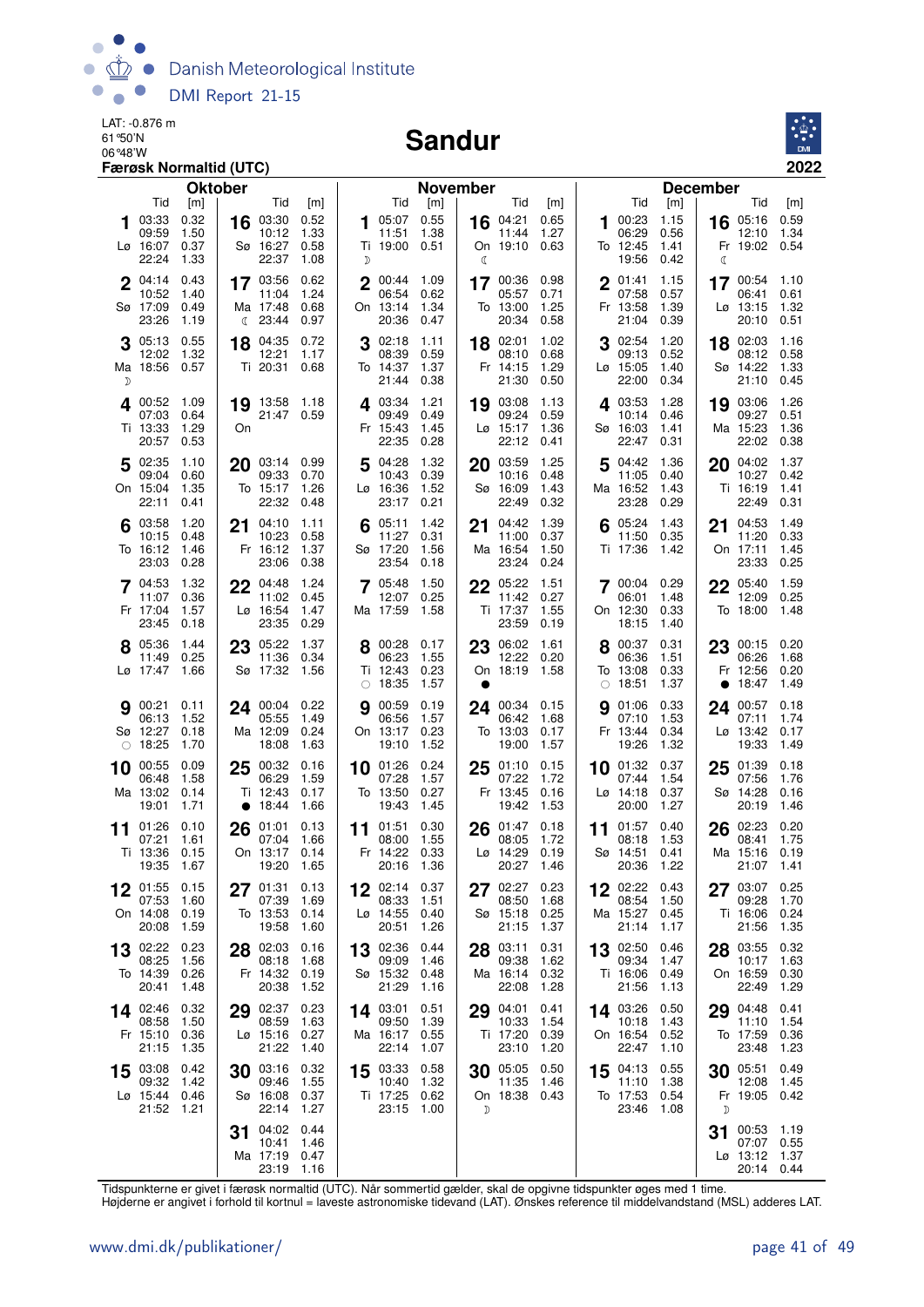

## 06°49'W **Krambatangi**



|             |                                                 | Færøsk Normaltid (UTC)              |         |                                                  |                              |                |                                                            |                                     |                |                                                       |                                     |           | 2022                                                  |                              |         |                                                    |                              |  |
|-------------|-------------------------------------------------|-------------------------------------|---------|--------------------------------------------------|------------------------------|----------------|------------------------------------------------------------|-------------------------------------|----------------|-------------------------------------------------------|-------------------------------------|-----------|-------------------------------------------------------|------------------------------|---------|----------------------------------------------------|------------------------------|--|
|             | Tid                                             |                                     | Januar  |                                                  |                              |                | Tid                                                        |                                     | <b>Februar</b> |                                                       |                                     |           | Tid                                                   | <b>Marts</b>                 |         |                                                    |                              |  |
|             | 05:33<br>12:00<br>$L\varnothing$ 18:02<br>23:57 | [m]<br>1.04<br>0.16<br>0.90<br>0.19 | 16      | Tid<br>06:21<br>13:01<br>Sø 18:34                | [m]<br>0.95<br>0.26<br>0.77  | 1              | 00:34<br>06:56<br>Ti 13:40<br>• 19:29                      | [m]<br>0.18<br>1.20<br>0.08<br>0.88 |                | Tid<br>16 00:44<br>07:06<br>On 13:44<br>$\circ$ 19:23 | [m]<br>0.20<br>1.06<br>0.16<br>0.87 | 1         | 06:04<br>12:53<br>Ti 18:40                            | [m]<br>1.12<br>0.11<br>0.86  | 16      | Tid<br>06:10<br>12:49<br>On 18:29                  | [m]<br>1.01<br>0.18<br>0.86  |  |
| $\mathbf 2$ | 06:18<br>12:51<br>Sø 18:50                      | 1.12<br>0.11<br>0.90                |         | 17 00:23<br>06:52<br>Ma 13:34<br>$\circ$ 19:08   | 0.25<br>1.00<br>0.23<br>0.80 | $\mathbf 2$    | 01:16<br>07:40<br>On 14:19<br>20:10                        | 0.14<br>1.23<br>0.07<br>0.89        |                | 17 01:16<br>07:37<br>To 14:10<br>19:55                | 0.16<br>1.10<br>0.14<br>0.91        | $\bullet$ | 2 00:30<br>06:46<br>On 13:27<br>19:15                 | 0.17<br>1.18<br>0.09<br>0.91 |         | 17 00:24 0.19<br>06:39<br>To 13:12 0.14<br>18:57   | 1.07<br>0.93                 |  |
| 3           | 00:39<br>07:04<br>Ma 13:40<br>19:37             | 0.17<br>1.18<br>0.08<br>0.89        | 18      | 00:55<br>07:24<br>Ti 14:05<br>19:42              | 0.22<br>1.04<br>0.20<br>0.82 | 3              | 01:56<br>08:24<br>To 14:56<br>20:50                        | 0.11<br>1.23<br>0.10<br>0.89        |                | 18 01:49<br>08:10<br>Fr 14:37<br>20:29                | 0.12<br>1.12<br>0.13<br>0.94        | 3         | 01:07<br>07:26<br>To 13:57<br>19:49                   | 0.11<br>1.21<br>0.09<br>0.94 | 18<br>0 | 00:54<br>07:10<br>Fr 13:36<br>19:28                | 0.13<br>1.11<br>0.11<br>0.99 |  |
|             | 4 01:21<br>07:50<br>Ti 14:29<br>20:23           | 0.15<br>1.22<br>0.08<br>0.86        | 19      | 01:29<br>07:57<br>On 14:35<br>20:17              | 0.19<br>1.06<br>0.19<br>0.84 |                | 4 02:37<br>09:08<br>Fr 15:32<br>21:30                      | 0.11<br>1.18<br>0.15<br>0.87        | 19             | 02:23<br>08:44<br>Lø 15:07<br>21:04                   | 0.11<br>1.11<br>0.13<br>0.94        |           | $4^{01:44}$<br>08:05<br>Fr 14:24<br>20:24             | 0.08<br>1.19<br>0.11<br>0.96 | 19      | 01:26<br>07:43<br>$Lg$ 14:02 0.10<br>20:01         | 0.09<br>1.13<br>1.02         |  |
|             | 502:04<br>08:37<br>On 15:18<br>21:10            | 0.15<br>1.21<br>0.11<br>0.82        | 20      | 02:04<br>08:32<br>To 15:07<br>20:53              | 0.17<br>1.07<br>0.18<br>0.85 | 5              | 03:18<br>09:52<br>Lø 16:08<br>22:11                        | 0.14<br>1.11<br>0.21<br>0.84        | 20             | 02:59<br>09:22<br>Sø 15:40<br>21:42                   | 0.12<br>1.08<br>0.16<br>0.93        | 5         | 02:20<br>08:43<br>Lø 14:52<br>20:58                   | 0.08<br>1.14<br>0.15<br>0.95 | 20      | 02:01<br>08:19<br>Sø 14:32 0.10<br>20:36           | 0.07<br>1.12<br>1.03         |  |
|             | 02:49<br>09:26<br>To 16:07<br>21:59             | 0.17<br>1.17<br>0.16<br>0.78        | 21      | 02:41<br>09:08<br>Fr 15:41<br>21:32              | 0.18<br>1.07<br>0.19<br>0.84 |                | 04:01<br>10:37<br>Sø 16:44<br>22:55                        | 0.19<br>1.01<br>0.28<br>0.80        | 21             | 03:38<br>10:02<br>Ma 16:17<br>22:24                   | 0.15<br>1.02<br>0.21<br>0.90        | 6         | 02:57<br>09:21<br>Sø 15:20<br>21:33                   | 0.10<br>1.06<br>0.20<br>0.92 | 21      | 02:38<br>08:57<br>Ma 15:04<br>21:14                | 0.07<br>1.07<br>0.14<br>1.02 |  |
|             | 7 03:36<br>10:18<br>Fr 16:59<br>22:51           | 0.21<br>1.10<br>0.23<br>0.75        | 22      | 03:19<br>09:47<br>Lø 16:18<br>22:14              | 0.19<br>1.04<br>0.21<br>0.82 | $\overline{7}$ | 04:48<br>11:25<br>Ma 17:24<br>23:45                        | 0.26<br>0.90<br>0.35<br>0.75        |                | 22 04:21<br>10:48<br>Ti 16:59<br>23:14                | 0.21<br>0.94<br>0.27<br>0.85        |           | 7 03:34<br>10:00<br>Ma 15:49<br>22:09                 | 0.16<br>0.97<br>0.25<br>0.87 |         | 22 03:18<br>09:38<br>Ti 15:40<br>21:56             | 0.11<br>1.00<br>0.20<br>0.98 |  |
|             | 04:28<br>11:13<br>Lø 17:55<br>23:47             | 0.26<br>1.02<br>0.29<br>0.71        | 23      | 04:00<br>10:30<br>Sø 16:59<br>23:01              | 0.22<br>1.00<br>0.24<br>0.80 | D              | 8 05:46<br>12:19<br>Ti 18:12 0.41                          | 0.35<br>0.80                        | ℂ              | 23 05:14<br>11:44<br>On 17:53 0.34                    | 0.28<br>0.84                        |           | 8 04:14 0.24<br>10:41<br>Ti 16:22<br>22:48            | 0.86<br>0.32<br>0.81         | 23      | 04:04<br>10:25<br>On 16:21<br>22:45                | 0.18<br>0.89<br>0.28<br>0.92 |  |
| D           | 9 05:29<br>12:11<br>Sø 18:58 0.35               | 0.31<br>0.93                        |         | 24 04:46<br>11:19<br>Ma 17:48<br>23:55           | 0.27<br>0.94<br>0.28<br>0.78 | 9              | 00:49<br>07:19<br>On 13:25<br>19:25                        | 0.71<br>0.42<br>0.71<br>0.45        | 24             | 00:17<br>06:29<br>To 12:59<br>19:06                   | 0.82<br>0.34<br>0.75<br>0.39        |           | 905:01<br>11:27<br>On 17:00<br>23:40                  | 0.33<br>0.75<br>0.39<br>0.75 |         | 24 05:01<br>11:24<br>To 17:12<br>23:50             | 0.26<br>0.77<br>0.36<br>0.87 |  |
|             | 10 00:50<br>06:49<br>Ma 13:13<br>20:05          | 0.69<br>0.37<br>0.84<br>0.38        | 25<br>ℂ | 05:41<br>12:16<br>Ti 18:46 0.32                  | 0.31<br>0.88                 |                | $10^{02:14}$<br>09:19<br>To 14:49<br>21:08                 | 0.70<br>0.43<br>0.66<br>0.45        | 25             | 01:37<br>08:29<br>Fr 14:36<br>20:44                   | 0.81<br>0.36<br>0.70<br>0.41        | 10<br>D   | 06:16<br>12:32<br>To 17:52 0.45                       | 0.42<br>0.66                 | 25<br>C | 06:30<br>12:49<br>Fr 18:31 0.43                    | 0.34<br>0.67                 |  |
| 11          | 02:02<br>08:24<br>Ti 14:21 0.78<br>21:09 0.39   | 0.69<br>0.40                        | 26      | 01:00<br>06:53<br>On 13:26 0.82<br>19:55 0.34    | 0.77<br>0.35                 |                | 11 03:54 0.74<br>10:42 0.40<br>Fr 16:18 0.66<br>22:19 0.42 |                                     |                | 26 03:05<br>10:19<br>Lø 16:12 0.71<br>22:07 0.37      | 0.85<br>0.31                        | Fr        | 11 $01:07$<br>08:51                                   | 0.71<br>0.45                 |         | 26 01:17<br>08:54<br>Lø 14:45 0.64<br>20:35 0.44   | 0.84<br>0.34                 |  |
|             | 03:20<br>09:48<br>On 15:31<br>22:03             | 0.72<br>0.39<br>0.74<br>0.38        | 27      | 02:12<br>08:25<br>To 14:46<br>21:08 0.34         | 0.79<br>0.36<br>0.78         |                | 12 05:00<br>11:37<br>$Lo$ 17:15<br>23:05 0.37              | 0.80<br>0.34<br>0.68                |                | 27 04:20<br>11:25<br>Sø 17:17<br>23:04                | 0.94<br>0.23<br>0.76<br>0.31        |           | 12 03:10<br>10:27<br>Lø 16:13<br>21:50                | 0.72<br>0.41<br>0.62<br>0.46 |         | 27 02:53<br>10:26<br>Sø 16:28<br>22:02 0.39        | 0.87<br>0.28<br>0.68         |  |
|             | 13 04:26<br>10:53<br>To 16:32 0.73<br>22:44     | 0.77<br>0.36<br>0.36                |         | 28 03:24<br>10:02 0.32<br>Fr 16:04 0.78<br>22:12 | 0.85<br>0.31                 |                | $13^{05:37}$<br>12:17<br>Sø 17:52 0.73<br>23:41            | 0.87<br>0.29<br>0.32                | 28             | 05:17<br>12:14<br>Ma 18:02 0.81<br>23:50 0.23         | 1.04<br>0.16                        | 13        | 04:35<br>11:20<br>Sø 17:07<br>22:45                   | 0.79<br>0.34<br>0.67<br>0.40 |         | 28 04:11<br>11:22<br>Ma 17:18 0.75<br>22:58        | 0.95<br>0.21<br>0.31         |  |
|             | 14 $05:13$<br>11:44<br>Fr 17:20<br>23:19        | 0.83<br>0.33<br>0.74<br>0.33        | 29      | 04:28<br>11:14<br>Lø 17:09<br>23:05              | 0.93<br>0.24<br>0.80<br>0.27 |                | 14 06:07<br>12:49<br>Ma 18:23                              | 0.94<br>0.24<br>0.77                |                |                                                       |                                     |           | 14 05:13<br>11:55<br>Ma 17:37<br>23:23                | 0.86<br>0.28<br>0.73<br>0.33 |         | 29 05:07<br>12:03<br>Ti 17:53<br>23:42             | 1.03<br>0.16<br>0.82<br>0.23 |  |
|             | 15 05:49<br>12:25<br>Lø 17:59<br>23:51          | 0.89<br>0.29<br>0.75<br>0.29        | 30      | 05:23<br>12:09<br>Sø 18:01<br>23:52              | 1.03<br>0.17<br>0.83<br>0.22 |                | 15 00:13 0.26<br>06:36<br>Ti 13:18 0.20<br>18:53 0.82      | 1.01                                |                |                                                       |                                     |           | 15 05:42 0.94<br>12:24<br>Ti 18:02 0.79<br>23:54 0.26 | 0.23                         |         | 30 05:51<br>12:35 0.13<br>On 18:24 0.88            | 1.10                         |  |
|             |                                                 |                                     | 31      | 06:11<br>12:57<br>Ma 18:47 0.86                  | 1.13<br>0.11                 |                |                                                            |                                     |                |                                                       |                                     |           |                                                       |                              | 31      | 00:19 0.16<br>06:29<br>To 13:02 0.12<br>18:54 0.94 | - 1.13                       |  |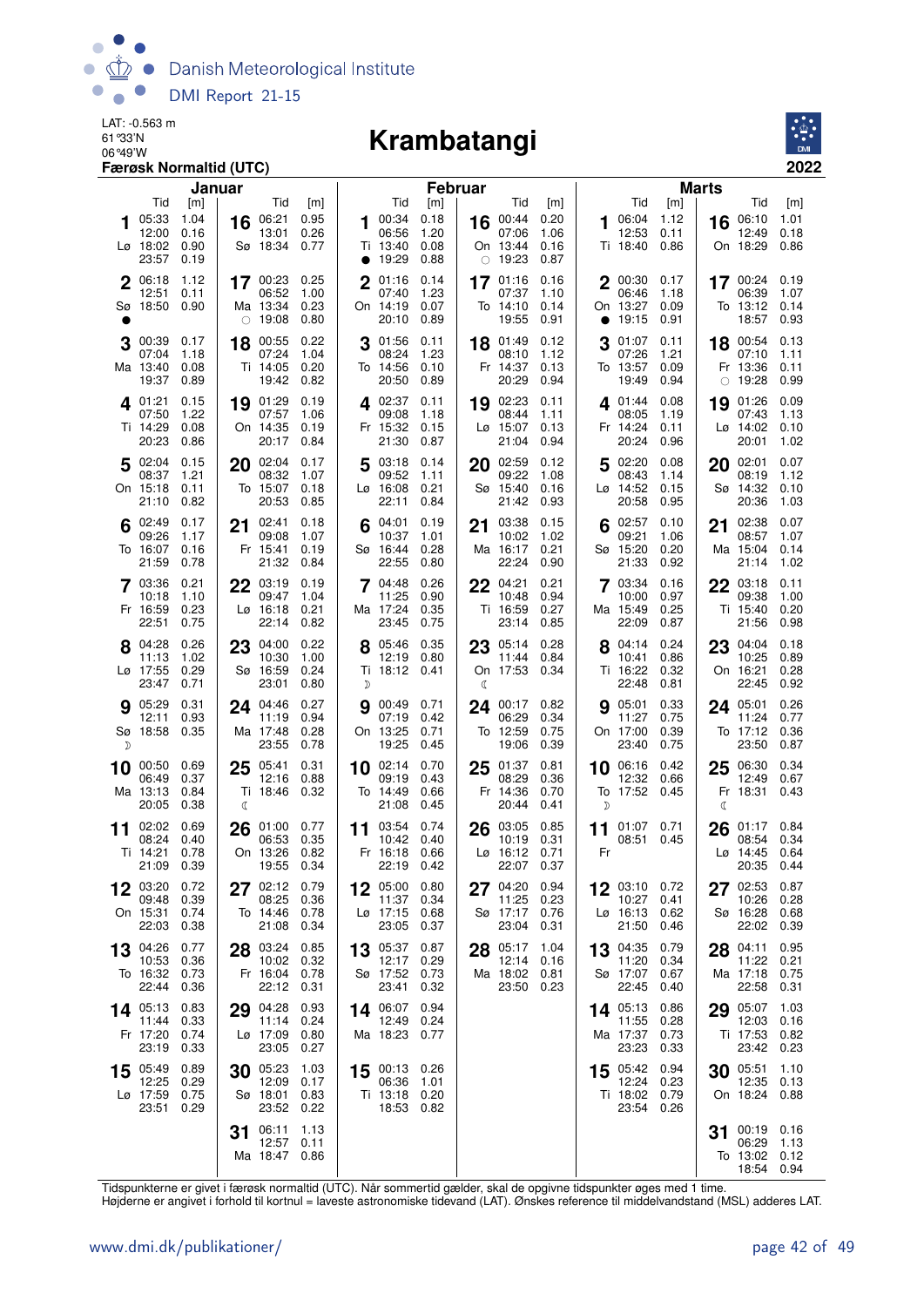

## 06°49'W **Krambatangi**



| April                                                                                          |                                                                                                 | Maj                                                                               |                                                                                              | Juni                                                                                   |                                                                                         |  |  |  |  |  |
|------------------------------------------------------------------------------------------------|-------------------------------------------------------------------------------------------------|-----------------------------------------------------------------------------------|----------------------------------------------------------------------------------------------|----------------------------------------------------------------------------------------|-----------------------------------------------------------------------------------------|--|--|--|--|--|
| Tid<br>[m]<br>00:54<br>0.11<br>07:06<br>1.13<br>Fr 13:26<br>0.13<br>19:25<br>0.98<br>$\bullet$ | Tid<br>[m]<br>00:27<br>0.13<br>16<br>06:41<br>1.09<br>Lø 12:59<br>0.11<br>$\circ$ 18:59<br>1.03 | Tid<br>[m]<br>01:13<br>0.14<br>07:15<br>0.99<br>Sø 13:13<br>0.18<br>19:30<br>1.01 | Tid<br>[m]<br>16 00:41<br>0.11<br>06:53<br>1.02<br>Ma 12:56<br>0.13<br>$\circ$ 19:11<br>1.10 | Tid<br>[m]<br>0.23<br>02:12<br>1<br>08:02<br>0.82<br>On 13:44<br>0.23<br>20:17<br>0.99 | Tid<br>[m]<br>02:10<br>0.10<br>16<br>08:12<br>0.87<br>To 13:55<br>0.18<br>20:26<br>1.17 |  |  |  |  |  |
| 01:28<br>0.09<br>07:41<br>1.11<br>$L\varnothing$ 13:48<br>0.14<br>19:56<br>1.00                | 17 01:02<br>0.08<br>07:17<br>1.10<br>Sø 13:27<br>0.10<br>19:34<br>1.08                          | 2 01:45<br>0.15<br>07:49<br>0.95<br>Ma 13:38<br>0.19<br>20:02<br>1.01             | 17 01:24<br>0.08<br>07:36<br>1.00<br>Ti 13:32<br>0.14<br>19:52<br>1.13                       | $2^{02:49}$<br>0.25<br>08:39<br>0.79<br>To 14:19<br>0.24<br>20:53<br>0.97              | 17 03:04<br>0.12<br>0.82<br>09:02<br>Fr 14:41<br>0.21<br>21:17<br>1.15                  |  |  |  |  |  |
| 02:01<br>0.09<br>08:15<br>1.06<br>Sø 14:12<br>0.16<br>20:27<br>1.00                            | 01:40<br>0.06<br>18<br>07:55<br>1.08<br>Ma 13:59<br>0.11<br>20:11<br>1.09                       | 02:19<br>0.17<br>08:23<br>0.90<br>Ti 14:06<br>0.21<br>20:34<br>0.99               | 0.08<br>18 02:10<br>08:20<br>0.94<br>On 14:10<br>0.17<br>20:36<br>1.13                       | 03:29<br>0.28<br>09:18<br>0.75<br>Fr 14:57<br>0.27<br>21:33<br>0.94                    | 04:02<br>0.16<br>18<br>09:55<br>0.76<br>$L\varnothing$ 15:30<br>0.24<br>22:13<br>1.10   |  |  |  |  |  |
| 4 02:35<br>0.12<br>08:50<br>0.99<br>Ma 14:39<br>0.19<br>0.97<br>20:59                          | 0.07<br>19 02:20<br>08:35<br>1.02<br>Ti 14:34<br>0.15<br>20:51<br>1.08                          | 0.21<br>402:54<br>08:58<br>0.84<br>On 14:38<br>0.24<br>21:08<br>0.95              | 19 03:01<br>0.12<br>09:09<br>0.86<br>0.22<br>To 14:52<br>21:25<br>1.10                       | 404:16<br>0.31<br>10:03<br>0.70<br>Lø 15:38<br>0.31<br>22:19<br>0.90                   | 19 05:07<br>0.22<br>10:54<br>0.71<br>Sø 16:25<br>0.29<br>23:14<br>1.04                  |  |  |  |  |  |
| 5 03:10<br>0.17<br>09:26<br>0.90<br>0.24<br>Ti 15:08<br>21:32<br>0.92                          | 03:05<br>0.11<br>20<br>09:20<br>0.93<br>On 15:12<br>0.21<br>21:36<br>1.04                       | 03:34<br>0.27<br>5<br>09:36<br>0.77<br>0.29<br>To 15:13<br>21:46<br>0.90          | 04:00<br>0.17<br>20<br>10:04<br>0.77<br>0.28<br>Fr 15:39<br>22:22<br>1.04                    | 05:12<br>0.34<br>5<br>10:57<br>0.67<br>Sø 16:25<br>0.35<br>23:13<br>0.86               | 06:20<br>0.27<br>20<br>11:58<br>0.67<br>Ma 17:34<br>0.33                                |  |  |  |  |  |
| 0.25<br>$6^{03:49}$<br>10:03<br>0.81<br>0.30<br>On 15:40<br>22:08<br>0.86                      | 03:57<br>0.17<br>21<br>10:11<br>0.82<br>To 15:54<br>0.29<br>22:29<br>0.98                       | 0.33<br>04:23<br>6<br>10:21<br>0.69<br>Fr 15:52<br>0.35<br>22:33<br>0.84          | 0.24<br>05:16<br>21<br>11:11<br>0.69<br>Lø 16:37<br>0.34<br>23:30<br>0.99                    | 06:21<br>0.37<br>6<br>12:02<br>0.64<br>Ma 17:21<br>0.39                                | 00:19 0.97<br>21<br>07:34<br>0.32<br>Ti 13:08<br>0.66<br>19:01<br>0.36<br>C             |  |  |  |  |  |
| 7 04:35<br>0.33<br>10:46<br>0.72<br>To 16:17<br>0.37<br>22:53<br>0.80                          | 05:04<br>0.26<br>22<br>11:17<br>0.71<br>Fr 16:48<br>0.37<br>23:38<br>0.92                       | 05:33<br>0.39<br>11:24<br>0.63<br>$L\varnothing$ 16:41<br>0.41<br>23:41<br>0.80   | 06:53<br>0.29<br>22<br>12:33<br>0.63<br>Sø 17:59<br>0.39<br>₫                                | 7 00:15 0.84<br>07:33<br>0.37<br>Ti 13:11<br>0.64<br>D 18:29<br>0.41                   | 0.91<br>22<br>01:27<br>08:43<br>0.34<br>On 14:23<br>0.68<br>20:31<br>0.37               |  |  |  |  |  |
| 8 05:45<br>0.41<br>11:50<br>0.63<br>Fr 17:04<br>0.43                                           | 23 06:55<br>0.32<br>12:48<br>0.63<br>$L\sigma$ 18:13 0.43<br>C                                  | 8 07:24 0.41<br>Sø                                                                | 0.94<br>23 00:47<br>08:24<br>0.29<br>Ma 14:05<br>0.63<br>19:46<br>0.40                       | 8 01:21<br>0.83<br>08:35<br>0.35<br>On 14:16<br>0.67<br>19:45<br>0.41                  | 02:37<br>0.86<br>23<br>0.35<br>09:42<br>To 15:35<br>0.72<br>21:47<br>0.35               |  |  |  |  |  |
| <b>9</b> 00:13 0.74<br>08:16 0.44<br>Lø<br>D                                                   | 01:04<br>0.89<br>24<br>08:53<br>0.31<br>Sø 14:46<br>0.62<br>20:19<br>0.43                       | 01:09 0.78<br>9<br>08:52<br>0.39<br>Ma 14:23<br>0.61<br>D 19:34<br>0.46           | 24 02:06<br>0.92<br>09:36<br>0.28<br>Ti 15:28<br>0.68<br>21:12<br>0.37                       | 02:24 0.84<br>9<br>09:24<br>0.32<br>To 15:12<br>0.72<br>20:56<br>0.38                  | 03:43<br>0.82<br>24<br>0.35<br>10:27<br>Fr 16:32<br>0.77<br>22:50<br>0.33               |  |  |  |  |  |
| 10 02:09 0.73<br>09:51 0.40<br>Sø                                                              | 02:35<br>0.91<br>25<br>10:11<br>0.26<br>Ma 16:14<br>0.68<br>21:43<br>0.38                       | 10 02:28<br>0.80<br>09:49<br>0.34<br>Ti 15:29<br>0.66<br>21:03<br>0.42            | 03:19<br>0.92<br>25<br>10:29<br>0.27<br>On 16:24<br>0.74<br>22:16<br>0.32                    | $10^{03:21}$<br>0.86<br>0.29<br>10:05<br>Fr 16:01<br>0.79<br>21:57<br>0.33             | 04:39<br>0.80<br>25<br>11:02<br>0.34<br>$Lg$ 17:16<br>0.83<br>23:41<br>0.31             |  |  |  |  |  |
| 03:40<br>0.78<br>11<br>0.34<br>10:44<br>Ma 16:33<br>0.66<br>22:07<br>0.42                      | 03:52<br>0.95<br>26<br>0.22<br>11:02<br>Ti 16:59<br>0.75<br>22:41<br>0.30                       | 03:28<br>0.84<br>11<br>10:29<br>0.29<br>On 16:12<br>0.73<br>21:59<br>0.36         | 04:19<br>0.92<br>26<br>11:07<br>0.26<br>To 17:03<br>0.80<br>23:07<br>0.27                    | 04:14<br>0.89<br>11<br>10:41<br>0.25<br>Lø 16:45<br>0.88<br>22:51<br>0.26              | 05:24<br>0.78<br>26<br>11:31<br>0.33<br>Sø 17:53<br>0.88                                |  |  |  |  |  |
| 04:29 0.85<br>12<br>11:18<br>0.28<br>Ti 17:02<br>0.73<br>22:49<br>0.35                         | 04:47<br>1.00<br>0.19<br>11:40<br>On 17:32 0.82<br>23:26<br>0.24                                | 04:14 0.90<br>$\mathbf 2$<br>10:59<br>0.25<br>To 16:47 0.81<br>22:42<br>0.29      | 0.92<br>27 05:05<br>0.26<br>11:36<br>Fr 17:37<br>0.86<br>23:50<br>0.24                       | 05:03 0.91<br>12<br>11:16 0.22<br>Sø 17:28 0.96<br>23:41<br>0.20                       | 00:24 0.29<br>27<br>06:02<br>0.78<br>0.30<br>Ma 11:57<br>18:26<br>0.92                  |  |  |  |  |  |
| 05:03<br>0.92<br>13<br>0.23<br>11:46<br>On 17:29<br>0.81<br>23:23<br>0.27                      | 05:30<br>1.03<br>28<br>12:08<br>0.19<br>To 18:01<br>0.88                                        | 13 04:54 0.95<br>11:27<br>0.20<br>Fr 17:21<br>0.89<br>23:21<br>0.22               | 28 05:44<br>0.91<br>11:59<br>0.26<br>$L\varnothing$ 18:08<br>0.92                            | 13 05:50 0.93<br>11:53 0.19<br>Ma 18:10 1.05                                           | 0.28<br>28 01:02<br>06:38<br>0.77<br>Ti 12:25<br>0.28<br>0.96<br>18:58                  |  |  |  |  |  |
| 14 05:34 0.99<br>12:11<br>0.18<br>To 17:57<br>0.89<br>23:55<br>0.20                            | 29 00:04<br>0.18<br>06:08<br>1.03<br>Fr 12:31<br>0.18<br>18:30<br>0.94                          | 14 05:33<br>0.99<br>11:54<br>0.16<br>Lø 17:56 0.98                                | 29 00:28<br>0.22<br>0.89<br>06:19<br>Sø 12:20<br>0.24<br>18:39<br>0.96                       | 14 00:30 0.15<br>06:37<br>0.93<br>Ti 12:32 0.18<br>$\circ$ 18:54<br>1.11               | 29 01:37<br>0.26<br>07:13<br>0.78<br>On 12:56<br>0.25<br>19:31<br>0.98<br>$\bullet$     |  |  |  |  |  |
| 15 06:07<br>1.05<br>12:34 0.14<br>Fr 18:27 0.97                                                | 00:39<br>0.15<br>30<br>06:42<br>1.02<br>Lø 12:52 0.18<br>19:00<br>0.98                          | 15 00:00 0.16<br>06:13<br>1.02<br>Sø 12:23 0.14<br>18:32 1.05                     | 30 01:03<br>0.21<br>06:53<br>0.87<br>Ma 12:44<br>0.23<br>• 19:11<br>0.98                     | 15 01:19 0.11<br>07:24 0.91<br>On 13:13 0.17<br>19:39 1.15                             | 02:11<br>0.25<br>30<br>07:48<br>0.78<br>To 13:30<br>0.24<br>20:05<br>1.00               |  |  |  |  |  |
|                                                                                                |                                                                                                 |                                                                                   | 31 01:37<br>0.22<br>07:27<br>0.85<br>Ti 13:12<br>0.22<br>19:43 0.99                          |                                                                                        |                                                                                         |  |  |  |  |  |

Tidspunkterne er givet i færøsk normaltid (UTC). Når sommertid gælder, skal de opgivne tidspunkter øges med 1 time.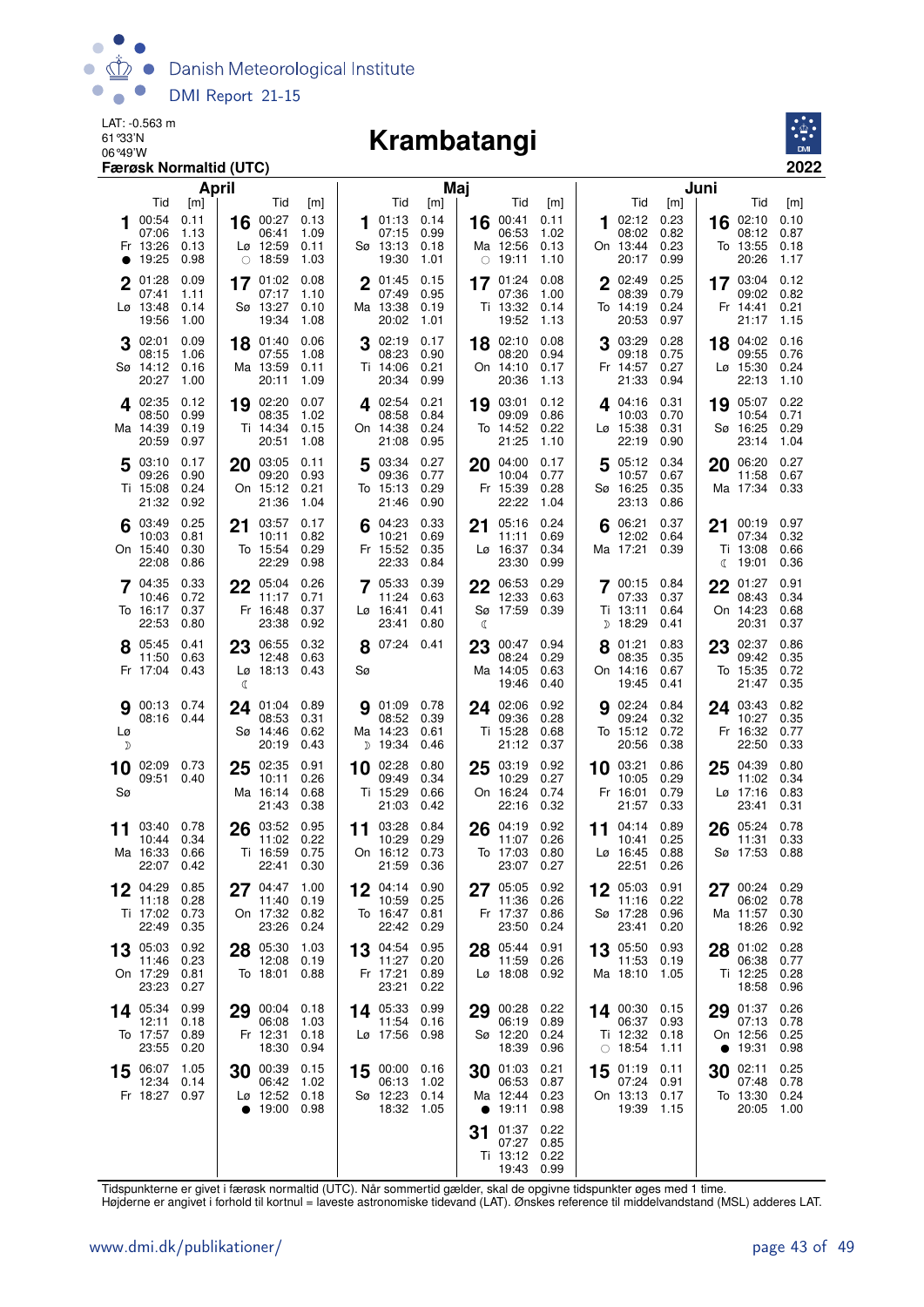

## 06°49'W **Krambatangi**



|    | Juli                                            |                              |                 |                                                    |                              |        | <b>August</b>                                 |                              |          |                                        |                              |    |                                                            | <b>September</b>             |          |                                               |                              |  |  |  |
|----|-------------------------------------------------|------------------------------|-----------------|----------------------------------------------------|------------------------------|--------|-----------------------------------------------|------------------------------|----------|----------------------------------------|------------------------------|----|------------------------------------------------------------|------------------------------|----------|-----------------------------------------------|------------------------------|--|--|--|
|    | Tid                                             | [m]                          |                 | Tid                                                | [m]                          |        | Tid                                           | [m]                          |          | Tid                                    | [m]                          |    | Tid                                                        | [m]                          |          | Tid                                           | [m]                          |  |  |  |
|    | 02:45<br>08:24<br>Fr 14:07<br>20:41             | 0.25<br>0.78<br>0.23<br>1.00 | 16              | 02:58<br>08:49<br>$L\varnothing$ 14:31<br>21:05    | 0.11<br>0.83<br>0.16<br>1.18 |        | 03:24<br>09:12<br>Ma 15:02<br>21:29           | 0.22<br>0.83<br>0.20<br>1.01 |          | 16 03:45<br>09:46<br>Ti 15:40<br>22:15 | 0.21<br>0.86<br>0.17<br>1.02 | 1  | 03:45<br>09:52<br>To 15:51<br>22:14                        | 0.23<br>0.89<br>0.21<br>0.91 |          | 16 03:54<br>10:24<br>Fr 16:41<br>23:06        | 0.33<br>0.83<br>0.33<br>0.73 |  |  |  |
|    | 2 03:20<br>09:02<br>Lø 14:44<br>21:18           | 0.26<br>0.77<br>0.24<br>0.98 |                 | 17 03:46<br>09:35<br>Sø 15:17<br>21:55             | 0.15<br>0.81<br>0.18<br>1.13 |        | 2 03:55<br>09:48<br>Ti 15:38<br>22:07         | 0.24<br>0.82<br>0.22<br>0.97 |          | 17 04:19<br>10:28<br>On 16:25<br>23:02 | 0.28<br>0.82<br>0.24<br>0.91 |    | $2^{04:21}$<br>10:34<br>Fr 16:37<br>23:02                  | 0.29<br>0.85<br>0.28<br>0.82 | C        | 17 $04:27$<br>11:12<br>Lø 17:55               | 0.39<br>0.77<br>0.42         |  |  |  |
|    | 03:57<br>09:41<br>Sø 15:23<br>21:58             | 0.27<br>0.75<br>0.26<br>0.96 | 18              | 04:33<br>10:23<br>Ma 16:06<br>22:48                | 0.21<br>0.77<br>0.22<br>1.05 |        | 04:30<br>10:28<br>On 16:18<br>22:48           | 0.27<br>0.80<br>0.26<br>0.92 |          | 18 04:54<br>11:14<br>To 17:19<br>23:54 | 0.35<br>0.77<br>0.33<br>0.79 | D  | 05:04<br>11:28<br>Lø 17:39 0.35                            | 0.35<br>0.81                 | 18       | 00:09<br>05:09<br>Sø 12:36<br>20:45           | 0.63<br>0.46<br>0.71<br>0.46 |  |  |  |
|    | 4.04:37<br>10:24<br>Ma 16:04<br>22:41           | 0.29<br>0.73<br>0.29<br>0.93 |                 | 19 05:23<br>11:14<br>Ti 17:00<br>23:43             | 0.28<br>0.74<br>0.27<br>0.95 |        | 405:09<br>11:14<br>To 17:03<br>23:36          | 0.30<br>0.78<br>0.31<br>0.86 | ℂ        | 19 05:34<br>12:11<br>Fr 18:43          | 0.42<br>0.72<br>0.41         |    | 4 00:07 0.73<br>06:04<br>Sø 12:44<br>19:21                 | 0.41<br>0.78<br>0.40         | Ma       | 19 14:52 0.71<br>22:30 0.41                   |                              |  |  |  |
|    | $5^{05:21}$<br>11:12<br>Ti 16:49<br>23:28       | 0.31<br>0.71<br>0.32<br>0.89 | ℂ               | 20 06:18<br>12:10<br>On 18:08 0.34                 | 0.35<br>0.71                 | 5<br>D | 05:57<br>12:09<br>Fr 18:02 0.36               | 0.34<br>0.75                 | 20       | 00:57<br>06:29<br>Lø 13:34<br>21:02    | 0.69<br>0.47<br>0.69<br>0.45 | 5  | 01:46<br>07:38<br>Ma 14:19<br>21:47                        | 0.66<br>0.45<br>0.80<br>0.36 | 20<br>Ti | 16:33 0.77<br>23:19 0.35                      |                              |  |  |  |
|    | $6^{06:11}$<br>12:06<br>On 17:41                | 0.34<br>0.70<br>0.35         |                 | 21 $00.42$ 0.86<br>07:21<br>To 13:16<br>19:41      | 0.40<br>0.69<br>0.39         |        | 00:37 0.79<br>06:57<br>Lø 13:20<br>19:23      | 0.38<br>0.75<br>0.39         | 21<br>Sø | 15:37 0.71<br>22:42 0.41               |                              |    | 6 03:39<br>09:30<br>Ti 15:45<br>23:03                      | 0.66<br>0.43<br>0.87<br>0.28 | 21       | 05:14 0.64<br>10:37<br>On 17:10<br>23:50      | 0.43<br>0.84<br>0.30         |  |  |  |
|    | 00:23<br>07:06<br>To 13:07<br>$D$ 18:44         | 0.86<br>0.35<br>0.70<br>0.38 |                 | 22 01:48<br>08:33<br>Fr 14:35<br>21:21             | 0.77<br>0.43<br>0.70<br>0.40 |        | <b>7</b> 01:57<br>08:13<br>Sø 14:40<br>21:15  | 0.74<br>0.40<br>0.78<br>0.38 | 22       | 04:24<br>10:11<br>Ma 17:02<br>23:41    | 0.62<br>0.47<br>0.77<br>0.37 |    | 04:56<br>10:38<br>On 16:48<br>23:53                        | 0.71<br>0.37<br>0.97<br>0.20 | 22       | 05:36<br>11:13<br>To 17:35                    | 0.70<br>0.37<br>0.90         |  |  |  |
|    | 8 01:25<br>08:06<br>Fr 14:12<br>20:00           | 0.83<br>0.35<br>0.73<br>0.38 |                 | 23 03:03<br>09:41<br>$L\varnothing$ 16:03<br>22:41 | 0.71<br>0.43<br>0.73<br>0.39 |        | 8 03:26<br>09:34<br>Ma 15:55<br>22:48         | 0.72<br>0.38<br>0.85<br>0.31 |          | 23 05:25<br>11:01<br>Ti 17:40          | 0.65<br>0.42<br>0.84         |    | 8 05:42 0.77<br>11:26<br>To 17:38                          | 0.29<br>1.07                 |          | 23 $00:15$ 0.26<br>05:54<br>Fr 11:43<br>17:59 | 0.76<br>0.30<br>0.96         |  |  |  |
|    | 02:33<br>09:05<br>$L\varnothing$ 15:16<br>21:21 | 0.81<br>0.34<br>0.78<br>0.36 |                 | 24 04:19<br>10:33<br>Sø 17:06<br>23:41             | 0.69<br>0.41<br>0.79<br>0.36 |        | 04:42<br>10:38<br>Ti 16:56<br>23:50           | 0.74<br>0.34<br>0.95<br>0.23 |          | 24 00:18<br>05:55<br>On 11:37<br>18:06 | 0.32<br>0.69<br>0.36<br>0.90 | 9  | 00:32 0.15<br>06:19<br>Fr 12:07<br>18:22                   | 0.83<br>0.22<br>1.14         | 24       | 00:37<br>06:16<br>$Lo$ 12:10<br>18:25         | 0.22<br>0.82<br>0.24<br>1.01 |  |  |  |
|    | 10 03:41<br>10:00<br>Sø 16:15<br>22:36          | 0.81<br>0.32<br>0.86<br>0.30 |                 | 25 05:16<br>11:13<br>Ma 17:47                      | 0.69<br>0.38<br>0.85         |        | 10 05:40<br>11:29<br>On 17:48                 | 0.78<br>0.29<br>1.05         | 25       | 00:47<br>06:20<br>To 12:07<br>18:31    | 0.28<br>0.73<br>0.31<br>0.96 |    | 10 01:06<br>06:54<br>$L\varnothing$ 12:45<br>$\circ$ 19:03 | 0.12<br>0.88<br>0.15<br>1.18 | 25       | 00:57<br>06:41<br>Sø 12:38<br>18:53           | 0.19<br>0.89<br>0.18<br>1.04 |  |  |  |
| 11 | 04:44<br>10:49<br>Ma 17:07<br>23:38             | 0.82<br>0.29<br>0.95<br>0.23 | 26              | 00:26<br>05:57<br>Ti 11:47<br>18:19                | 0.32<br>0.70<br>0.35<br>0.90 | 11     | 00:39 0.16<br>06:27<br>To 12:13<br>18:34 1.14 | 0.82<br>0.23                 | 26       | 01:12<br>06:44<br>Fr 12:35<br>18:57    | 0.24<br>0.78<br>0.25<br>1.00 | 11 | 01:35<br>07:27<br>Sø 13:22<br>19:42                        | 0.11<br>0.92<br>0.10<br>1.17 | 26       | 01:17<br>07:09<br>Ma 13:08<br>19:23           | 0.16<br>0.94<br>0.14<br>1.06 |  |  |  |
| 12 | 05:39<br>11:34<br>Ti 17:56                      | 0.84<br>0.25<br>1.04         | 27              | 01:01<br>06:30<br>On 12:17<br>18:49                | 0.29<br>0.73<br>0.30<br>0.95 | 12     | 01:21<br>07:09<br>Fr 12:55<br>$\circ$ 19:19   | 0.12<br>0.85<br>0.17<br>1.19 | 27       | 01:35<br>07:11<br>Lø 13:03<br>19:24    | 0.21<br>0.83<br>0.20<br>1.04 |    | $12^{02:03}$<br>08:01<br>Ma 13:59<br>20:21                 | 0.13<br>0.95<br>0.09<br>1.13 | 27       | 01:39<br>07:39<br>Ti 13:40<br>19:55           | 0.15<br>0.99<br>0.11<br>1.05 |  |  |  |
| 13 | 00:32<br>06:30<br>On 12:19<br>$\circ$ 18:43     | 0.17<br>0.85<br>0.22<br>1.12 | 28<br>$\bullet$ | 01:32<br>07:02 0.76<br>To 12:48<br>19:19           | 0.27<br>0.26<br>0.99         | 13     | 02:00<br>07:49<br>Lø 13:36<br>20:03           | 0.10<br>0.87<br>0.13<br>1.21 | 28       | 01:56<br>07:39<br>Sø 13:33<br>19:54    | 0.19<br>0.88<br>0.16<br>1.06 | 13 | 02:29<br>08:36<br>Ti 14:37<br>21:00                        | 0.16<br>0.95<br>0.11<br>1.05 | 28       | 02:05<br>08:11<br>On 14:14<br>20:30           | 0.15<br>1.01<br>0.12<br>1.02 |  |  |  |
|    | 14 01:23<br>07:17<br>To 13:02<br>19:30          | 0.12<br>0.86<br>0.19<br>1.18 | 29              | 02:01<br>07:33<br>Fr 13:20<br>19:49                | 0.24<br>0.79<br>0.22<br>1.02 |        | 14 02:37<br>08:28<br>Sø 14:17<br>20:46        | 0.11<br>0.88<br>0.11<br>1.18 | 29       | 02:19<br>08:09<br>Ma 14:04<br>20:25    | 0.18<br>0.91<br>0.14<br>1.06 |    | 14 02:56<br>09:10<br>On 15:14<br>21:39                     | 0.21<br>0.93<br>0.16<br>0.95 | 29       | 02:35<br>08:46<br>To 14:51<br>21:08           | 0.17<br>1.00<br>0.14<br>0.95 |  |  |  |
| 15 | 02:11<br>08:03<br>Fr 13:46<br>20:17             | 0.10<br>0.85<br>0.17<br>1.20 | 30              | 02:28<br>08:05<br>Lø 13:53<br>20:21                | 0.23<br>0.81<br>0.20<br>1.03 | 15     | 03:11<br>09:07<br>Ma 14:58<br>21:30           | 0.15<br>0.88<br>0.12<br>1.11 | 30       | 02:44<br>08:41<br>Ti 14:37<br>20:59    | 0.18<br>0.92<br>0.14<br>1.03 | 15 | 03:24<br>09:46<br>To 15:55 0.24<br>22:20                   | 0.27<br>0.89<br>0.84         | 30       | 03:08<br>09:24<br>Fr 15:34<br>21:50           | 0.22<br>0.97<br>0.20<br>0.86 |  |  |  |
|    |                                                 |                              | 31              | 02:55<br>08:38<br>Sø 14:27<br>20:54                | 0.22<br>0.83<br>0.19<br>1.03 |        |                                               |                              | 31       | 03:13<br>09:15<br>On 15:13<br>21:34    | 0.20<br>0.92<br>0.17<br>0.98 |    |                                                            |                              |          |                                               |                              |  |  |  |

Tidspunkterne er givet i færøsk normaltid (UTC). Når sommertid gælder, skal de opgivne tidspunkter øges med 1 time.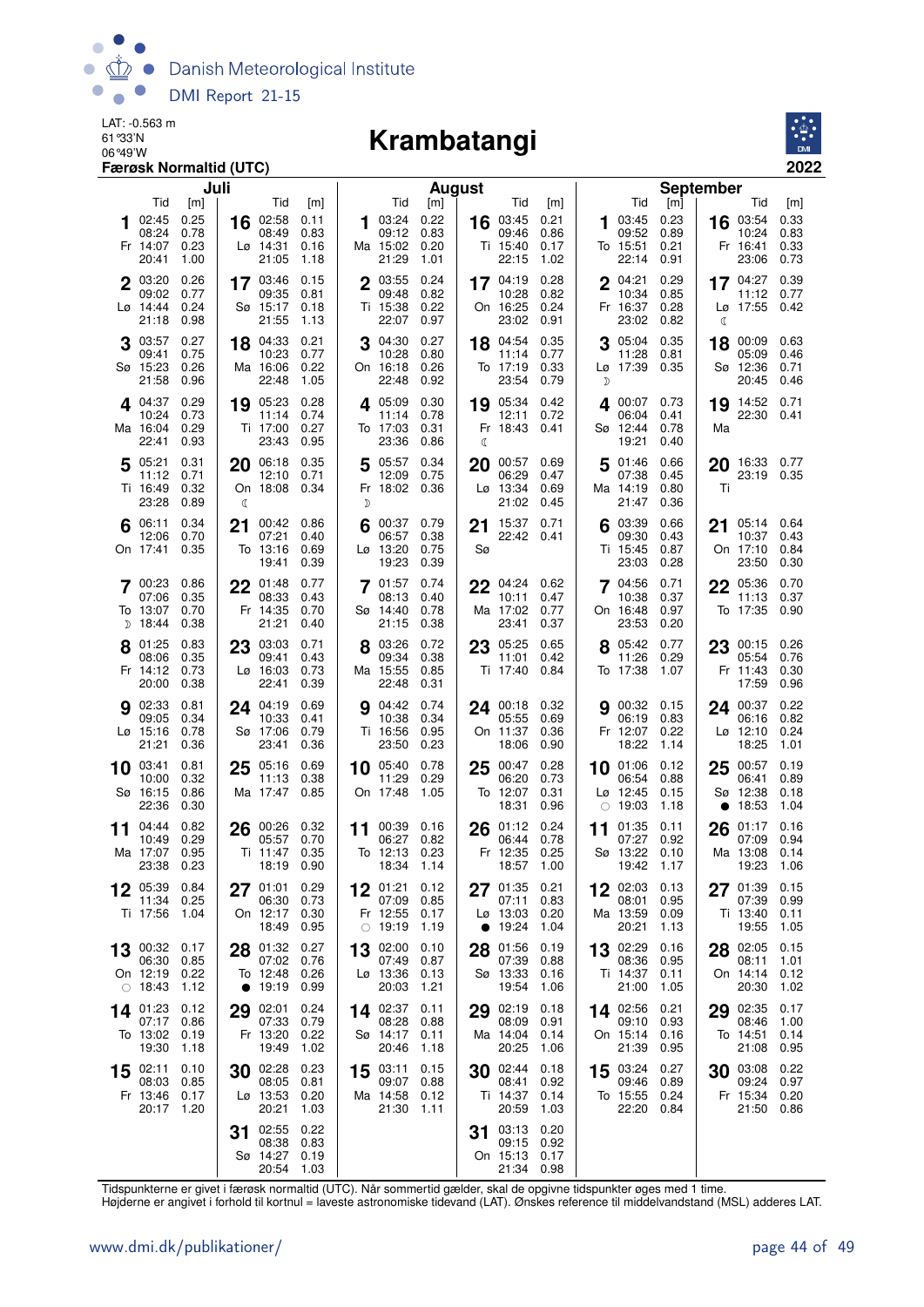

### 06°49'W **Krambatangi**



|    |                                                      | Færøsk Normaltid (UTC)        |                |                                                          |                              |             |                                                              |                                      |         |                                                      |                              |    |                                                       |                                      |                                                      | 2022                                 |
|----|------------------------------------------------------|-------------------------------|----------------|----------------------------------------------------------|------------------------------|-------------|--------------------------------------------------------------|--------------------------------------|---------|------------------------------------------------------|------------------------------|----|-------------------------------------------------------|--------------------------------------|------------------------------------------------------|--------------------------------------|
|    |                                                      |                               | <b>Oktober</b> |                                                          |                              |             |                                                              | November                             |         |                                                      |                              |    |                                                       |                                      | <b>December</b>                                      |                                      |
| 1  | Tid<br>03:44<br>10:09<br>Lø 16:25                    | [m]<br>0.28<br>0.93<br>0.27   |                | Tid<br>16 03:49<br>10:35<br>Sø 17:36                     | [m]<br>0.37<br>0.81<br>0.42  |             | Tid<br>100:050.62<br>05:19<br>Ti 12:22                       | [m]<br>0.43<br>0.90                  | On      | Tid<br>16 12:46<br>20:29                             | [m]<br>0.79<br>0.38          |    | Tid<br>01:16<br>06:51<br>To 13:23                     | [m]<br>0.64<br>0.40<br>0.94          | Tid<br>$16^{00:44}$<br>06:02<br>Fr 12:52             | [m]<br>0.65<br>0.40<br>0.84          |
|    | 22:43<br>$2^{04:27}$<br>11:07<br>Sø 17:41            | 0.76<br>0.36<br>0.87<br>0.35  |                | 23:33<br>$17^{04:31}$<br>11:53<br>Ma 20:07 0.44          | 0.60<br>0.43<br>0.75         | $\mathbf 2$ | $D$ 20:11<br>01:56<br>07:20<br>On 13:51<br>21:35             | 0.31<br>0.60<br>0.45<br>0.90<br>0.27 | ℂ<br>To | 17 $14:03$ 0.80<br>21:27 0.35                        |                              |    | 20:52<br>2 02:39<br>08:28<br>Fr 14:37<br>21:50        | 0.28<br>0.67<br>0.38<br>0.93<br>0.27 | 20:02<br>ℂ<br>17 01:48<br>07:16<br>Lø 13:54<br>20:56 | 0.35<br>0.67<br>0.42<br>0.82<br>0.33 |
|    | 00:00<br>05:30<br>Ma 12:29<br>$D$ 20:09              | 0.65<br>0.44<br>0.83<br>0.37  | ℭ<br>18<br>Τi  | 13:47 0.74<br>21:41 0.40                                 |                              | 3           | 03:38<br>09:04<br>To 15:11<br>22:30                          | 0.65<br>0.41<br>0.94<br>0.23         |         | 18 03:11<br>08:38<br>Fr 15:05<br>22:09               | 0.65<br>0.44<br>0.83<br>0.31 |    | 03:45<br>09:42<br>Lø 15:42<br>22:34                   | 0.73<br>0.33<br>0.92<br>0.26         | 18 02:47<br>08:31<br>Sø 14:54<br>21:40               | 0.71<br>0.40<br>0.83<br>0.31         |
| Τi | 4 14:07 0.84<br>21:56 0.31                           |                               | On             | 19 15:23 0.78<br>22:32 0.34                              |                              |             | 4 04:30<br>10:09<br>Fr 16:13<br>23:11                        | 0.73<br>0.34<br>0.98<br>0.20         |         | 19 03:55<br>09:40<br>Lø 15:53<br>22:40               | 0.71<br>0.39<br>0.86<br>0.27 |    | 4 04:33 0.80<br>10:40<br>Sø 16:36<br>23:08            | 0.28<br>0.91<br>0.26                 | 19 03:39<br>09:39<br>Ma 15:50<br>22:18               | 0.78<br>0.36<br>0.84<br>0.27         |
|    | $5^{04:03}$<br>09:26<br>On 15:33<br>22:56            | 0.64<br>0.43<br>0.91<br>0.24  |                | 20 04:29 0.64<br>09:51<br>To 16:14<br>23:05              | 0.44<br>0.83<br>0.29         | 5           | 05:06 0.80<br>10:58<br>$L\varnothing$ 17:01<br>23:42         | 0.27<br>1.01<br>0.19                 |         | 20 04:30<br>10:25<br>Sø 16:33<br>23:07               | 0.78<br>0.33<br>0.90<br>0.23 |    | 5 05:12 0.87<br>11:29<br>Ma 17:20<br>23:35            | 0.25<br>0.89<br>0.25                 | 20 04:25<br>10:35<br>Ti 16:41<br>22:54               | 0.86<br>0.30<br>0.86<br>0.24         |
|    | 04:56<br>10:29<br>To 16:35<br>23:38                  | 0.71<br>0.36<br>0.99<br>0.18  | 21             | 04:54<br>10:34<br>Fr 16:48<br>23:31                      | 0.71<br>0.38<br>0.89<br>0.25 |             | 05:37 0.87<br>11:41<br>Sø 17:42                              | 0.21<br>1.01                         | 21      | 05:03<br>11:05<br>Ma 17:12<br>23:32                  | 0.86<br>0.27<br>0.94<br>0.20 |    | 05:48<br>12:11<br>Ti 17:59<br>23:59                   | 0.93<br>0.22<br>0.87<br>0.24         | 05:08<br>21<br>11:26<br>On 17:29<br>23:31            | 0.94<br>0.24<br>0.88<br>0.21         |
|    | 7 05:31<br>11:16<br>Fr 17:23                         | 0.78<br>0.27<br>1.06          |                | 22 05:16<br>11:08<br>$L\varnothing$ 17:18<br>23:54       | 0.78<br>0.31<br>0.94<br>0.21 |             | 7 00:06 0.19<br>06:08<br>Ma 12:19<br>18:19                   | 0.94<br>0.17<br>1.00                 |         | 22 05:36<br>11:43<br>Ti 17:50<br>23:59               | 0.95<br>0.21<br>0.96<br>0.17 |    | 7 06:21<br>12:50<br>On 18:36 0.85                     | 0.98<br>0.21                         | 22 05:50<br>12:14<br>To 18:15                        | 1.03<br>0.17<br>0.90                 |
|    | $8^{00:11}$<br>06:01<br>Lø 11:55<br>18:04            | 0.15<br>0.85<br>0.20<br>1.10  |                | 23 05:41<br>11:39<br>Sø 17:48                            | 0.85<br>0.24<br>0.98         |             | 00:28<br>06:39<br>Ti 12:54<br>$\circ$ 18:54                  | 0.19<br>0.99<br>0.15<br>0.97         |         | 23 06:11<br>12:22<br>On 18:30 0.97                   | 1.02<br>0.15                 |    | 8 00:24<br>06:55<br>To 13:26<br>$\circ$ 19:11         | 0.23<br>1.01<br>0.21<br>0.83         | 23 00:10<br>06:33<br>Fr 13:02<br>19:02<br>$\bullet$  | 0.18<br>1.11<br>0.12<br>0.89         |
|    | <b>9</b> 00:39<br>06:32<br>Sø 12:32<br>$\circ$ 18:42 | 0.14<br>0.92<br>0.14<br>1.11  |                | 24 00:14 0.18<br>06:08<br>Ma 12:09<br>18:20              | 0.93<br>0.18<br>1.02         | 9           | 00:50<br>07:11<br>On 13:29<br>19:29                          | 0.19<br>1.02<br>0.16<br>0.93         |         | $24$ 00:31<br>06:49<br>To 13:04<br>19:11             | 0.15<br>1.09<br>0.12<br>0.95 | g  | 00:53<br>07:29<br>Fr 14:02<br>19:48                   | 0.21<br>1.03<br>0.22<br>0.81         | 24 00:51<br>07:17<br>Lø 13:50<br>19:49               | 0.17<br>1.17<br>0.09<br>0.88         |
| 10 | 01:02<br>07:03<br>Ma 13:07<br>19:18                  | 0.14<br>0.97<br>0.11<br>1.09  | 25             | 00:36<br>06:38<br>Ti 12:42<br>• $18:54$                  | 0.15<br>1.00<br>0.14<br>1.03 | 10          | 01:15<br>07:44<br>To 14:04<br>20:04 0.87                     | 0.19<br>1.03<br>0.18                 | 25      | 01:06<br>07:28<br>Fr 13:49<br>19:55                  | 0.15<br>1.12<br>0.11<br>0.91 | 10 | 01:26<br>08:04<br>$L\varnothing$ 14:39<br>20:25       | 0.21<br>1.03<br>0.23<br>0.78         | 01:33<br>25<br>08:03<br>Sø 14:40<br>20:37            | 0.17<br>1.20<br>0.09<br>0.85         |
| 11 | 01:25<br>07:34<br>19:54 1.03                         | 0.15<br>1.00<br>Ti 13:42 0.10 |                | 26 $^{01:02}_{07}:11$<br>07:11<br>On 13:18 0.11<br>19:29 | 1.05<br>- 1.01               |             | 11 $01:43$ 0.21<br>08:17 1.01<br>Fr 14:41 0.22<br>20:41 0.81 |                                      |         | $26^{01:44}$<br>08:11<br>Lø 14:38 0.12<br>20:42 0.85 | 0.17<br>1.14                 |    | 11 02:02 0.22<br>08:41<br>Sø 15:18 0.25<br>21:05 0.75 | 1.01                                 | 26 02:18<br>08:52<br>Ma 15:33 0.12                   | 0.18<br>1.19<br>21:27 0.80           |
|    | 01:48<br>08:07<br>On 14:17<br>20:30                  | 0.17<br>1.01<br>0.13<br>0.96  |                | 27 01:31<br>07:46<br>To 13:57<br>20:08                   | 0.14<br>1.08<br>0.11<br>0.97 |             | $12^{02:16}$<br>08:53<br>Lø 15:23<br>21:20 0.75              | 0.24<br>0.98<br>0.27                 |         | 27 02:25<br>08:59<br>Sø 15:33<br>21:35               | 0.21<br>1.12<br>0.16<br>0.78 |    | 12 02:40<br>09:21<br>Ma 16:02<br>21:50                | 0.25<br>0.98<br>0.28<br>0.72         | 27 03:05<br>09:44<br>Ti 16:30<br>22:21               | 0.20<br>1.16<br>0.16<br>0.76         |
|    | 13 02:14<br>08:39<br>To 14:53<br>21:06               | 0.20<br>0.99<br>0.18<br>0.88  |                | 28 02:04<br>08:24<br>Fr 14:39<br>20:50                   | 0.17<br>1.08<br>0.13<br>0.90 |             | 13 02:51<br>09:32<br>Sø 16:12<br>22:06                       | 0.28<br>0.93<br>0.33<br>0.68         |         | 28 03:10<br>09:52<br>Ma 16:41<br>22:37               | 0.26<br>1.08<br>0.21<br>0.70 |    | 13 03:21<br>10:04<br>Ti 16:53<br>22:40                | 0.29<br>0.94<br>0.31<br>0.68         | 28 03:57<br>10:40<br>On 17:32<br>23:20               | 0.24<br>1.10<br>0.22<br>0.72         |
|    | 14 $02:43$<br>09:13<br>Fr 15:33<br>21:44             | 0.25<br>0.94<br>0.25<br>0.78  |                | 29 02:40<br>09:07<br>Lø 15:29<br>21:39                   | 0.21<br>1.05<br>0.19<br>0.80 |             | 14 03:31 0.34<br>10:19 0.87<br>Ma 17:22 0.38<br>23:08        | 0.62                                 |         | 29 04:04<br>10:55<br>Ti 18:07<br>23:52               | 0.32<br>1.03<br>0.26<br>0.65 |    | 14 04:07<br>10:54<br>On 17:53<br>23:39                | 0.33<br>0.90<br>0.34<br>0.66         | 04:57<br>29<br>11:41<br>To 18:40                     | 0.28<br>1.02<br>0.28                 |
|    | $15^{03:14}$<br>09:50<br>Lø 16:20<br>22:28           | 0.30<br>0.88<br>0.34<br>0.69  |                | 30 03:20<br>09:57<br>Sø 16:31<br>22:39                   | 0.28<br>1.00<br>0.26<br>0.70 |             | 15 04:18 0.39<br>11:24 0.82<br>Ti 19:04 0.40                 |                                      | D       | 30 05:14<br>12:07<br>On 19:37 0.28                   | 0.37<br>0.98                 |    | 15 04:59<br>11:51<br>To 18:59 0.35                    | 0.37<br>0.86                         | 30 00:25 0.70<br>06:12<br>Fr 12:47<br>$D$ 19:50      | 0.33<br>0.94<br>0.32                 |
|    |                                                      |                               | 31             | 04:09<br>11:00<br>Ma 18:07 0.31                          | 0.36<br>0.94                 |             |                                                              |                                      |         |                                                      |                              |    |                                                       |                                      | 01:35<br>31<br>07:44<br>Lø 13:56<br>20:56            | 0.70<br>0.35<br>0.87<br>0.34         |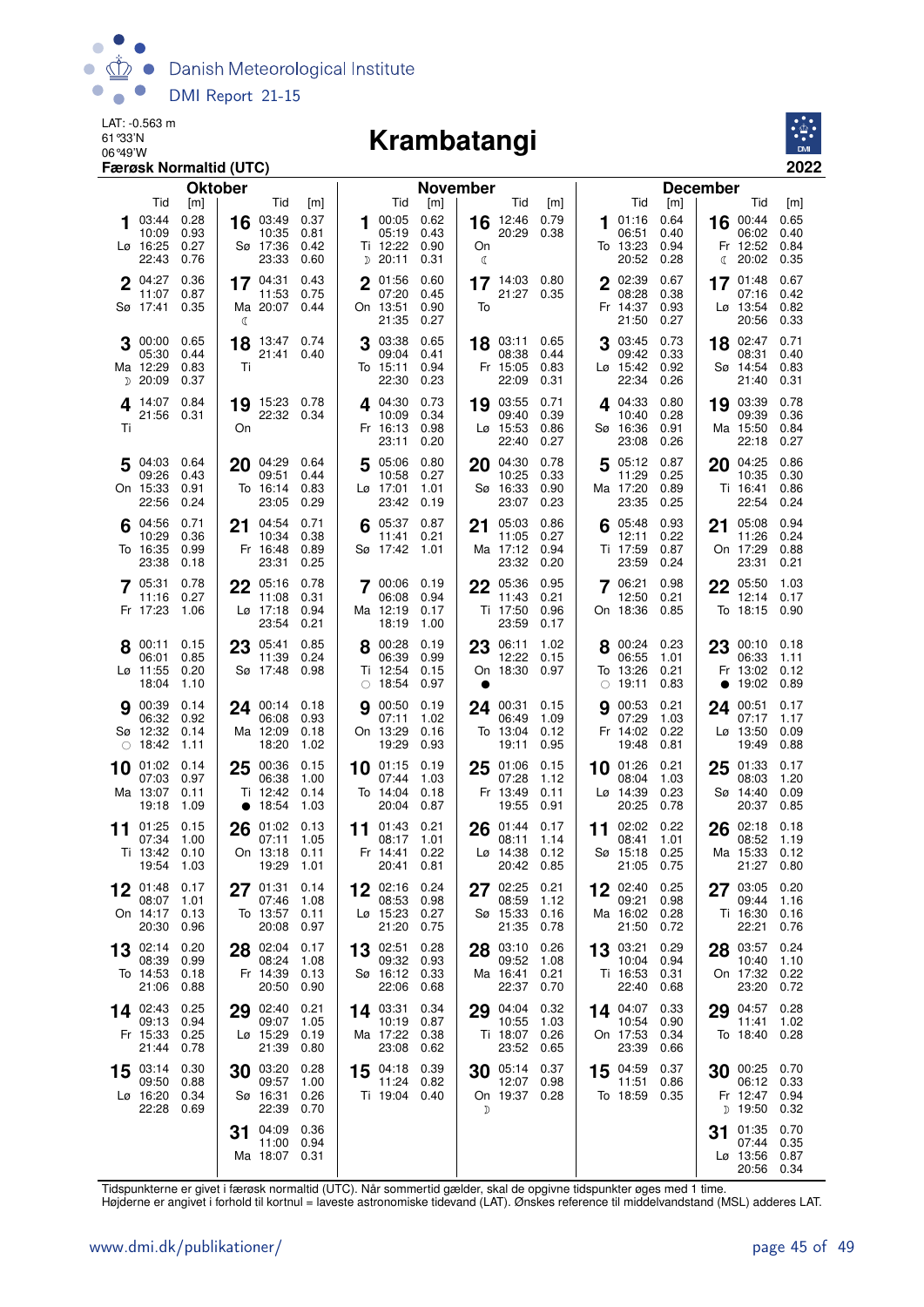

LAT: -0.466 m 61°28'N

#### 06°48'W **Vágur**



|           |                                                | Færøsk Normaltid (UTC)       |         |                                                     |                              |             |                                                       |                                      |                |                                                         |                                      |           |                                                 |                              |              |                                                                   | 2022                         |
|-----------|------------------------------------------------|------------------------------|---------|-----------------------------------------------------|------------------------------|-------------|-------------------------------------------------------|--------------------------------------|----------------|---------------------------------------------------------|--------------------------------------|-----------|-------------------------------------------------|------------------------------|--------------|-------------------------------------------------------------------|------------------------------|
|           | Tid                                            |                              | Januar  | Tid                                                 |                              |             | Tid                                                   |                                      | <b>Februar</b> | Tid                                                     |                                      |           | Tid                                             |                              | <b>Marts</b> | Tid                                                               |                              |
| 1         | 05:17<br>11:59<br>Lø 17:43                     | [m]<br>0.90<br>0.08<br>0.80  | 16      | 05:41<br>12:39<br>Sø 17:56                          | [m]<br>0.85<br>0.15<br>0.69  | 1           | 00:29<br>06:30<br>Ti 13:23                            | [m]<br>0.08<br>1.03<br>0.02          | 16             | 00:13<br>06:21<br>On 13:18                              | [m]<br>0.15<br>0.92<br>0.11          | 1         | 05:32<br>12:30<br>Ti 18:01                      | [m]<br>0.98<br>0.06<br>0.70  | 16           | 05:21<br>12:24<br>On 17:44                                        | [m]<br>0.86<br>0.14<br>0.69  |
| $\bullet$ | 2 00:06<br>06:02<br>Sø 12:46<br>18:26          | 0.09<br>0.98<br>0.03<br>0.80 |         | 17 00:10 0.16<br>06:13<br>Ma 13:11<br>$\circ$ 18:29 | 0.90<br>0.13<br>0.72         | $\mathbf 2$ | • 18:54<br>01:09<br>07:12<br>On 14:04<br>19:32        | 0.75<br>0.06<br>1.04<br>0.04<br>0.74 |                | $\circ$ 18:40<br>17 00:46<br>06:54<br>To 13:47<br>19:15 | 0.74<br>0.13<br>0.95<br>0.09<br>0.76 | $\bullet$ | 200:140<br>06:15<br>On 13:10<br>18:38           | 1.01<br>0.05<br>0.72         |              | 23:49<br>17 05:56<br>12:52<br>To 18:19                            | 0.18<br>0.91<br>0.10<br>0.75 |
| 3         | 00:46<br>06:45<br>Ma 13:32<br>19:08            | 0.06<br>1.03<br>0.01<br>0.79 | 18      | 00:39<br>06:46<br>Ti 13:42<br>19:02                 | 0.13<br>0.93<br>0.11<br>0.73 | 3           | 01:50<br>07:54<br>To 14:44<br>20:09                   | 0.06<br>1.02<br>0.08<br>0.72         |                | 18 01:19<br>07:29<br>Fr 14:18<br>19:52                  | 0.11<br>0.96<br>0.09<br>0.78         | З         | 00:56<br>06:56<br>To 13:47<br>19:13             | 0.08<br>1.01<br>0.07<br>0.74 | $\bigcirc$   | 18 00:25<br>06:31<br>Fr 13:21<br>18:55                            | 0.13<br>0.94<br>0.08<br>0.79 |
|           | 4 01:26<br>07:28<br>Ti 14:17<br>19:48          | 0.05<br>1.05<br>0.02<br>0.76 | 19      | 01:09<br>07:19<br>On 14:13<br>19:36                 | 0.12<br>0.95<br>0.11<br>0.74 |             | 4 02:30<br>08:35<br>Fr 15:24<br>20:46                 | 0.08<br>0.96<br>0.13<br>0.70         | 19             | 01:55<br>08:06<br>Lø 14:51<br>20:31                     | 0.10<br>0.94<br>0.10<br>0.78         |           | 401:36<br>07:35<br>Fr 14:22<br>19:48            | 0.07<br>0.98<br>0.10<br>0.75 | 19           | 01:02<br>07:07<br>Lø 13:52 0.07<br>19:32                          | 0.10<br>0.95<br>0.83         |
|           | 5 02:06<br>08:12<br>On 15:02<br>20:28          | 0.06<br>1.03<br>0.06<br>0.72 | 20      | 01:40<br>07:53<br>To 14:45<br>20:12                 | 0.11<br>0.94<br>0.12<br>0.74 | 5           | 03:12<br>09:17<br>$La$ 16:03<br>21:24                 | 0.13<br>0.89<br>0.19<br>0.67         | 20             | 02:34<br>08:45<br>Sø 15:27<br>21:13                     | 0.12<br>0.90<br>0.13<br>0.77         | 5         | 02:16<br>08:13<br>Lø 14:55<br>20:23             | 0.09<br>0.92<br>0.14<br>0.75 | 20           | 01:41<br>07:46<br>Sø 14:25<br>20:12                               | 0.09<br>0.94<br>0.07<br>0.85 |
|           | 02:46<br>08:56<br>To 15:48<br>21:08            | 0.09<br>0.99<br>0.12<br>0.67 | 21      | 02:13<br>08:29<br>Fr 15:19<br>20:50                 | 0.12<br>0.92<br>0.14<br>0.72 |             | 03:57<br>10:00<br>Sø 16:43<br>22:06                   | 0.18<br>0.79<br>0.26<br>0.64         | 21             | 03:19<br>09:28<br>Ma 16:08<br>22:00                     | 0.14<br>0.85<br>0.16<br>0.75         | 6         | 02:58<br>08:51<br>Sø 15:27<br>21:00             | 0.12<br>0.85<br>0.18<br>0.73 | 21           | 02:24<br>08:26<br>Ma 15:02<br>20:54                               | 0.09<br>0.90<br>0.09<br>0.85 |
|           | 7 03:28<br>09:42<br>Fr 16:36<br>21:50          | 0.13<br>0.91<br>0.19<br>0.61 | 22      | 02:48<br>09:07<br>Lø 15:56<br>21:32                 | 0.14<br>0.89<br>0.17<br>0.69 | 7           | 04:49<br>10:49<br>Ma 17:26<br>22:59                   | 0.25<br>0.70<br>0.31<br>0.61         |                | 22 04:11<br>10:18<br>Ti 16:56<br>22:57                  | 0.18<br>0.77<br>0.21<br>0.72         |           | 7 03:41<br>09:29<br>Ma 15:58<br>21:40           | 0.17<br>0.76<br>0.23<br>0.71 |              | $22^{03:11}$<br>09:10<br>Ti 15:42<br>21:41                        | 0.11<br>0.84<br>0.13<br>0.83 |
|           | 04:14<br>10:32<br>Lø 17:28<br>22:39            | 0.19<br>0.82<br>0.27<br>0.57 | 23      | 03:29<br>09:49<br>Sø 16:39<br>22:21                 | 0.18<br>0.83<br>0.21<br>0.67 | D           | 05:58<br>11:50<br>Ti 18:18                            | 0.30<br>0.61<br>0.35                 | ℂ              | 23 05:15<br>11:20<br>On 17:55 0.25                      | 0.23<br>0.69                         |           | 04:30<br>10:09<br>Ti 16:30<br>22:26             | 0.23<br>0.67<br>0.27<br>0.69 | 23           | 04:05 0.15<br>09:59<br>On 16:27<br>22:36                          | 0.76<br>0.18<br>0.81         |
|           | <b>9</b> 05:10<br>11:31<br>Sø 18:29<br>D 23:46 | 0.26<br>0.73<br>0.32<br>0.54 |         | 24 04:18<br>10:40<br>Ma 17:31<br>23:22              | 0.22<br>0.77<br>0.25<br>0.64 | 9           | 00:18 0.59<br>07:34<br>On 13:13<br>19:27              | 0.34<br>0.55<br>0.37                 | 24             | 00:09<br>06:39<br>To 12:43<br>19:08                     | 0.71<br>0.26<br>0.63<br>0.28         |           | <b>g</b> 05:31<br>10:57<br>On 17:07<br>23:27    | 0.29<br>0.59<br>0.31<br>0.66 |              | 24 05:09<br>10:57<br>To 17:21<br>23:43                            | 0.20<br>0.67<br>0.23<br>0.78 |
| 10        | 06:27<br>12:48<br>Ma 19:44                     | 0.31<br>0.66<br>0.35         | 25<br>ℂ | 05:23<br>11:46<br>Ti 18:36                          | 0.26<br>0.71<br>0.27         |             | 10 02:00<br>09:15<br>To 14:39<br>20:46                | 0.61<br>0.33<br>0.54<br>0.36         | 25             | 01:32<br>08:19<br>Fr 14:18<br>20:30                     | 0.74<br>0.25<br>0.60<br>0.27         | 10<br>D   | 06:53<br>12:02<br>To 17:55 0.34                 | 0.34<br>0.52                 | 25<br>C      | 06:29<br>12:16<br>Fr 18:29                                        | 0.24<br>0.59<br>0.27         |
| 11        | 01:29<br>08:10<br>Ti 14:16 0.62<br>21:02 0.35  | 0.54<br>0.33                 | 26      | 00:40<br>06:49 0.29<br>On 13:12 0.66<br>19:54 0.28  | 0.64                         |             | $11^{03:14}$<br>10:25<br>Fr 15:41 0.55<br>21:47 0.33  | 0.66<br>0.28                         |                | 26 02:49<br>09:49<br>Lø 15:35 0.62<br>21:42 0.24        | 0.79<br>0.20                         | 11<br>Fr  | 00:52 0.65<br>08:35 0.34                        |                              |              | 26 01:04<br>08:07 0.24<br>$L\varnothing$ 13:55 0.55<br>19:52 0.28 | 0.78                         |
|           | 03:00<br>09:42<br>On 15:25<br>21:59            | 0.58<br>0.30<br>0.61<br>0.33 | 27      | 02:03<br>08:30<br>To 14:40<br>21:09                 | 0.68<br>0.27<br>0.66<br>0.25 |             | 12 04:03<br>11:12 0.24<br>Lø 16:24 0.58<br>22:32 0.28 | 0.72                                 |                | 27 03:52<br>10:54<br>Sø 16:34<br>22:41                  | 0.86<br>0.14<br>0.64<br>0.19         |           | $12$ 02:22<br>09:56<br>Lø 14:57<br>20:37        | 0.67<br>0.31<br>0.50<br>0.35 |              | 27 02:25<br>09:38<br>Sø 15:22 0.56<br>21:15                       | 0.81<br>0.21<br>0.26         |
|           | 13 03:55<br>10:44<br>To 16:14 0.62<br>22:39    | 0.65<br>0.26<br>0.29         |         | 28 03:13<br>09:57<br>Fr 15:49<br>22:11              | 0.76<br>0.21<br>0.68<br>0.21 |             | $13^{04:42}$<br>11:48<br>Sø 16:59<br>23:08            | 0.78<br>0.20<br>0.62<br>0.24         | 28             | 04:45<br>11:46<br>Ma 17:20<br>23:30 0.14                | 0.93<br>0.09<br>0.67                 | 13        | 03:25<br>10:48<br>Sø 15:53<br>21:46             | 0.71<br>0.27<br>0.53<br>0.31 |              | 28 03:34<br>10:45<br>Ma 16:23<br>22:22                            | 0.86<br>0.16<br>0.60<br>0.22 |
|           | 14 04:34<br>11:29<br>Fr 16:51<br>23:11         | 0.72<br>0.22<br>0.64<br>0.25 | 29      | 04:11<br>11:01<br>Lø 16:44<br>23:02                 | 0.84<br>0.14<br>0.71<br>0.16 |             | 14 05:16<br>12:19<br>Ma 17:33<br>23:42                | 0.84<br>0.16<br>0.66<br>0.19         |                |                                                         |                                      |           | 14 04:09<br>11:24<br>Ma 16:34 0.58<br>22:34     | 0.76<br>0.22<br>0.27         | 29           | 04:30<br>11:36<br>Ti 17:09<br>23:15                               | 0.90<br>0.12<br>0.64<br>0.17 |
|           | 15 05:09<br>12:07<br>Lø 17:24<br>23:41         | 0.79<br>0.18<br>0.66<br>0.20 | 30      | 05:01<br>11:53<br>Sø 17:31<br>23:47                 | 0.93<br>0.08<br>0.73<br>0.12 |             | 15 05:48<br>12:49<br>Ti 18:07 0.70                    | 0.89<br>0.13                         |                |                                                         |                                      |           | $15^{04:47}$<br>11:55<br>Ti 17:09<br>23:13 0.22 | 0.81<br>0.18<br>0.64         |              | $30$ 05:17<br>12:17<br>On 17:47 0.68                              | 0.94<br>0.10                 |
|           |                                                |                              | 31      | 05:47<br>12:39 0.04<br>Ma 18:14 0.75                | 0.99                         |             |                                                       |                                      |                |                                                         |                                      |           |                                                 |                              | 31           | 00:02 0.13<br>06:00<br>To 12:53 0.09<br>18:21                     | 0.95<br>0.72                 |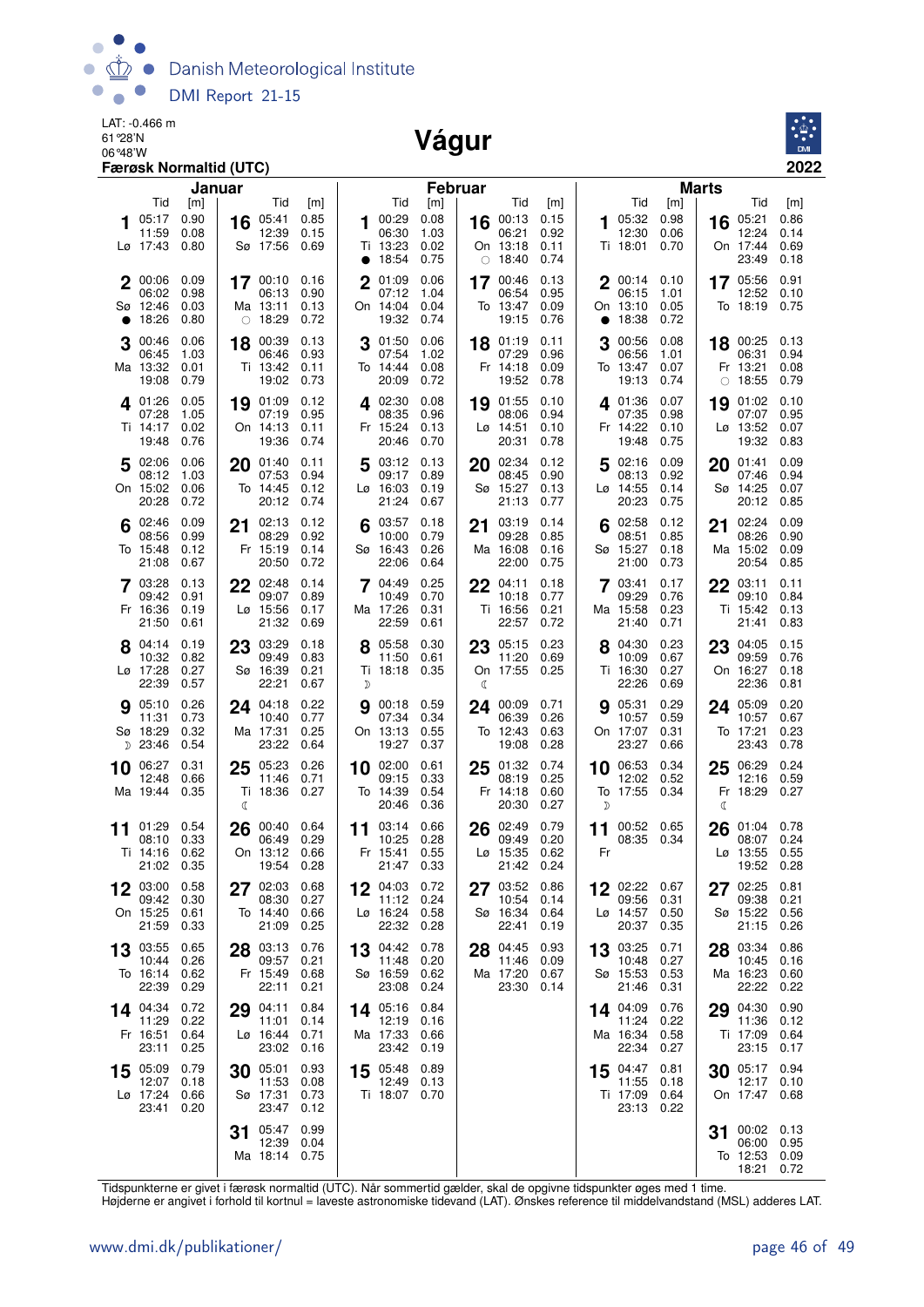

LAT: -0.466 m 61°28'N LAI: -0.466 m<br>61 28'N<br>06 <sup>248'W</sup> 2001



| April                                                                                                                                                                                             | Maj                                                                               |                                                                                              | Juni                                                                                                                                                                         |  |  |  |  |  |  |
|---------------------------------------------------------------------------------------------------------------------------------------------------------------------------------------------------|-----------------------------------------------------------------------------------|----------------------------------------------------------------------------------------------|------------------------------------------------------------------------------------------------------------------------------------------------------------------------------|--|--|--|--|--|--|
| Tid<br>Tid<br>[m]<br>[m]<br>0.09<br>00:44<br>00:07<br>0.14<br>16<br>06:38<br>0.94<br>06:09<br>0.91<br>0.10<br>Lø 12:54<br>0.08<br>Fr 13:25<br>$\circ$ 18:34<br>18:54<br>0.76<br>0.83<br>$\bullet$ | Tid<br>[m]<br>0.10<br>01:13<br>06:53<br>0.84<br>Sø 13:26<br>0.13<br>19:06<br>0.83 | Tid<br>[m]<br>0.08<br>16 00:38<br>06:31<br>0.89<br>Ma 13:03<br>0.05<br>0.94<br>$\circ$ 18:55 | Tid<br>Tid<br>[m]<br>[m]<br>02:12<br>0.12<br>0.02<br>02:02<br>16<br>07:34<br>07:40<br>0.81<br>0.74<br>On 13:48<br>0.12<br>To 13:59<br>0.05<br>19:53<br>20:04<br>0.91<br>1.04 |  |  |  |  |  |  |
| 01:24<br>0.08<br>17 00:48<br>0.09<br>$\mathbf{2}$<br>07:15<br>0.91<br>06:48<br>0.93<br>Sø 13:27<br>0.05<br>Lø 13:55<br>0.12<br>19:13<br>19:27<br>0.79<br>0.88                                     | $2^{01:51}$<br>0.10<br>07:26<br>0.81<br>Ma 13:52<br>0.13<br>19:40<br>0.86         | 0.04<br>17 01:23<br>0.88<br>07:12<br>Ti 13:39<br>0.04<br>19:37<br>0.98                       | 2 02:48<br>0.14<br>17 02:50<br>0.04<br>08:07<br>0.72<br>08:23<br>0.76<br>Fr 14:39<br>0.07<br>To 14:16<br>0.13<br>20:29<br>0.90<br>20:50<br>1.01                              |  |  |  |  |  |  |
| 02:04<br>0.09<br>18 01:31<br>0.06<br>3<br>07:50<br>0.87<br>07:28<br>0.92<br>Sø 14:24<br>0.14<br>Ma 14:01<br>0.05<br>19:54<br>20:01<br>0.80<br>0.91                                                | 3 02:29<br>0.12<br>07:58<br>0.77<br>Ti 14:18<br>0.14<br>20:15<br>0.87             | 18 02:09<br>0.03<br>07:55<br>0.85<br>On 14:17<br>0.05<br>20:20<br>0.99                       | 03:25<br>0.08<br>0.18<br>18 03:39<br>08:42<br>09:07<br>0.70<br>0.68<br>Fr 14:45<br>0.15<br>Lø 15:22<br>0.11<br>21:05<br>21:39<br>0.87<br>0.96                                |  |  |  |  |  |  |
| 19 02:16<br>402:44<br>0.12<br>0.06<br>08:24<br>0.81<br>08:10<br>0.88<br>Ti 14:39<br>Ma 14:51<br>0.16<br>0.07<br>20:37<br>0.81<br>20:37<br>0.92                                                    | 4 03:08<br>0.15<br>08:32<br>0.72<br>On 14:45<br>0.16<br>20:52<br>0.86             | 02:58<br>0.05<br>19<br>08:38<br>0.79<br>To 14:58<br>0.08<br>21:07<br>0.98                    | 19 04:32<br>4.04:04<br>0.22<br>0.15<br>09:18<br>0.64<br>09:53<br>0.63<br>$L\varnothing$ 15:16<br>0.19<br>Sø 16:10<br>0.17<br>21:44<br>0.83<br>22:33<br>0.88                  |  |  |  |  |  |  |
| 5 03:25<br>0.16<br>20 03:05<br>0.08<br>08:59<br>0.74<br>08:54<br>0.82<br>Ti 15:19<br>0.19<br>On 15:18<br>0.10<br>0.79<br>21:24<br>21:16<br>0.91                                                   | 03:49<br>0.20<br>5<br>09:07<br>0.67<br>To 15:13<br>0.18<br>21:32<br>0.83          | 03:51<br>0.10<br>20<br>09:24<br>0.71<br>Fr 15:41<br>0.13<br>21:58<br>0.93                    | 0.22<br>04:48<br>0.26<br>05:32<br>20<br>09:59<br>0.59<br>10:47<br>0.57<br>Sø 15:49<br>0.23<br>Ma 17:06<br>0.23<br>22:27<br>23:37<br>0.80<br>0.78                             |  |  |  |  |  |  |
| 0.22<br>03:59<br>$6^{04:11}$<br>0.12<br>21<br>0.66<br>0.74<br>09:36<br>09:41<br>On 15:47<br>0.23<br>To 16:02<br>0.15<br>21:58<br>0.76<br>22:17<br>0.88                                            | 6 $04:34$<br>0.25<br>09:44<br>0.61<br>Fr 15:43<br>0.22<br>22:15<br>0.78           | 04:49<br>0.16<br>21<br>0.63<br>10:15<br>$Lg$ 16:29<br>0.19<br>22:56<br>0.87                  | 6 05:39<br>0.30<br>0.28<br>21<br>06:42<br>0.55<br>0.52<br>10:49<br>12:01<br>Ma 16:29<br>0.28<br>Ti 18:21<br>0.28<br>23:19<br>0.72<br>ℭ                                       |  |  |  |  |  |  |
| 0.28<br>22 05:01<br>05:03<br>0.17<br>0.59<br>10:36<br>0.64<br>10:16<br>0.26<br>Fr 16:52<br>0.20<br>To 16:18<br>22:48<br>23:19<br>0.73<br>0.84                                                     | 705:27<br>0.30<br>10:28<br>0.55<br>Lø 16:17<br>0.26<br>23:05<br>0.74              | 05:57<br>0.22<br>22<br>0.55<br>11:18<br>Sø 17:28<br>0.24<br>€                                | 0.32<br>0.73<br>06:44<br>22<br>00:58<br>11:59<br>0.52<br>08:07<br>0.31<br>Ti 17:27<br>On 13:47<br>0.52<br>0.32<br>20:00<br>0.31<br>D                                         |  |  |  |  |  |  |
| 0.33<br>23 06:16<br>8 06:09<br>0.22<br>0.53<br>0.56<br>11:06<br>11:48<br>Lø 17:55 0.26<br>Fr 16:55<br>0.30<br>23:53<br>0.69<br>ℂ                                                                  | 8 06:35<br>0.33<br>11:27<br>0.50<br>Sø 17:00<br>0.30                              | 0.82<br>23 00:08<br>0.26<br>07:21<br>0.50<br>Ma 12:49<br>0.29<br>18:47                       | 8 00:30<br>23 02:24<br>0.69<br>0.69<br>08:03<br>0.32<br>09:27<br>0.31<br>On 13:29<br>0.52<br>To 15:13<br>0.57<br>18:51<br>21:33<br>0.28<br>0.34                              |  |  |  |  |  |  |
| 0.33<br>17:49<br>00:36<br>0.81<br>9<br>24<br>07:48<br>0.25<br>Sø 13:27<br>0.51<br>Lø<br>19:18<br>0.29<br>D                                                                                        | 00:11<br>0.70<br>9<br>08:00<br>0.34<br>Ma 12:54<br>0.48<br>$D$ 18:06<br>0.34      | 0.78<br>24 01:32<br>0.27<br>08:54<br>0.51<br>Ti 14:34<br>20:24<br>0.30                       | 01:52<br>0.68<br>24 03:35<br>0.68<br>9<br>09:14<br>0.29<br>10:22<br>0.29<br>0.57<br>Fr 16:07<br>0.63<br>To 14:47<br>20:33<br>22:40<br>0.24<br>0.33                           |  |  |  |  |  |  |
| 02:00<br>0.81<br>10 01:17 0.68<br>25<br>09:10 0.33<br>09:22<br>0.23<br>Sø<br>0.52<br>Ma 15:03<br>20:49<br>0.28                                                                                    | $10$ 01:32<br>0.69<br>09:19<br>0.32<br>Ti 14:25<br>0.50<br>19:40<br>0.35          | 25 02:53<br>0.77<br>0.25<br>10:07<br>On 15:47<br>0.56<br>21:49<br>0.26                       | 0.70<br>0.68<br>10 03:03<br>04:25<br>25<br>10:06<br>0.25<br>11:00<br>0.26<br>Fr 15:44<br>0.65<br>$L\varnothing$ 16:46<br>0.70<br>21:54<br>0.27<br>23:30<br>0.19              |  |  |  |  |  |  |
| 02:34 0.70<br>03:15<br>0.83<br>26<br>11<br>0.29<br>10:13<br>10:31<br>0.20<br>0.51<br>Ti 16:08<br>0.57<br>Ma 15:14<br>20:47 0.34<br>22:05<br>0.24                                                  | 0.70<br>02:44<br>11<br>10:12<br>0.27<br>On 15:28<br>0.56<br>21:13 0.32            | 0.77<br>03:57<br>26<br>0.23<br>10:57<br>To 16:34<br>0.62<br>22:52<br>0.21                    | 0.74<br>0.69<br>03:59<br>05:04<br>26<br>11<br>11:30<br>10:48<br>0.20<br>0.23<br>$L\varnothing$ 16:30<br>0.74<br>Sø 17:19<br>0.78<br>22:54<br>0.20                            |  |  |  |  |  |  |
| 12 03:31<br>0.73<br>04:14 0.85<br>27<br>10:54<br>0.25<br>11:20<br>0.17<br>Ti 16:04<br>0.56<br>On 16:54 0.62<br>23:03<br>21:55<br>0.30<br>0.19                                                     | 03:39 0.74<br>12<br>10:50<br>0.22<br>To 16:15 0.63<br>22:18<br>0.27               | 0.78<br>27 04:46<br>11:33<br>0.21<br>Fr 17:10<br>0.69<br>23:41<br>0.17                       | 04:48<br>0.79<br>00:10<br>12<br>27<br>0.16<br>11:26<br>0.15<br>05:37<br>0.70<br>Sø 17:14 0.83<br>Ma 11:58<br>0.20<br>23:43<br>0.13<br>17:52<br>0.84                          |  |  |  |  |  |  |
| 0.78<br>05:02<br>0.87<br>04:14<br>13<br>28<br>11:26<br>0.20<br>11:58<br>0.15<br>On 16:44<br>0.63<br>To 17:30<br>0.67<br>22:45<br>0.25<br>23:51<br>0.15                                            | 13 04:26<br>0.79<br>11:23<br>0.17<br>0.71<br>Fr 16:56<br>23:08<br>0.20            | 28 05:25<br>0.78<br>12:03<br>0.19<br>Lø 17:42 0.75                                           | 13 05:33<br>0.82<br>00:46<br>0.13<br>28<br>12:03<br>0.10<br>06:07<br>0.71<br>Ma 17:56 0.92<br>Ti 12:25<br>0.16<br>18:24<br>0.89                                              |  |  |  |  |  |  |
| 14 04:53<br>0.83<br>29 05:43<br>0.87<br>12:30<br>11:55<br>0.15<br>0.14<br>To 17:20<br>0.70<br>Fr 18:02 0.73<br>23:27<br>0.19                                                                      | 14 05:08<br>0.84<br>11:55<br>0.12<br>0.80<br>Lø 17:35<br>23:54<br>0.14            | 29 00:22<br>0.13<br>05:59<br>0.78<br>Sø 12:29<br>0.17<br>18:13<br>0.82                       | 29 01:20<br>0.12<br>14 00:30<br>0.07<br>06:39<br>0.72<br>06:16<br>0.84<br>Ti 12:41<br>On 12:52<br>0.13<br>0.06<br>$\circ$ 18:38<br>18:57<br>0.92<br>0.99<br>$\bullet$        |  |  |  |  |  |  |
| 15 05:31<br>0.88<br>00:33 0.11<br>30<br>12:24<br>06:19<br>0.86<br>0.11<br>Fr 17:57 0.77<br>0.14<br>Lø 12:59<br>18:34 0.79                                                                         | 15 05:49<br>0.87<br>12:28<br>0.08<br>Sø 18:14 0.88                                | 01:00<br>0.11<br>30<br>06:30<br>0.77<br>Ma 12:55<br>0.15<br>18:45<br>0.87<br>$\bullet$       | 01:16<br>0.03<br>01:53<br>0.12<br>15<br>30<br>06:58<br>0.84<br>07:11<br>0.72<br>0.04<br>0.12<br>On 13:19<br>To 13:21<br>19:21<br>19:30<br>0.94<br>1.03                       |  |  |  |  |  |  |
|                                                                                                                                                                                                   |                                                                                   | 01:37<br>0.11<br>31<br>07:02<br>0.76<br>Ti 13:21<br>0.13<br>19:19 0.90                       |                                                                                                                                                                              |  |  |  |  |  |  |

Tidspunkterne er givet i færøsk normaltid (UTC). Når sommertid gælder, skal de opgivne tidspunkter øges med 1 time.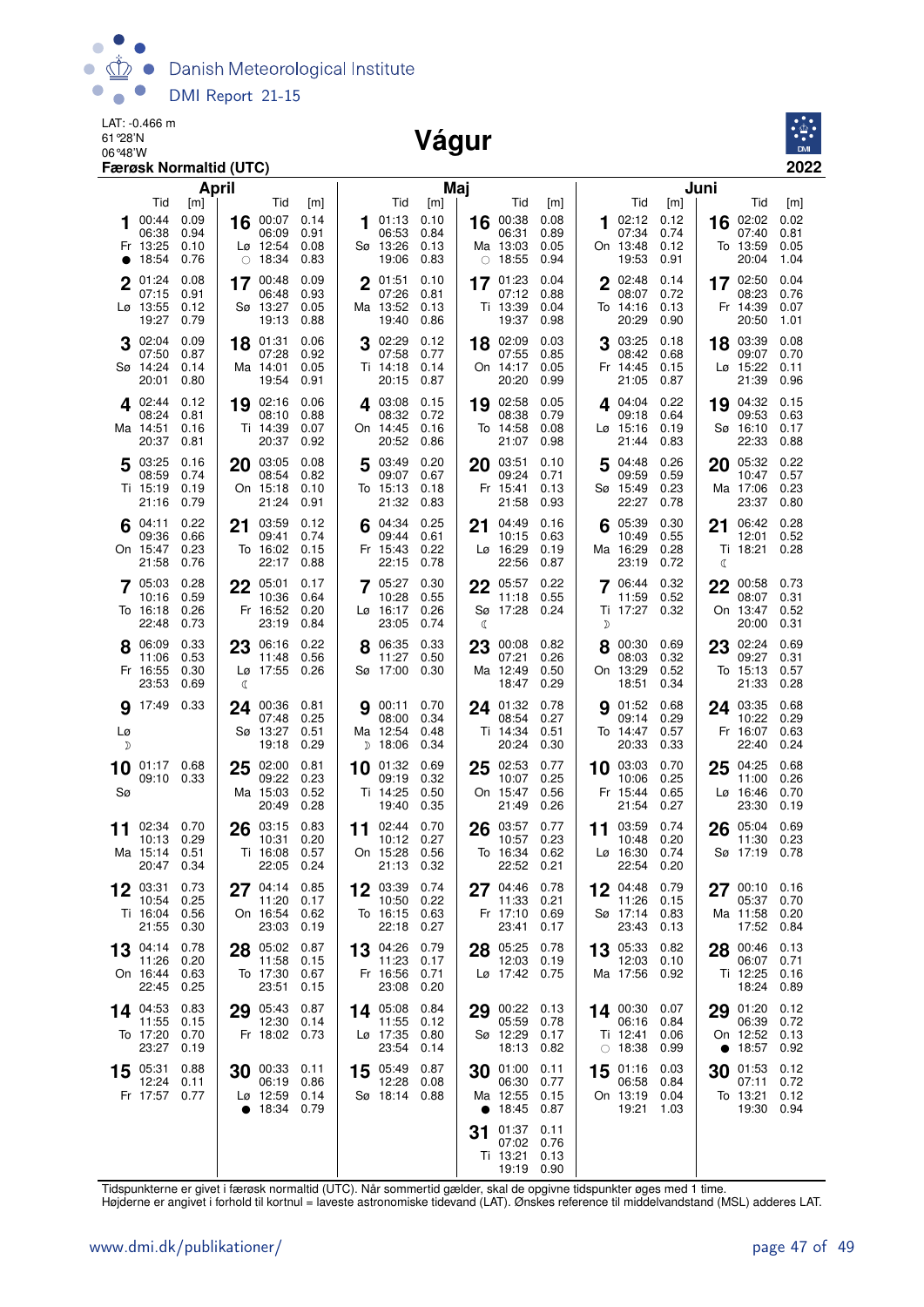

LAT: -0.466 m 61°28'N

#### 06°48'W **Vágur**



|             |                                                            | Færøsk Normaltid (UTC)              |         |                                                        |                                     |        |                                                       |                                     |    |                                             |                                     |    |                                                  |                                     |                                                        | 2022                                |
|-------------|------------------------------------------------------------|-------------------------------------|---------|--------------------------------------------------------|-------------------------------------|--------|-------------------------------------------------------|-------------------------------------|----|---------------------------------------------|-------------------------------------|----|--------------------------------------------------|-------------------------------------|--------------------------------------------------------|-------------------------------------|
|             |                                                            |                                     | Juli    |                                                        |                                     |        |                                                       | August                              |    |                                             |                                     |    |                                                  |                                     | <b>September</b>                                       |                                     |
|             | Tid<br>02:26<br>07:44<br>Fr 13:51<br>20:04                 | [m]<br>0.13<br>0.72<br>0.12<br>0.93 | 16      | Tid<br>02:38<br>08:07<br>$L\varnothing$ 14:24<br>20:33 | [m]<br>0.04<br>0.75<br>0.06<br>1.02 | 1      | Tid<br>03:04<br>08:34<br>Ma 14:34<br>20:49            | [m]<br>0.14<br>0.73<br>0.14<br>0.88 | 16 | Tid<br>03:41<br>09:08<br>Ti 15:40<br>21:41  | [m]<br>0.16<br>0.71<br>0.14<br>0.83 | 1  | Tid<br>03:43<br>09:36<br>To 15:46<br>21:49       | [m]<br>0.16<br>0.76<br>0.18<br>0.78 | Tid<br>16 $04:12$<br>10:09<br>Fr 17:13<br>22:37        | [m]<br>0.25<br>0.73<br>0.26<br>0.60 |
| $\mathbf 2$ | 03:00<br>08:19<br>Lø 14:21<br>20:39                        | 0.15<br>0.70<br>0.13<br>0.90        |         | 17 03:23<br>08:48<br>Sø 15:07<br>21:19                 | 0.09<br>0.71<br>0.10<br>0.95        |        | 03:38<br>09:13<br>Ti 15:12<br>21:28                   | 0.17<br>0.71<br>0.18<br>0.83        |    | 17 04:21<br>09:50<br>On 16:32<br>22:28      | 0.22<br>0.68<br>0.21<br>0.73        |    | 04:24<br>10:27<br>Fr 16:43<br>22:42 0.70         | 0.20<br>0.74<br>0.22                | 17 04:45<br>11:03<br>Lø 18:27<br>23:34<br>C            | 0.29<br>0.70<br>0.32<br>0.53        |
|             | 03:34<br>08:55<br>Sø 14:53<br>21:15                        | 0.18<br>0.68<br>0.16<br>0.86        | 18      | 04:09<br>09:31<br>Ma 15:54<br>22:08                    | 0.15<br>0.66<br>0.15<br>0.86        |        | 04:15<br>09:57<br>On 15:56<br>22:12                   | 0.20<br>0.68<br>0.22<br>0.77        | 18 | 05:02<br>10:39<br>To 17:36<br>23:24         | 0.28<br>0.65<br>0.27<br>0.63        | D  | 05:13<br>11:29<br>Lø 17:56<br>23:53              | 0.24<br>0.73<br>0.26<br>0.63        | 05:26<br>18<br>12:17<br>Sø 20:03                       | 0.33<br>0.68<br>0.34                |
|             | 4 04:11<br>09:35<br>Ma 15:28<br>21:55                      | 0.22<br>0.64<br>0.20<br>0.81        | 19      | 04:59<br>10:17<br>Ti 16:48<br>23:04                    | 0.23<br>0.61<br>0.22<br>0.76        | 4      | 04:58<br>10:50<br>To 16:51<br>23:07                   | 0.24<br>0.66<br>0.26<br>0.70        | ℂ  | 19 05:47<br>11:45<br>Fr 19:02 0.32          | 0.33<br>0.63                        | 4  | 06:17<br>12:47<br>Sø 19:30 0.27                  | 0.27<br>0.73                        | 19 13:49 0.68<br>21:34 0.31<br>Ma                      |                                     |
| 5           | 04:53<br>10:21<br>Ti 16:09<br>22:41                        | 0.25<br>0.61<br>0.25<br>0.75        | 20<br>ℂ | 05:54<br>11:16<br>On 17:58 0.28                        | 0.29<br>0.57                        | 5<br>D | 05:54<br>11:59<br>Fr 18:07 0.29                       | 0.27<br>0.65                        | 20 | 00:39<br>06:46<br>Lø 13:20<br>20:45         | 0.55<br>0.36<br>0.63<br>0.32        | 5  | 01:27<br>07:37<br>Ma 14:09<br>21:09              | 0.58<br>0.29<br>0.77<br>0.24        | 15:03 0.71<br>20<br>22:33<br>Τi                        | 0.27                                |
| 6           | 05:43<br>11:19<br>On 17:04<br>23:42                        | 0.29<br>0.58<br>0.29<br>0.70        | 21      | 00:14<br>07:00<br>To 12:43<br>19:33                    | 0.68<br>0.34<br>0.56<br>0.31        | 6      | 00:24<br>07:04<br>$L\varnothing$ 13:22<br>19:45       | 0.65<br>0.29<br>0.67<br>0.30        | 21 | 02:12<br>08:03<br>Sø 14:47<br>22:06         | 0.52<br>0.37<br>0.67<br>0.29        | 6  | 02:56<br>08:59<br>Ti 15:19<br>22:24              | 0.58<br>0.27<br>0.83<br>0.18        | 03:37 0.51<br>21<br>09:19<br>On 15:54<br>23:13         | 0.33<br>0.75<br>0.23                |
| D           | 06:49<br>12:38<br>To 18:23                                 | 0.31<br>0.57<br>0.32                |         | $22^{01:42}$<br>08:18<br>Fr 14:24<br>21:13             | 0.62<br>0.36<br>0.59<br>0.30        | 7      | 01:56<br>08:24<br>Sø 14:39<br>21:22                   | 0.62<br>0.28<br>0.72<br>0.25        | 22 | 03:24<br>09:17<br>Ma 15:45<br>22:59         | 0.52<br>0.34<br>0.72<br>0.24        |    | 7 04:03<br>10:07<br>On 16:17<br>23:20            | 0.61<br>0.22<br>0.90<br>0.12        | $22^{04:21}$<br>10:17<br>To 16:34<br>23:45             | 0.55<br>0.29<br>0.80<br>0.19        |
|             | 01:03<br>08:06<br>Fr 14:03<br>20:04                        | 0.66<br>0.30<br>0.61<br>0.32        | 23      | 03:03<br>09:27<br>Lø 15:32<br>22:26                    | 0.59<br>0.34<br>0.65<br>0.26        |        | 03:15<br>09:34<br>Ma 15:41<br>22:33                   | 0.64<br>0.25<br>0.81<br>0.18        | 23 | 04:11<br>10:10<br>Ti 16:27<br>23:37         | 0.55<br>0.30<br>0.78<br>0.21        |    | 04:55<br>11:02<br>To 17:07                       | 0.65<br>0.17<br>0.96                | 04:57<br>23<br>11:01<br>Fr 17:09                       | 0.61<br>0.24<br>0.84                |
|             | <b>9</b> 02:28<br>09:16<br>Lø 15:11<br>21:36               | 0.66<br>0.27<br>0.68<br>0.27        |         | 24 04:00<br>10:16<br>Sø 16:18<br>23:16                 | 0.60<br>0.31<br>0.72<br>0.22        |        | <b>9</b> 04:16<br>10:31<br>Ti 16:34<br>23:28          | 0.67<br>0.20<br>0.89<br>0.11        |    | 24 04:48<br>10:52<br>On 17:03               | 0.58<br>0.26<br>0.83                |    | 900:060007<br>05:39<br>Fr 11:50<br>17:53         | 0.69<br>0.12<br>1.00                | 24 00:14 0.16<br>05:32<br>$Lo$ 11:39<br>17:43          | 0.67<br>0.20<br>0.88                |
| 10          | 03:36<br>10:11<br>Sø 16:05<br>22:42                        | 0.69<br>0.22<br>0.77<br>0.19        | 25      | 04:40<br>10:53<br>Ma 16:55<br>23:56                    | 0.61<br>0.27<br>0.78<br>0.18        |        | 10 05:06<br>11:20<br>On 17:22                         | 0.70<br>0.14<br>0.97                | 25 | 00:10<br>05:21<br>To 11:28<br>17:36         | 0.17<br>0.63<br>0.21<br>0.87        | 10 | 00:48<br>06:18<br>Lø 12:35<br>$\circ$ 18:35      | 0.05<br>0.73<br>0.08<br>1.01        | 00:41<br>25<br>06:05<br>Sø 12:14<br>18:17<br>$\bullet$ | 0.12<br>0.73<br>0.16<br>0.90        |
| 11          | 04:31<br>10:58<br>Ma 16:53 0.87<br>23:36 0.12              | 0.73<br>0.17                        | 26      | 05:13<br>11:25<br>Ti 17:28 0.84                        | 0.63<br>0.22                        | 11     | 00:16<br>05:51<br>To 12:04 0.10<br>18:07 1.02         | 0.06<br>0.73                        | 26 | 00:39<br>05:54<br>18:09 0.91                | 0.14<br>0.68<br>Fr 12:02 0.17       | 11 | 01:26<br>06:55<br>Sø 13:18 0.06<br>19:16 0.99    | 0.05<br>0.75                        | 26<br>01:08<br>06:40<br>Ma 12:49 0.13                  | 0.10<br>0.78<br>18:51 0.92          |
|             | 12 05:19<br>11:40<br>Ti 17:38                              | 0.76<br>0.12<br>0.95                |         | 27 00:30 0.15<br>05:44<br>On 11:56<br>18:01            | 0.66<br>0.18<br>0.89                |        | 12 01:00<br>06:32<br>Fr 12:47<br>$\circ$ 18:50        | 0.03<br>0.75<br>0.06<br>1.05        |    | 27 01:08<br>06:27<br>Lø 12:34<br>• 18:41    | 0.12<br>0.72<br>0.14<br>0.93        |    | $12^{02:02}$<br>07:32<br>Ma 14:00<br>19:56       | 0.07<br>0.77<br>0.06<br>0.94        | $27^{01:37}$<br>07:16<br>Ti 13:27 0.11                 | 0.08<br>0.82<br>19:27 0.92          |
|             | $13^{00:23}$<br>06:03<br>On 12:21<br>$\circ$ 18:22         | 0.06<br>0.78<br>0.08<br>1.02        |         | 28 01:01<br>06:16<br>To 12:26<br>• 18:33               | 0.13<br>0.69<br>0.15<br>0.93        |        | 13 01:41<br>07:11<br>Lø 13:29<br>19:33                | 0.03<br>0.76<br>0.05<br>1.04        |    | 28 01:36<br>07:01<br>Sø 13:08<br>19:15      | 0.10<br>0.75<br>0.12<br>0.94        |    | 13 02:36<br>08:08<br>Ti 14:43<br>20:35           | 0.11<br>0.78<br>0.09<br>0.87        | 28 02:07<br>07:53<br>On 14:06<br>20:05                 | 0.08<br>0.84<br>0.10<br>0.89        |
|             | 14 01:09<br>06:45<br>To 13:02<br>19:05                     | 0.02<br>0.79<br>0.05<br>1.05        | 29      | 01:32<br>06:49<br>Fr 12:57<br>19:06                    | 0.12<br>0.72<br>0.12<br>0.94        |        | 14 02:22<br>07:50<br>Sø 14:11<br>20:15                | 0.05<br>0.75<br>0.06<br>0.99        |    | 29 02:05<br>07:37<br>Ma 13:42 0.12<br>19:49 | 0.10<br>0.77<br>0.93                |    | 14 03:09<br>08:45 0.77<br>On 15:27<br>21:13      | 0.16<br>0.14<br>0.78                | 29 02:40<br>08:33<br>To 14:50<br>20:46                 | 0.09<br>0.85<br>0.11<br>0.84        |
|             | 15 01:53 0.01<br>07:26 0.78<br>Fr 13:42 0.05<br>19:49 1.05 |                                     |         | 30 02:02<br>07:23<br>Lø 13:28<br>19:39                 | 0.11<br>0.73<br>0.12<br>0.94        |        | 15 03:02 0.10<br>08:28<br>Ma 14:54 0.09<br>20:58 0.92 | 0.73                                |    | 30 02:35<br>08:13<br>Ti 14:19 0.13<br>20:26 | 0.11<br>0.78<br>0.89                |    | 15 03:41<br>09:24<br>To 16:16 0.20<br>21:53 0.69 | 0.20<br>0.75                        | <b>30</b> $03:16$ 0.12<br>09:17<br>Fr 15:39            | 0.85<br>0.14<br>21:30 0.77          |
|             |                                                            |                                     | 31      | 02:33<br>07:58 0.74<br>Sø 14:00<br>20:14 0.92          | 0.12<br>0.12                        |        |                                                       |                                     | 31 | 03:07<br>08:53<br>On 14:59<br>21:05 0.84    | 0.12<br>0.78<br>0.15                |    |                                                  |                                     |                                                        |                                     |

Tidspunkterne er givet i færøsk normaltid (UTC). Når sommertid gælder, skal de opgivne tidspunkter øges med 1 time.